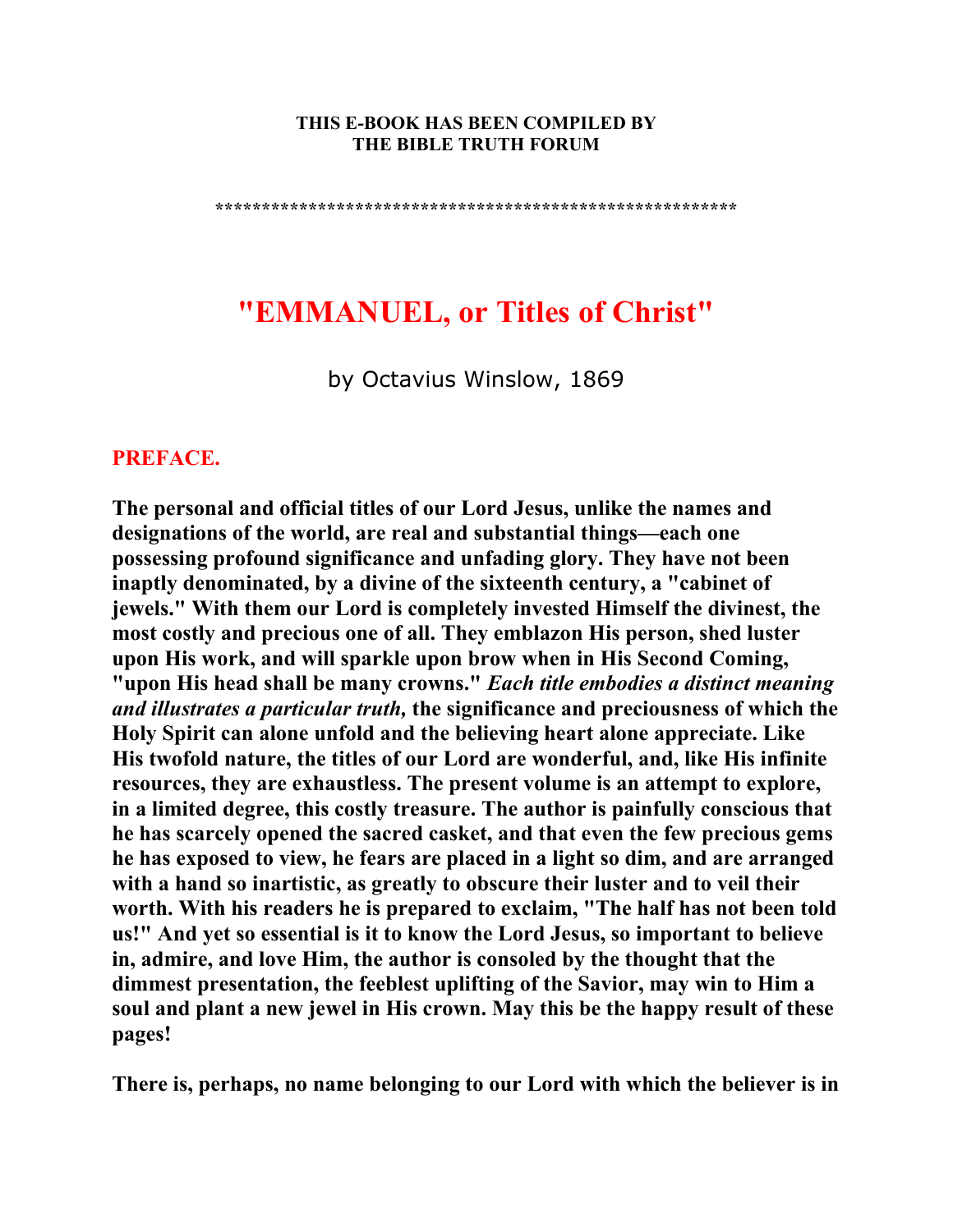**more practical and constant communion than the one selected as the distinctive title of this volume—"Emmanuel, God with us." How blessed to know that** *our daily life is a daily realization and experience of its truth, power, and preciousness.* **God in Christ is with us in all places, in all circumstances, and at all times. In all our "adversities of mind, body, and estate," "in all times of our tribulation; in all times of our wealth; in the hour of death and in the day of judgment, "Christ is "Emmanuel, God with us!" If the present volume but serve to keep this glorious name of our divine Redeemer, and the precious truth it expresses, prominently and constantly before the Christian Church, it will have served its mission; and to the Triune Jehovah shall be ascribed all the praise.** 

# **Christ—Emmanuel, or God with Us**

**"They shall call His name Emmanuel, which being interpreted is, God with us."—Matthew 1:23.** 

**"All this took place to fulfill what the Lord had said through the prophet: The virgin will be with child and will give birth to a son, and they will call him Immanuel—which means, 'God with us.'" Matthew 1:22-23** 

*The titles of the Lord Jesus* **were not like those of the world, empty and vain sounding things. Each one possessed an impressive meaning, significant either of some distinguished trait of His personal character, or illustrative of some important aspect of His official work. There is no study of our Lord more precious and instructive to those who love Him than the varied and expressive**  *names* **He wears. A single title is to them often as a volume replete with divine truth, as a mine of untold wealth, as a box of most precious ointment, as a tower of impregnable strength.** 

**We are about to consider a few of Christ's more familiar and prominent titles; and, as introductory to the series, have selected, perhaps, the most significant and impressive one of all. This remarkable title is the fulfilment of a prophecy, and the confirmation of our faith in the truth of His Messiahship; the unfolding of a twofold nature—it brings before our view at once His Deity and humanity. The narrative is in this way—"All this took place to fulfill what the Lord had said through the prophet: 'The virgin will be with child and will give birth to a son, and they will call him Immanuel"—which means, God with us.'" Matthew 1:22-23**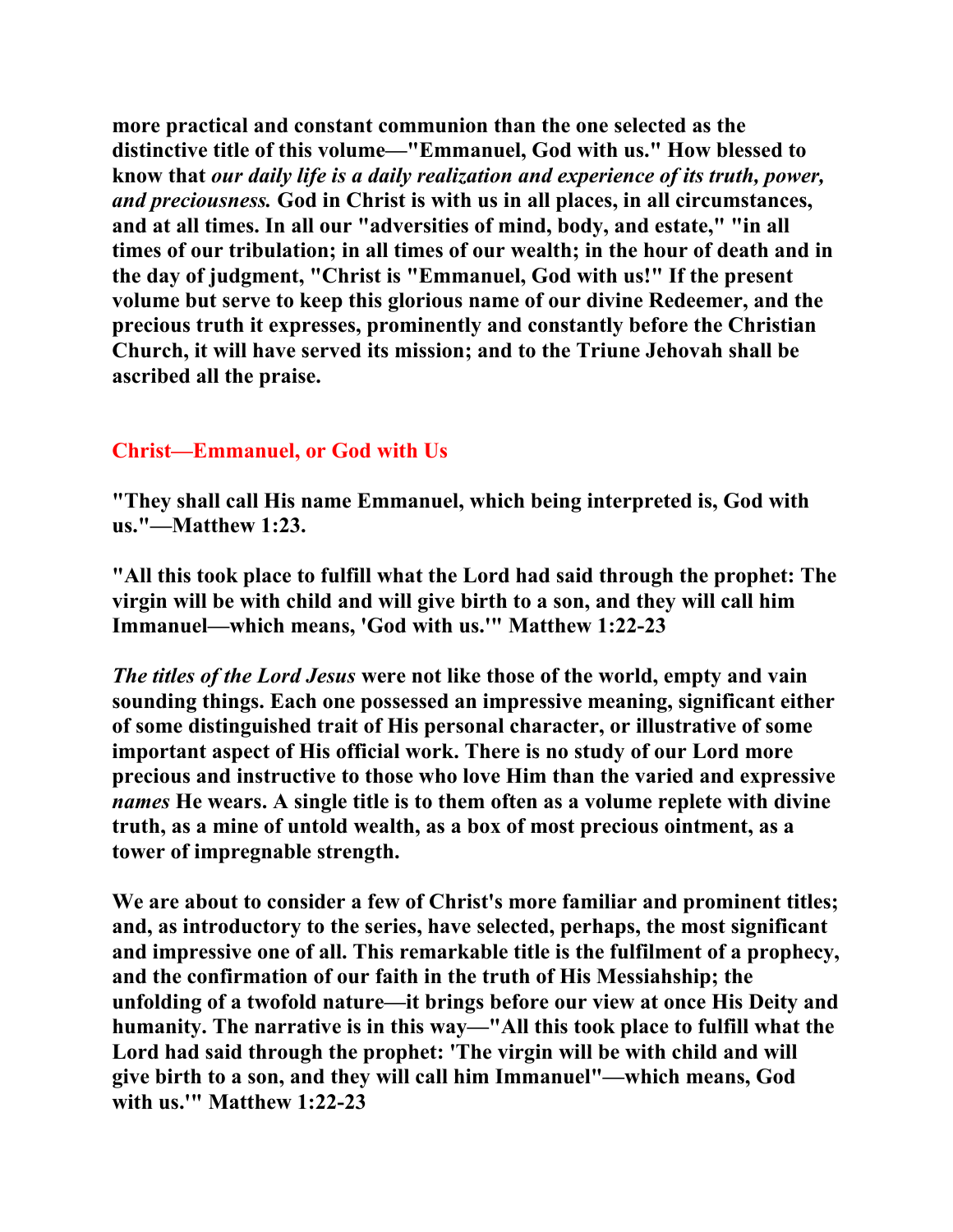**As I have remarked, we have here** *a famous prophecy fulfilled***, and** *a wondrous person revealed***. The former view of the subject would alone supply us with ample material for reflection. It is no light thing in the present day to maintain the integrity of God's word. On every hand, and from every quarter it is malignantly and fiercely assailed. Men deeply erudite, religious in profession, and eminent in their relation to the Church, are devoting all the power and influence their learning and position can command, to the destruction of the Bible. I speak advisedly—***the destruction of the Bible!* **The Word of God is wholly divine; and as a volume thus wholly divine, it must, in faith, humility, and love, be received. Impugn the integrity of any one part, and you have impugned the integrity of every other. Loosen one stone of the sacred fabric, and you have loosened all. Tamper with the integrity of this book, or question the veracity of that narrative; reject the inspiration of this gospel, or doubt the canonical integrity of that epistle, and you have taken away my Bible, and what have I left?** 

**The God dishonoring theories, therefore, which several modern writers have advanced, the refined and subtle shades of inspiration which many have drawn, all converge to one point—the virtual denial of inspiration entirely; and all tend to one solemn and inevitable result—the overthrow of God's Word. Accept, then, with gratitude every fulfilled prophecy as evidencing the truth of the Bible, and as establishing your individual faith in the inspiration, integrity, and preciousness of that Divine Word, which is all that you have to guide you through the sins and snares and sorrows of this life to the happiness and the glories of the life that is to come. Hold fast to the integrity of these two witnesses—the Old and the New Testament. They confirm and establish each other. The Old Testament predicts the New, and the New Testament fulfils the Old; and thus both unitedly testify, "Your Word Is Truth."** 

**In entering upon a consideration of the present title of our Lord, we are in the very outset confronted by the most marvellous and glorious doctrine of the Christian faith—the DEITY of the Son of God. This is an essential doctrine of revelation, not accepted by any one particular branch of the Christian Church, but is the received tenet of the whole. Even in the creed of the most corrupt of all religious communions, the Church of Rome, it is found to exist, though blended with so much that is erroneous in doctrine, and overlaid with so much that is superstitious in worship, as entirely to neutralize its power and utterly to veil its luster. Perhaps, the most lucid and earnest embodiment of this essential truth of the gospel is found in the doctrinal formula of the**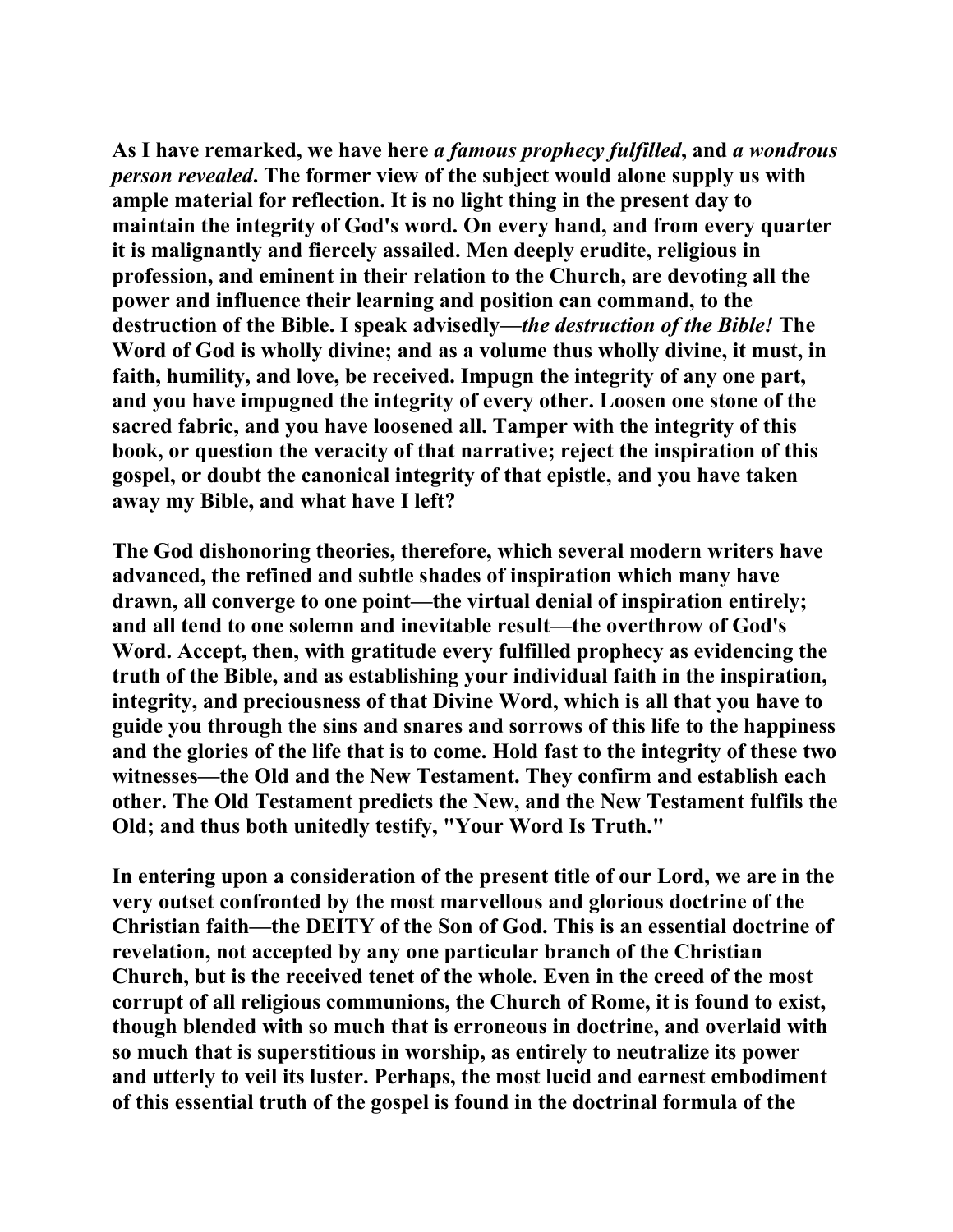**English Church. The article to which we refer runs thus—"The Son, who is the Word of the Father, begotten from everlasting of the Father, the very and eternal God, and of one substance of the Father, took man's nature in the womb of the blessed virgin, of her substance; so that two whole and perfect natures, that is to say, the Godhead and Manhood, were joined together in one person, never to be divided, whereof is one Christ, Very God and Very Man, who truly suffered, was crucified, dead, and buried, to reconcile His Father to us, and to be a sacrifice, not only for original guilt, but also for all actual sins of men." But this fundamental doctrine of our faith—the Deity of Christ rests not upon human testimony alone. It appeals to a high and divine authority in support of its truth—it rests upon the revelation and teaching of God's inspired word. To this let us turn.** 

**The title of our Lord under consideration distinctly affirms His Deity—"GOD with us." The proof we advance confirmatory of this doctrine must, in our limited space, be but a summary. The title itself would seem to carry to every ingenuous and earnest mind desiring to know what is truth touching this doctrine, sufficient evidence of its veracity. The presence of God with man has, in all dispensations of the Church, been an acknowledged fact. The Jews, as God's peculiar people, had the more immediate token of His presence by an appearance of glory enshrouding with its divine effulgence the holy tabernacle. This they termed the** *Shechinah***, or, the** *Divine Presence***. God was with them in that "cloud by day and pillar of fire by night." But this symbolic and extraordinary manifestation of the Divine presence was to cease with the first temple. A new and more spiritual dispensation was to supersede the old, and another and more wonderful temple was to enshrine the Deity! God would still be with His people and dwell amid His Church, but it would be "GOD manifest in the flesh," and this is the name by which He should be known—"EMMANUEL, GOD with us." And what is the line of proof? Briefly this. All that belongs to Deity is ascribed to our Lord. For example— The names and titles of Deity belong to Him. He is emphatically called the "First and the Last" "Who was, and is, and is to come" "The Almighty" "The Everlasting Father" "The Lord of Glory" "The Lord God of the holy prophets"** 

**"The only begotten Son of God" "The brightness of His glory, the express image of His person." These, as I have remarked, are not vain-sounding titles, but embody and express His GODHEAD. Had he not a preexistence before He touched the horizon of our earth, had He not subsisted eternally in the divine essence and glorious majesty of the Supreme God, could it with any propriety**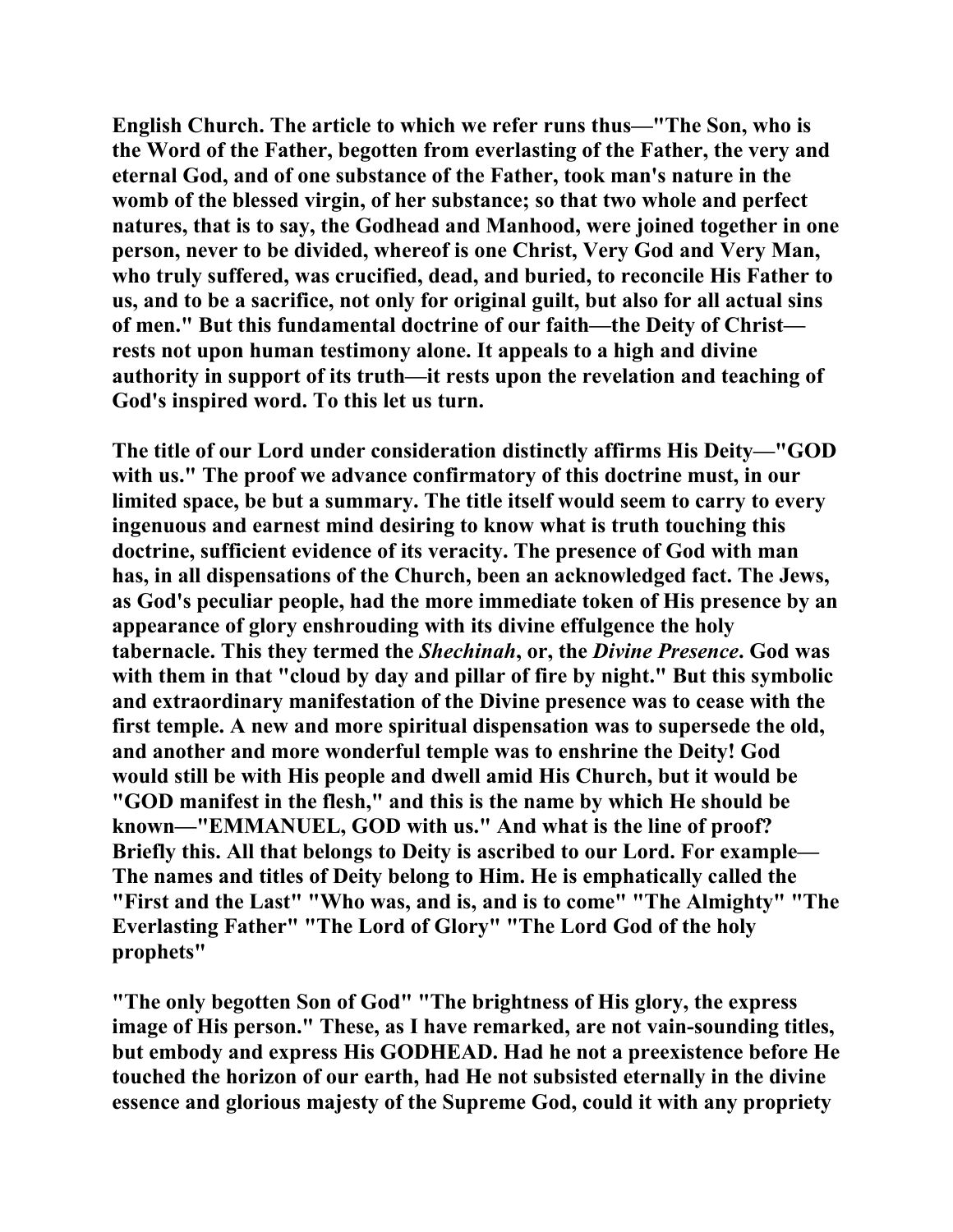**have been said to Him, "Your throne, O GOD, is forever and ever" "We give You thanks, O Lord God Almighty, who is, and was, and is to come" "You are the same, Your years shall not fail" "The same yesterday, today, and forever."** 

**But not the titles only, but the works of Deity, are ascribed to Him. It is said, that "all things were made by Him, and without him was not anything made that was made" that, "by Him all things were created that are in heaven, and that are in the earth, visible and invisible, whether they be thrones, or dominions, or principalities, or powers; all things were created by Him, and for Him, and He is before all things, and by Him all things are held together." "He upholds all things by the word of His power" that, "His throne is forever and ever." Surely He who is before the created, must Himself be uncreated; He who is before all beings, must be pre-existent;** *He who can create, sustain, and govern all worlds and all beings and all things must be the eternal, omnipotent, omnipresent, and everlasting Jehovah.* **And yet all this is ascribed to our blessed Lord.** 

**The miracles of our Lord were equally confirmatory of His divinity. By the exercise of His divine and miraculous power. He healed the sick, restored sight to the blind, hearing to the deaf, strength to the paralyzed, fed thousands with a few loaves and small fishes, controlled the tempest, and exhibited His power over death and the grave, despoiling their laurels, rescuing their prey, bringing back the spirit from Hades and the body from the grave to life and service again.** 

**And did our Lord ever deny His essential deity? Never once! On the contrary, He invariably vindicated the doctrine, boldly acknowledging that He was** *one* **with God. Hence He said, "If I do not the works of any father, believe me not. But if I do, though you do not believe, believe the works, that you may know and believe that the Father is in me, and I in Him." "I and the Father are**  *one***." And then, when closing His ministry on earth, as if most fully and demonstratively to establish His union with the substance and incomprehensible nature of the Godhead, He commissioned His apostles to go forth and to "baptize all nations in the name of the Father, the Son, and the Holy Spirit." Had our Lord not been equal with the Father, how confused, inappropriate, and impious were this language, thus representing Himself as the joint and equal object of our faith, hope, and love. And how animating and sanctifying is the thought that, when thus dedicating ourselves to the Triune God, rendering to each divine person the most unquestioning faith, the**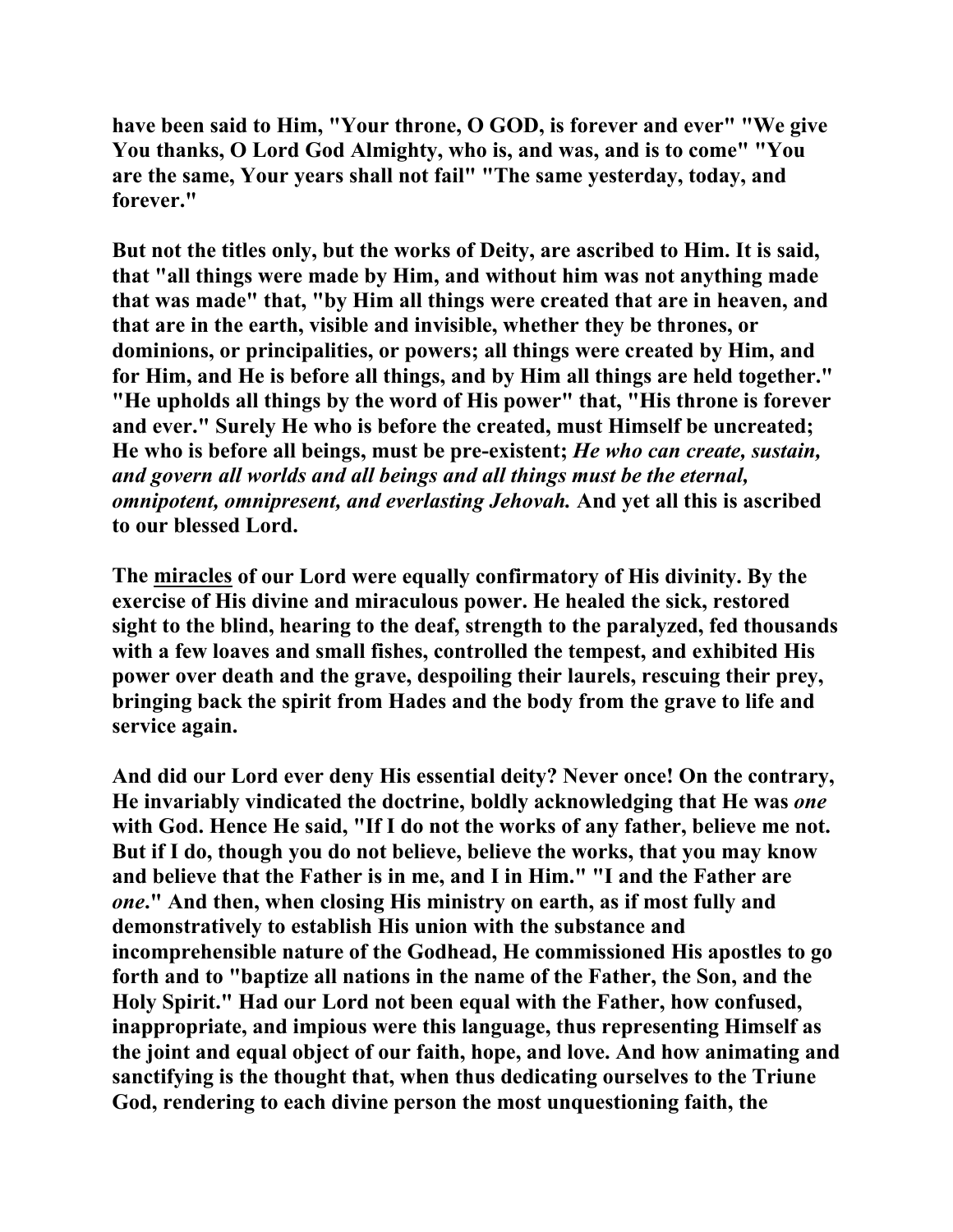**warmest love, the divinest worship, and the most dutiful obedience, it is because we recognize three distinct people in the One Godhead, and look for rich and inestimable blessings flowing from, the love of God the Father, through the merits of God the Son, and by the power of God the Holy Spirit.** 

**This suggests another view of the subject, equally confirmatory of the doctrine. I refer to THE NECESSITY OF CHRIST'S DEITY, AS IMPLIED IN THE WHOLE ECONOMY OF REDEMPTION. There could have been no salvation of sinners apart from the Three People of the Godhead. In accomplishing this, the master work of Jehovah, it was necessary that an ample satisfaction should be made to the moral government of God, in the shape of a full atonement for infinite transgression, that thereby the righteousness of the law might be fully vindicated, and the claims of justice be fully met. It was equally necessary that a provision should be made, not only for the pardon of sin and the justification of the sinner, but that, also (and without which neither of them could have availed to bring the sinner to heaven) provision should be made for the spiritual renovation of the soul. Hence the necessity of the Trinity. The** *Father* **is reputed as loving man; the**  *Son***, as dying for man; the** *Spirit***, as regenenating man; and an equal Divine love binds its threefold girdle around every believing saint. Do we need further proof? Behold Him setting the seal to the truth of his Deity, and manifesting to all that He was the King of kings and Lord of lords, by overcoming Satan, by vanquishing death, by bursting the barriers of the grave, and by ascending triumphantly to heaven, leading captivity captive, and from thence dispensing the blessings of His grace to men, even the rebellious, that God might dwell with them.** 

**Before I venture upon the second part of this subject, let me bespeak, in behalf of the truth which has engaged our first thoughts, the most prayerful study, and the most implicit belief of all the Lord's people. The doctrine of the I***ncarnation* **is the chief corner-stone of our faith. Here reposes the entire fabric of our salvation. This is the key that unlocks the deep mystery of divine love; this the solution to every difficulty that presents itself to the soul in its struggle to be saved. Let your** *faith* **simply grasp this truth, and all is safe with your everlasting well-being. Do not pause to sound it with the poor plumb-line of your** *reason***, before you believe it. Wait not to under stand, before you receive it. Receive it with the simplicity of a little child, and it will make you happy. It is the great** *mystery* **of Godliness. How, then, can you, a finite being, a sinful finite being, be supposed fully to comprehend a truth which touches the very heights, and sounds the very depths of infinity itself; over which**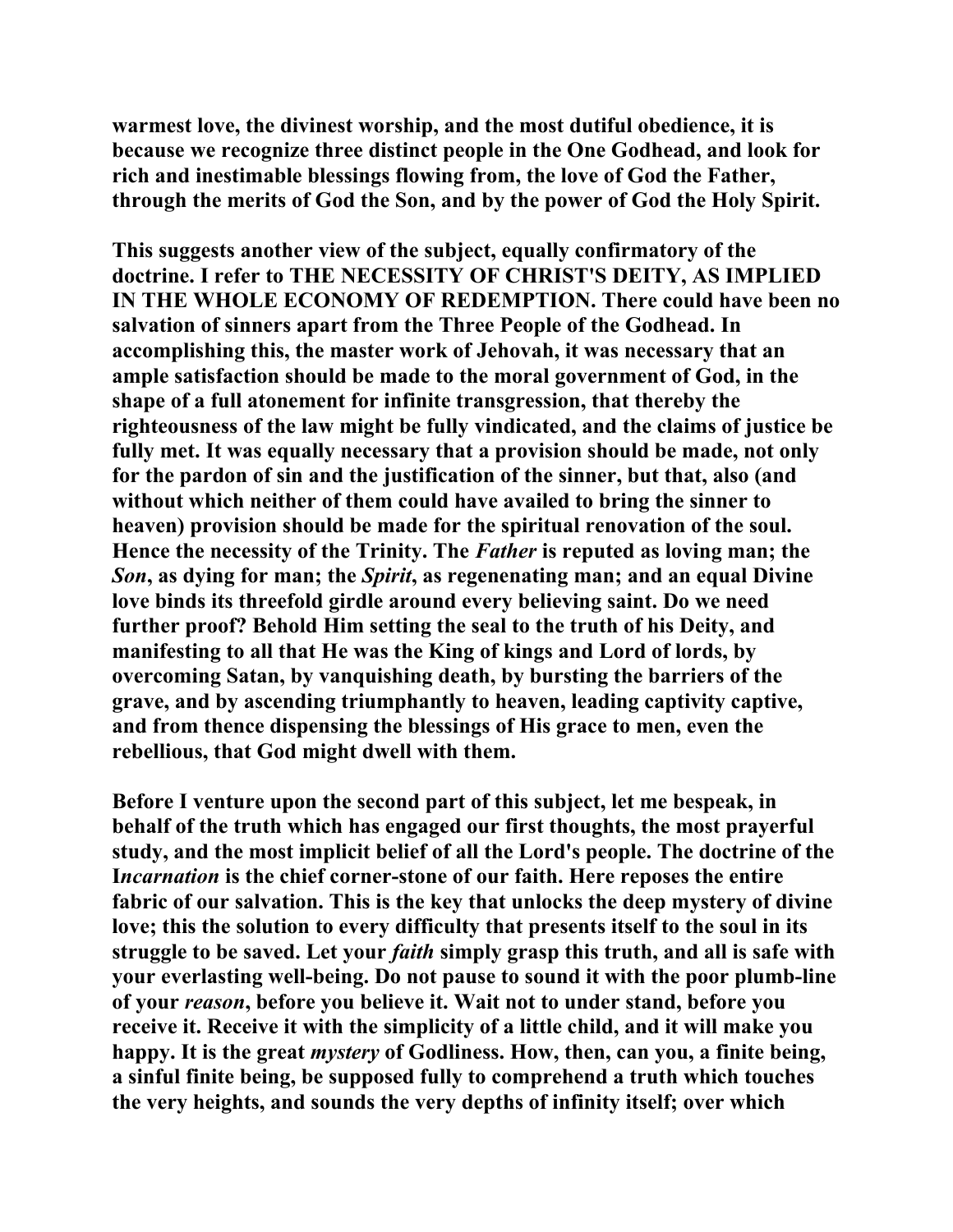**angels bend with humility, reverence, and awe? Lay down your reason at the feet of faith, and let faith take her place at the feet of Jesus, and, as I have said, receive the kingdom of God as a little child, and you shall be saved. Deem it not uncharitable when I say, that there is, there can be, no salvation apart from a belief in the doctrine of the Incarnation of God for the salvation of man. In the words of the evangelist, "Neither is there salvation in any other; for there is none other name under heaven given among men, by which we must be saved." This is the "Stone" which the deniers of the Deity and atonement of Christ set at nothing, rejecting which, they build the fabric of their future upon the quicksands of their own works, reposing upon which, shame and everlasting contempt must be their portion. Become, then, a humble worshiper at Bethlehem, a believing student at Calvary, a joyful saint at the tomb, and yours will be the divine benison of him "that believes, and yet has not seen."** *The path of the soul's travel to glory, commences at the manger, winds round the cross, sweeps past the grave, ascends to, and is lost in, the perfect sight of faith, and the full fruition of hope, and the boundless sea of love circling round the throne of heaven—* 

**"Where sits our Savior, crowned with light, Clothed in a body like our own."** 

**But we approach that branch of our subject which brings it home more closely and blessedly to our individual selves. "Emmanuel, God WITH US. How wondrously and completely does this truth, the Incarnation, span the wide chasm between the Infinite and the finite—God and man! God is no longer to the believer's mind an incomprehensible and invisible abstraction. He is brought near, as it were—visible, tangible, real—in a word, He is WITH us. Let us illustrate in a few particulars this marvellous, and not less experimental and precious, truth.** 

**In the first place, Emmanuel is GOD WITH US. We here ascend infinitely above the human. It is not merely an angel that is with us—a man that is with us; it is** *Deity* **who is with us, none less than** *Jehovah* **Himself, Israel's covenant God and Keeper. We cannot do with anything short of Deity. If Deity does not come to our aid, if Deity does not stoop to our low estate, if Deity does not save us, we are lost to all eternity. When we fell in the first Adam, our humanity lost all its original righteousness and strength. If Deity did not interpose on our behalf, if God did not Himself embark in our rescue, the inevitable consequence must have been the shades of endless death. But** *a plan of deliverance had been conceived from everlasting.* **God, in the infinite counsels**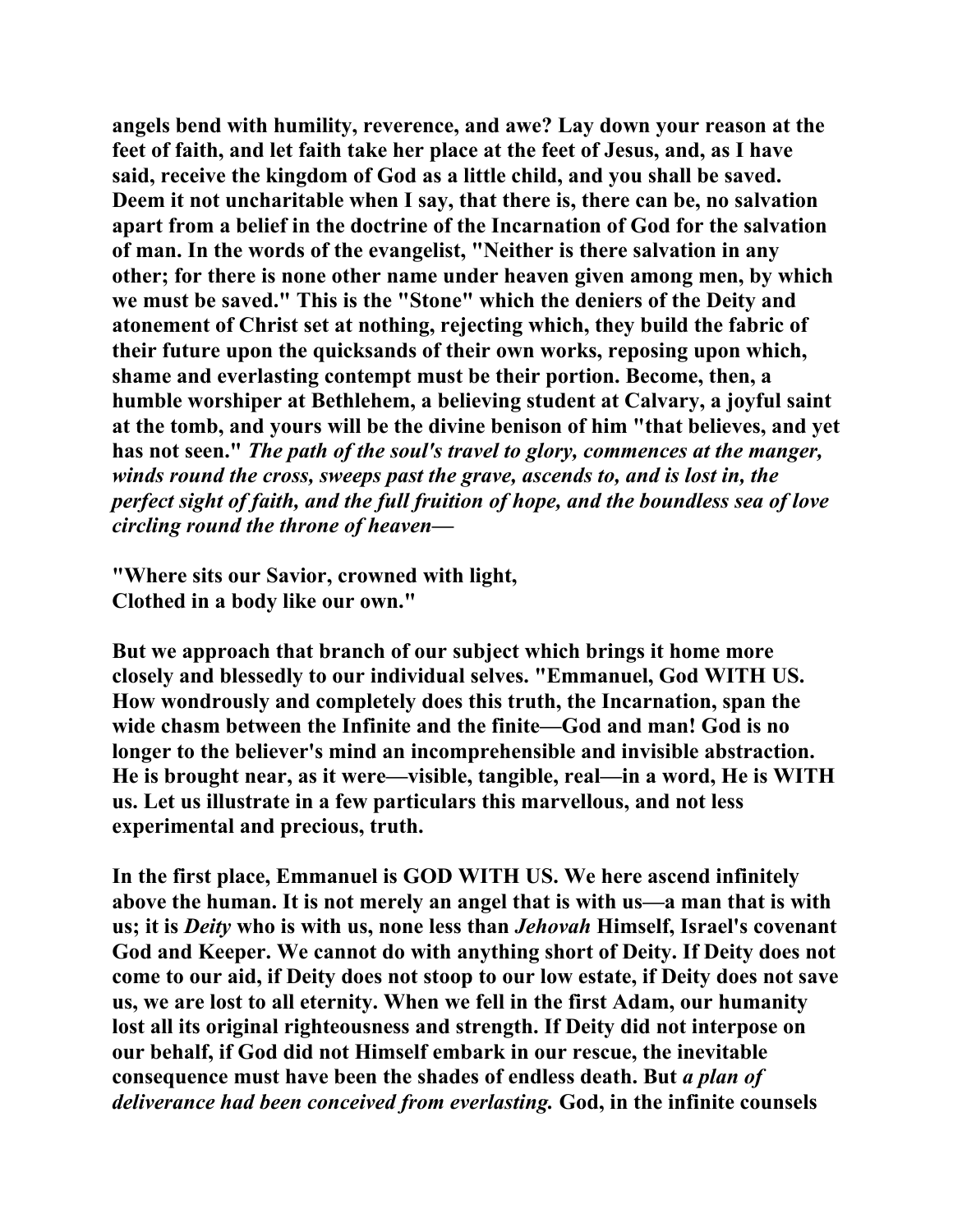**of His own mind, resolved upon the salvation of His eternally chosen and loved people. He saw that there was no eye to pity them, and no arm to save them. He resolved upon our salvation, embarked in it, accomplished it; and eternity, as it rolls upon its axis, will magnify His name, and show forth His praise.** 

**And, O beloved! what an** *assuring* **and** *comforting* **truth is this—God with us! Now we feel equal to every service, prepared for every trial, armed for every assault. Deity is our shield, Deity is our arm, Deity is our Father and our Friend. We deal with the Divine. Deity has died for us, has atoned for us, has saved us, and will bring us safely to the realms of bliss. "This God is our God, forever and ever, and will be our Father even unto death." Oh, see, my reader, that your hope is built upon nothing more and upon nothing less than Christ. The "Rock of Ages" must be your only foundation if saved. If you stand not in the "righteousness of God" when you appear in His presence, He will say to you, "How did you get in here, not having on the wedding garment?"** *Speechless* **will then be the tongue now so fluent and ingenious in its many and vain excuses, or so loud and earnest in its heartless responses in religious worship. I solemnly repeat that, if you have no better righteousness to appear before God in than your religious duties, or rites, or doings, when summoned to His dread tribunal, it had been better for you never to have been born. Oh, cast from you the leprous garment you so long and so fondly have clutched, as though it were a white and beautiful robe fit to appear in the presence of the holy, holy, holy Lord God; and accept in penitence and faith the "righteousness of God, which is by faith of Jesus Christ unto all, and upon all those who believe." Deadly doings are deadly things, sinking you as a nether millstone down to the shades of the bottomless pit. But one believing look at the crucified Savior is life and immortality, raising you above the curse, above your sins, out of the horrible pit and the miry clay of your present condemnation, into the sun-lit regions of forgiveness, peace, and hope.** 

**Once more, let me remind my believing reader that "Emmanuel is God with us." Come, then, and lean upon His omnipotent arm. You have no need which from His infinite supplies cannot be met; no stone of difficulty in your pilgrimage which His might cannot remove; no burden which His arm of power cannot bear, no perplexity which His wisdom cannot guide: in a word, no condition to which Christ our ever present God is not equal. In faith and humility make practical use of your Savior's divinity; and when all that is merely human has failed, broken like a rope of sand, dissolved like a passing vapor; or has pierced your too fondly leaning hand like a shattered reed, then**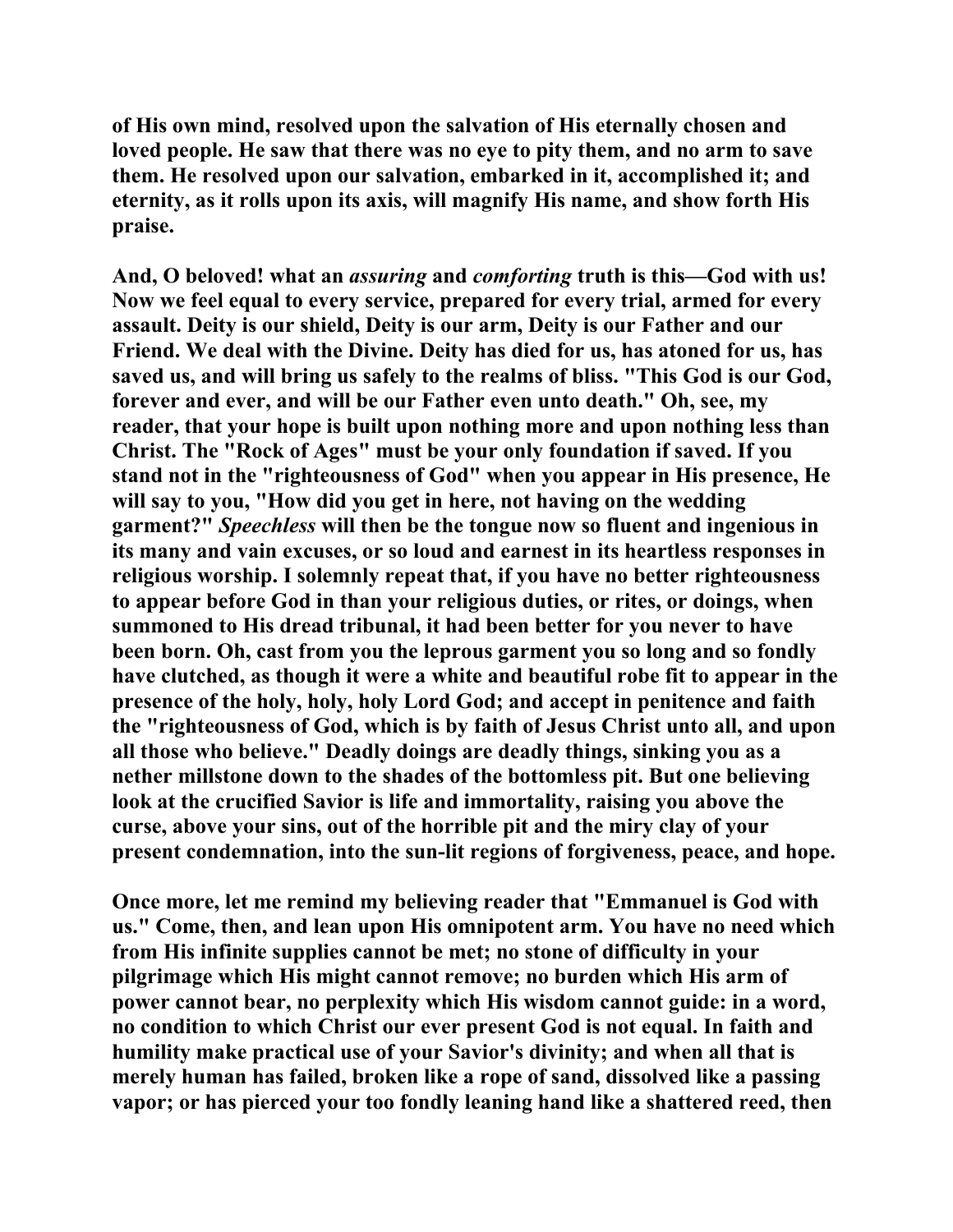**take hold of this precious truth, and say, "My Savior God is with me in all the boundless resources of His Godhead, why then should I fear?"** 

**It follows from the preceding truth that Emmanuel is GOD WITH US REVEALED. The great object of Christ's mission to our world was to make God known to man in all the glory of His being and harmony of His perfection.** *Nature* **gives but a dim and imperfect reflection of God. That was all the knowledge of the Divine Being that Cain possessed, and he expressed his idea of God in the offering which he brought of the fruits of the earth. His was a natural conception of God, and he embodied that conception in a natural religion. But Abel's knowledge of God embraced His moral attributes—holiness, justice and truth; and his offering of a slain lamb presented as a sacrifice, embodied his conception of the moral character and government of Jehovah, and was at the same moment a penitential confession of his sinfulness, and a believing apprehension of the Lamb of God slain from the foundation of the world. Oh, let your knowledge of God embrace a wider range of His being, government, and glory than the sun, the stars, or the flowers afford you. Across yon azure sky no words are emblazoned assuring you of the pardon of sin, of salvation, of heaven. How you maybe saved from hell and prepared for heaven can only be learned as you behold "the glory of God in the face of Jesus Christ." Christ reveals God as sin-forgiving and reconciled. Yes, more: where do we learn the parental character of our God but in Christ? At whose feet, and gazing up into whose face do we learn to lisp His endeared name as** *Father***, but Christ's! Do we inquire, Show us the Father, and it suffices us? Jesus answers, "He that has seen Me has seen the Father." Thus our Emmanuel uplifts the awful veil, and shows us God as pardoning our sins, as justifying our person, and as enfolding us within the embrace of His paternal love. There is probably no versification extant embodying a more true and beautiful conception of this grand idea than that of the illustrious Watts, still leading the service of song on earth:** 

**"Dearest of all the names above, My Jesus and my God! Who can resist Your heavenly love, Or trifle with Your blood? It is by the merits of Your death The Father smiles again; It is by Your interceding breath The Spirit dwells with men.**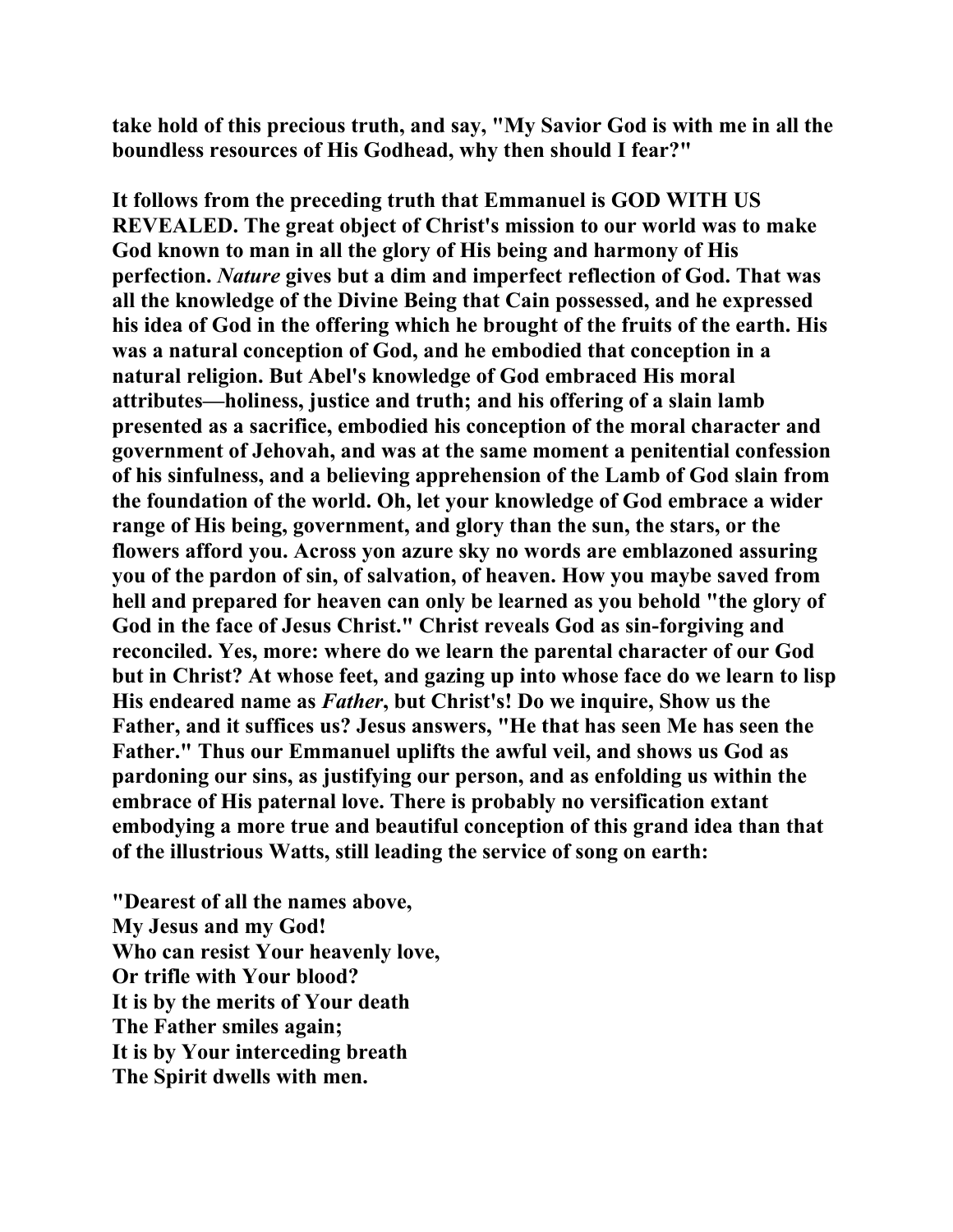**"Until God in human flesh I see My thoughts one comfort find, The holy, just, and sacred Three Are terror to my mind; But if Emmanuel's face appear, My hope, my joy begins; His name forbids my slavish fear, His grace removes my sins."** 

**Emmanuel is GOD WITH US IN OUR HUMAN NATURE. How near are You, O Lord! clothed with my very flesh! What! did You stoop to my humanity? Did You take up into union with Your Deity my poor inferior nature? Were You bone of my bone and flesh of my flesh? Did this my nature, so diseased, paralyzed, and tortured, so nervous, weak, and trembling, and which ofttimes I sigh to lay down as a burden I cannot longer bear—did this same nature veil, as with a garment, Your Deity, my Lord?** *How near* **have You brought Yourself to me! Truly You are** *God with me***, for You are** *God in me.* **Thus the humanity of our incarnate God unseals a spring of ineffable sympathy. We need human sympathy because we are human. Angelic sympathy could not meet our case, neither Divine compassion alone. One loving, tender, sympathizing touch of the human, in the sorrows and sufferings of our humanity, oh, how soothing and pleasant it is! Emmanuel once craved and asked it, though denied; and He will not chide you, clinging child of suffering and grief, for craving and asking it too. "For we have not a High Priest which cannot be touched with the feeling of our infirmities, but was in all points tempted like as we are, but without sin."** 

**Emmanuel is GOD WITH US SAVINGLY, bearing our sins, expiating our crime, and "giving Himself for us as an offering and a sacrifice to God for a sweet smelling savor." He was with us presenting such an atonement to God in the way of obedience and death as met all the demands of the law, and as satisfied all the claims of justice, and as reconciled us forever unto God. "In whom we have redemption through His blood, even the forgiveness of sins." It was the divine virtue of his Deity that imparted a sovereign efficacy to His active and passive mediation. It was thus: "He offered Himself without spot unto God," that we, who were defiled with sin, might receive a free and full forgiveness. Thus it is by the "blood of God" sin is cleansed; and by the "righteousness of God" we are justified; and by the "grace of God" we are saved. Thus upon the head of our Emmanuel the crown of Deity shall eternally flourish. Can you, then, O penitent, weeping sinner, doubt either the**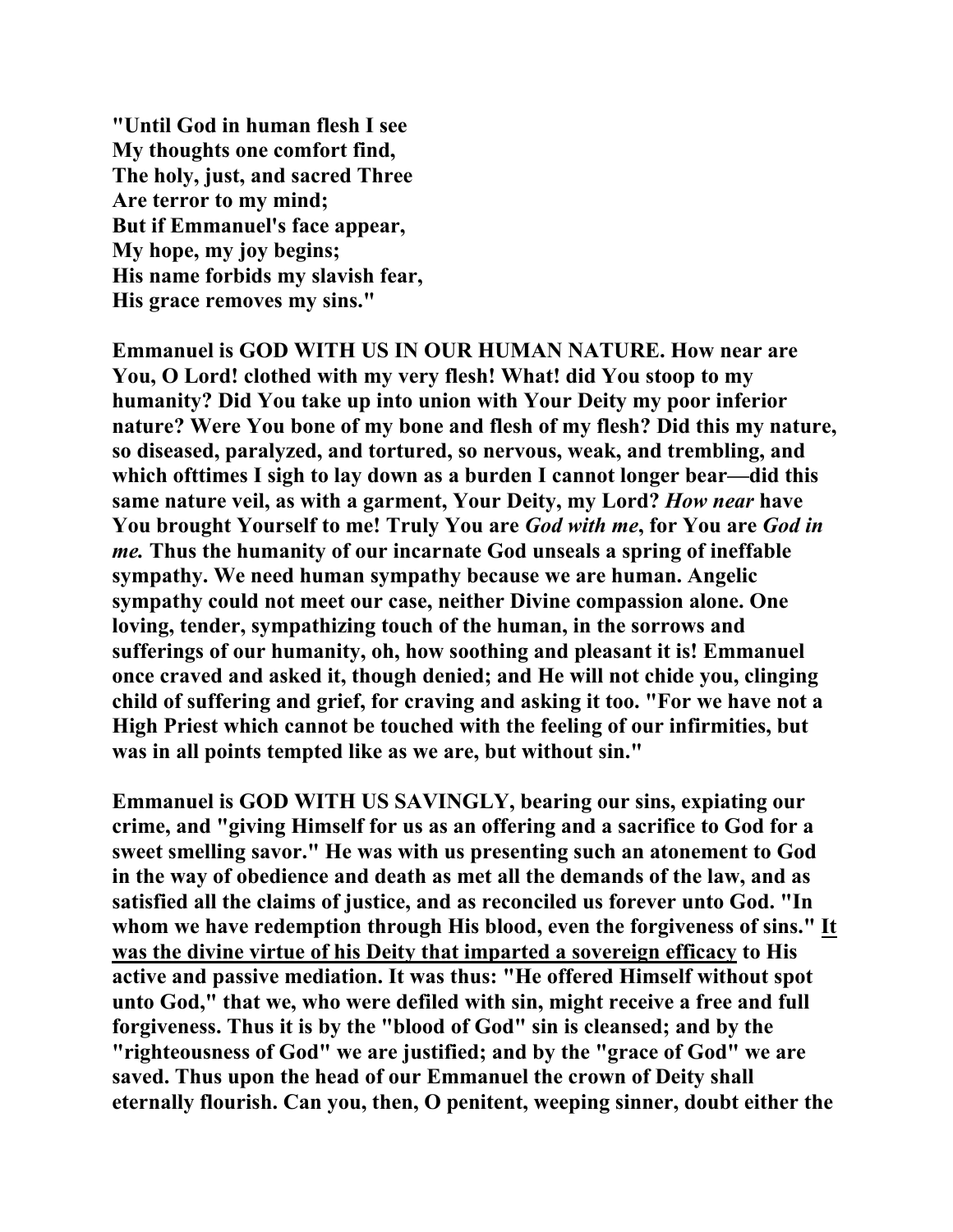*ability***—or the** *willingness* **of Christ to save you? Or can you, O trembling believer, doubt that He will keep that redeemed soul you have committed to His care until that day when He shall present it to the Father as one of the many sparkling gems of His mediatorial diadem?** 

**Emmanuel is GOD WITH US IN EACH EVENT AND CIRCUMSTANCE OF OUR EARTHLY HISTORY. That history is all foreknown to, and is all prearranged and shaped by, Himself. No uncertainty, nothing merely accidental, belongs to the most trivial incidents of our life. It is sustaining and consolatory, beloved, to bear this in mind. The crushing event may, at its first burst, stagger our faith in this truth. It is so unexpected and untoward, so strange and mysterious, we are compelled, at the moment of its occurrence, to exclaim, "Is God's hand in this? has this a place in the everlasting covenant? can this be among the all things that are working for my good?" and for the moment our feelings are stunned, and faith is staggered. But the Lord comes to our help. He leaves not His child long in doubt, either as to the** *source* **of the event, or the hand that has given it its mission, and that guides its outcome. Yes, beloved, all your individual history, from your first to your last breath, is in the everlasting covenant of grace. An invisible Hand—that Hand a Father's—holds the mystic thread interwoven with and knitting together the whole web of your present life. Oh, how assuring the faith, and soothing to the mind, to look at swelling billows, at darkling skies, at drooping clouds, and see our loving Father in all! We need more fixedness of faith on our divine and immovable Center. Everything out of God is changeable, and changes. Nothing here is stable, nothing permanent. God only is immutable. Heaven only is true. But in all the shifting scenes and passing events of this chequered, changeful life, the believer recognizes the Invisible Hand that moves the whole. He sees inscrutable wisdom where others see nothing but rashness; order where others see only confusion; the silver light where others see but unmitigated gloom.** 

**And why? because the justified live by their faith. The man of the world is a man of 'sight', and by 'sensible' objects alone he lives; but the man of God walks by** *faith***, deals with the objects of faith, and by faith he stands. This is the clue by which he unravels the wonders of God's providence, this the key by which he unlocks the mystery of God's word. Looking through the wondrous telescope of faith, he beholds "the things that are unseen and eternal." Interpreting all events by this divine principle, he sees God in all.** 

**"There is a light in yonder skies,**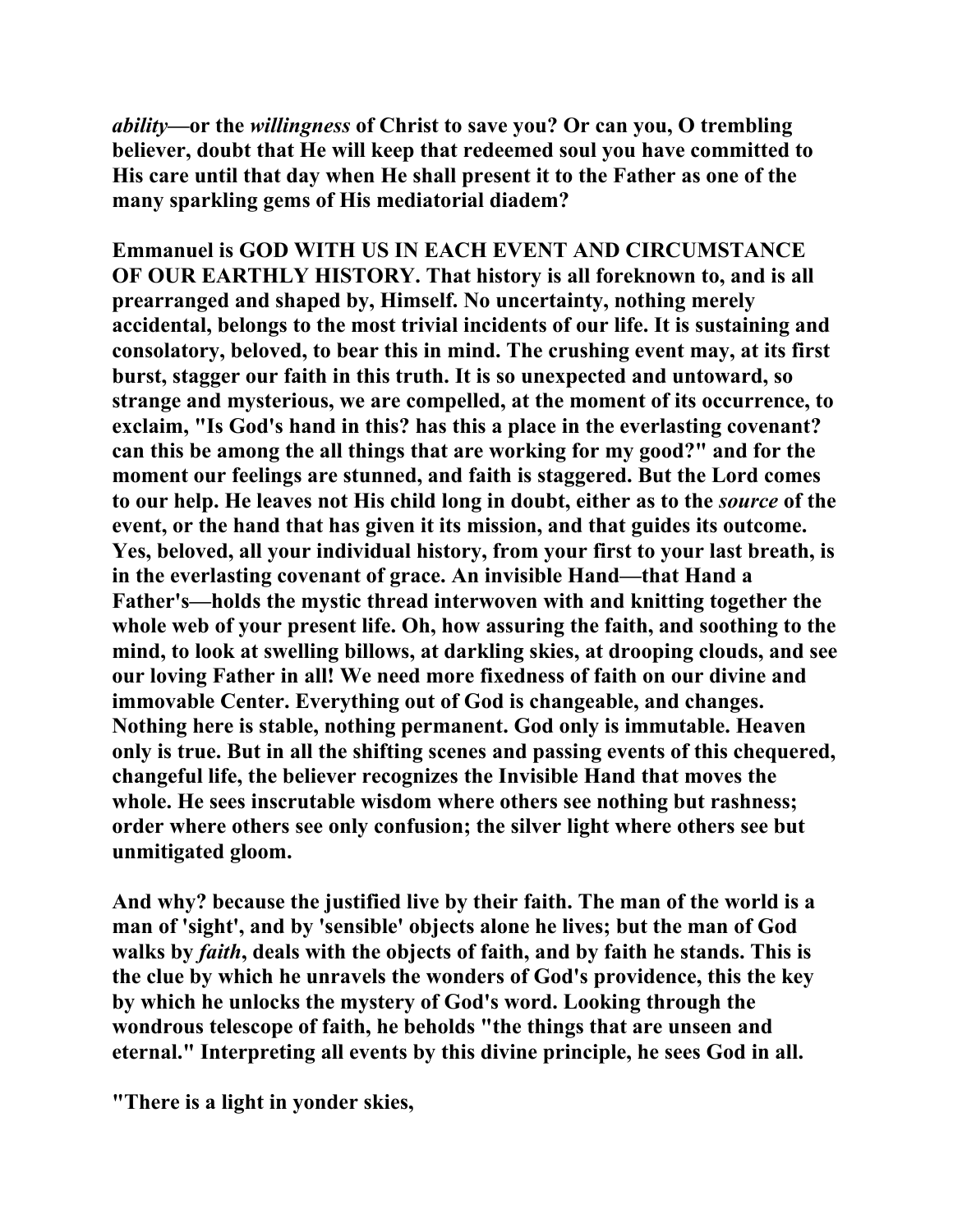**A light unseen by outward eyes; But clear and bright to inward sense It shines, the star of Providence. The radiance of the central throne, It comes from God, and God alone; The ray that never yet grew pale, The star 'that shines within the veil.' And faith, unchecked by earthly fears, Shall lift its eye, though filled with tears; And while around 'tis dark as night, Untired shall mark the heavenly light. In vain they smite me—men but do What God permits with different view To outward sight they wield the rod, But Faith proclaims it all of God. Unmoved thus let me keep my way, Supported by that cheering ray, Which, shining distant, renders clear The clouds and darkness thronging near."** 

**But perhaps there is no part of a Christian's experience in which this title of our Lord is more expressive and precious than in the season of ADVERSITY, when passing through the discipline of trial, sorrow, and need. It is then, if ever, we feel that we need Christ with us; and it is then, if ever, that He is. He is Emmanuel—God with you in your** *affliction***, O afflicted one; and the waters shall not overflow you; for He controls the winds and the waves. He is with you in your** *bereavement***, O bereaved one; for when on earth His warmest tears were wept in sympathy with a grief like yours. He is with you, O tempted one; for He was in all points tempted like His brethren, and knows how to support those who are tempted. What is your present condition? Are disease and suffering slowly dissolving the earthly tabernacle? Does the wild tempest of adversity sweep fiercely over you? Is the poisoned shaft of calumny leveled at you? Does the lying tongue of malice pierce you? Listen to the soothing invitation of Emmanuel, which bids you come and hide in the chambers of His love until these calamities be overpast. He would have you, in faith, spell the syllables of this precious title, and receive the strong consolation which distills from the assurance that God in Christ is a very present help in your time of trouble. The divine promises given to the Church of God are the precious legacy of the Church now. "Fear you not, for I am with you; do not be dismayed, for I am My God. I will strengthen, yes, I will help you with the**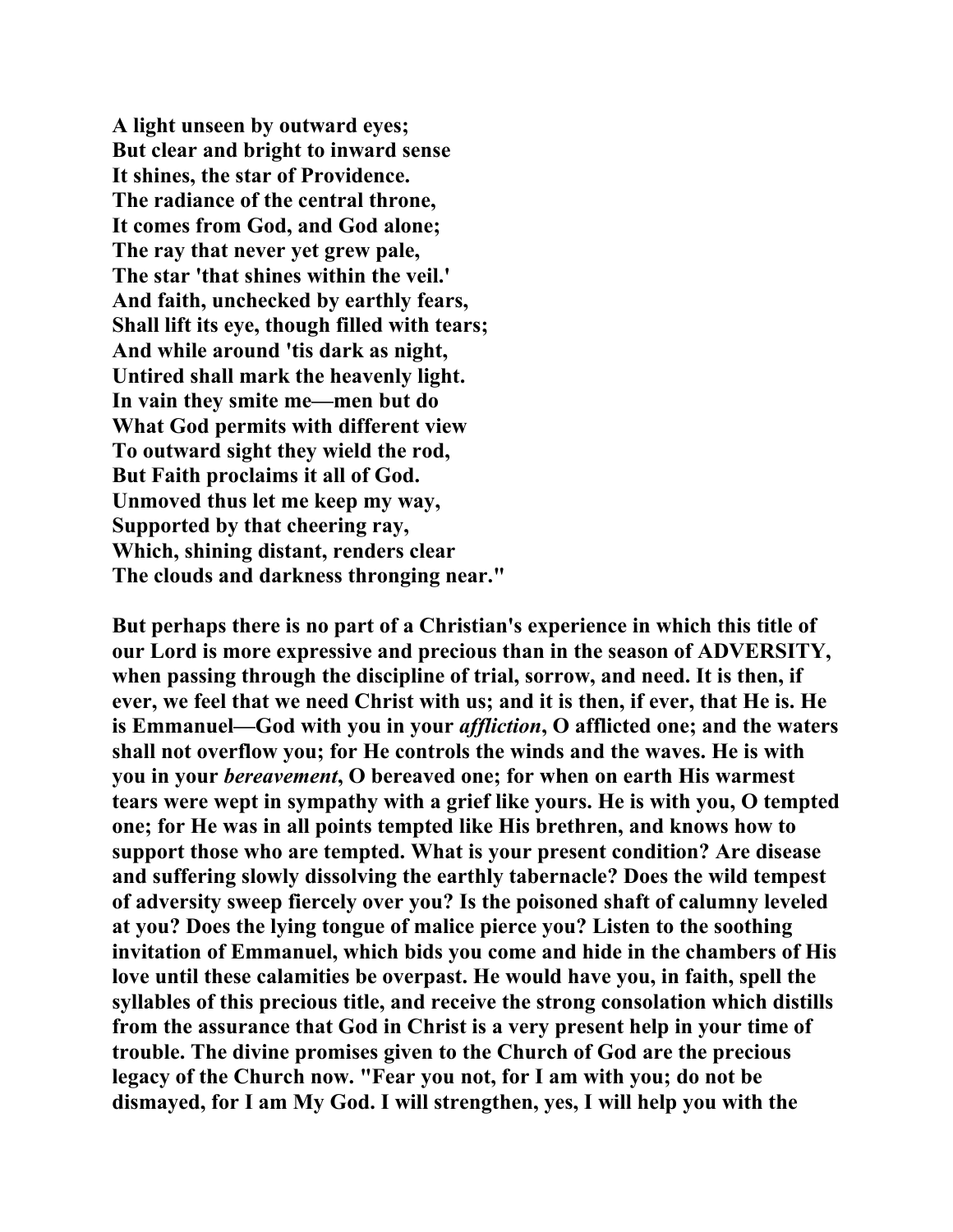**right hand of my righteousness." "When you pass through the waters I will be with you; and through the rivers, they shall not overflow you; when you walk through the fire, you shall not be burned; neither shall the flame kindle upon you. For I am the Lord your God, the Holy One of Israel, your Savior."** 

**Emmanuel is God with us in the solemn hour when heart and flesh are failing, and** *death***, the appointed messenger of the everlasting covenant, comes to usher the freed spirit into the glorious presence of the Lord. In anticipation of that solemn hour, faith has need to strengthen itself with this precious truth. It is a solemn thing, even for the Christian, to die. And the renewed mind is often filled with dread at the prospect. But if Jesus is with His saints, it surely is at this trying and solemn hour. Was it ever known that Christ left one of His blood-ransomed saints to pass over Jordan alone? Did He ever guide their journey through the wilderness, and then desert them at the margin of the cold river? Never! I have known many a believer go doubting, and fearing, and trembling down to the river's brink, but I never knew one who did not leave all his doubts, fears, and tremblings upon its bank, and pass over in peace, or joy, or triumph. Then, when the Christian racer approaches, pantingly, the goal—when the weary and footsore pilgrim nears the end of his journey—when the voyager has weathered the last storm, and enters the harbor—when the warrior has fought his last fight, unclasps his armor, and sheaths his sword, oh, then shall we realize, as never realized before, how really, closely, blessedly, Emmanuel, God in Christ, was present, leading us gently down the shaded valley, and triumphantly up the celestial hills of everlasting light and glory. Oh, let death be to you a pleasant thought; for God will be with you then, and** *Emmanuel* **the title He will wear. God with us in life, God with us in death, God with us and we with God through eternity.** 

**This surely must speak pointedly and powerfully to the unconverted. Your Godless life, my reader, is a constant ignoring of this truth—"God with us." The reverse of this truth is your experience,** *God from me.* **The fool has said in his heart, No God." That is, you want no God. Your life is a practical embodiment of the awful sentiment the poet has placed in the mouth of his Atheist—"Absence from You is best."** 

**You are striving to live independently of God. You feel that you can do without Him. More than this, you are aware that death is the common lot of man, and therefore you know that you must die, but you prefer to die without Christ. Thus you are resolved to live independently of God, and to die independently of the Savior. What a miserable life, and what an appalling**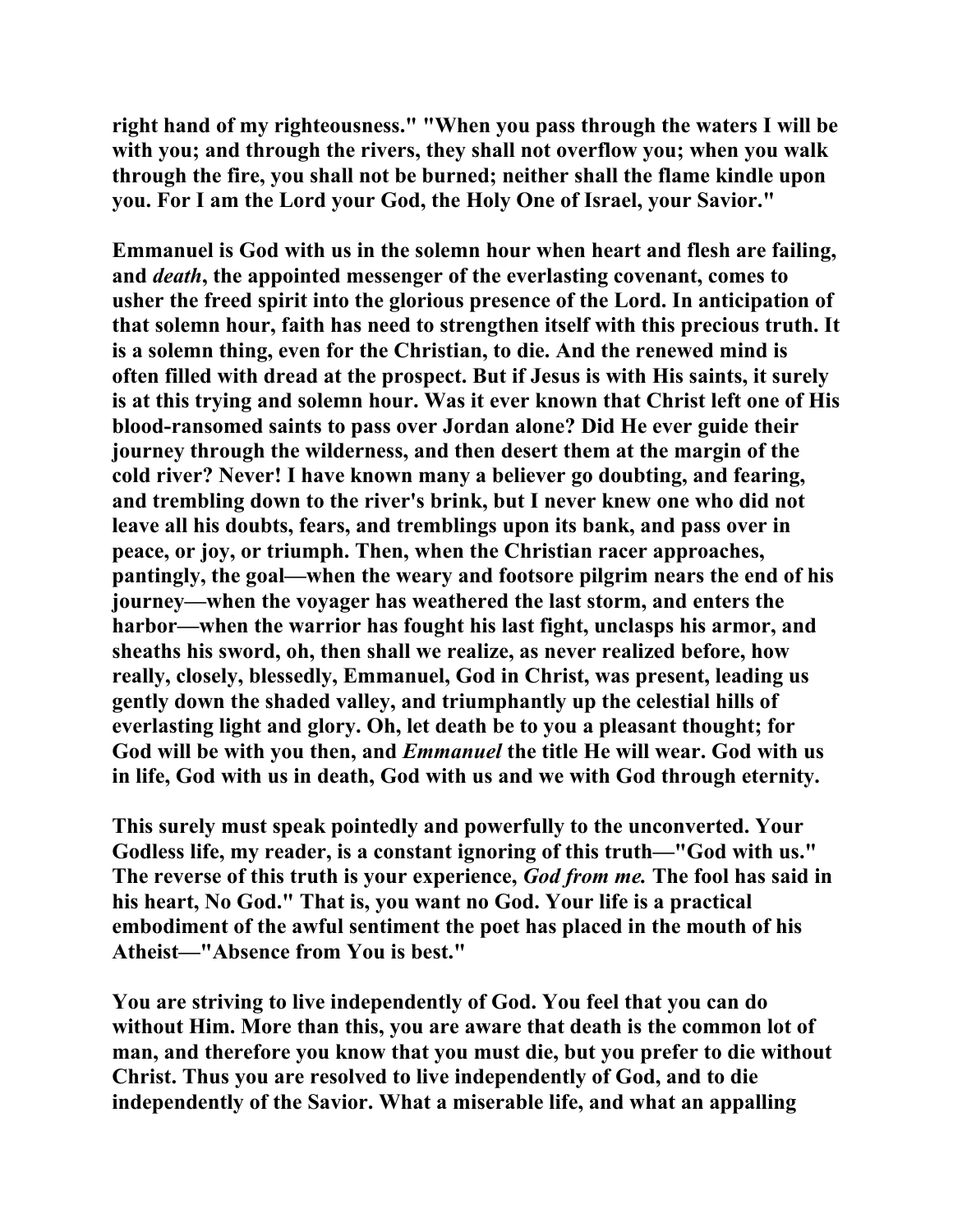**death is this! It is to live without one drop of true happiness, and to die without one ray of real hope. If this be your present and final condition, nothing is more certain, as nothing is more solemn, than that the hell of the Bible must be your doom. The "bottomless pit," the "cup of wrath without mixture," "everlasting destruction from the presence of the Lord," the "worm that never dies, the fire that is never quenched," must be your awful, indescribable, changeless portion forever.** 

**But has the Holy Spirit made you to feel your lost condition?—has He shown you the plague of your own heart?—has He made you to long for salvation? Do you hunger and thirst after Jesus? Then, accept believingly, accept unhesitatingly, accept now the overture of the Gospel. "Him that comes unto Me, I will in no way cast out." "Believe in the Lord Jesus Christ, and you shall be saved." "The blood of Jesus Christ, the Son, cleanses us from all sin;" and you shall know the "blessedness of the man whose transgression is forgiven, whose sin is covered, unto whom the Lord shall not count iniquity."** 

**Live in a realizing sense of the Lord's presence. Do not be satisfied with a religion of which this is not an essential element. Seek to live in this atmosphere, and in no other. Go nowhere, and indulge in no recreation from which your Lord will be absent. O be jealous of His presence!** *Let not worldliness, or levity, or coldness thrust Him from your arms.* **And should you walk in darkness, or wade through affliction, or battle with Satan, unconscious of the sustaining, cheering presence of Emmanuel, yet fear not. He is nearer to you than you imagine. Unseen, unheard, and unfelt, Christ is still at your side, "A very present help in time of need." He knows your sorrow, sees your difficulty, is acquainted with all your mental despondency and spiritual distress, and presently your tear-dimmed, cloud-veiled eye, shall be open, and you shall see Emmanuel at your side, in all the benignity of His love, and in all the might of His power. Soon we shall realize this presence in glory, unshaded by a cloud, unmingled with a tear. No more darkness, no more grief—no more sin, and no more separation—"***Forever with the Lord***." Walk in the sunshine of this blessed hope, and you shall walk in the light of life. Your present light affliction is not worthy to be compared with the glory so soon to be revealed. O how we shall marvel, when we plunge into** *this sea of love and glory***, that we ever allowed present trials and disappointments and persecutions to affect us as they did! One breath of heaven, one refrain of its song, one sight of our glorified Emmanuel will obliterate all the sad memories of the past, and light up the endless joys and splendors of the future.**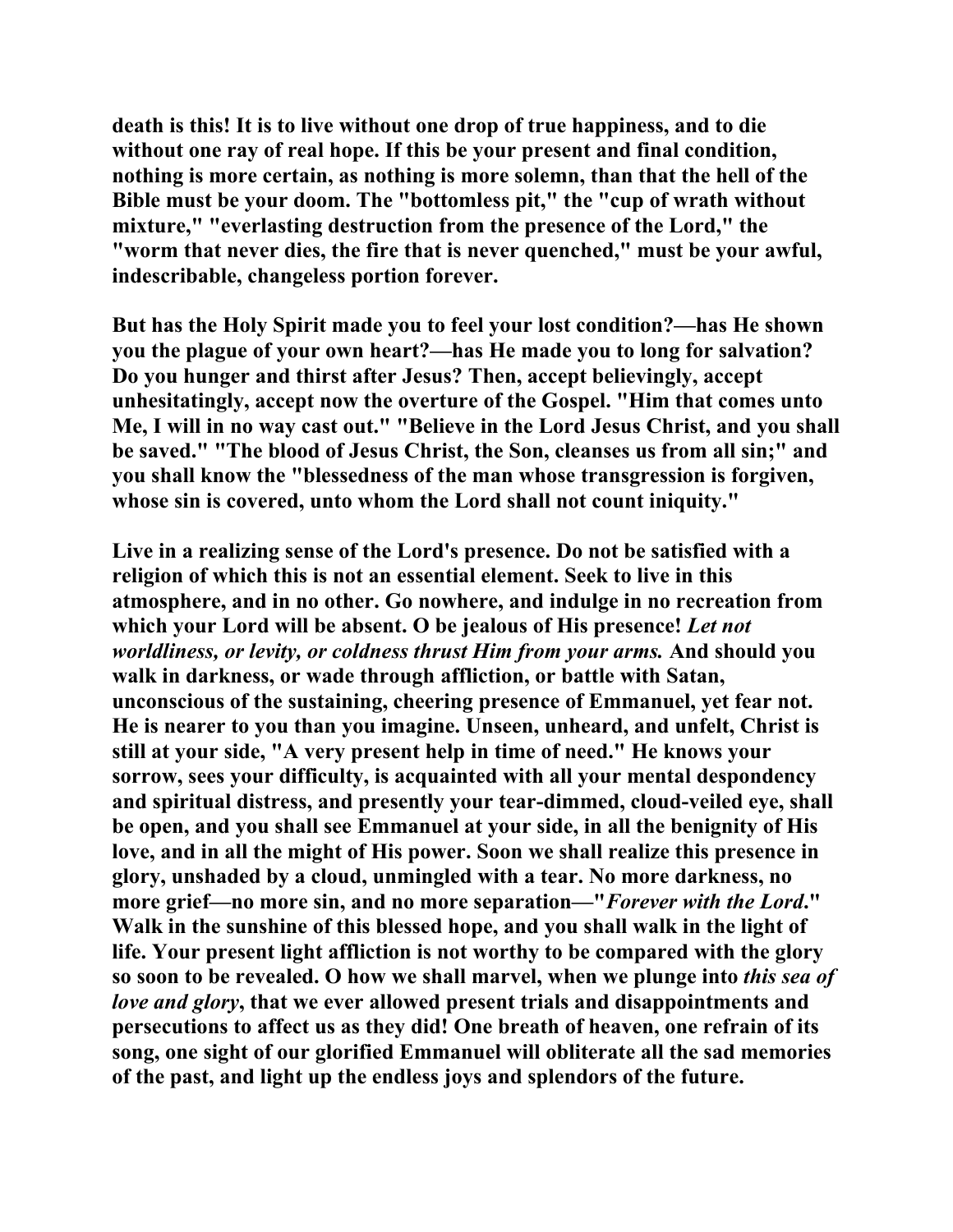**God with its! O glorious name! Let it shine in endless fame; God and man in Christ unite; mysterious depths and height! God with us! amazing love Brought Him from His courts above Now, you saints, His grace admire, Swell the song with holy fire. God with us! but tainted not With the first transgressor's blot; Yet He did our sins sustain, Bear the guilt, the curse, the shame. God with its! O wondrous grace! May we see Him face to face, That we may EMMANUEL sing, As we ought, our God and King.** 

# **"Christ, the Wonderful"**

**"His name shall be called Wonderful." Isaiah 9:6.** 

**In the universe, where all is wonderful, itself the most wonderful of all, there yet exists a wonder which eclipses all. And when this beautiful world beautiful still, though marred by sorrow and tainted by sin—shall have been dissolved in the fires of the last day, and its grandeur, glory, and history shall have become a thing of yesterday, this wonder will remain the object of admiring and adoring love, everlasting as eternity. Ask you who this Wonder is? It is the Son of God—Jesus, the Savior of men! "His name shall be Called wonderful." If, my reader, you have carefully and devoutly studied His name Emmanuel, God with us, you will be prepared for the exposition of a name which will unfold new wonders to our admiring and adoring souls at each step in the progress of our study.** 

**God has implanted in the human heart a love of the wonderful. And not only has He inspired the sentiment, but in countless forms He has met it. He has clothed the universe with the wonderful. Turn the eye where we may, it lights upon some object of wonder, which, but for the blinding and stupifying power of sin, would awaken the exclamation from every lip, "How great is His beauty! how great is His power!" In sending His beloved Son into the world,**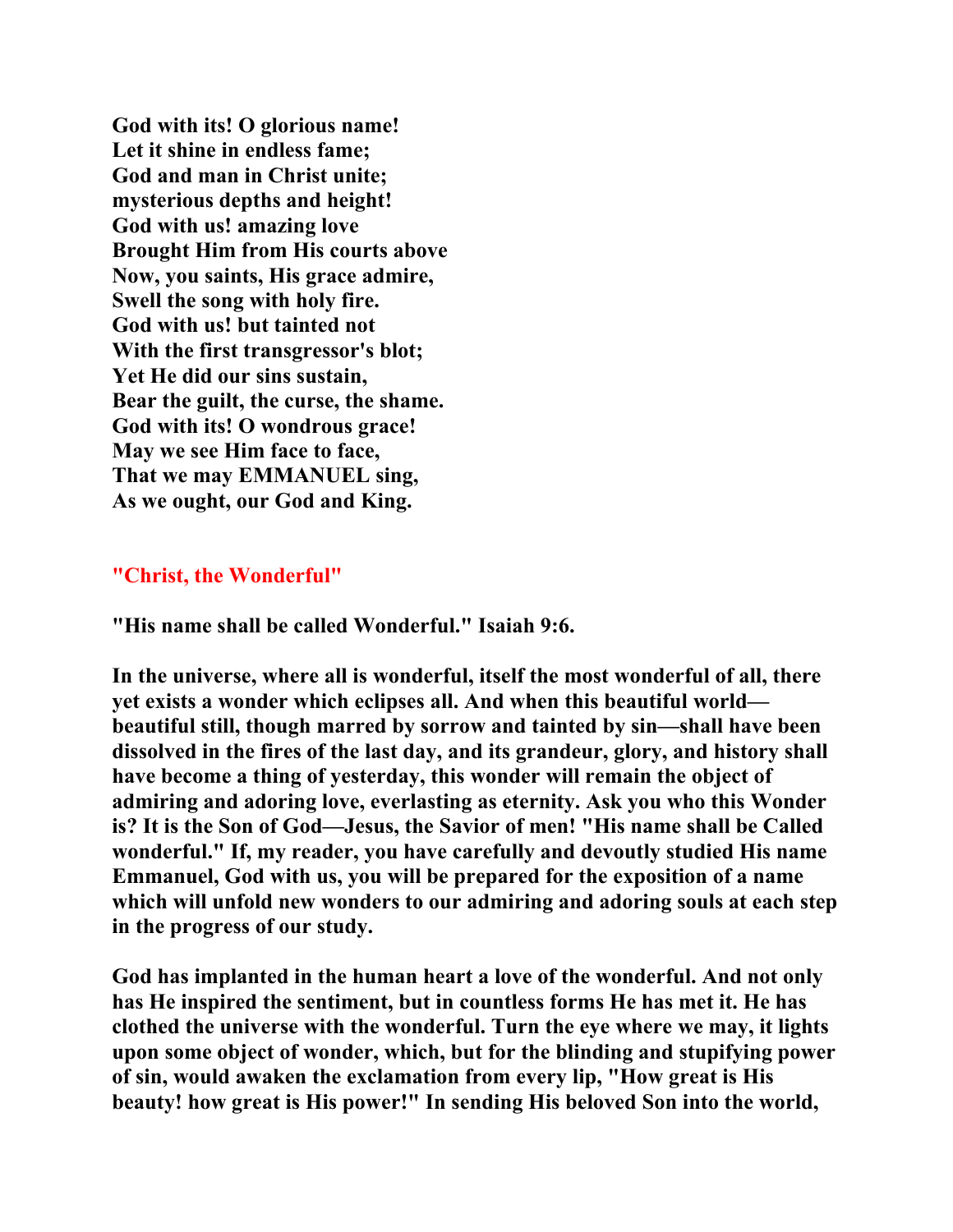**in bestowing upon man His unspeakable gift, God has met the sentiment of wonder in man in a way—we say it with reverence—He Himself could not surpass. The Incarnation of God is the wonder of the universe. All other demonstrations of God's power and wisdom, goodness and glory, pale before the splendor of this marvellous event. In view of this profound stoop of Deity, this unique and costly exhibition of God's love to man, could our Savior wear a title more expressive or more appropriate than this—"His name shall be called wonderful"? We are about to attempt an unfolding in some faint measure of this wonder of wonders. To see it spiritually, to experience it savingly, is of more worth to us than to gaze upon and understand the greatest wonders in the material universe. What if the arcade of all natural and scientific marvel were opened to us, and we could understand all mysteries and all knowledge and all tongues, and yet saw nothing to awaken our astonishment in God's greatest wonder, nothing to inspire our admiration in God's greatest beauty, nothing to incite our love in God's most precious gift even Him whose name is Wonderful—oh! it had been better for us to have lived and died with the idiot's stare and the madman's frenzy! But, so long as we remain rational and responsible, to see no beauty or loveliness or love in the Lord Jesus, and to die without one life-look at the Crucified One, is of all appalling events the most appalling. May the Holy Spirit of truth unveil to our minds the hidden wonders of the Son of God, while we attempt to study the deep significance of this His name.** 

**In the first place, HIS ABSOLUTE DEITY justifies the name thus applied to Him by the Holy Spirit. God is wonderful, the most wonderful being in the universe, "Who alone does wondrous things." What low conceptions do men in general form of God! What imperfect thoughts of His greatness! To what may we trace man's idolatry of man?—to his wrong thoughts of God. To what may we attribute man's light views of sin?—to his inadequate view of God's holiness. In a word, wrong and bedwarfed views of God lie at the root of all idolatry, disobedience, and sin. In proportion as the greatness of God unfolds to us, everything else becomes great. In the light of His great holiness, we see the great guilt of sin. In view of His great power, we see the great sin of unbelief. Low views of His law, and superficial views of sin, and imperfect feelings of trust, are all traceable to the low thoughts we have of God.** 

**But our low sense of God cannot really affect His greatness. He is great and glorious, essentially and unchangeably so, whatever men's thoughts of Him may be. At best we know but little of God, so infinitely great is He. He reminded His servant that He could see only His "back parts," that is, parts**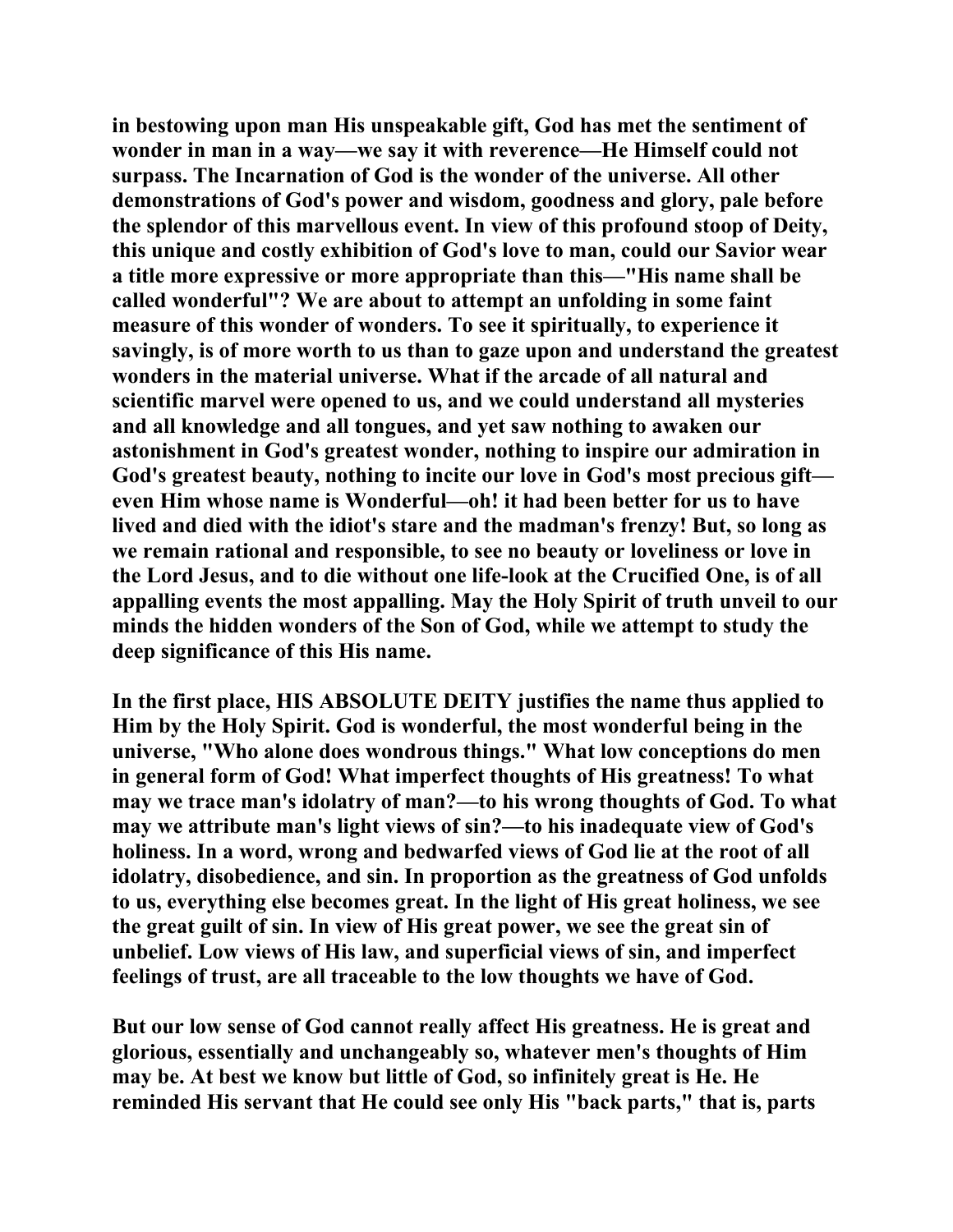**or degrees of what He was; the whole of God no mortal possibly knowing." Can you by searching find out God? Can you find out the Almighty to perfection?" Impossible!** 

**"The more of wonderful In Him, the more we should assent. Could we conceive Him, God He could not be; Or, He not God, or we could not be men."** 

**What a view of our Lord Jesus does this present to the believing mind! All this divine glory, all this unsearchable greatness, belongs essentially to Him, and all justify His name as "Wonderful." When the angel of the covenant appeared to Manoah, Manoah asked Him, "What is Your name?" The angel of the Lord said unto Him, "Why do you ask my name, seeing it is wonderful." It is the same word in the original which our translators have rendered in Isaiah, "Wonderful;" thus identifying the "Angel of the Lord" who appeared so wondrously to Manoah, with Him of whom the evangelical prophet wrote, "His name shall be called wonderful." Oh, how sad the spectacle of men calling themselves Christians, yet, while thus wearing outwardly that honored name, practically denying it by their refusal of divine honor to Christ! It has ever been one of the master efforts of Satan to rob our Lord of His Divinity. Among the many crowns He wears, this is the crown of all; and to pluck it from His kingly head, and thus degrade Him to the level of a mere creature, has been one of the earliest and latest efforts of the 'great serpent, the devil.' What is this but the conflict predicted in Eden—"He, (the seed of the woman, that is Christ,) shall bruise your head, and you shall bruise His heel." Satan, we are told, believes and trembles. Well does he know that the foundation-stone of the whole fabric of man's salvation is the Deity that wrought it. Well is he assured that none but God could save. And although there is not a solitary instance on record, in the life of our Lord, of Satan's denial of His essential Deity, (on the contrary, several in which Satan acknowledged it,) yet it has ever been his master effort to lead men to the commission of a crime of which it would seem as if he himself were guiltless the crime of rejecting the Godhead, and thus denouncing the personal glory of the Son of God! I would exhort you, my reader, to listen to no reasoning, and to harbor no doubt whatever, tending to shake your faith in this fundamental truth of Christianity, this foundation stone of your salvation. In proportion to the strength of your faith in the essential Deity of the Savior, will be the firmness and stability of your hope, resting on the blood that, from its divine virtue, "cleanses from all sin," and on the righteousness that, because it is the**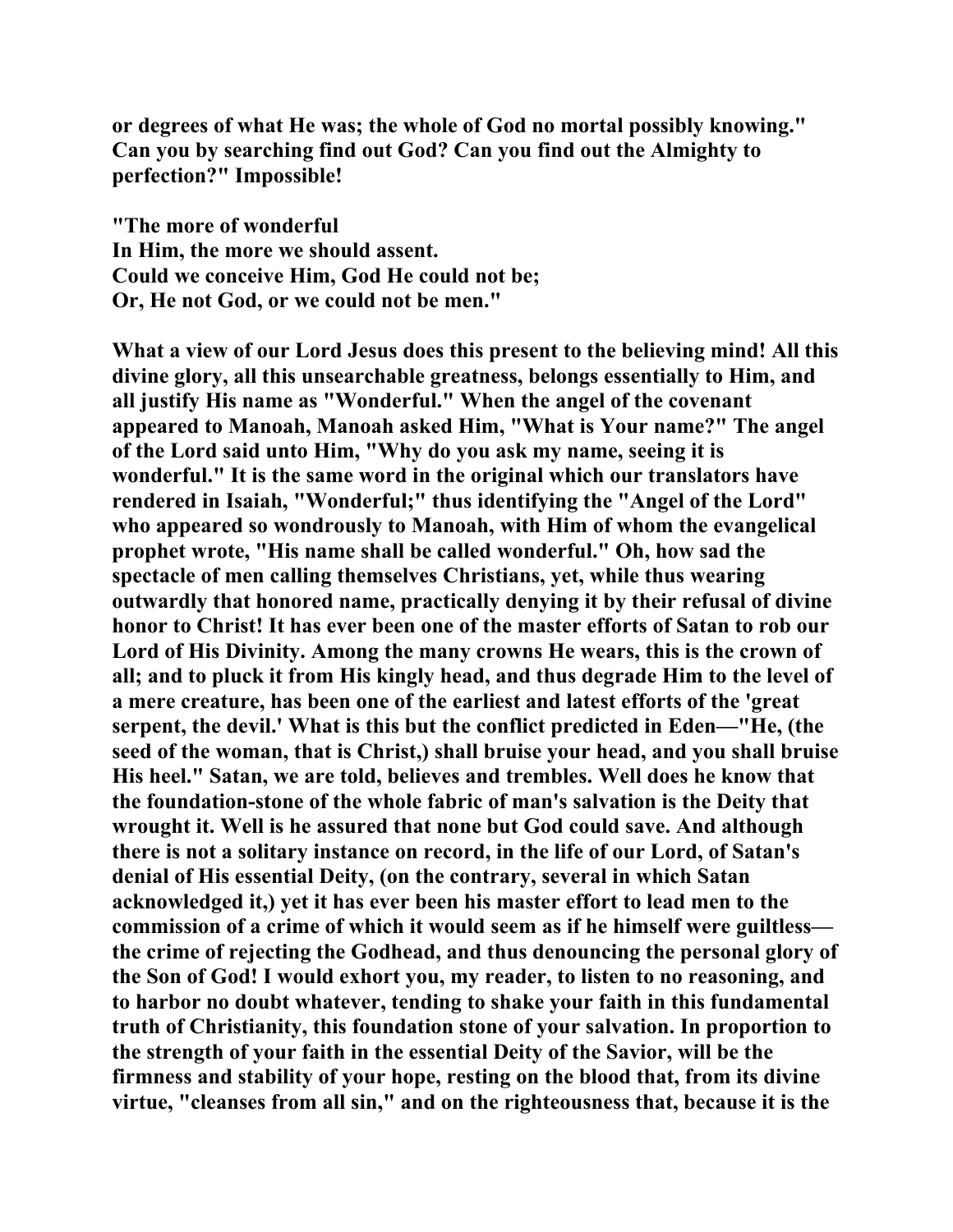**"righteousness of God," justifies from all things.** 

**Christ is Wonderful in THE CONSTITUTION OF HIS PERSON, AS GOD AND MAN UNITED. Wonderful that the Son of God should take upon Himself our nature, that He should be "made flesh," and dwell as man among men. The expression is a strong one, "made flesh." It implies His pre-existent nature, and His assumption of one inferior to His own. He was not always flesh. He was 'made flesh' when He was 'born of a woman,' and 'made under the law.' Let it be borne in mind that our Lord's wondrous stoop was not the exchange of one finite nature for another. It was not a mere lowering of Himself in the scale of creation. It was not the finite taking an inferior position among finite beings. Far from this. It was Deity allying itself with humanity. It was the Godhead emptying, humbling itself, to a nature infinitely more beneath itself than the human is beneath the angelic. And what was the condition of the nature our Lord assumed? It was fallen, degraded, tainted, sunk in the lowest depths of sin and wretchedness and woe. And yet He stooped to it! And yet He assumed it! And what was most wonderful of all, He still remained "without sin" "holy, harmless, undefiled, and separate from sinners! He wrapped the leprous garments of sin about Him, and yet "knew no sin!" He took upon Him our sins, bore them, suffered, died, and atoned for them, and yet He was sinless. Is not this wonderful? Sin made Him sorrowful, but could not make Him guilty. It touched Him, but could not taint Him. It made Him die, but could not make Him sin. Satan came to Him, tempted Him, probed Him, sifted Him as wheat, but, Christ tells us Himself, "found nothing in Him." Here, beloved reader, is our hope as poor, sinful, guilty, lost sinners. In Christ we have a holy Redeemer; in His atonement a sinless offering; in the Lamb of God a Victim "without spot or blemish;" in His sacrifice, a peaceoffering for sin of a "sweet—smelling savor unto God" How full of encouragement and consolation is this truth to those who feel sin dwelling in them, tainting and destroying all they do—who see the need of confessing their very confessions, of weeping over their very tears, of renouncing their best and holiest doings as grounds of merit and acceptance with God, and of standing only and fully in Christ! Behold in faith a spotless Victim, a sinless offering, a pure sacrifice, an atonement, that cancels all your guilt, a righteousness that hides all your deformity. Be no more cast down because you find nothing but the defiling, defacing touch of sin and imperfection in your best and holiest and most lovely doings. Jesus presents Himself before God in your behalf, and God sees you only in Him. Jesus wraps around you, in exchange for the leprous garment of your sins, the white robe of His divine, unsullied righteousness, which presents you to God without spot or wrinkle;**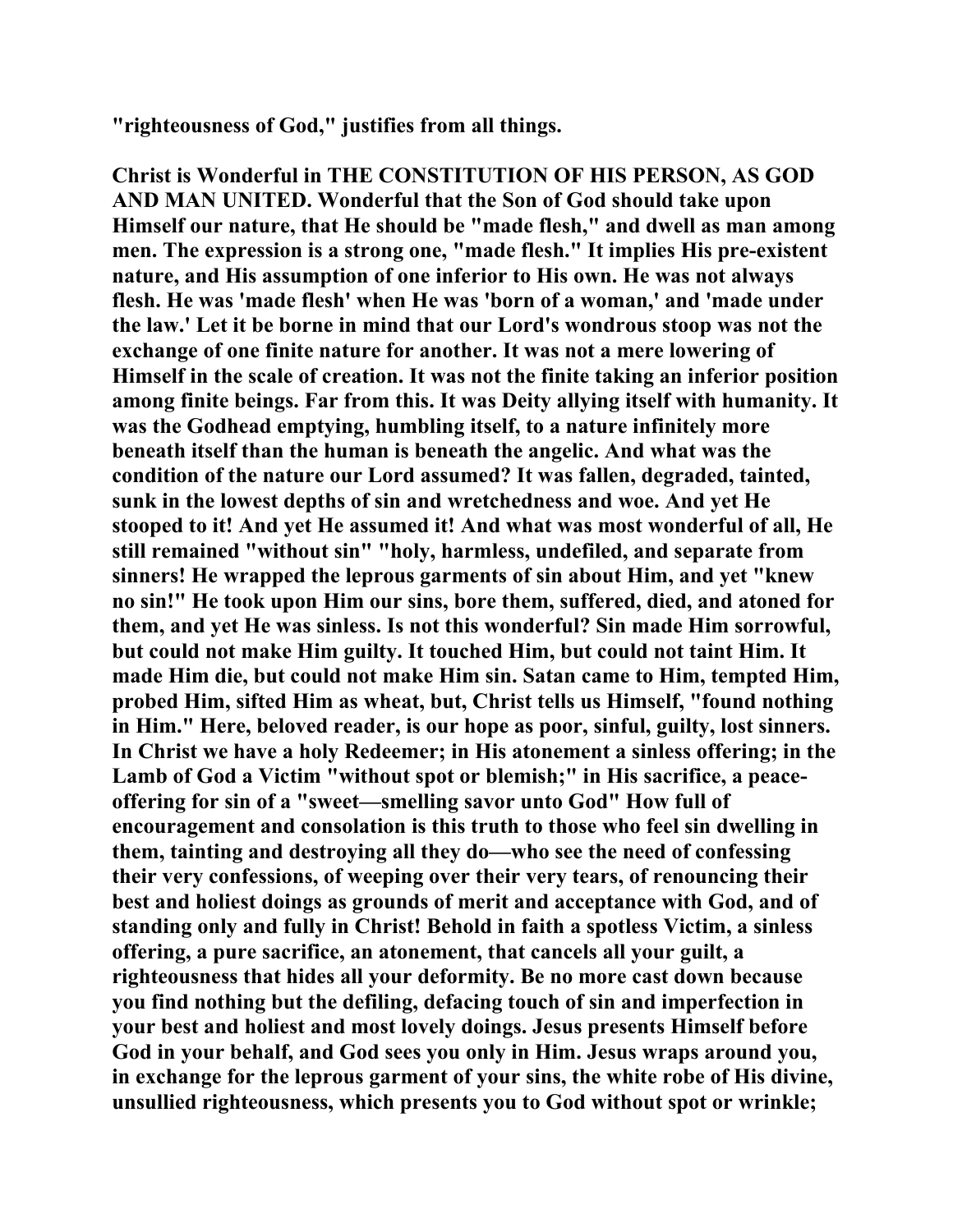**and God, thus beholding you only in the Son of His love, sees in you no perverseness, and traces in you no sin. Why, then, should you yield to a moment's despondency, or despair because of the indwelling sin that defiles the fountain, and because of the outward taint that mars the beauty of all that you are, and of all that you do? Oh what a mercy that, when we go to God in prayer, in confession, in supplication, these poor trembling, unclean hands can repose upon the Head of a sinless Victim, and lift up a holy sacrifice, and present a sin-offering in which the holy, searching eye of God can see no sin. Here is a chain which fathoms the lowest depths of our sinfulness and unworthiness, and if taken hold of by faith, will uplift the desponding, despairing soul out of the horrible pit and the miry clay of its vileness, wretchedness, and woe, and place its feet upon the Rock, and plant a new song of salvation upon its tongue. Well does Jesus deserve the name of "Wonderful!"** 

**But wonderful is THE UNION OF THESE TWO NATURES in our Lord. When God created man out of the dust of the earth, endowing him with intelligence, and arraying him with the beauty of holiness, there issued from His hands the masterpiece of creation, wisdom, goodness, and power. Angels must have gazed upon the glorious creature with astonishment and praise, receiving from that pure reflection of Deity new lessons of the character of God. But there remained a display of God's wisdom and praise, holiness and love, which should as far transcend this as the Infinite towered above the finite, as the Uncreated distanced the created. The union of the Infinite with the finite, of the Divine with the human, in the Person of Him whose name is "Wonderful," was that eclipsing display of Deity, before whose strange, marvellous manifestation and splendor, every other paled into insignificance. God is the greatest wonder in the universe. But that He should, in His essential and undiminished glory, dwell in that young man, that poor and despised man, often, perhaps, seen plying industriously the implements of the carpenter—for He was, as man, the son of a carpenter, and doubtless, as subject unto His father, aided him in his humble but honorable craft—oh, this must have been a wonder to those who recognized His Deity, yet saw with their bodily sense nothing but His poor exterior! Yes, He was" God over all, blessed for evermore." The Deity, unimpaired, untouched, dwelt in that mysteriously constituted Person of our Lord. How wonderful the union! Never, except in the Old Testament anticipations of the Incarnation, which now and then threw a trembling beam upon those dark shadows, has so wonderful a spectacle been beheld. In Christ we see the union of Deity and humanity; of the Creator and the creature; of Omnipotence and weakness, of**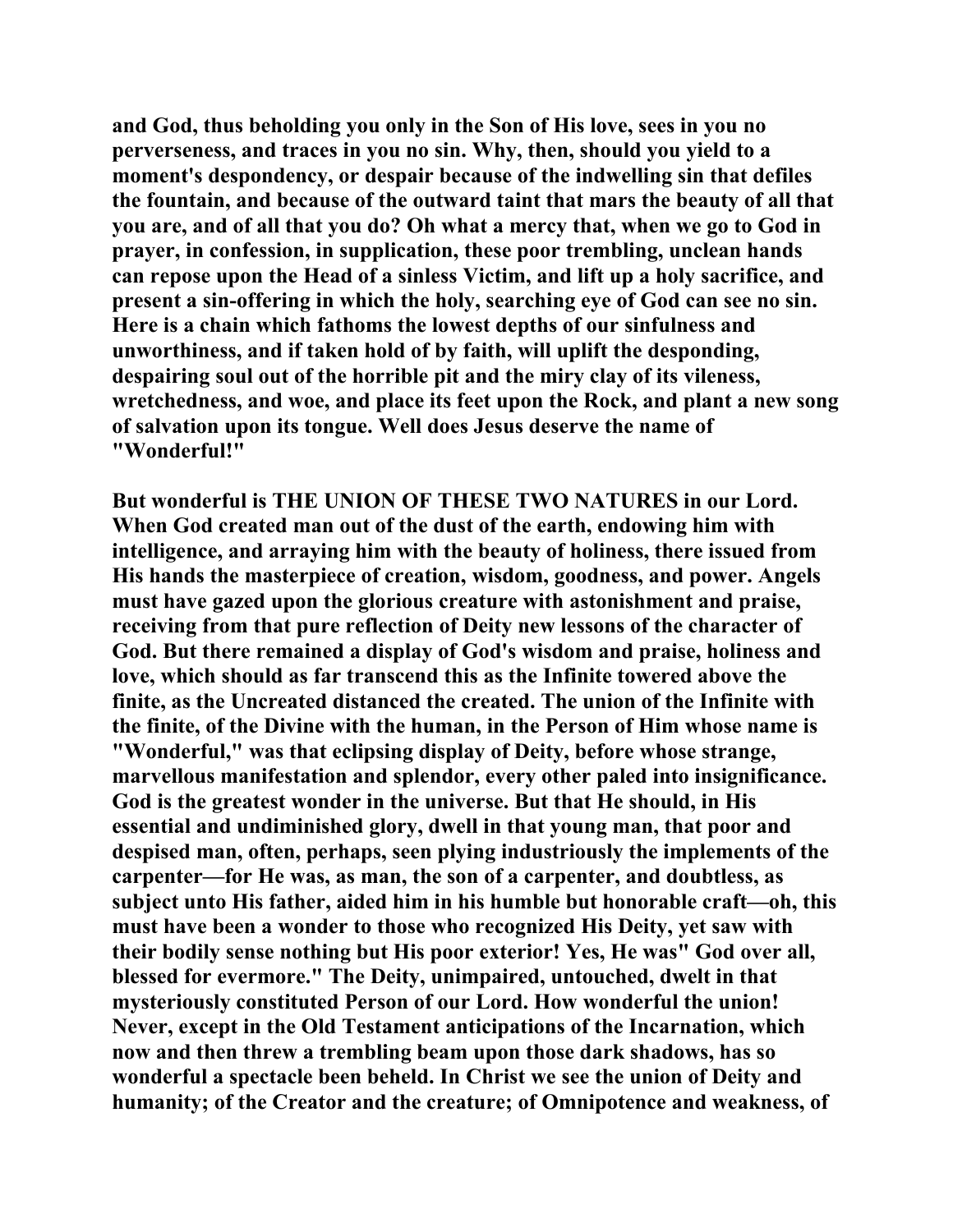**Majesty and lowliness; of wealth and poverty; of joy and sorrow. Yes, beloved, the Lord Jesus allied Himself to all that is human, to all that belongs essentially to your nature. Are you feeble? Christ was weak. Are you poor? Christ battled with poverty. Are you lowly? Christ was esteemed a root out of the dry ground. Are you tempted? Christ was set up as a target for Satan's fiery darts, and the archer sorely grieved Him, and shot at Him, and hated Him. Are you a child of sorrow? He was a man of grief. Are you without means, friendless, solitary, homeless? All this was Jesus, and all this He was that He might show His wonderful union with His saints in all that belonged to them, that the Head might be one with the Body, and all the members of that Body be conformed to Him their Head. Behold a continuous, never ceasing stream of sympathy from Jesus, with all His people, in all their individual and collective circumstances, meandering like a pure, silvery stream throughout this fallen world, reaching, penetrating, soothing the remotest and most obscure place of gloom and sorrow where dwells a sinner ransomed with His precious blood. Lose not sight of this wonderful union of Him who is the Wonderful. Keep firm hold of it. Other ties may weaken, other bonds be severed, other unions be dissolved, but this one never! Nor does it depend even upon your realization of its existence. Like the electric cable submerged in the deep ocean, it is there intact, though you see it not. Your peace, and comfort, and joy will be increased in proportion as you know it; but its existence depends, not upon your love or faith, faithfulness, or fruitfulness, but upon the immutable nature and unchangeable love of your Lord.** 

**CHRIST IS WONDERFUL IN HIS WORK. The works of God are manifold, and all are perfect. But His great, His greatest, His master-work, is the salvation of His people. If before He has unveiled His whole Being; all His divine attributes are revealed, harmonized, and glorified in this wondrous scheme of saving sinners. Look at this work in its several parts. Wonderful was His perfect obedience to the law. Never before was that law so illustrated, honored, and magnified, as by the obedience of Christ, the Lawgiver. Had the whole human race through eternity kept perfectly every precept; their obedience had not shed such luster on the law as one act of our Lord's obedience did. Was it not wonderful to see Him who was above the law, made under it, who was the Lawgiver, become the law-fulfiller, that He might yield such an obedience—the obedience of the righteous One—as would fully justify, and thus place in a state of righteousness all who should believe in Him! Thus we are "made the righteousness of God in Him."**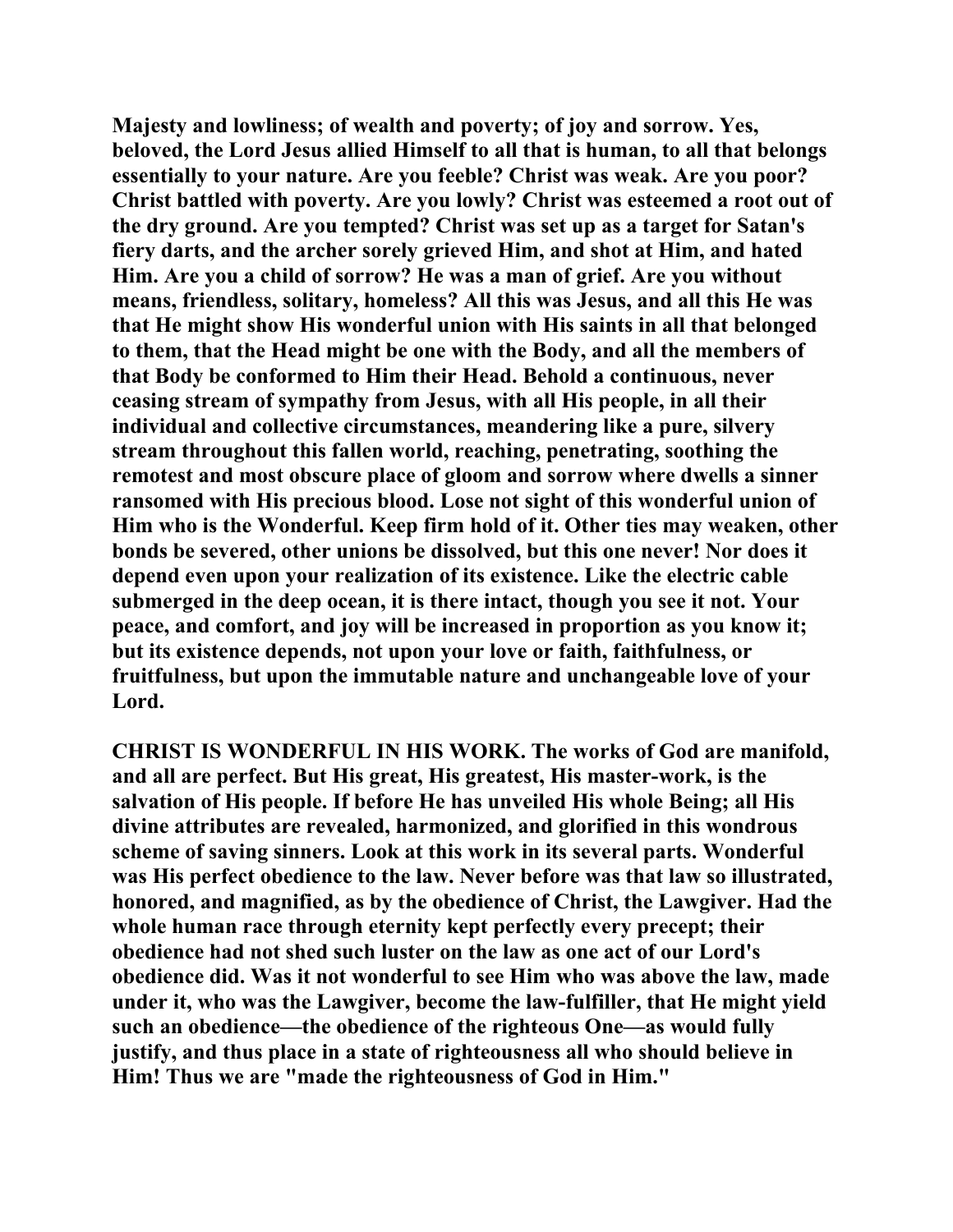**Behold your present standing, believer in Christ! Turn your eye away from all your failures in obedience—the flaws and imperfections that mark your sincere endeavors to serve Christ and to glorify God—and see where your true acceptance is, even in the Beloved of the Father, "The Lord our righteousness." "Accepted in the Beloved," is the record that will raise you above all the fears and despondencies arising from your shortcomings and failures, and fill you with peace, and joy, and assurance.** 

**Wonderful, too, is Christ in His death. This was the second part of His atoning work. Wonderful the spectacle of Essential Life condescending to die! To see Him who had given life to all living beings, and from whom at the very moment that He yielded up the spirit, a stream of vital power was flowing into every creature that had breath, now paling and stiffening in death! Oh, it was a sight of wonder to the universe! Never was a death attended by such wondrous results. It touched sin, and it was cleansed. It touched the curse, and it became a blessing. It touched itself, and it died. It touched the grave, and it yielded back its prisoner. It touched the gate of paradise, and the kingdom of heaven was opened to all believers. This was the "grain of wheat which fell into the ground and died," and which, in virtue of that death, brought forth much fruit. Oh, wonderful that Jesus should die that death for us, poor sinners, who, not He, deserved to die. Wonderful, that that one death should have given so perfect satisfaction to Divine justice as to have emancipated countless millions from its eternal punishment.** 

**Penitent sinners! humble believers! that death was for you. For you the crimson blood, for you the dying agony, for you the expiring convulsion, for you the yielding up the spirit. Come and gather the sacred, precious fruit that grows upon the Cross of Calvary. Lift your believing hand, tremulous though it be, and pluck the bending clusters of pardon, and peace, and joy, and hope, and triumph. Jesus, the Wonderful, died for you, died in your stead, died that you might never die. Christ died for our sins; and accepting in faith this wondrous fact, you shall pass from death unto life, and never see death. Oh! the wonders that spring from this wonderful death of Jesus! Never shall we come to the end of them. All is peace with God now. Truly is Christ our spiritual Jonah. As the tempestuous sea became a perfect calm the moment the prophet was cast into its angry billows, so the moment our blessed Lord plunged into the sea of God's wrath, yielded Himself up to death, that wrath was appeased, and all was peace. And now that a most sure atonement has been made by His suffering and death for sinners, comfort flows into the troubled conscience, and all is peace between God and the believing soul.**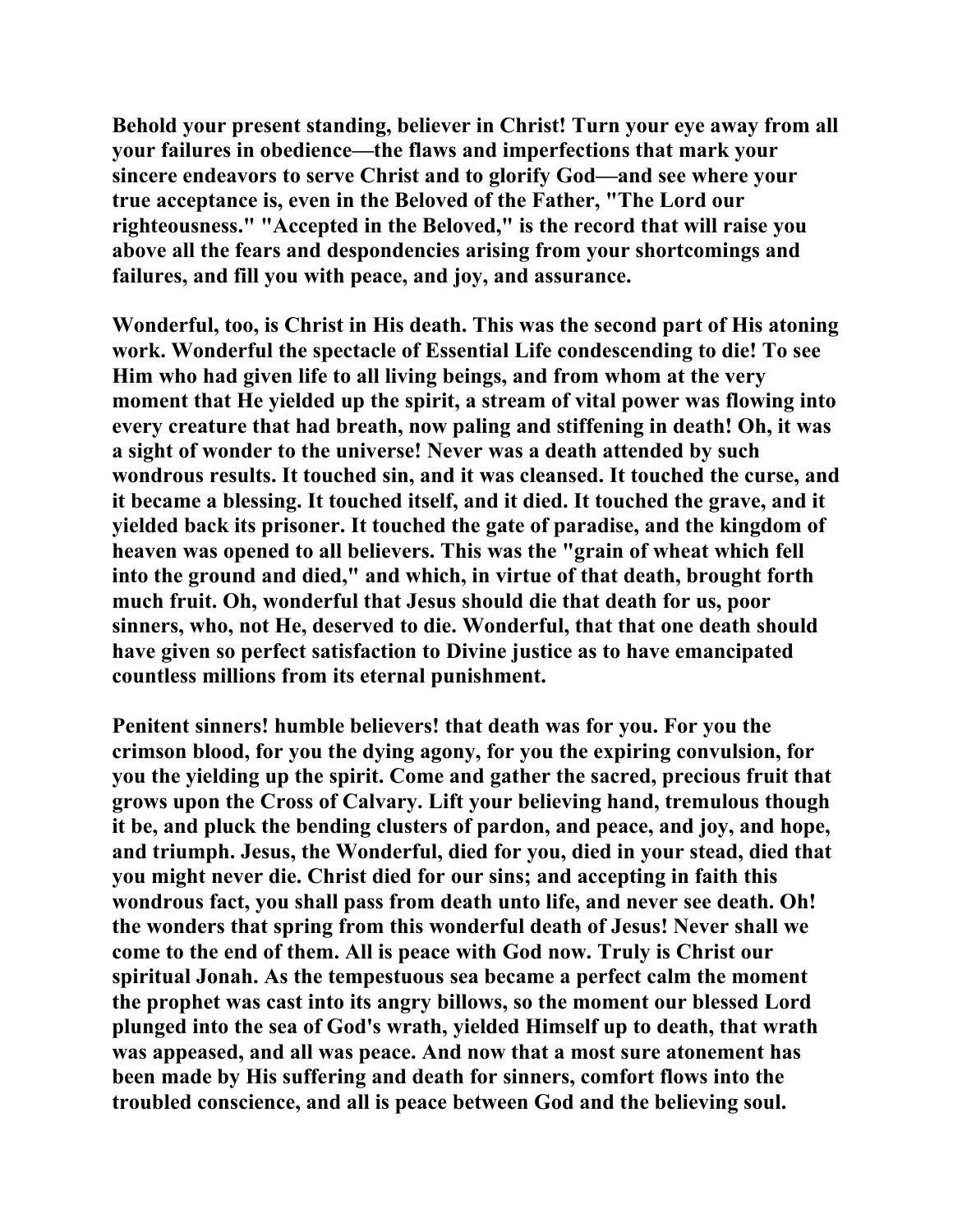**Tremble not, then, O believer, at the prospect of death. Christ will not allow the deepening shadows that drape the margin of the cold, dark river to hide Him from your view. He who died for you will meet you there; and taking your hand of faith in His hand of love, will gently lead you over, and all the shining ones that line the shore will welcome you on the other side.** 

**Not less wonderful is Christ's resurrection. This was the headstone of the sacred edifice of our redemption. For this reason, after His resurrection, the apostles went forth preaching, not so much the fact of their Lord's death, as the fact of His resurrection. "And with great power gave the apostles witness of the resurrection of the Lord Jesus." Now, the death of Jesus quickens into life. The Victim becomes the Victor. Death itself dies. Jesus is risen indeed; and from that empty tomb goes forth throughout the Church on earth and in heaven, as with electric power, a new-born life, quickening all whom it touches with immortality. Behold, then, your grave, O Christian, radiant with the light of your Savior's wondrous resurrection! It is no longer cold, nor dark, nor lonely. Jesus has made it the resting place of those who sleep in Him. It is the sacred urn in which the Lord has deposited the ransomed dust of the ruined temple of the Spirit, there to repose beneath His watchful eye until the trump of the archangel shall bid it rise. "Now is Christ risen from the dead, and become the first-fruits of those who slept."** 

**Oh, what comfort distills from this truth to the bereaved, who sorrow not as those who have no hope. The grave has closed over all that gave to life its charm, and to your heart its bliss. But oh, let faith, and hope, and love entwine in the garland you lay upon that cold breast; "for this corruptible shall put on incorruption, and this mortal shall put on immortality. Then shall be brought to pass the saying that is written, Death is swallowed up in victory. O death, where is your stint? O grave, where is your victory? Thanks be unto God, who gives us the victory through our Lord Jesus Christ."** 

**"Why do we mourn departed friends, Or shake at death's alarm? It is but the voice that Jesus sends, To call them to His arms. Why should we tremble to convey Their bodies to the tomb? There the dear flesh of Jesus lay, And left a long perfume. The grave of all His saints He blessed,**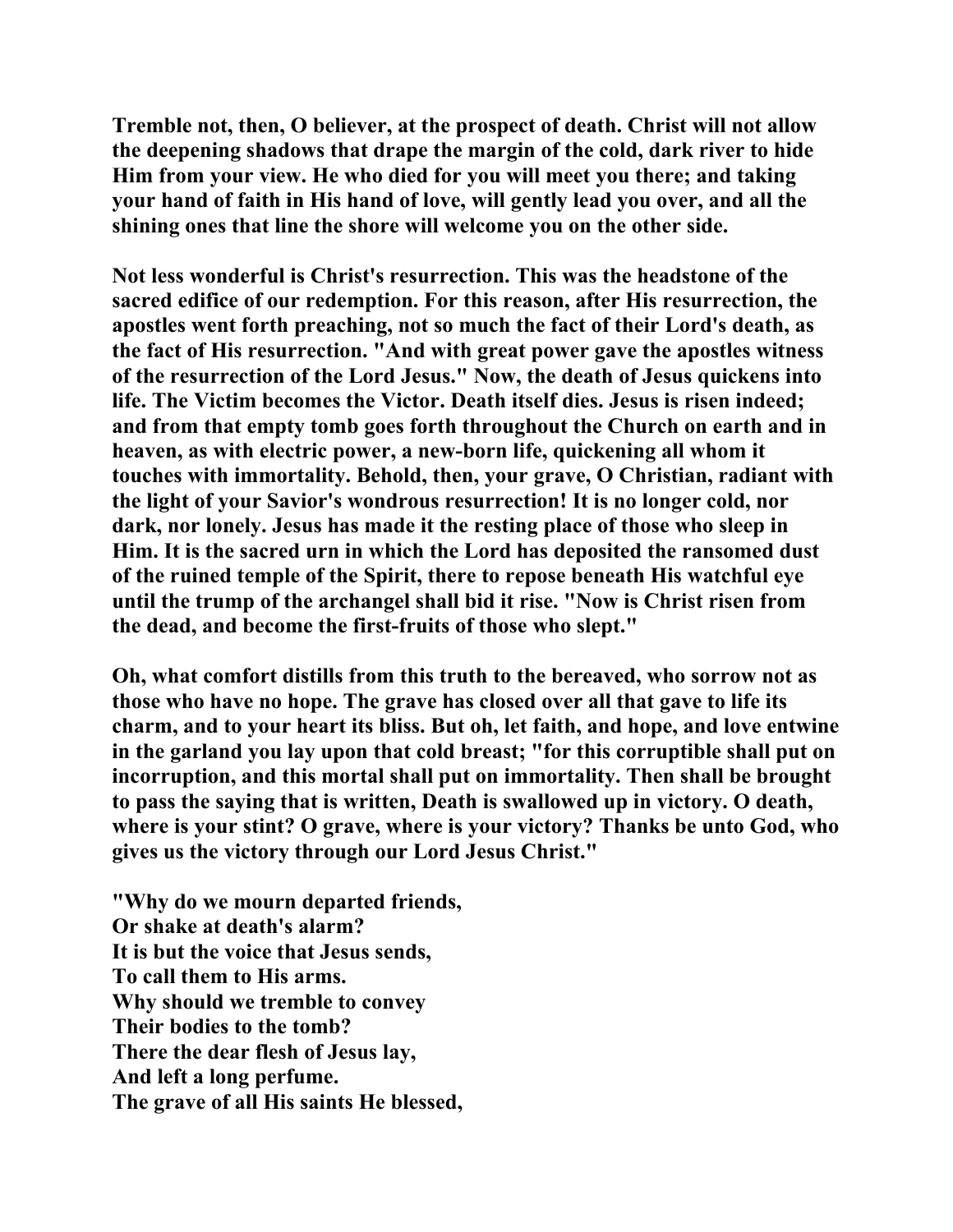**And softened every bed; Where should the dying members rest, But with the dying Head? Thence He arose, ascending high, And showed our feet the way; Up to the Lord our flesh shall fly, At the great rising day."** 

**Christ is wonderful in His love. Shall I say it? this wonder seems to transcend and eclipse all others. It was the first and eternal link in the golden chain lowered from the highest throne in heaven down to the lowest depth of earth. That Christ should love us was the beginning of wonders. When we endeavor to comprehend that love, measure it, fathom it, scale it, and learn that it has heights we cannot reach, depths we cannot sound, lengths and breadths we cannot measure, we are prepared for every wonder belonging to and springing from Him who is Wonderful. Such love, such Infinite love, such Divine love, such everlasting love, such redeeming, dying love, is an Ocean whose eternal waves waft into our fallen world every wonder of God and of heaven.** 

**"Let all the world fall down and know,** 

**That none but God such love could show."** 

**That Jesus should love such beings as we; that He should love us while we were yet sinners; that He should set his heart upon us, choose us, die for us, call us, and finally bring us to glory, knowing what we were, and what we should prove, Oh, this is wondrous love indeed! Plunge into this fathomless, boundless ocean of love, O you sin-burdened one! It will cover all your sins, it will efface all your guilt; it will flood over all your unworthiness; and, floating upon its golden waves, it will gently waft you to the shore of eternal blessedness. How often have you wondered how Christ should set His heart upon such an one as you! It was because His name was "Wonderful." And is it not a wonder that, amid all your fickleness, backslidings, cold, base returns, this love of God towards you has not chilled or changed? But do not rest, do not be satisfied with your present limited experience of Christ's wonderful love. It is so marvelously great, the Ocean is so fathomless, boundless, and inexhaustible, you may plunge, with all your infirmities, sin, and sorrow, into its fulness, exclaiming, "O the depth!" "The well is deep," drink abundantly, O beloved!** 

**But, perhaps, to some, whose penitent, weeping eye, moistens these pages, the**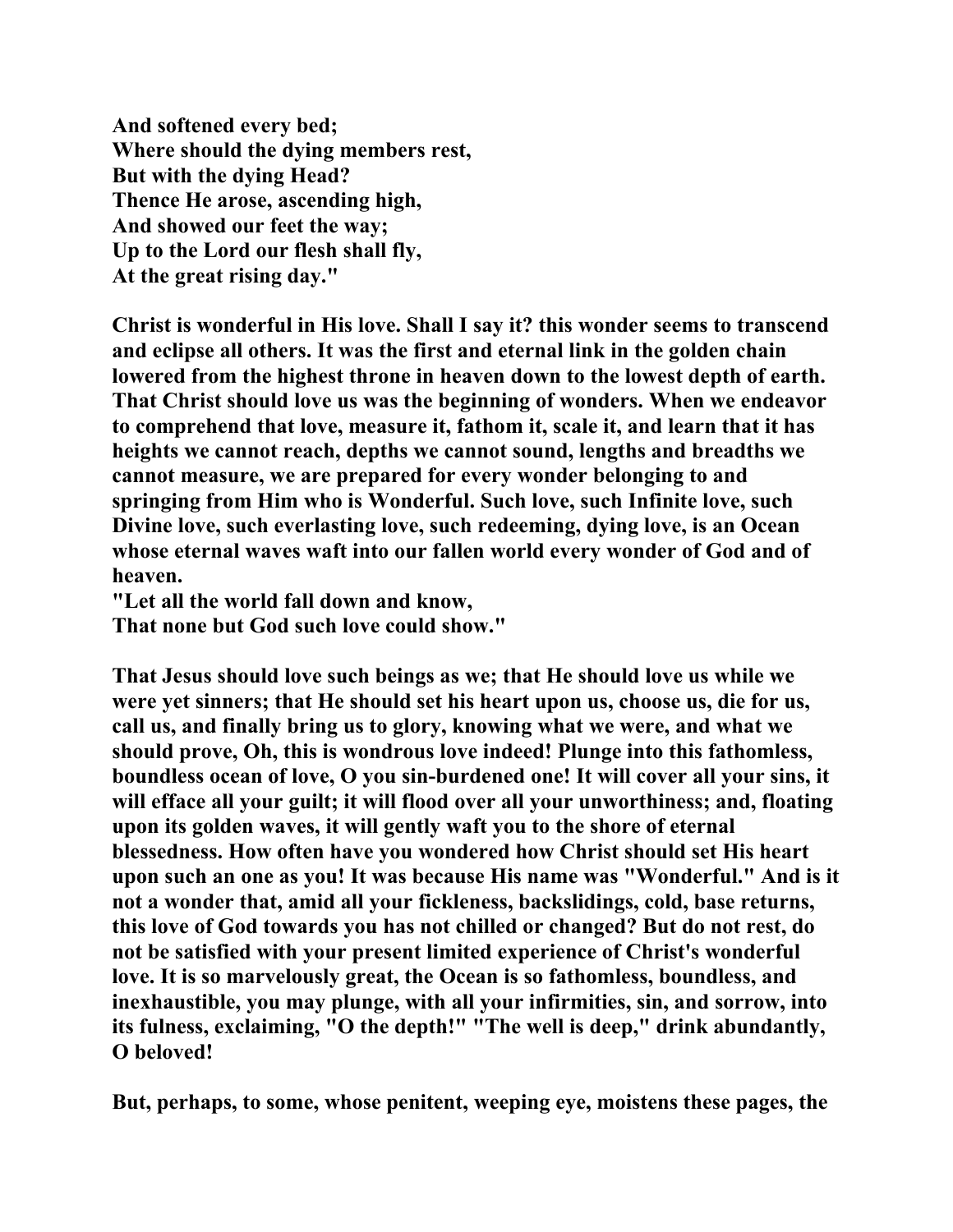**greatest wonder in Christ of all is, that He saves sinners—still greater, that He will save them! And truly this is wonderful; but it is just like Christ. It harmonizes with our highest conception of His character, and with every perfection of His being, and with every sentence of His Word. You have, perhaps, thought that it would be too Wonderful an act of grace on the part of Jesus to save you. That it would be one of the greatest moral wonders in a world so wonderful, that you should become a saint, a child of God, an heir of glory. Admit it. Yet, considering what Christ is, what He has undertaken to do, what He has done, and what He has promised to do, it would be a greater wonder if He did not save you. That it would be a marvellous manifestation of His grace to save you, I acknowledge; but this is no argument against, but rather for your salvation. Jesus deals with wonders. He has enriched the universe with the wonders of nature—the world teems with the wonders of His providence, and the Church is illustrious with the wonders of His grace. Thus, the very greatness of your salvation is an argument for its accomplishment. Because it would be a wonderful, marvellous display of electing love and sovereign mercy, that Christ should convert you by His grace, change you by His regenerating Spirit from a rebel to a child, from an heir of hell to an heir of heaven—therefore you have every encouragement to hope in Christ's salvation. Thus, your case is met by the very name the Savior bears. Faith, however weak, and hope, however faint, and love, however feeble, may expect a present salvation in Christ. So wonderful is His love to sinners, so wonderful the freeness of His grace, so wonderful the boundlessness of His power, so wonderful the cases of conversion which the history of His grace records, you have every encouragement and warrant to cast yourself upon the Lord Jesus. Dreadful as may have been your rebellion against God, dreadful your life of sin, dreadful the lengths to which in iniquity, and crime, and resistance of the Savior you have gone; yet, if the Holy Spirit has now convinced you of sin, laying you in the dust, humbled, penitent, and heart-broken, yet more wonderful is the efficacy of Christ's blood, the greatness of His love, the freeness of His grace, and the illimitable power to save to the uttermost all that come unto God by Him.** 

**Hesitate not, then, O penitent, to approach the Savior! He never rejected one true penitent—He will not reject you. The only suitor that He was ever known to refuse is the man who seeks to purchase, by His own merits, rather than receive it as an act of free grace, the salvation that cost Him His heart's lifeblood. Come with an empty hand, come without a plea springing from yourself—come sincerely, unworthy as you are, and you shall read His name, "Wonderful," in a light you never read before.**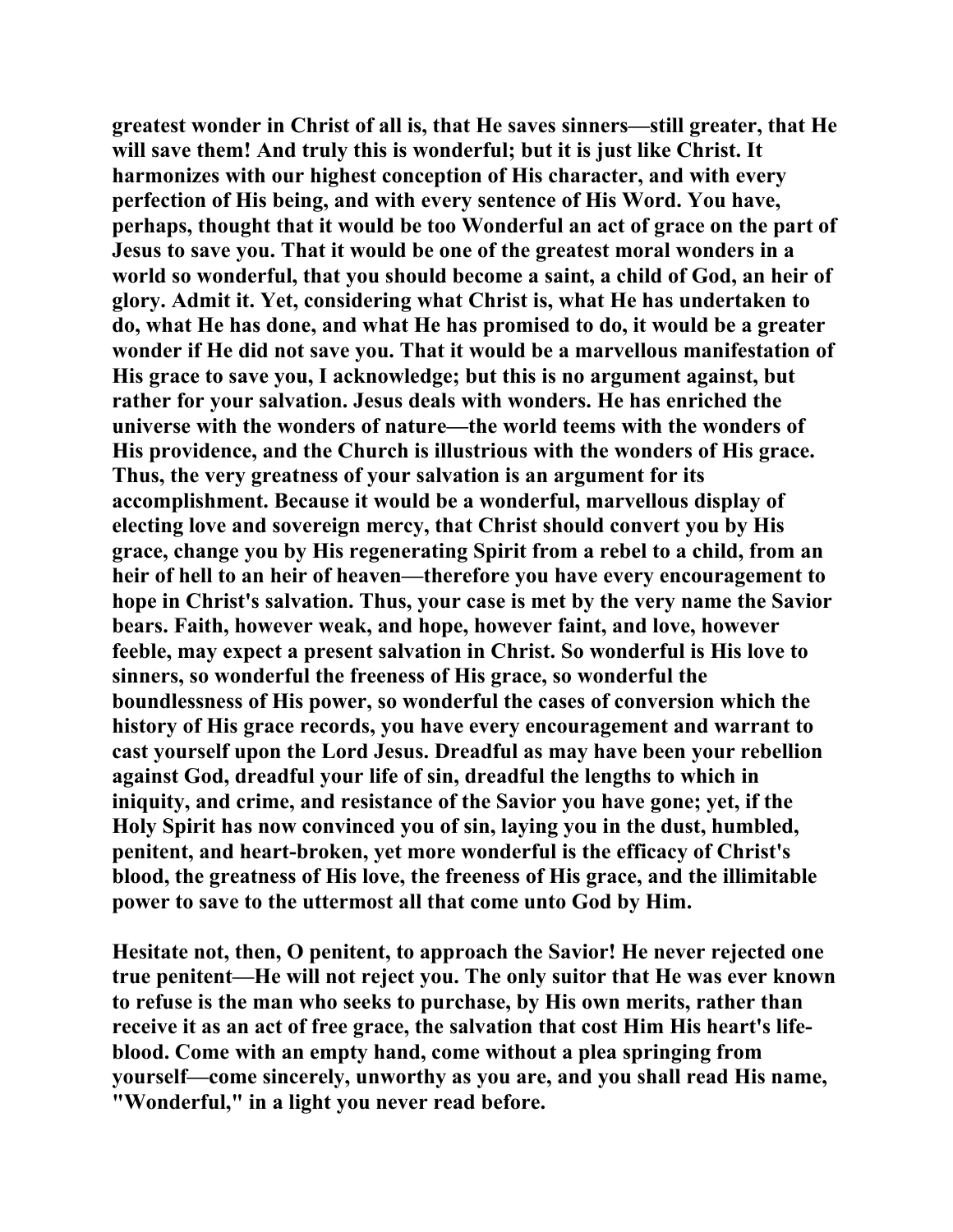**How wonderful, too, is Christ's sympathy and compassion. Wonderful that, from One so divine as He—clothed with all the attributes, and performing all the works of Deity—there should flow such a stream of human feeling; that, He should be so Divine to help, yet so human to support; so God-like to deliver, yet so man-like to sympathize. There, then, let us take our griefs, and woes, and sufferings. So wonderful is His sympathy, He will bow down His ear to your faintest whisper, will enter into your deepest sorrow, will heed your smallest need.** 

**Yes, all that belongs to Christ is wonderful. Wonderful is the grace that He incessantly and immeasurably metes out to His people. Wonderful is the intercessory work He is carrying on in heaven on their behalf. Wonderful His knowledge of His people, their names, and their needs, so that not one, the poorest and most obscure of the flock, escapes His eye or fails of His love.** 

**Wonderful will He appear in His second coming! O the wonders of that day! When the trump shall sound, and the graves will open, and the sea give up its dead, and the heavens will be rolled up as a scroll, and the earth will melt with fervent heat, and all, yes, all, shall stand around the judgment seat! Reader, are you anticipating that event! Are you prepared for its solemn issues? Are you living with death, eternity, and judgment before you? Lose not a moment in determining these questions. Make sure work for eternity by flying immediately to Christ. His name is "Wonderful," and wonderful is His grace and love to poor sinners.** 

**But how fearful must be the final condition of those who prefer sin and self, lusts and pleasures, the creature and the world, to this wonderful Christ. The final, indescribable and eternal sufferings of the lost will be in proportion to their rejection of this wonderful Savior. Nothing can either keep you out or mitigate the torments of hell, if you die in your present persistent course of sin against God and your own soul. Hell is astonishing! Astonishing that it should exist—astonishing that it should be peopled by such countless souls astonishing that its worm never dies nor its fires ever extinguished astonishing that it should be forever and ever! But the righteousness of God provides it, the justice of God demands it, the immortality of God perpetuates it, and are all astonishing; and thus the appalling wonder involved in the existence and intensity and eternity of future punishment finds its true and solemn solution. Oh risk not, I implore you, the precious, the undying wellbeing of your soul! Think what it must be to be lost! Forever lost! Do not be**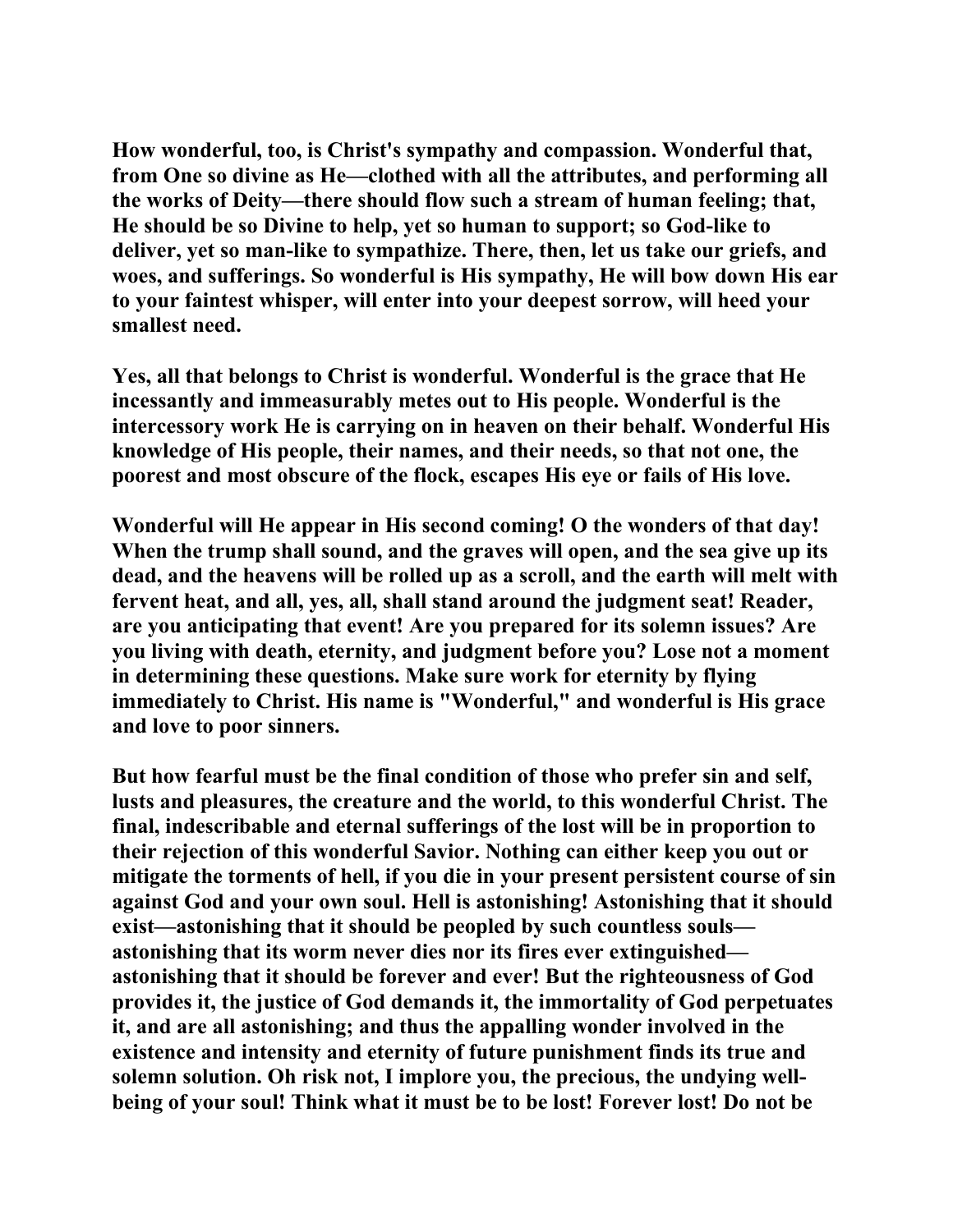**carried away by the modern heresy that denies the eternity of future punishment, and do not be deceived by the equally false notion of the eternal unconsciousness of the soul. Both ideas are contradicted by the Word of God, which, in a matter of such infinite importance to you, must be your sole guide. Go to Jesus, sit at His feet, learn of Him, believe in Him, embrace Him, and you are saved!** 

**Live preparedly for, and in daily anticipation of, the full and glorified vision of this wonderful Savior, when we shall see Him as He is, be completely like, and forever with Him. This vision of glory constantly floating before the eye of your faith, will tend to draw off your thoughts, affections, and desires from this poor world; dim its luster, weaken its attraction, and deaden its power. We become worldly, as we have much to do with the world; we grow heavenly, as we have much to do with heaven. Think that, in one hour, yes, in one moment of time, you may leave all your wealth, and learning, and honors, and creature loves, and find yourself a disembodied spirit rushing through space, past suns and moons and stars—where? Ah! where? Bound for heaven or for hell! Borne by angels to the one, or dragged by demons to the other! But if you believe in the Savior, and have seen the wonders of His person, grace, and love; if you are trusting only in His blood and righteousness for salvation, and are living and longing for His appearing, then soon, oh, how soon! the curtain will be drawn, and you shall see Jesus in all His unveiled wonder! Oh, what wonders await our astonished view! Could we realize this fact more, how should we rise superior to present trial and sorrow, suffering and loss; and, soaring upon the wing of faith and hope, be more with Him we love within the veil. How should we pray for holiness, pant for holiness, strive for holiness, knowing that, without holiness no man shall see the Lord! Oh, let us keep fast by the cross, sheltered close by the Savior's side, washing daily in His blood, confessing Him before the world for the Lord living, and unto the Lord dying.** 

**"Jesus, Lord, I lie before You, Low in dust I worship You! Brightness of God's awful glory, You can stoop to worthless me, And 'mid seraph songs on high, Bend to catch my breathed sigh Jesus, Savior, You are mine! "Son of God! Your Father's treasure! He yet gives You all to me**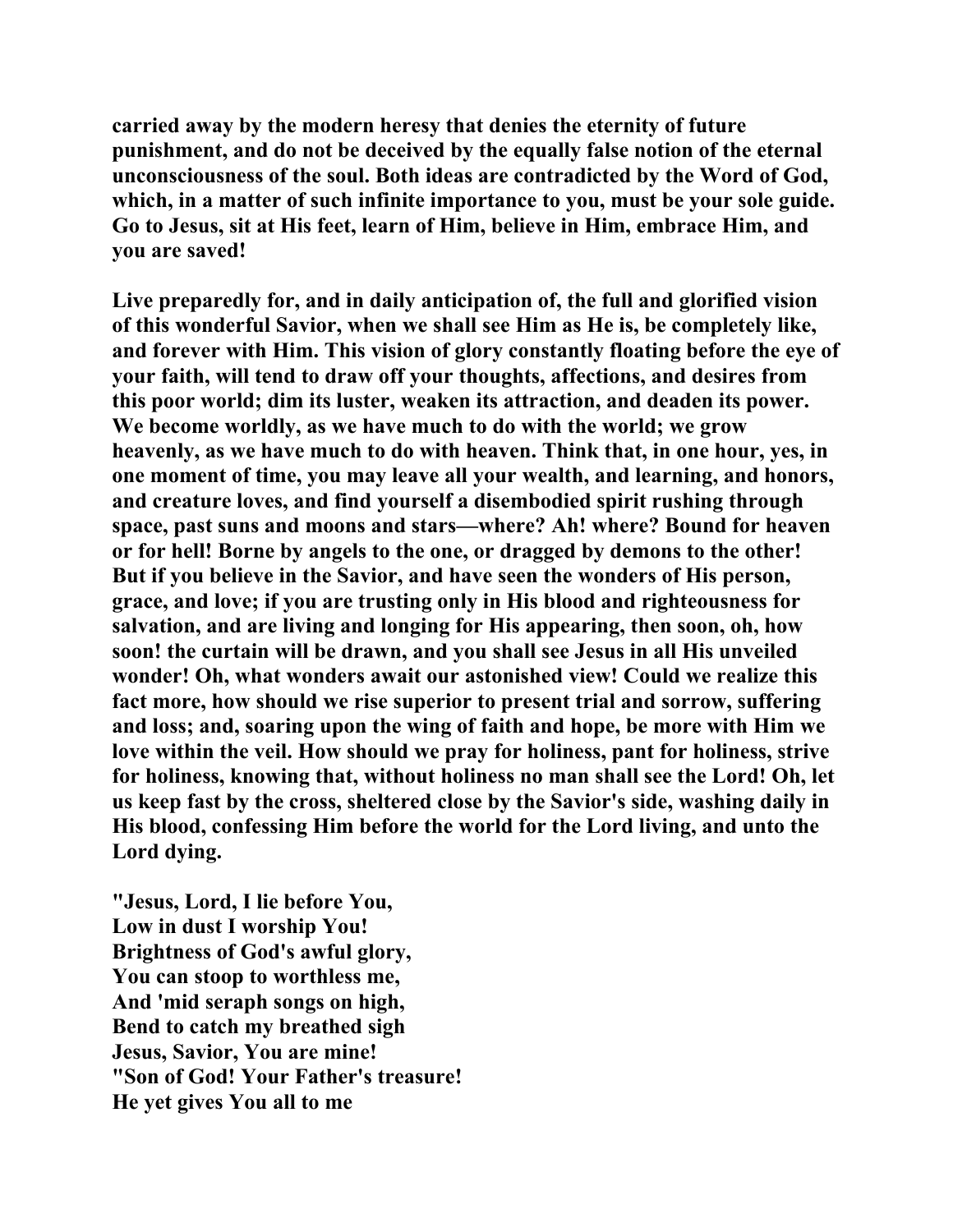**Angels vainly toil to measure What I have in having Thee. Grace so vast bewilders heaven; God to me His Christ has given Jesus, Savior, You are mine! "Let life's hours of joy or sadness Come and go as You shall please Earthly grief, or earthly gladness What have I to do with these? Creature comforts all may flee; You Lord, are enough for me Jesus, Savior, You are mine! "A soul more lost never lay before You; Guilt has never louder cried Just the more in You I'll glory, Who for one so vile have died; Kissed me, cleansed me, made me whole, Wrapped your skirt around my soul Jesus, Savior, You are mine! "Not in heaven alone I deem You, Lord, I feel Your presence near! Yes, Your Spirit dwells within me, joins in grace's wondrous tie; Join us so—that Yours is mine, join us so—that mine is Your Jesus, Savior, You are mine. "Lamb of God! I'm lost in wonder, When I search Your searchless love; Praises fit I sincerely would render, Sincerely would sing like saints above Here, full hearts can only weep, Drowned in mercy's glorious deep Jesus, Savior, You are mine!** 

## **"Christ, the Counselor"**

**"His name shall be called... Counselor." Isaiah 9:6.** 

**How marvelously adapted to the varied and ever-changing necessities of His people are the titles of our Lord. They can find themselves in no new or**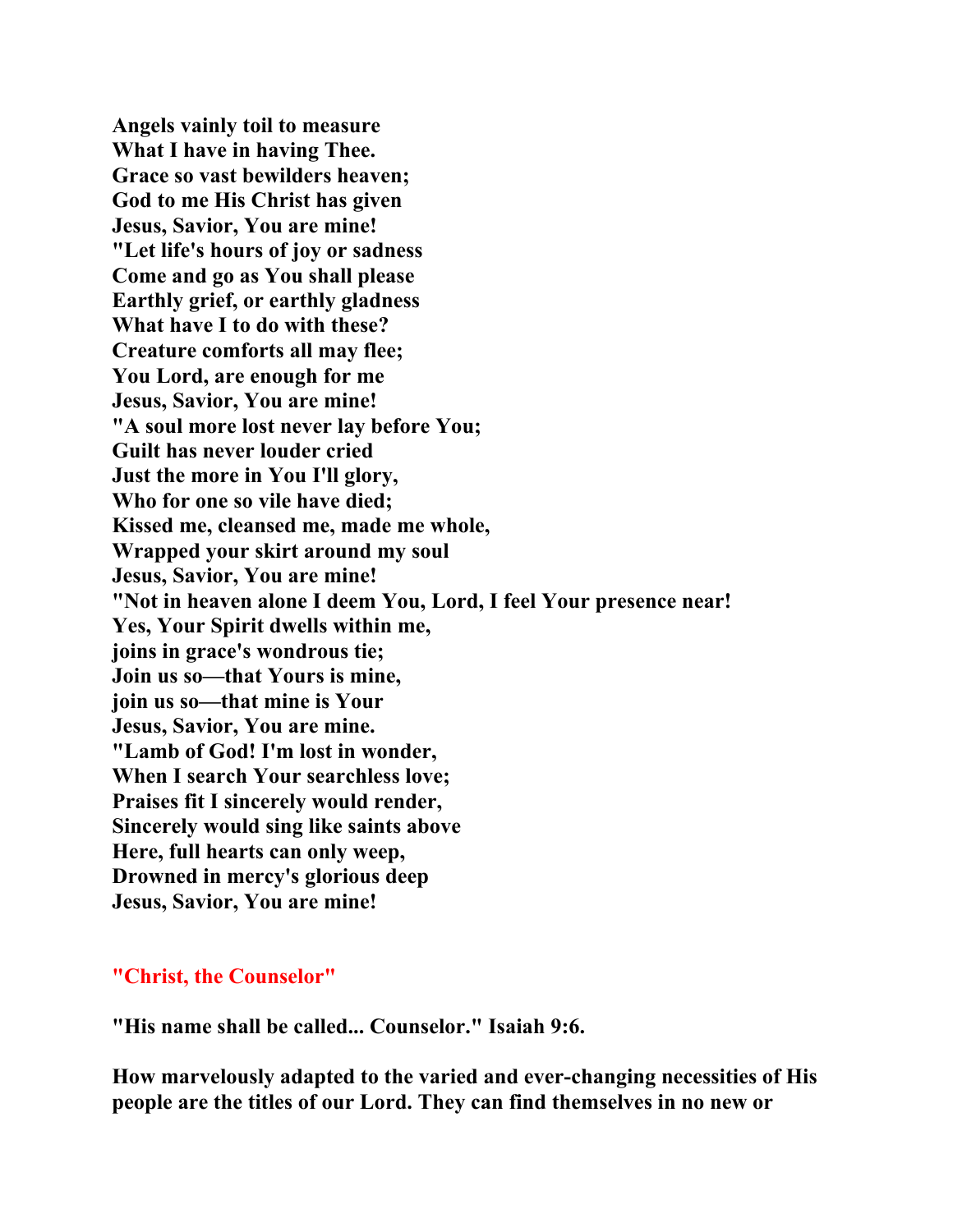**peculiar position in their daily history, but the Spirit, the Comforter, testifying of Christ, unveils a Name among the many that He wears which exactly harmonizes with it. It is thus we learn in each day's experience that, all fulness dwells in Jesus; and thus, too, we are more deeply instructed in the blessed mystery of that life of faith on Christ, so touchingly and poetically portrayed by the sacred penman in his description of the Church—"Who is this that comes up from the wilderness, leaning upon her Beloved?"** 

**We now consider a title of Christ strikingly confirmatory of this remark. Who of us has not, at some period of his life, and at some critical stage of his eventful journey, stood in need of guidance and counsel infinitely beyond the human? Our path must necessarily be one of constant and great perplexity. We are often involved in a maze, entangled in a labyrinth, enclosed within the meshes of a web, to extricate ourselves from which we are utterly powerless. Sin has done this. Before Adam fell, to use a nautical phrase, it was plain sailing for the gallant bark God had just launched upon the bright, smooth sea of life. Not a cloud shaded the sky, not a storm disturbed the atmosphere, not a wavelet ruffled the sea. Its course was straight and radiant to the haven of endless bliss. But our journey now to eternity, whether we cross a desert or plough an ocean, is broken and tempestuous. It is a winding, stormy way to heaven. God leads His people about in the wilderness. The place is often rough and the path is crooked, the valley dangerous and the hill difficult, demanding the skillful guidance and upholding of a Power with whom there is no perplexity, and with whom nothing is impossible. Let two or three examples of this suffice.** 

**The Christian path, just because it is that of the Christian and not the worldling, is a difficult and perplexing one. Our Lord to forearm, forewarned us of this. "Narrow is the gate and narrow is the way, which leads unto life, and few there be that find it." The way itself is a broad way, a high way, a royal way, a large place—a place in which the saints walk in holy liberty, going in and out and finding pasture. But indwelling sin makes it difficult, and encircles it with hardship. It is not an easy thing to walk with God. It is the most blessed, yet the most difficult walk of the believer. Were there no indwelling sin, how easy and how sunny would it be! But when we would do good—earnestly desiring, "whether we eat or drink, or whatever we do, to do all to the glory of God"—evil is present with us, thwarting and neutralizing the good. But to walk closely and holily and humbly with God, as it is the highest, so is it the most difficult walk of the Christian in his homeward travel.**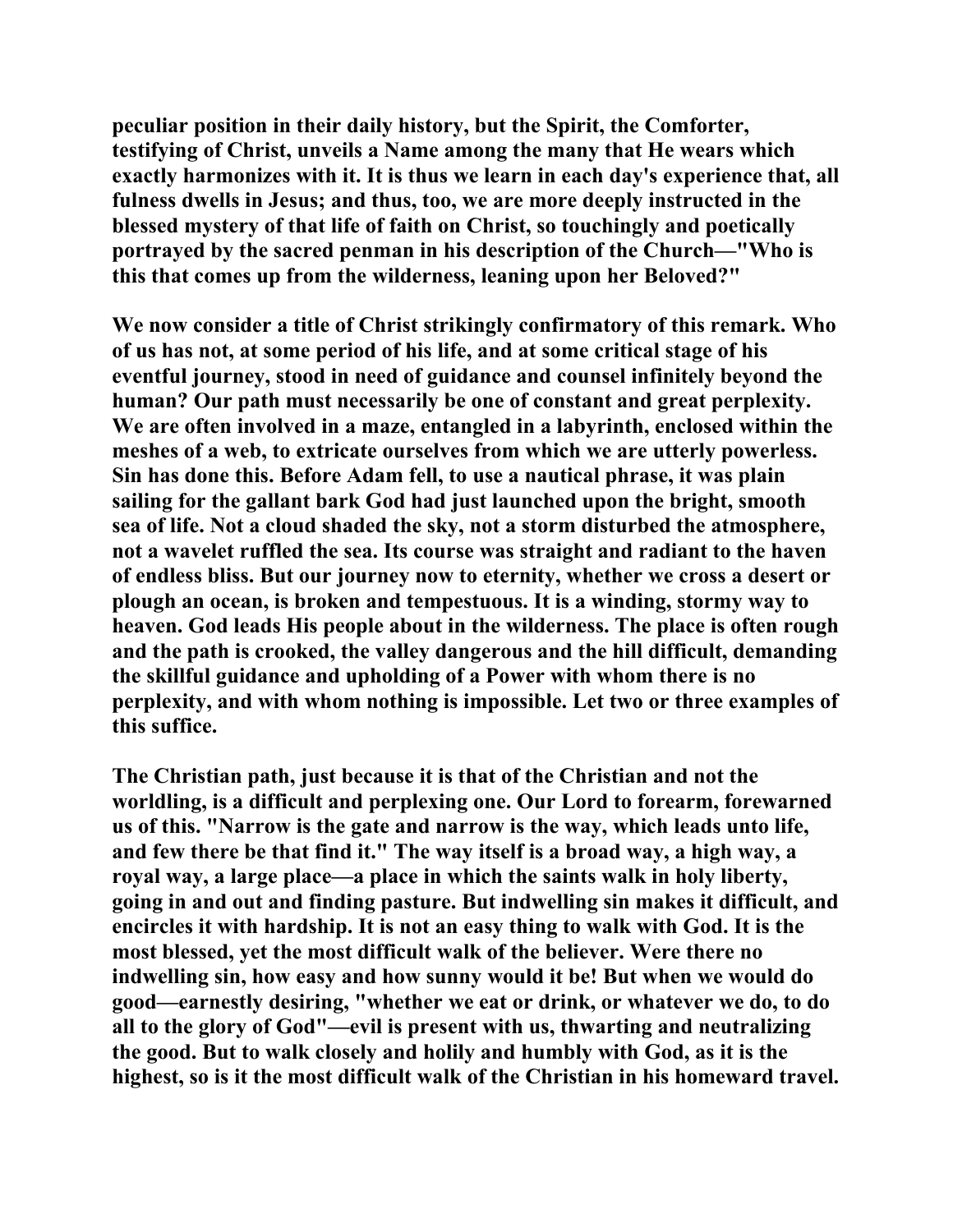**The path of truth, too, is a difficult and perplexing one. It is no easy matter to walk in the truth—keeping the strait, narrow, central path, turning neither to the right hand nor to the left, lest we fall into error. It is a great thing to hold the doctrines of grace in their right position; to exalt free grace on the one hand, and to avoid its abuse on the other; to maintain the liberty of the disciple of Christ, and yet to set the face as a flint against licentiousness. Oh how many sincere, anxious minds are pressing the inquiry—"What is truth!" They long, they pant, they pray for a satisfactory reply. Perplexed by the conflicting opinions of men, agitated by books, and excited by sermons, tossed thus from billow to billow in the rough, broken sea of polemical theology, they are perplexed to know what doctrine to believe, what system to adopt. Oh, how much we here need a Divine Counselor!** 

**The path of Church polity, too, is encompassed with perplexity. Amid the many Christian communions throwing wide their portals for the convert each one possessing some essential feature of Christ's true Church, and holding forth distinctively and prominently some important doctrine or institution of the gospel—the question is often most embarrassing to the earnest Christian—With which branch of the Church of God shall I unite? With a heart expanding with love to Christ, and thus expanded, embracing in its affection and sympathy the one and indivisible Body, yet feeling it right to attach his interests and his influence to a particular branch, it is often a question of painful perplexity—which? Need we not, in this particular, counsel higher than our own?** 

**The path of providence, too, is often paved with difficulties, and beset with perplexities with which we can ill cope. Our way to heaven is through an intricate wilderness and across a circuitous desert. To many even of the Lord's people this is literally the case. Visit their abodes, and ponder the struggle passing within! All is poverty and discomfort. Penury of bread, scantiness of clothing, pining sickness, loathsome disease, excruciating suffering, with no human friends, no soothing alleviation, no earthly comforts. And yet not entirely unrelieved is this dark picture. Christ dwells in that obscure abode. God's eye is watching over it. The angels of God, ministering spirits sent forth to minister to the heirs of salvation, hover around that Christian home, that tried, suffering saint. There is gnawing poverty, and yet boundless wealth; deep need, and yet a rich supply; acute suffering, and yet exquisite pleasure; keen sorrow, and yet unspeakable joy. And why these paradoxes? How are we to understand these strange contradictions? The apostle gives us a clue in a page of his own history. "As unknown, and yet well**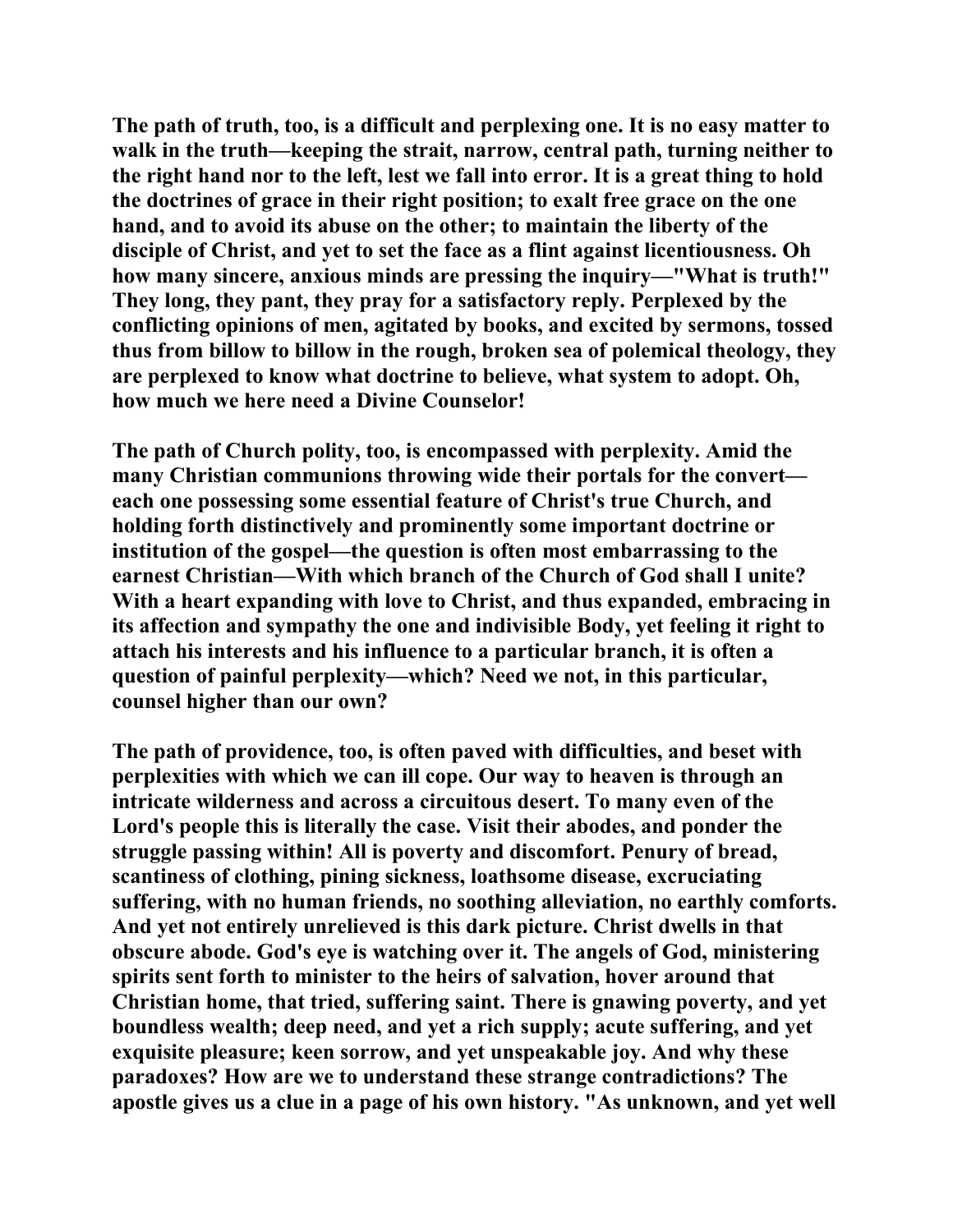**known; as dying, and, behold, we live; as chastened, and not killed; as sorrowful, yet always rejoicing; as poor, yet making many rich; as having nothing, yet possessing all things." This unravels the mystery. The possession of Christ explains it. He who has Christ in him, and Christ with him, and the hope of being forever with Christ in glory, is not a poor, nor a sorrowful, nor a suffering, nor a lone man. He can say, "I am not alone, for my Father is with me. I am not poor, for all things are mine. My body is diseased, but my soul is in health. I have all and abound."** 

**But apart from this extreme case, how entangled and perplexing are often the dispensations of God's providence in the history of all believers, demanding counsel from God alone. How often are we brought to our wits' end in some mysterious and intricate turn of our affairs, and we know not to what human counselor to repair for the wisdom that shall aid us in our difficulty. It is in this school we learn the need of a Counselor higher than man. And learning thus this lesson, the Lord is but preparing us for a closer acquaintance with Himself, the Divine Counselor of His Church. We would know but little of Christ, our transactions with Him would be few and distant, could we find anything in the creature that would in any degree be a substitute for Him. So carnal are we, could we find one foothold upon earth upon which we could take our stand, how seldom should we rise to heaven! Alas! what a humiliating confession to make! But it is not less true than painful. Thus, then, God is teaching us our need of a Divine Counselor by all the mysteries and perplexities of our individual history. He will have us love and reverence His Son. Despised and rejected by the world, He will have His people honor and love Him, even as they honor and love Himself. And when His dealings are dark and mysterious, His footsteps in the great deep, and His ways past finding out, overwhelming the human mind with embarrassment and dismay, He is thus but preparing us to take our place at the feet of Jesus, who is wonderful in counsel and excellent in working.** 

**But, perhaps, it is around the all-important matter of our salvation, that our profoundest and most painful perplexity gathers. As this, of all questions, is the most momentous, so the perplexities and difficulties which attach to it are often most embarrassing and insurmountable. "What must I do to be saved?" would seem a simple question, though the most momentous that man ever propounded; and yet how bewildering and dark every answer but the gospel's! This, my reader, may be your present and all-absorbing perplexity. Blessed perplexity! May I not state it thus? for what were all the questions of human science and philosophy compared with this one, "What must I do to be**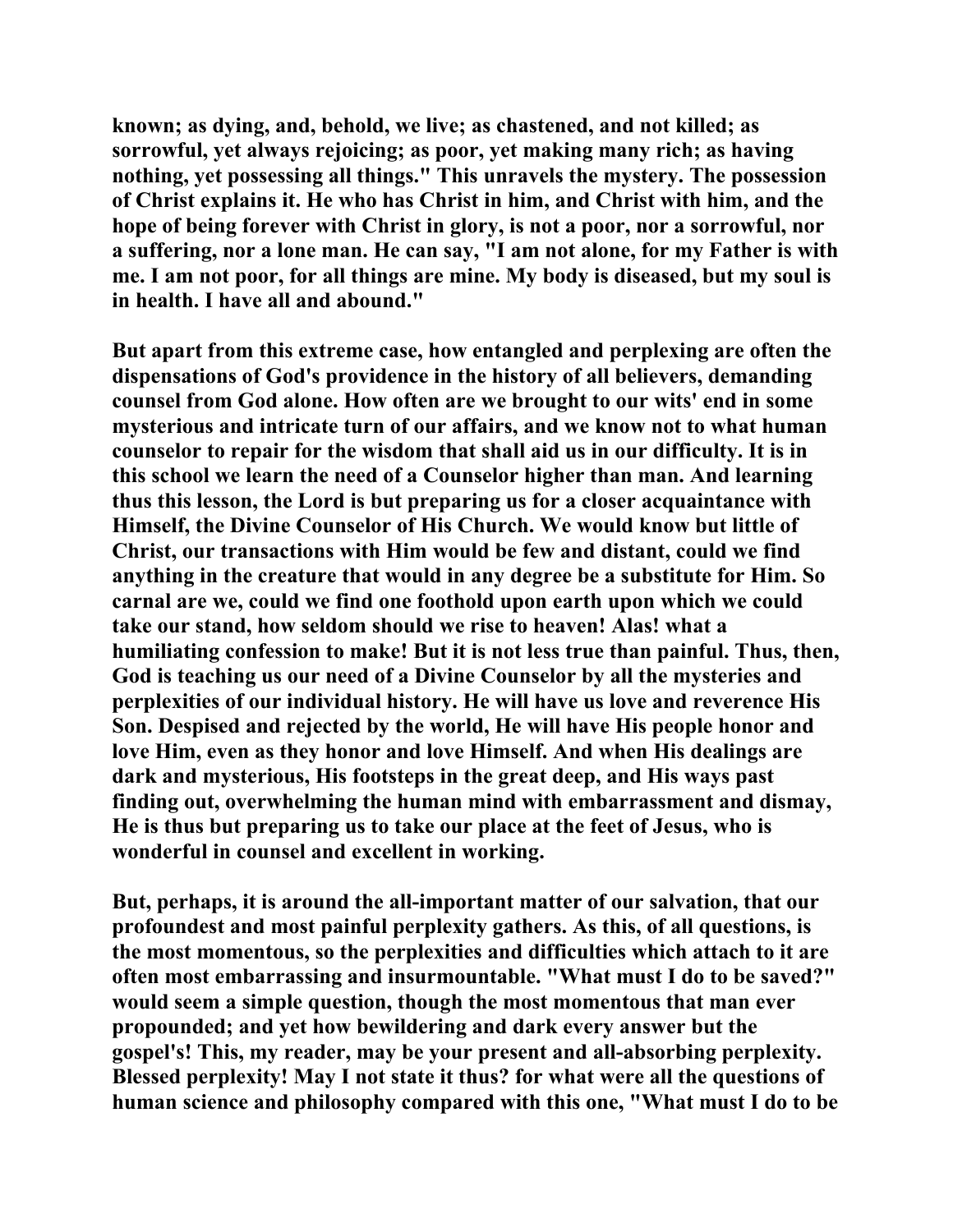**saved?" when death stares us in the face? To be awakened, then, to this vital inquiry—to come in contact with the doubts, and perplexities, and difficulties connected with it—to be brought to the conviction that the Gospel only can answer the question, and that Christianity can alone solve the difficulty and bestow the blessing—is a far more blessed and enviable state than could you have squared the circle, or have penetrated the source of the Nile. Upon this subject, then, you are perplexed. You cannot clearly understand how God can pardon the guilty, or justify the ungodly. You cannot distinctly see how Christ offered Himself as a substitutionary sacrifice for man. You are embarrassed to understand why a God so merciful should not, without the intervention of an Atonement so costly, pardon the sin and save the sinner. The strange and marvellous union of judgment and mercy, of justice and love, of holiness and grace in the cross of Christ, perplexes you. But if the plan of redemption presents no difficulty to your mind, your own sinfulness perchance does? Here, probably, is your great stumbling-block. You can see Jesus to be the Savior, and faith in Him the way by which you are saved; but your great, your apparently insurmountable difficulty is—the number and vastness of your sins. The question with you is, not that Jesus is the Savior, but "is He my Savior!" Not that He saves sinners, but, "will He save me?" Not that faith is the instrument of salvation, but, "have I faith?" Truly, if ever a poor perplexed soul needed divine counsel, it is you; and if ever a counselor in all respects equal to this and every case of difficulty were provided, that Counselor is Christ. "His name shall be called Counselor." To this part of our subject let us now bend our devout study.** 

**Our Lord's fulness in every respect as the Counselor of His people is found in the existence of His twofold nature as God and man. As God he possesses all the essential qualifications for the office. He could not be the true Counselor of His Church were He not God. The counsel His people demands is superhuman, super-angelic; it is Divine. It must possess no infirmity, no uncertainty, no blindness. It must be incapable of erring. It must not be warped by prejudice, nor perverted by gift. It must be so divine that no difficulty shall embarrass it; so righteous that no bribe shall purchase it; so perfect that no case shall baffle it. It must be capable of seeing the end from the beginning; in its eye every event must be as transparent as ten thousand suns, and as easy of solution and guidance as the most self-evident problem could possibly be. Moreover, it must embrace as its clients an infinite number of people, living in all ages, dwelling in all lands, in every place, and at the same instant of time. There must be Omnipresence, Omniscience, and Omnipotence. What, I ask, but absolute Deity could be equal to this? And yet**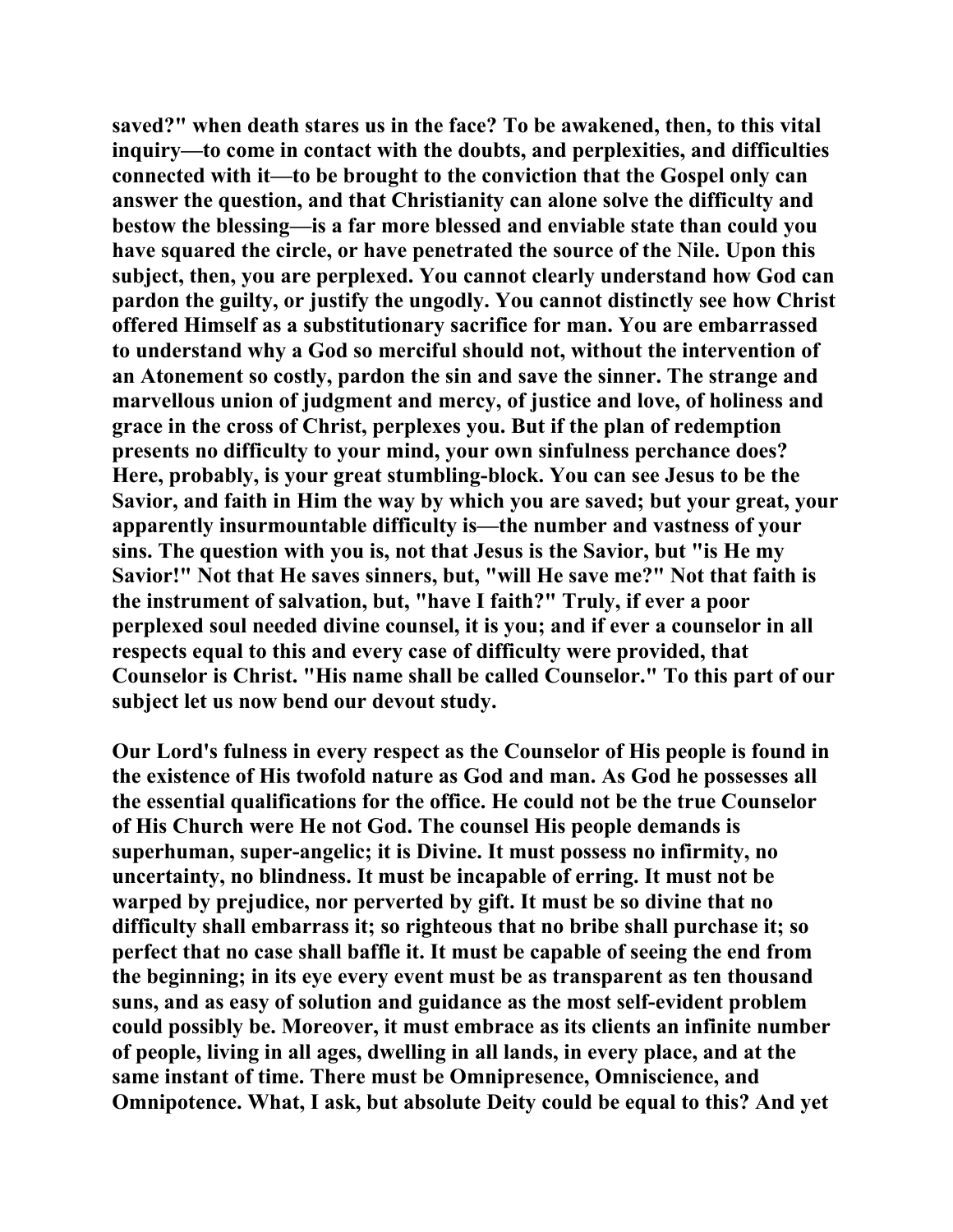**Christ by the voice of prophecy is declared to be the Counselor of His Church. Possessing all these divine and essential attributes, it follows that He is equal to Jehovah, yes, that He is Jehovah, and hence another and indisputable argument in favor of His glorious divinity.** 

**In view of this fact, can we reasonably hesitate for a moment in bringing our case to Christ for adjudication and adjustment? It is, perhaps, a case beyond the grasp of all others to solve. It is too profound for man, too high for angels; Deity alone can compass, Deity alone solve and unravel it. To Deity, then, you bring your perplexity when you bring it to Christ the Counselor. Oh, say not that the doctrine of our Lord's divinity is a dry, abstract truth! It is so experimental and so practical a truth that it is interlaced with the everyday life of the believer. There is not, beloved, a circumstance, or event, or incident in the minutiae of your daily walk, but in its occurrence you are encompassed with the divine nature and resources of Jesus. You cannot proceed a step without Deity! Walking with Jesus, in God you live and move and have your being. Mere created knowledge could not have anticipated that event, mere created intelligence could not have shaped it, mere created wisdom could not have guided it, mere created power could not have controlled it; God alone could meet its need. How often apparently does the most simple question in our life baffle the wisdom of the most astute. And on what trivial matters frequently do we find the most wise and intelligent at fault. Well did our Lord say to His disciples, "Without Me you can do nothing."** 

**But we take another step in the consideration of our Lord's qualification to be the Counselor of His Church, when we contemplate His fitness as man. It was in reference to this part of His nature that the prophet spoke these words— "And there shall come forth a rod out of the stem of Jesse, and a Branch shall grow out of his roots; and the Spirit of the Lord shall rest upon him, the spirit of wisdom and understanding, the spirit of counsel and might, the spirit of knowledge and the fear of the Lord." Thus was our blessed Lord, as man, filled with the "Spirit of counsel and wisdom," qualifying Him as the perfect Counselor of His people. His human judgment knew no infirmity. His wisdom as man was perfect. In Him dwelt "all the treasures of wisdom and knowledge." Was not this tested to the utmost by His enemies? How eagerly they sought by argument to silence, and by sophistry to ensnare Him. With what impiety and hostility they sought to entrap Him into lawlessness and treason; while Satan himself for forty days and forty nights brought all his power to bear upon our Lord's perpetration of sin. But all in vain. They were not able to resist the wisdom, the power, and the holiness, with which He**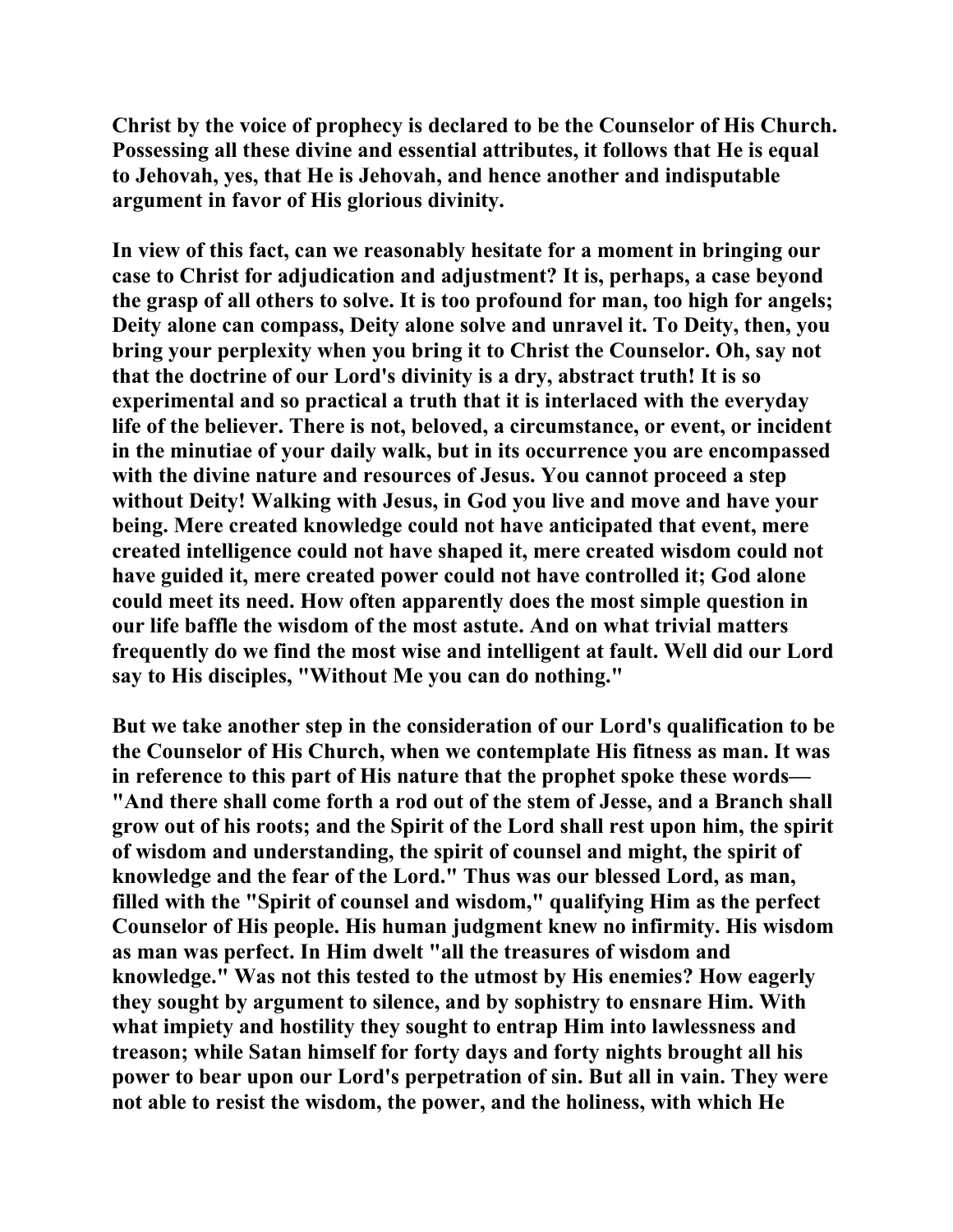**battled, foiled, and overcame them. Such is our wonderful Counselor. Can we for a moment doubt His perfect power to undertake all the cares, to cope with all the difficulties, and to solve all the doubts, and to disentangle all the perplexities brought to Him by His saints in all places and at all times! The consideration of our Lord's first EXERCISE OF HIS OFFICE AS COUNSELOR takes us back to eternity past. We there find Him as the Second Person in the ever blessed Trinity, acting in consort with the Father and the Spirit in the creation of the world, but more especially in the higher work of its redemption. I would commend to my reader's careful and devout study the eighth chapter of the book of Proverbs, from the twelfth verse to the close. There are few portions of God's word in which the pre-existence of Christ is more fully or strikingly set forth than in these remarkable passages. In the creation of the world, our Lord, privy to the purposes, decrees, and thoughts of the Godhead, was present and essentially concerned as counseling and consulting with the Father and the Spirit. If language has any meaning, this is clearly the case, from the terms employed to describe it, "And God said, Let us make man in Our image, after Our likeness." And again we find the same terms, denoting a plurality in the Godhead, employed when Jehovah resolved to confound the builders of Babel. "And the Lord said, let us go down there and confound their language." But, as we have remarked, it was in the great work of salvation that the office of Christ as His Church's Counselor the most conspicuously and gloriously appears. The prophet Zechariah says, "And the counsel of peace shall be between them both."** 

**In this divine and eternal counsel the plan of redemption was devised, the Redeemer appointed, and the redeemed chosen; the assumption of flesh by the Son of God, His sufferings and death, his burial and resurrection, were all thus planned and settled "By the determinate counsel and foreknowledge of God." What a glorious view does this present of the everlasting love and overflowing grace of the Triune-Jehovah towards His people. How assuring and refreshing thus to travel back to the eternal source from where flows every sweet and holy spring that quickens, fertilizes and gladdens the believing soul here below. And although the Eternity and self-existence of God will ever remain an unsearchable and profound mystery of grace and love, yet ever supplying new material for study and for song, still to this infinite source we may trace the streams of that river which makes glad the city of God. Doubt not, then, O Christian, the unchangeableness of God's love to you in Christ Jesus. An essential part of His nature, it is from everlasting to everlasting the same. Your love, like the ocean's tide, may ebb and flow. Sometimes like a flood inundating your whole being; at other times so ebb as**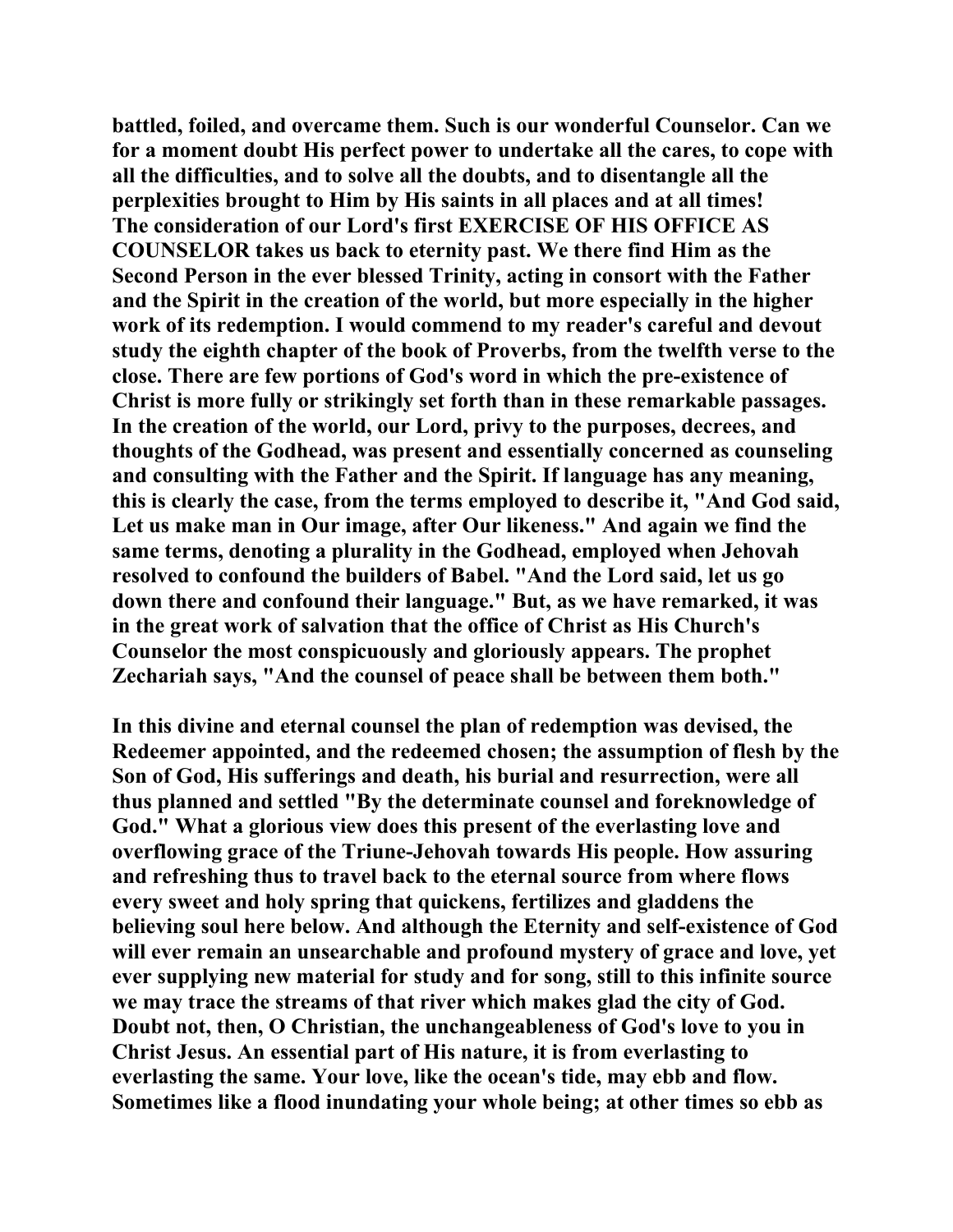**to expose to view all the aridness and unloveliness of your soul, as the receding tide reveals the shallows and unsightliness of the shore.** 

**Nevertheless, no dispensation of God, however threatening, and no fluctuations of Christian experience, however painful, can reach the source from where this river of love flows down to your soul, or divert from you a single stream. Do not stay away, then, from Jesus, and restrain not prayer and praise before God, because your spiritual frames are low, and your soul untuned. Since God did not set His heart upon you because He foresaw anything of worthiness in you, so He will not withdraw His heart from you because of any unworthiness He may now observe in you. Thus are we instructed to regard Christ as Jehovah's Counselor, and as such equal to God Himself; for, in the language of the apostle, "Who has known the mind of the Lord? Who has been His Counselor." If, then, with Christ God took counsel in the great matters of creation, providence, and grace, it follows that He must be equal with the Father, since God could not seek counsel, nor needed it, from any creature—man, though the most perfect and splendid production of His creative power.** 

**I ask not a stronger evidence of the essential Deity of my Redeemer than this single, naked fact that, He was a party in the great council of Jehovah when redemption was conceived, and when the foundations of the earth and the heavens were laid. Truly may Jesus say, "I am God, and there is none like me; declaring the end from the beginning, and from the ancient times the things that are not yet done, saying, My counsel shall stand, and I will do all my pleasure."** 

**But let us now consider this expressive name of our Lord in its relation to His people. If Christ is Jehovah's Counselor, equally is He the Counselor of His Church. And in the first place, Jesus Christ is the Counselor for His people. "If any man sin, we hove all Advocate with the Father, Jesus Christ the righteous." He is the Great Pleader on our behalf. He espoused our cause in eternity, as we have seen, when He became a party to the eternal covenant of grace between the three people of the Godhead on behalf of the Church. From that moment—if, indeed, a transaction stretching into the unknown and illimitable depths of a past eternity may be so termed—He has ever appeared the Counselor and Advocate "that pleads the cause of His people."** 

**Our circumstances require just such a Counselor as Christ is, ever to appear on our behalf in the high court of heaven. We have a cause of infinite moment,**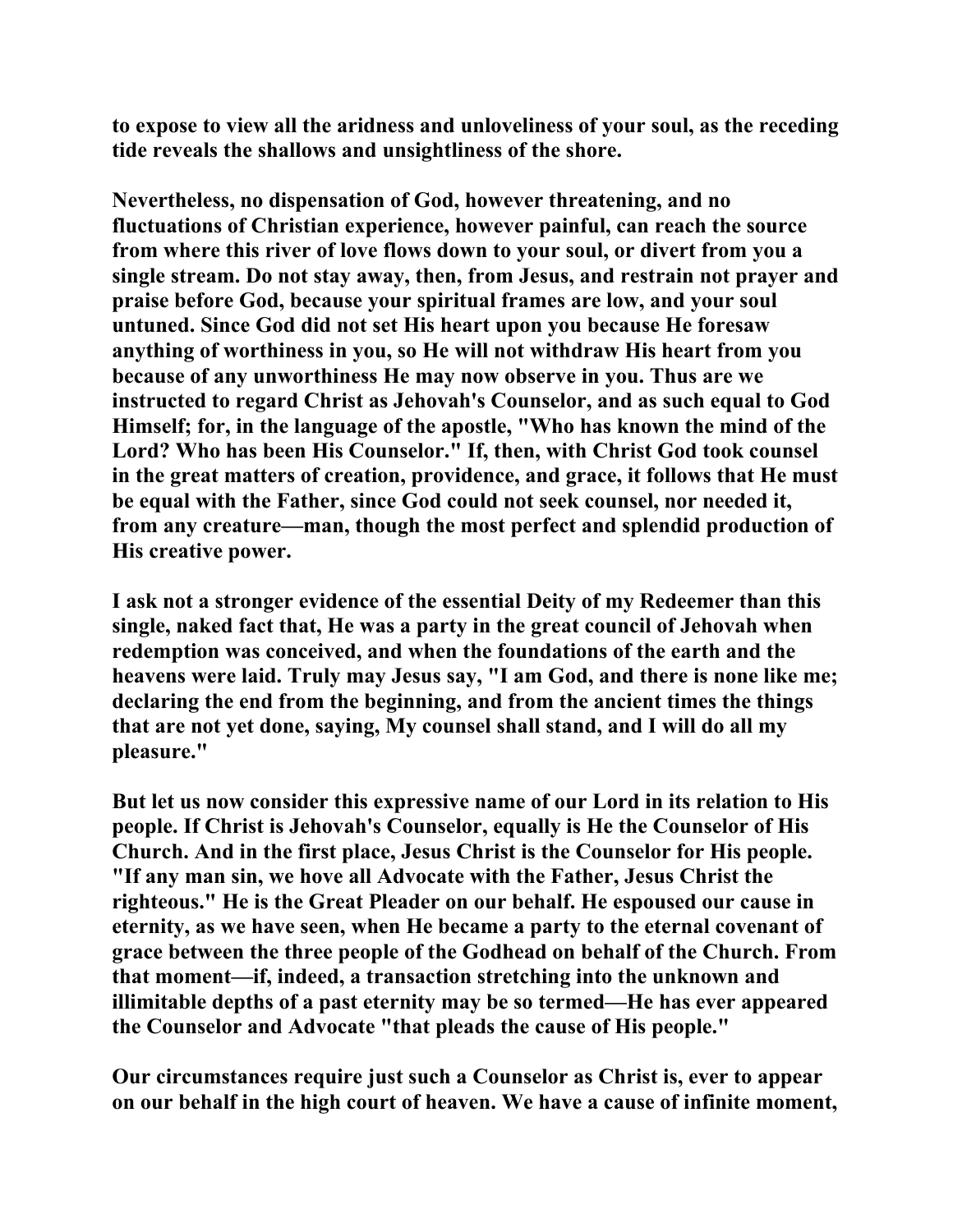**interests at stake of deathless value, lodged in that Court, and entrusted to His hands. The believer is involved in ceaseless litigation. Sin, and Satan, and the world, and his own corrupt and deceitful heart, and an ever wakeful and accusing conscience, are perpetually dragging him into court, and witnessing against him. But in that court this Great Counselor ever stands, "now to appear in the presence of God for us." He confronts every indictment, meets every charge, and silences every accusation by the appearance of Himself. He exhibits His blood, presents His merits, pleads His resurrection, and demands, on the ground of what He is, and of what He has done, the full acquittal and immediate discharge of every saint against whom sin and Satan and the world bring their accusation and urge their testimony. Thus the accuser of the brethren is foiled, the accusation falls, and the accused acquitted. What vast comfort flows from this view of the advocacy and intercession of Christ for us within the veil! Had He not pleaded, as David expresses it, "the causes of our soul"—for we have many causes to entrust to His advocacy—how quickly and triumphantly would our enemies have prevailed. You are, perhaps, now in a position demanding just such an Advocate as Jesus. You have a cause for Him to plead. It is an anxious, baffling, urgent one. It demands the best and the most skillful and powerful advocacy. Behold your Counselor! In the prayer of faith commit your cause, entrust your case to Christ, and doubt not the successful and happy issue. Does sin grieve you? does conscience condemn you? does Satan accuse you? does man oppress you? Enlist your Advocate in heaven in your behalf, place it confidently in His hands, for "He ever lives to make intercession for us."** 

**But not only is Christ a counselor for His people, but He is also a counselor to His people. He gives them counsel. Many are the doubts and perplexities in the course of the believer's life, which his own skill fails to meet. In a single day, some unexpected and untoward event has plunged us in a sea of difficulty, baffling all human wisdom to guide, and distancing all human power to control. At such a moment how helpful and soothing to realize the presence and have the guidance of One who sees the end from the beginning, who can be surprised by nothing unforeseen, and who can Many are the doubts and perplexities in the course of the believer's life, which his own skill fails to meet. In a single day, some unexpected and untoward event has plunged us in a sea of difficulty, baffling all human wisdom to guide, and distancing all human power to control. At such a moment how helpful and soothing to realize the presence and have the guidance of One who sees the end from the beginning, who can be surprised by nothing unforeseen, and who can be baffled by nothing present. This was the joy of the Psalmist. "I**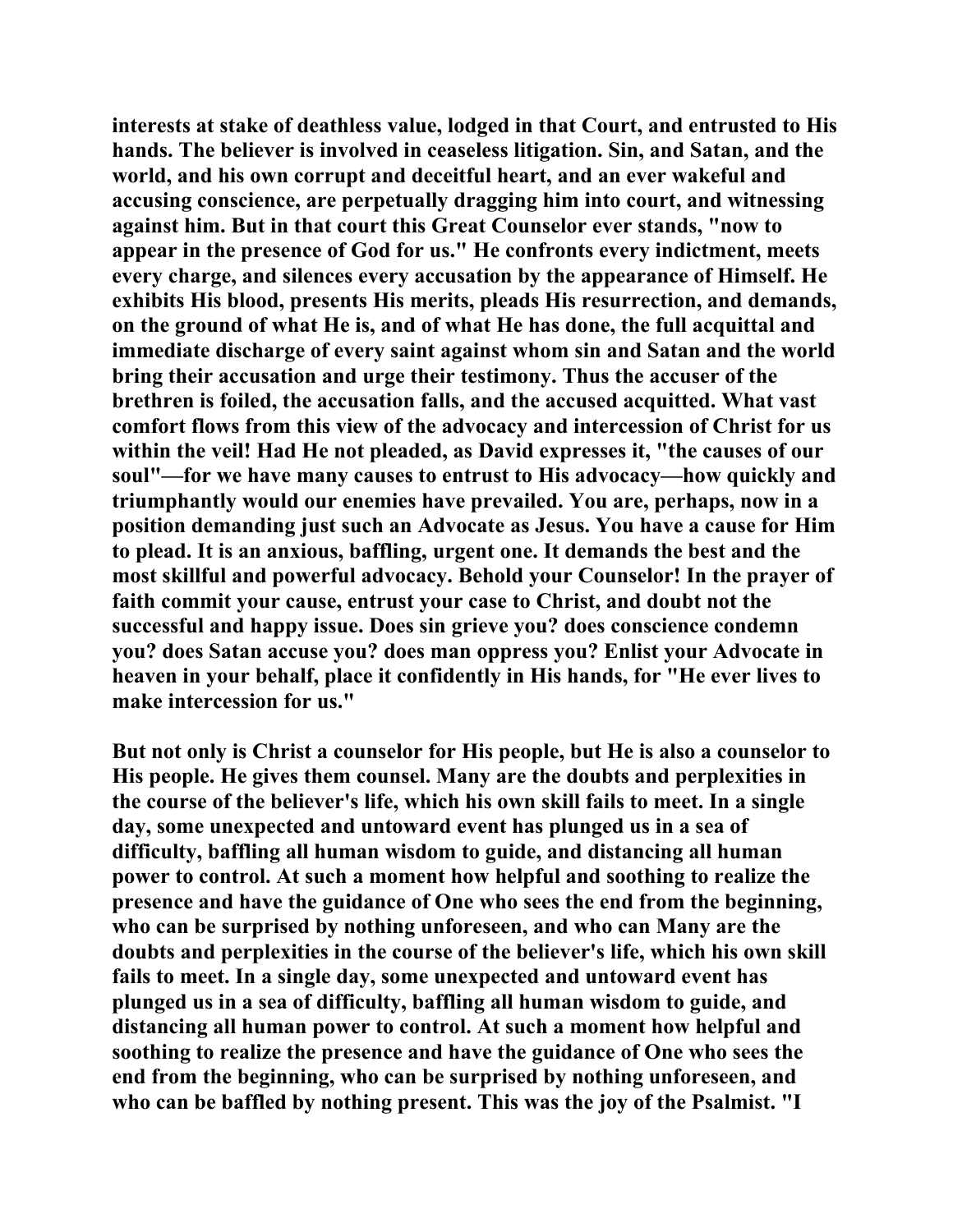**will bless the Lord, who has given me Counsel: my heart also instructs me in the night season." Such, my reader, may be your present case. You are, perhaps, perplexed to know the path of duty. Some event has transpired, some stone of difficulty has landed upon your path, which baffles your wisdom to guide, and exceeds your power to remove, and you are brought to your wits' end. Do you remember the command of Moses to the judges whom he appointed to adjust the difficulties of the Israelites? "Bring me any cases that are too difficult for you, and I will handle them." A greater than Moses is your judge and Counselor. Listen to His words—"I will instruct and teach you in the way which you shall go; I will guide you with my eye." Listen yet again to His command addressed to the distressed and baffled parent whose child the disciples were powerless to relieve—"Bring him to Me." Now, act faith in Christ, your Divine, unerring Counselor. The cause which has proved too hard for the wisdom, experience, and skill of man—the perplexity which has baffled your utmost intelligence and ingenuity to guide—bring to Christ. Why should you sit down beneath your difficulty, discouraged and despairing? In the language of the prophet would I ask, 'Has your Counselor perished? No! this cannot be, for Jesus ever lives as your Advocate. Then why yield to despondency or despair? Why succumb to your difficulty, and sink beneath your load? Your perplexity is nothing with Christ. What is all dark to you, is all light to Him. What to you is an entangled skein, is to Him a perfect mosaic. He can bring you out of all your difficulties, opening a way for your escape from all your troubles, make the crooked path straight and the rough place smooth. "Commit your way to Him, trust also in Him, and He shall bring it to pass."** 

**But, perhaps, your greatest perplexity is the salvation of your soul. "What must I do to be saved?" is the great question which, in its present and far reaching importance, absorbs every other. But who can counsel you in this great difficulty as Christ can? Your salvation is a matter in which He is personally and deeply concerned. He undertook it, embarked in it, accomplished it, and is prepared to guide you by His Spirit, and teach you through His truth how you may be saved. Since Jesus is personally interested and concerned as no other being in the universe can be, not excepting your own self, in the great matter of your soul's salvation, bring your doubts, difficulties, and anxieties to Him. The everlasting happiness of your awakened and anxious soul is a matter bound up with every purpose of His eternal counsel, every thought of His mind, and feeling of His heart. He embarked His whole being, gave Himself body, soul, and spirit to save you from endless woe. He sorrowed in Gethsemane even unto death; suffered unknown agonies on**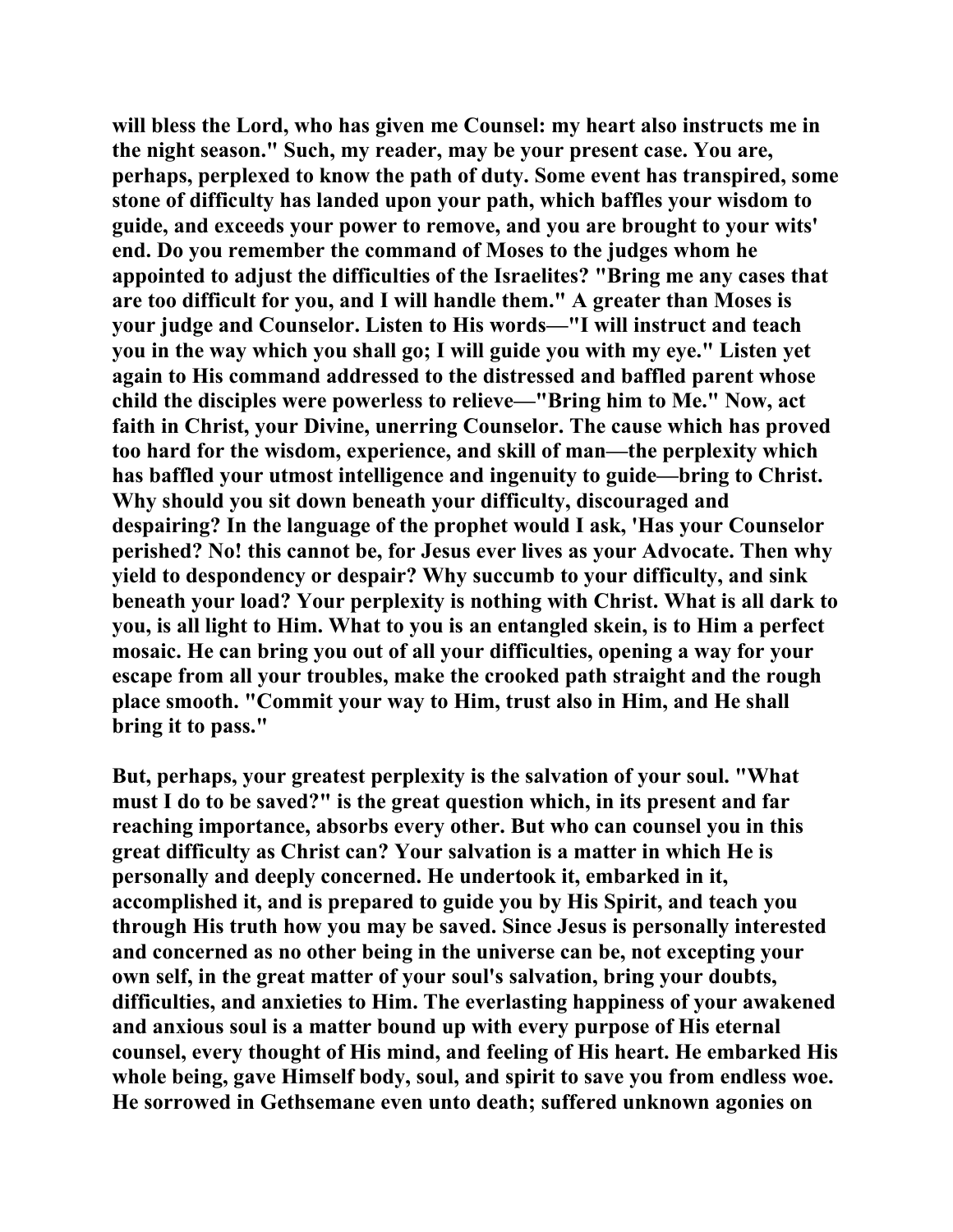**the Cross; poured out His last drop of blood; and breathed His last breath to save you from going down into the pit. Then, in the face of all this love, grace, and mercy to poor sinners, hesitate not to bring the difficulties, perplexities, and anxieties respecting your soul's salvation to Jesus for instruction and adjustment. He will remove every impediment. By one drop of His blood the mountain of sin will dissolve; by one touch of His hand the huge difficulty shall vanish; by one word of His mouth the perplexing doubts and agitating fears which throng and assail your anxious soul will disappear, and you shall exclaim, "I have found it! I have found it! I have found salvation, and pardon, and peace in Christ, and my soul expands with joy unspeakable and full of glory."** 

**And if there is one on earth to whose difficulties, perplexities, and anxieties Christ is prepared to give counsel and help, it is he who, through sin, and doubt, and darkness, is working and struggling to find his way to Himself. To such an one He says, "Poor soul! do you inquire after me? Am I the object of your desire, your search, your love? Are you perplexed with doubts, trembling with fears, struggling with difficulties, and yet through all, though faint, still pursuing the one great object of your soul—salvation? then I will help you, I will strengthen you, yes, I will guide you, and bring you into my kingdom of grace here, and finally into my kingdom of glory hereafter." And what, as such, is the counsel Christ gives to all anxious, sin-burdened, Jesusseeking souls? Oh, it is counsel like Himself, loving, gracious, free. "Come unto Me, all you that labor and are heavy laden, and I will give you rest." "I counsel you to buy of me gold tried in the fire, that you may be rich, and white clothing that you may be clothed." Oh, heed then His gracious counsels; approach Him, though with burdened mind, and anxious heart, and trembling faith, for He has promised, "Him that comes unto Me, I will in no wise cast out."** 

**What a precious Counselor is Christ in seasons of deep affliction! If, in the course of the Christian's life, he feels the need of one to feel for him, to think for him, to act for him, it is when the hand of God is heavy and sore upon him. Your calamity has, perhaps, stunned, paralyzed, crushed you. Your mind seems to have lost the faculty of thought, your heart the power of feeling. You find yourself, through overwhelming grief and sin, totally incapacitated to think, to decide, to act for yourself. Oh, uplift that eye, swimming with tears; that heart crushed with woe, to Jesus, your promised, faithful, present Counselor! Place your case in His hands; He will undertake and accomplish all for you now. He sees your affliction, and in it He is afflicted. He knows**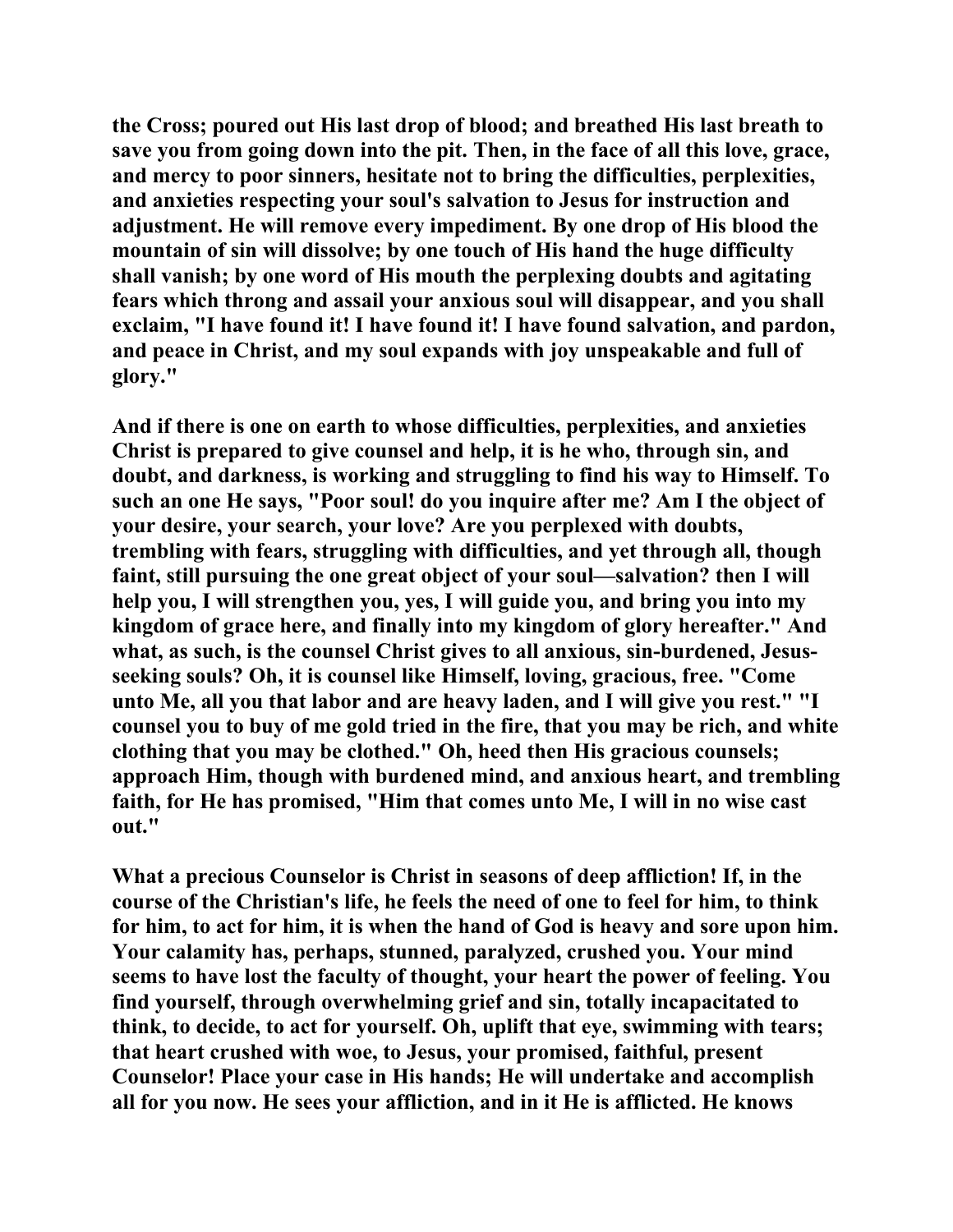**your sorrow, and by it is touched. He is acquainted with the difficulties and embarrassments with which this calamity has surrounded you, and stands prepared, gently, skillfully, and safely, to lead you through them all. What though death has smitten the loved one of your heart; or the sweeping storm of adversity has scattered the treasure and earnings of years; or chilled affection and changed friendship has left your heart to bleed, unstanched by human hand, your grief to weep in secret, unsoothed by human sympathy? Yet you are not alone; for Christ, your Counselor and Friend, is at your side, and bids you unveil your sorrow, and commit your way, and make known your need to Him, and He will hide you under the shadow of His wings until the calamity be overpast.** 

**Nor is it less the office of Christ, as His people's Counselor, to defeat with His wisdom the plots of ungodly and designing men, who, like Ahithophel, seek by wicked counsel to injure the righteous, to pervert the truth, and to dishonor God. Who but such a divine Counselor as Christ could thus thwart the stratagems, foil the arts, and disappoint the purposes of Satan and his emissaries, turning to foolishness the wisdom, and bringing to nothing the subtlety of the enemies of Christ and the foes of His faith? Let the persecutors of the saints, and the emissaries of evil "take counsel together against the Lord and against His Anointed, saying, Let us break their bands asunder, and cast away their cords from us, He that sits in the heavens shall laugh, the Lord shall have them in derision." Do not be afraid, then, Christian, of those who, by fraud and falsehood, by malice and rage, seek to injure you, and through you, wound the Savior and His cause. They shall fall by their own counsels, and in the pit they have dug for you they shall themselves be entombed; for Christ is your Counselor, and "the Counsel of the Lord, that shall stand."** 

**Oh, you who are walking after the devices of your own hearts, beware lest God give you up to your own Counsel, and you perish in your folly and your sin! "Destruction is certain for those who try to hide their plans from the Lord, who try to keep him in the dark concerning what they do! 'The Lord can't see us,' you say to yourselves. 'He doesn't know what is going on!'" Remember, you have interests at stake more precious and undying than the universe. An eternal heaven or hell tremble in the balance. Away, then, to Christ, and engage His counsel on your behalf. Entrust your soul to His advocacy, commit its eternal safety to His hands. Jesus only can save you. But He will not save you in your sins, but from your sins—their power, guilt, and condemnation. Thus saved, thus cleansed by His blood and robed with His righteousness, you will go and sin no more as once you sinned. You will live**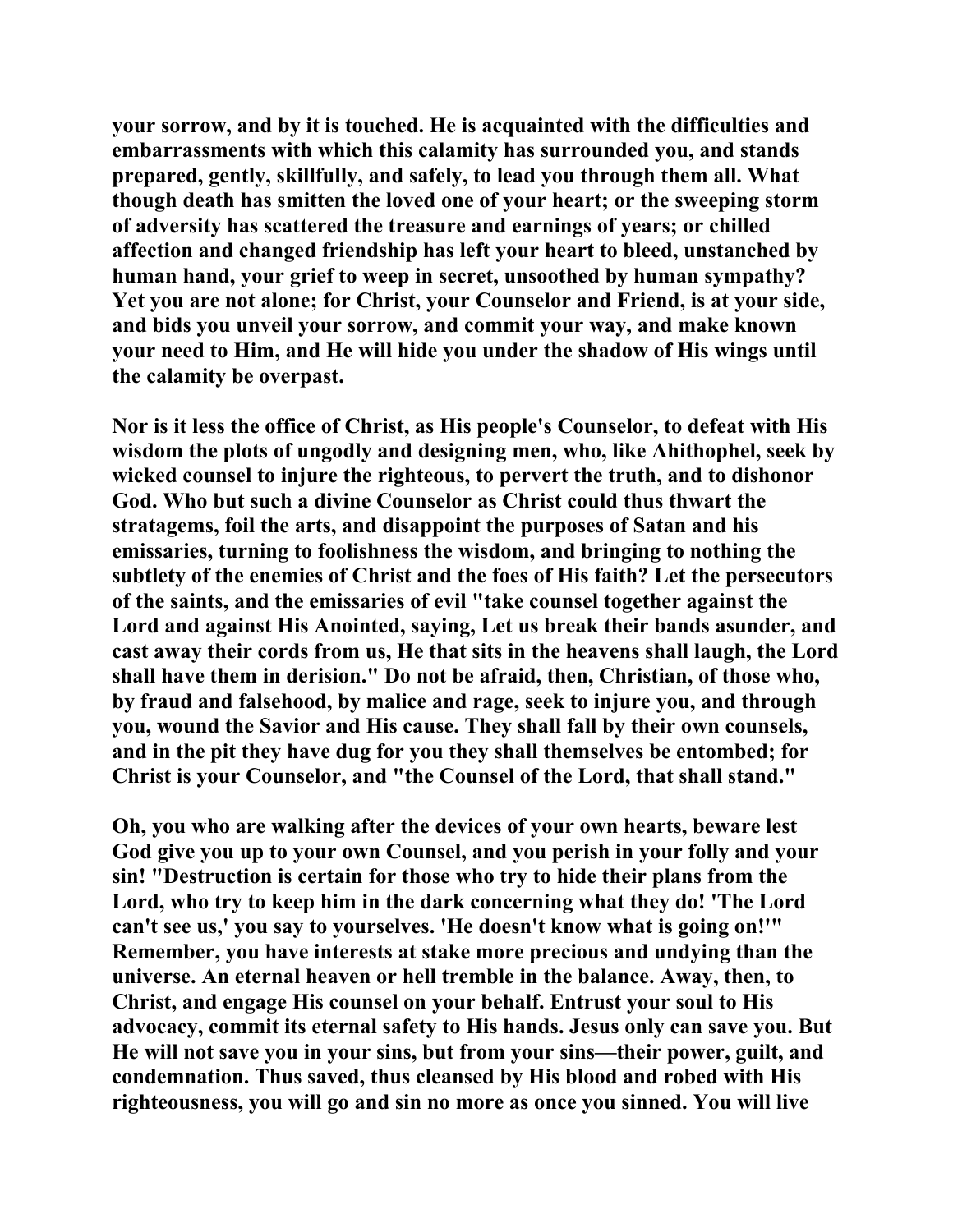**for God, and testify for Christ, and labor for man, and strive after that holiness without which no man can see the Lord.** 

**Child of God, yield yourself—the affairs of your family and the perplexities of your calling in life—to the supreme government and guidance of your heavenly Counselor. Commit yourself unto Him, acknowledge Him in all your ways, and seek light to know, and strength to do, and grace to suffer His will in everything. Let your heart and Christ's heart, your will and God's will, be one. And whatever mystery and darkness may shroud from your view the path by which your heavenly Father is leading you, let the filial trust and the cheerful hope of the Psalmist be yours—"Nevertheless, I am continually with You; You hold me by my right hand. You shall guide me with Your Counsel, and afterwards receive me to glory."** 

**"Wherever I go, whatever my task, The counsel of my God I ask, Who all things has and can; Unless He give both thought and deed, The utmost pains can never succeed, And vain the wisest plan. "For what can all my toil avail? My care, my watching, all must fail, Unless my Savior's there; Then let Him order all for me, As He in wisdom shall decree; On Him I cast my care. "For nothing can come, as nothing has been, But what my Father has foreseen, And what shall work my good; Whatever He gives me I will take, Whatever He chooses I will make My choice with thankful mood. "I lean upon His mighty arm, It shields me well from every harm, All evil shall avert; If by His precepts still I live, Whatever is useful He will give, And nothing shall do me hurt. "But only may He of His grace, The record of my guilt efface, And wipe out all my debt;**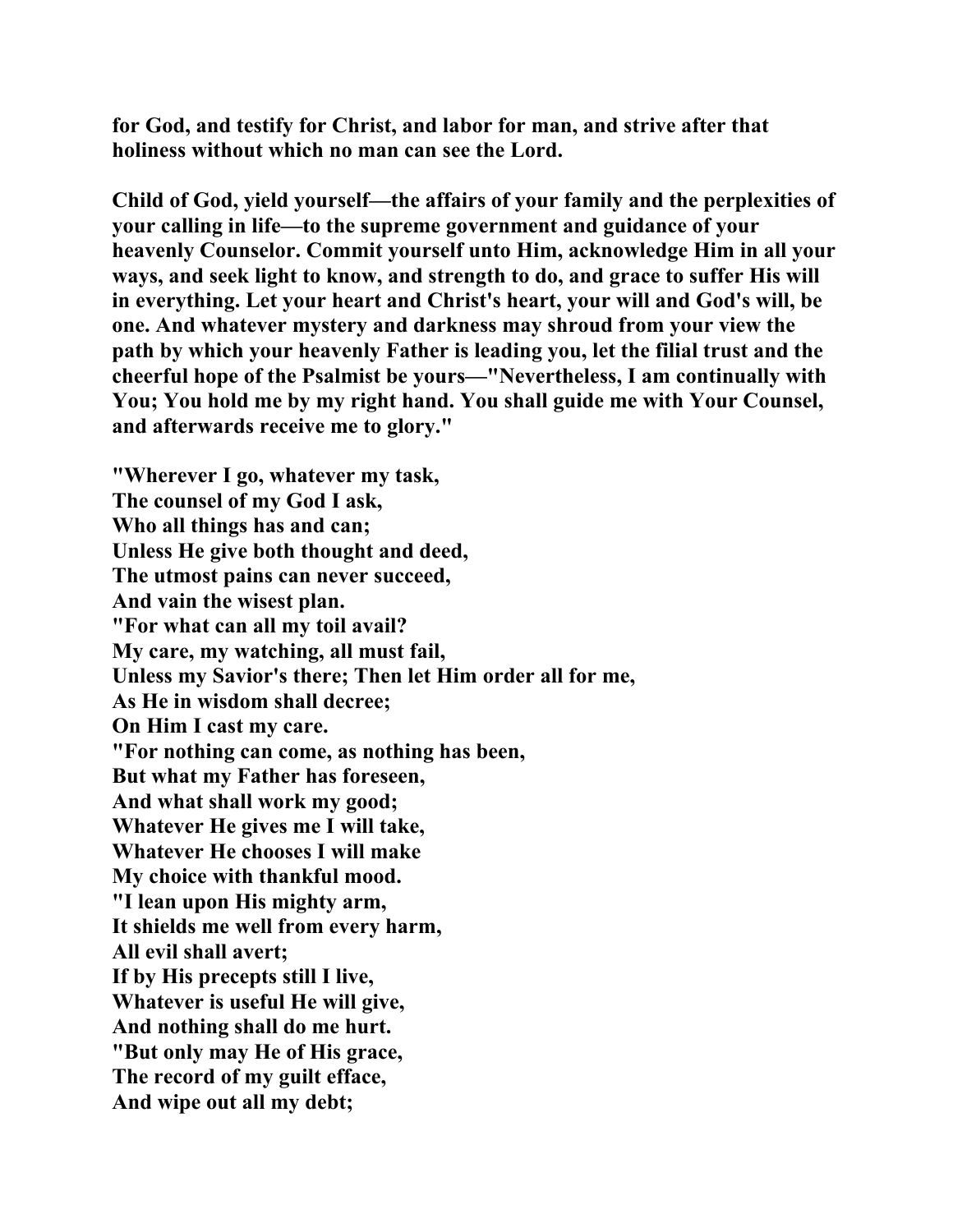**Though I have sinned He will not straight Pronounce His judgment, He will wait, Have patience with me yet. "When late at night my rest I take, When early in the morn I wake, Halting, or on my way, In hours of weakness or in bonds, When vexed with fears my heart desponds, His promise is my stay. "To those I love will He be near, With His consoling light appear, Who is my shield and theirs; And He will grant beyond our thought What they and I alike have sought With many tearful prayers. "Then, O my soul, be never afraid, On Him who you and all things made Do you all calmly rest; Whatever may come, wherever we go, Our Father in the heavens must know In all things what is best."** 

**Let me, in conclusion, exhort you not to lose sight of the accessibility of your Heavenly Counselor. In a moment you may place your case in His hands, and in a moment find a solution to all your difficulties. The divine promise is, "If any of you lacks wisdom, he should ask God, who gives generously to all without finding fault, and it will be given to him." Seek in uprightness of heart to know only the Lord's mind and will in the matter, and He will teach you His truth, and lead you in His paths. "Light is sown for the righteous, and gladness for the upright 'in heart." Thus divinely guided and upheld, none of your steps shall slide; and when traveling days are over, He who thus guided you with His counsel will bring you into His glory.** 

**"Your counsels, Lord, shall guide my feet, Through this dark wilderness; Your hand conduct me near Your seat, To dwell before Your face."** 

**"Christ, the Mighty God"**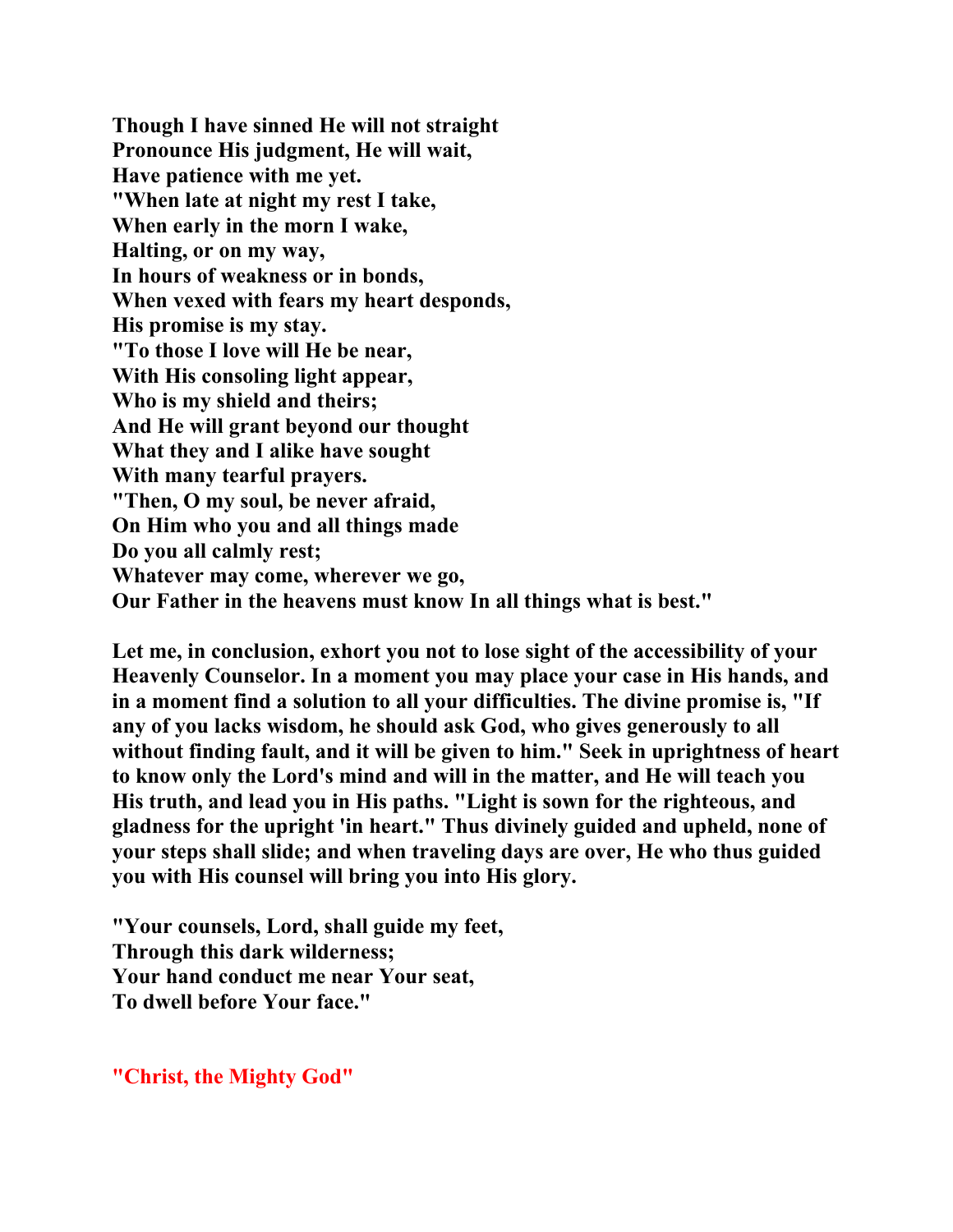**"His name shall be called... the mighty God." Isaiah 9:6.** 

**How richly accumulative and conclusive, as we proceed in our study of the titles of Christ, are the evidences which they afford, to the cardinal doctrine of the Christian faith—His essential deity. So true is that doctrine, and so interwoven with the entire structure of the Bible, it confronts us at every turn, and crosses our path at every step in our research into the untold wealth of this sacred volume, each new evidence yet stronger than the last, and all combining to confirm our faith in a truth, apart from which we cannot possibly be saved. This remark may fall with a startling effect on the ears of those who reject the evangelical scheme of the Bible, and who may deem it as savoring both of bigotry and uncharitableness. But the premises in the case force us to this conclusion. If an architect rear an edifice upon an inadequate basis, or if a drowning man repels the spar that floats at his side, or refuses to enter the life-boat launched for his rescue, surely it were no violation either of reason or of charity to affirm that disaster and death will be the natural and inevitable result of so infatuated and suicidal a course. The application of this illustration to the subject before us is perfectly true and simple. There is there can be—but one way of salvation for lost sinners. If we have not found, and are not walking in that way, where is then the possibility of being saved? If there is but one road to the great metropolis, and we diverge from it into another and an opposite one, it is no marvel that we never reach it. These simple illustrations of the greatest, the profoundest, the most momentous truth that ever engaged the thoughts of men, address themselves to the simplest understanding.** 

**To present a summary of the essential points involved in the premises—there is but one channel of pardon—the atoning blood of Christ; there is but one way of justification—the imputed righteousness of Christ; there is but one instrument of salvation—faith in Christ. If as a guilty sinner needing forgiveness, if as a condemned sinner needing righteousness, if as a lost sinner needing salvation, I unbelievingly, wilfully, and persistently despise and reject the only Name given under heaven whereby I must be saved, surely to say, in the solemn words of Scripture, "...there is no other sacrifice that will cover these sins. There will be nothing to look forward to but the terrible expectation of God's judgment and the raging fire that will consume his enemies." -is but to speak the words of truth and soberness, and to enunciate a truth than which none more true and solemn was ever uttered.** 

**But the title ascribed by the prophet to Christ, now to be considered, must**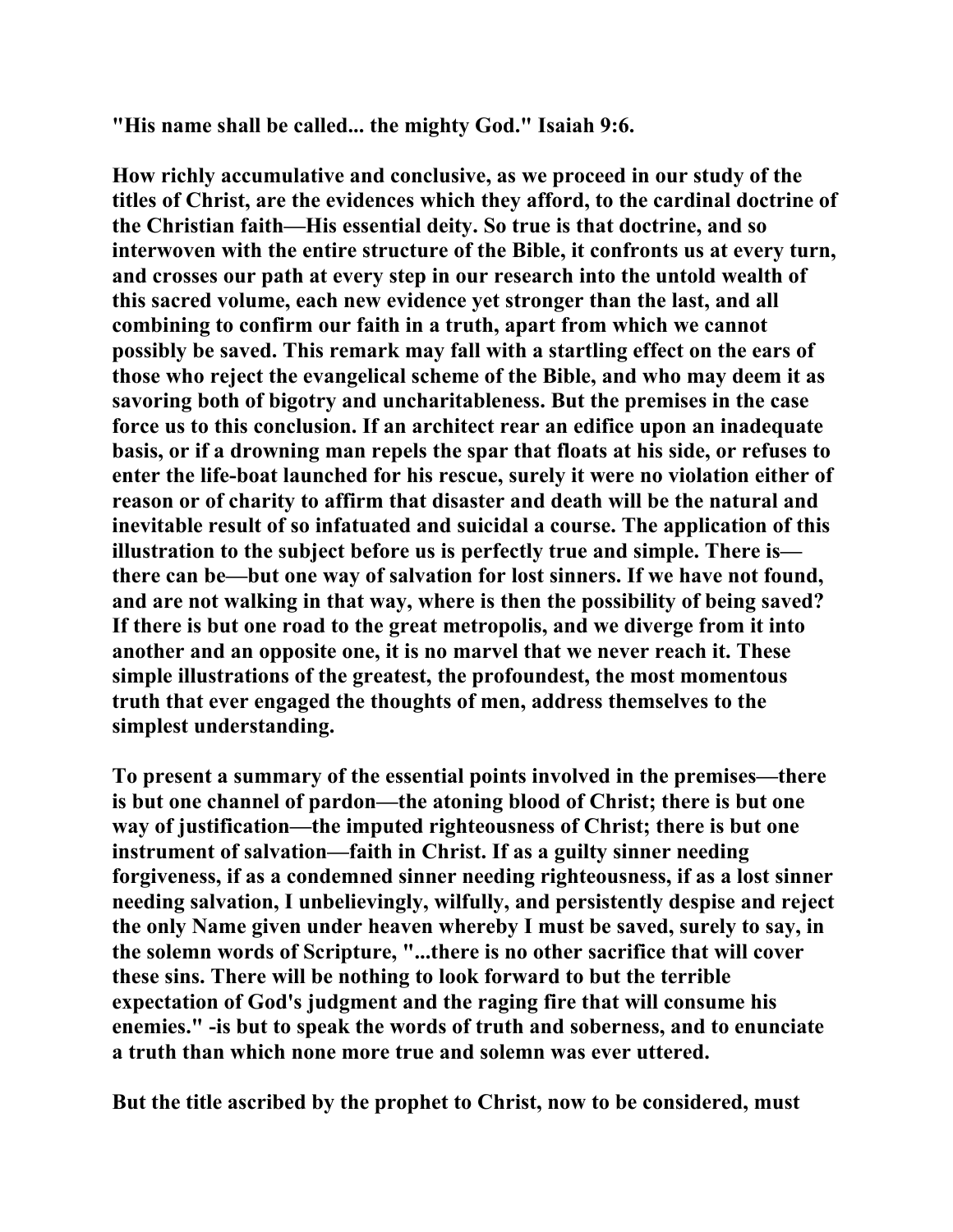**annihilate the doubt of every candid and ingenuous mind touching this doctrine, so essential to be believed. "His name shall be called... the mighty God." Beyond this title of Deity He could not go. A stronger declaration of His divine nature could not be given. Nor is this the only place in which it occurs. Isaiah, in another part of his evangelical prophecy, has these remarkable words uttered by God—"All the world will know that I, the Lord, am your Savior and Redeemer, the Mighty One of Israel." In the words of the Psalmist, we have the same title ascribed to Christ—"Your throne, O God, endures forever and ever. Your royal power is expressed in justice." In the first chapter of the Epistle to the Hebrews, eighth verse, these identical words are transferred and applied to Christ. Turning to the Book of the Revelation, we find our Lord Jesus appropriating to Himself the same title—"I am the Alpha and the Omega—the beginning and the end," says the Lord God. "I am the one who is, who always was, and who is still to come, the Almighty One." Let us close these passages with one which may justly claim to be regarded the crowning one of all—"Without question, this is the great mystery of our faith: God made manifest in the flesh." I invite the reader, skeptical on this great doctrine of our faith, to a devout and earnest study of these declarations. So forcible and conclusive are they in their bearings upon a tenet which all must believe who are saved, and disbelieving which none can be saved, he who rejects them will be found inexcusable at the Great Day when we must give account to God as much for what we believe as for what we say or do.** 

**There are those who hold themselves irresponsible for their religious creed but God does not. They reason that they are no more accountable for this than for the hue of their skin or the color of their coat. I trust this flippant argument, popular with a certain class of skeptics at one time, has become too obsolete and exploded to be disinterred from the grave of the past. And yet we meet with much bearing a strong resemblance to it in the skeptical reasoning of the present day. God has given us a divine revelation of Himself, His mind and will, and of our duty to Him; and, as responsible beings hastening to the treat tribunal, we are bound to believe it. And for our relation to this revelation—whether we receive or reject it—every one of us must give account of himself to God. Oh, deal with this doctrine of Christ's Divinity as one who is to stand in the judgment. It is essential to your eternal happiness that you should so regard it. Your hope of heaven must stand upon a basis equal to its greatness—the atonement of Christ is that basis. The Atonement must, in its turn, stand upon a foundation equal to its stupendousness—the Deity of Christ is that foundation. "And whoever shall fall on this stone shall be broken: but on whomsoever it shall fall, it will grind him to powder." Let**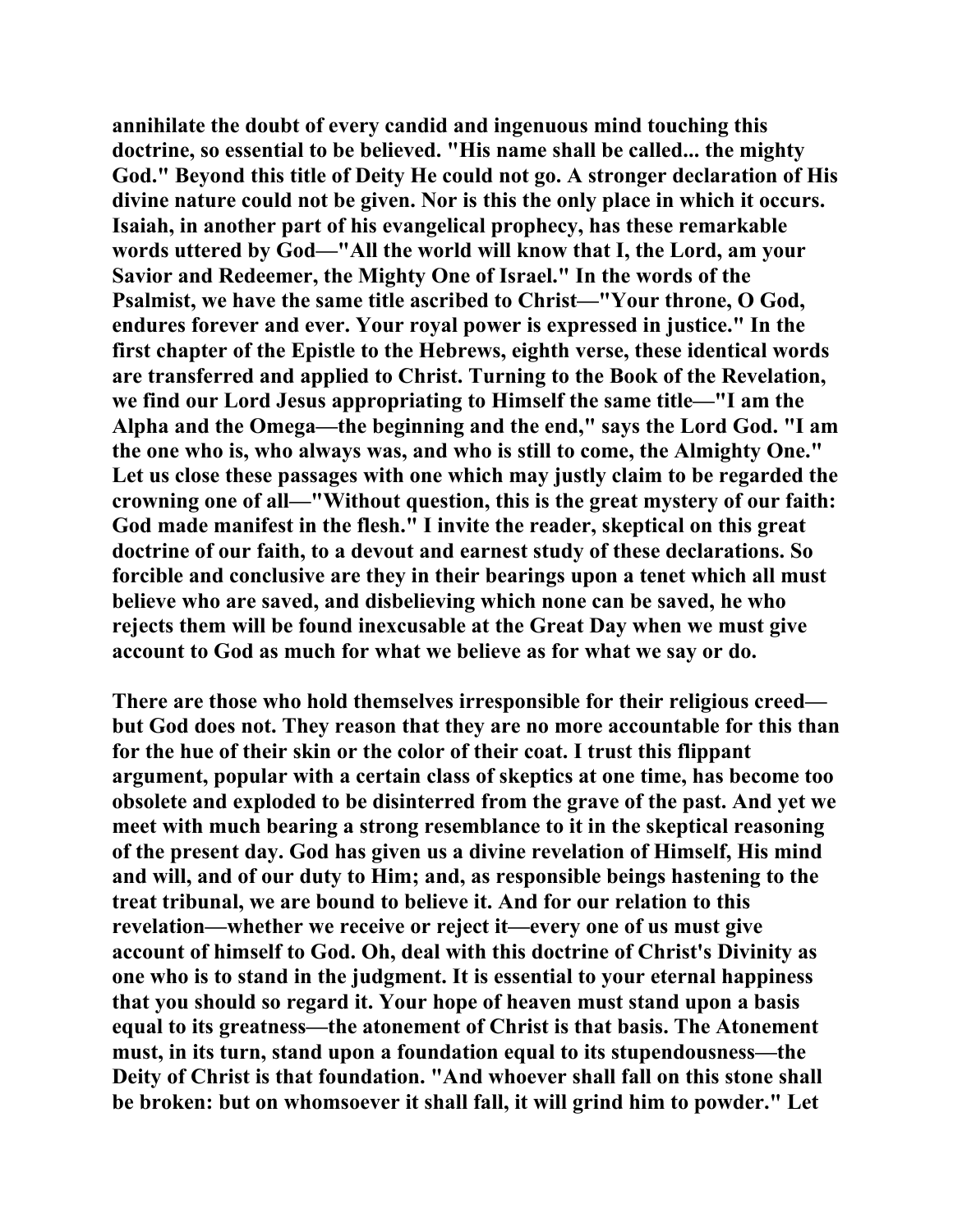**us devote the remainder of these pages to a few illustrations of Christ's Almightiness, as we find them scattered and glowing like gems upon every page of the New Testament writings.** 

**The first which arrests our attention is our Lord's ALMIGHTINESS IN CREATION. Creation is the highest work of Almightiness. He that creates must be before and above the thing created, and must therefore be uncreated and divine. Now, to create a world, yes, countless worlds—of which this is the least in magnitude, though the most illustrious in history—out of nothing, must have demanded resources that were infinite, and therefore almighty. And yet creation is ascribed to our Savior. Thus—"All things were made by Him; and without Him was not anything made that was made." Again— "God, who created all things by Jesus Christ." Thus everything that exists, all material worlds, and all beings, rational and irrational, who inhabit them, are included in this vast creation of Christ. "You, Lord, in the beginning have laid the foundation of the earth, and the heavens are the works of Your hands." I have remarked that there is no stronger proof of Omnipotence than the power of creation. Hence we find Jehovah so frequently appealing to the creation of the heavens and the earth as distinguishing Him, the only true God, in opposition to the Gods of man's invention and creation. "The Lord is the true God, He is the living God, and an everlasting king: the Gods that have not made the heavens and the earth, even they shall perish front bite earth." But this creative power is everywhere in the Bible ascribed to Christ, and is an irrefutable evidence of His essential Almightiness. If any one doubts it, and flippantly affirms that creation were an easy task, within the range of creature power, and is therefore no conclusive evidence of Deity, I challenge the vaunting objector to a practical proof of his argument. Bid him form a blade of grass, pencil a flower, or create an insect, and how blank and confounded will he appear? And yet he dares to pluck this divine pearl from the brow of Jesus, and to trample His crown and trail His glory in the dust. Surely the conclusion which we draw from this statement ought to be sufficiently logical and conclusive to satisfy every inquiring mind that He who bears the title of "The Almighty," is, and must be, essentially Divine.** 

**But a yet greater exercise of the almighty power of the Lord is seen in THE NEW CREATION OF THE SOUL. The creation of this universe, with its countless worlds, were as nothing in comparison with the new birth of the creature man. "Therefore, if anyone is in Christ, he is a new creation;" or a new creation. What an essential and glorious work is this! In what terms can we describe it? The pen of inspiration shall draw the portrait. It is a dead soul**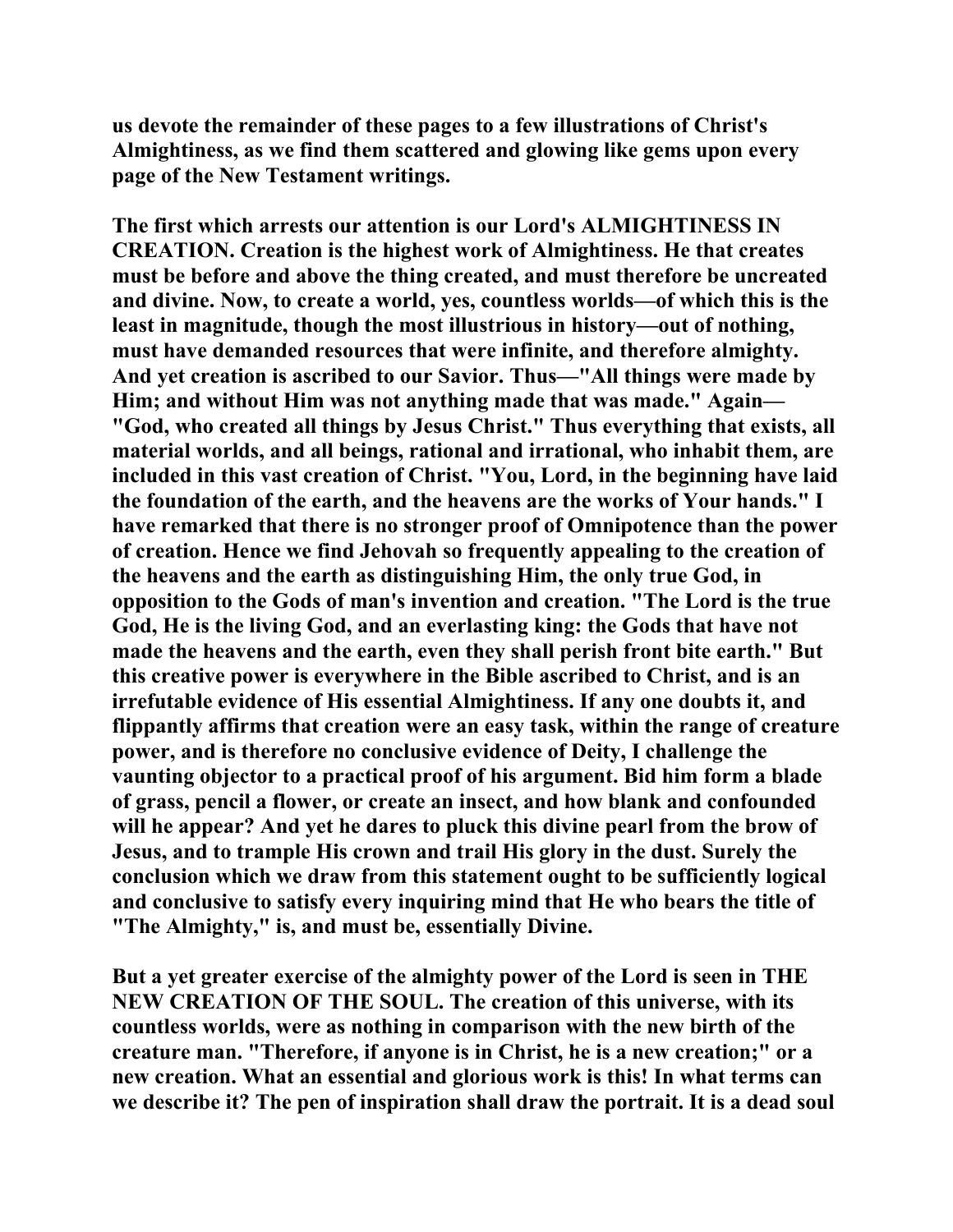**made alive, an enemy against God transformed into a son, a slave of Satan translated into a subject of Christ, a child of darkness changed into a child of the light, a guilty and polluted sinner washed whiter than snow. Surely these emblems will suffice to inspire the mind with a conviction of the necessity, reality, and blessedness of the new creation, the spiritual regeneration of the soul, of which Christ is the divine author. "I have come," says the Savior, "that they might have life." "The hour is coming, and now is, when the dead shall hear the voice of the Son of God, and those who hear shall live." What a conclusive proof, and what a transcendent display, have we here of the Almightiness of Jesus! His divine image restored, a living temple made, a spiritual house reared, a sinful heart renewed, a new nature implanted, a lost soul saved! If Almightiness were required to make a world out of nothing, surely to make a new creature, or a new creation, all divine and holy, instinct with life and radiant with beauty, sharing the nature and reflecting the image of God, out of materials all wrecked and ruined, polluted and debased, were a manifestation of Almightiness infinitely distancing and totally eclipsing every other exercise of its creative power. My reader, are you a living witness to the almighty power of Jesus in the new and spiritual creation of your being? Are you born again? Momentous question! Upon its decision is suspended the future destiny of your soul—its endless prosperity or its endless woe, its everlasting bliss or its everlasting punishment. With interests at stake so precious, with a destiny before you so solemn, postpone not your decision for a single day. One day may decide your future forever. In one moment you may be in eternity! Once lost, is to be forever lost. What words are adequate to describe the importance, to enforce the necessity, or to urge the immediate consideration of seeking a saving knowledge of Christ? True religion is the only thing of vital importance, of real and pressing consequence.** 

**Everything else—the pleasures that delight, the studies that attract, the engagements that absorb, the loves that chain, and the friendships that charm us—are but as the evening shadows dancing upon the wall. True religion is everything. To be prepared to die, to be ready for eternity, to have made sure of heaven, are the only things worthy the serious and absorbing consideration of a responsible, accountable, and immortal being. How faint and imperfect the idea we form of the appalling agonies of the body and the insufferable anguish of the soul in its state of unceasing woe! Indeed, I believe that it is not possible to approach anything like a perfect conception of the appalling reality. Around the actuality of the awful condition itself there gathers not the shadow of a shade of doubt. So that while the Bible lifts, as with a reluctant and guarded hand, the awful veil that discloses the terrible and endless**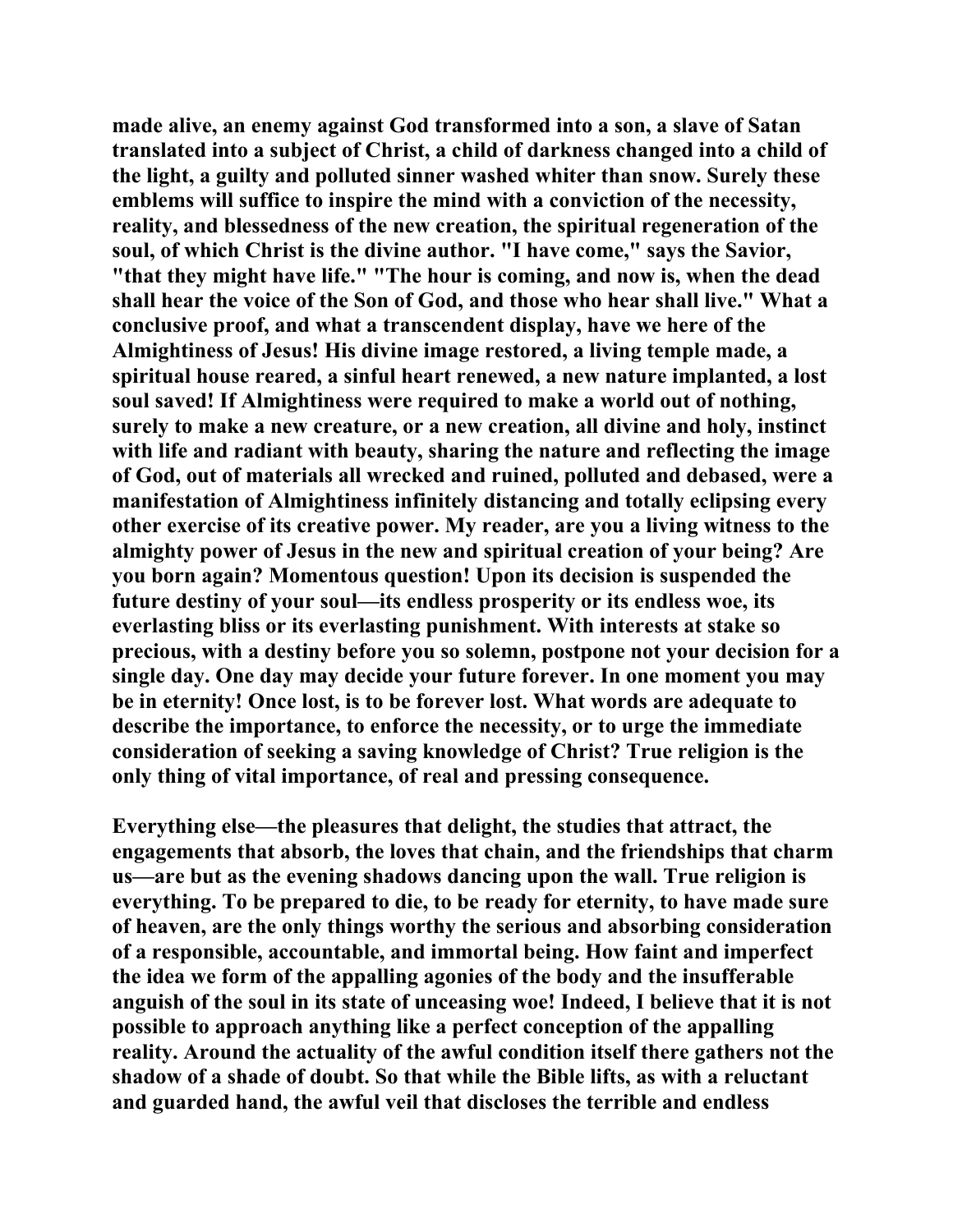**sufferings of a lost soul, it makes no concealment whatever of the reality and eternity of the dread fact. The terms employed by the Holy Spirit in the description of the final and endless state of the ungodly, are significantly few, but appallingly impressive.** 

**"For the Lord holds a cup in his hand; it is full of foaming wine mixed with spices. He pours the wine out in judgment, and all the wicked must drink it, draining it to the dregs." Psalm 75:8.** 

**"Topheth—the place of burning—has long been ready.... it has been piled high with wood. The breath of the Lord, like fire from a volcano, will set it ablaze." Isaiah 30:33.** 

**The sinners among my people shake with fear. "Which one of us," they cry, "can live here in the presence of this all-consuming fire?" Isaiah 33:14.** 

**Turning to the New Testament revelations on this awful subject, we find the terms are singularly measured but appallingly significant—"The worm that never dies." The punishment is eternal—"And the devil, who deceived them, was thrown into the lake of burning sulfur, where the beast and the false prophet had been thrown. They will be tormented day and night for ever and ever." Rev. 20:10. "Then they will go away to eternal punishment." Matthew 25:46. "Then he will say to those on his left, 'Depart from me, you who are cursed, into the eternal fire prepared for the devil and his angels." Matthew 25:41.** 

**The body suffers—"It is better for you to lose one part of your body than for your whole body to be thrown into hell." Matthew 5:29.** 

**The soul suffers—"Rather, be afraid of the One who can destroy both soul and body in hell. Matthew 10:28.** 

**What need we more? Will not these clear and emphatic statements, on the authority of God's revelation, suffice to explode every false view of hell, and answer the argument of the modern errorist alleged against the Scripture doctrine of the existence and eternity of future punishment?** 

**But the next view of our Lord's Almightiness will immensely relieve this dark and terrible picture of future, endless punishment. "MIGHTY TO SAVE,"**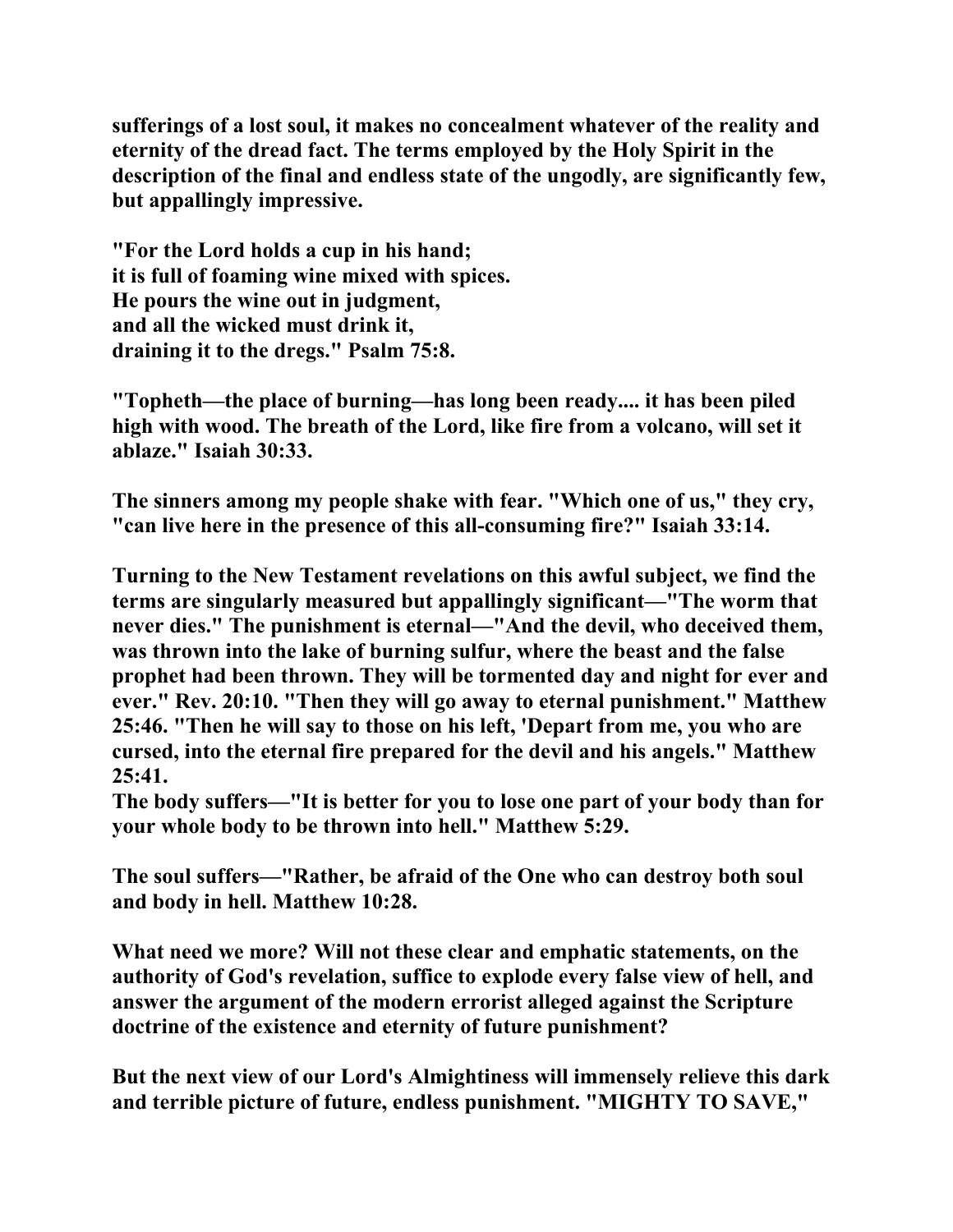**was His own prophetic and gracious announcement. "Who is this who comes from Edom, from the city of Bozrah, with his clothing stained red? Who is this in royal robes, marching in the greatness of his strength? It is I, the Lord, announcing your salvation! It is I, the Lord, who is mighty to save!" Isaiah 63:1. It will be thus seen that the power of Christ is on the side of saving mercy. That, magnificent as is His creative power; His redemptive, saving power—His power to redeem, and freely to save—saving even to the uttermost—is greater and more magnificent still. The work of our salvation was a great, a stupendous work, demanding the utmost resources of Infinity. None but Jehovah could save: "Salvation is of the Lord." If there is any work of God which demonstrates His Deity, it is the work of saving lost man. None but God could or would have embarked in this mighty, this perilous undertaking, of rescuing the sinner, self-destroyed, guilty, and inevitably doomed to everlasting punishment. But Jesus undertook and girded Himself for the work. It involved the relinquishment of heaven, with all its bliss, its glory, its joy, and His advent to earth, amid all its sin, its suffering, and its woe. No, more, it demanded His personal surrender and sacrifice—the offering up of Himself as an oblation for man to God on the altar of Divine justice. "Christ also has loved us, and has given Himself for us, an offering and a sacrifice to God for a sweet-smelling savor."** 

**If the creation of the world demanded the power of the Almighty God, much more its redemption. What was essentially required in the case? The harmony of the Divine attributes, the honor of the Divine government, the vindication of the Divine law, the satisfaction of Divine justice—in a word, the endurance of the wrath of God, and the penalty of a death the most ignominious and painful. But more even than this. There was involved in the accomplishment of the salvation of the Church, the bearing of her sins, the bringing in of a new and an everlasting righteousness, the endurance of the curse, and the full payment of the great debt due to God. All this demanded the utmost resources of the Deity. There must be Divine wisdom, Divine power, and Divine love. But Jesus was equal to the undertaking, and accomplished it. To almighty God, the salvation of countless myriads, even at such a cost, and by such a sacrifice, was not an impossible thing. To any other and finite being, it would, it must have been, an impossibility. If the Almighty God had not undertaken it, the entire universe of fallen beings must have perished forever. But here was a work worthy of Jesus, worthy of His divine love and infinite power.** 

**It is a glorious work, even for a created being, to save. The highest benefactor, and the truest philanthropist, is he who instrumentally saves a soul from**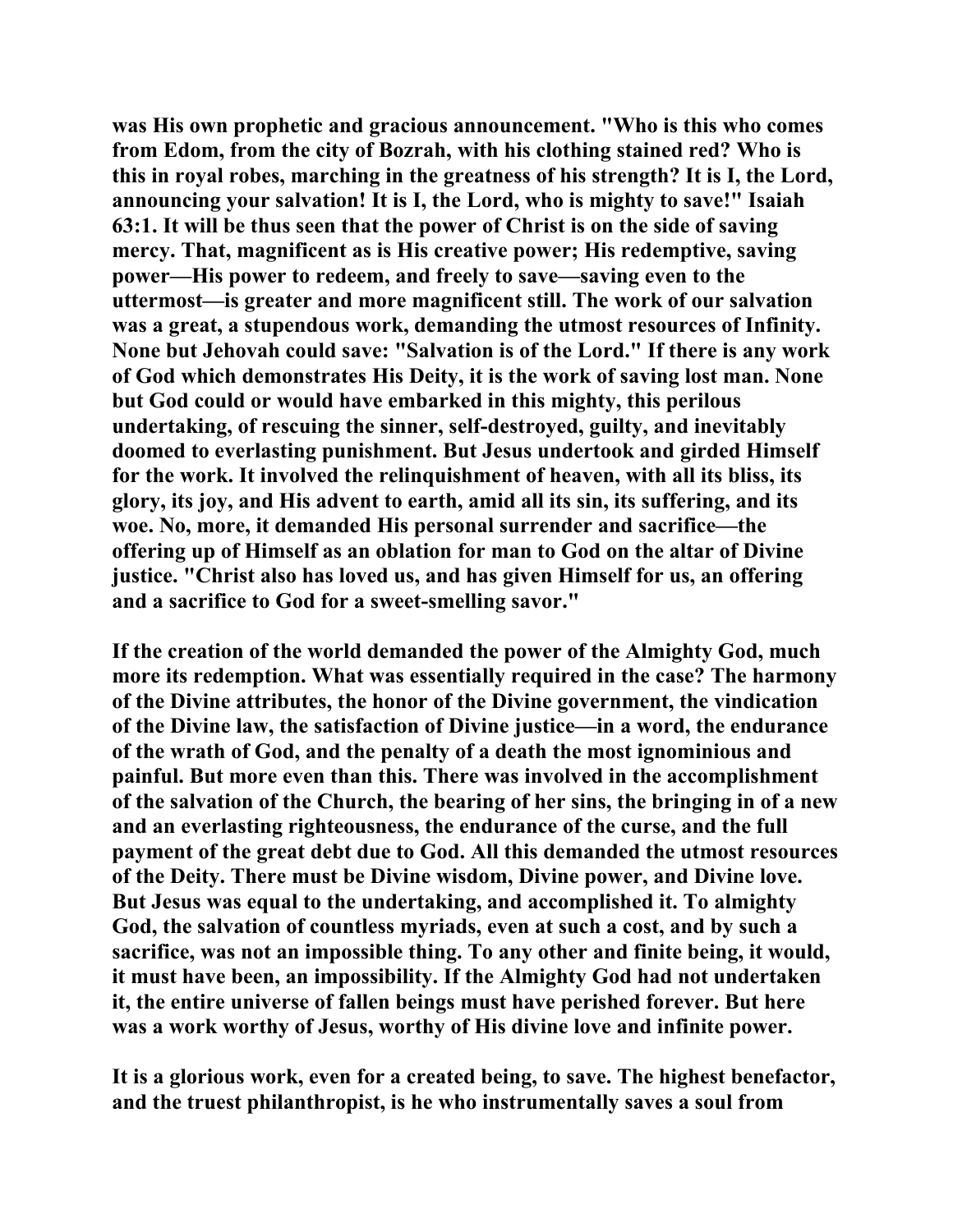**death. To plant a single gem in the Savior's crown; to heighten, by one songster, the hallelujah of the Lamb; to occupy a solitary mansion in the Father's house with a ransomed tenant, oh, it were worth the toil and suffering of a life! What, then, must have been the joy that was set before Him of saving myriads from endless death—of studding the 'many crowns' worn at His appearing with countless jewels—of peopling heaven with the redeemed of earth, and of securing an eternal revenue of glory to His Father, He willingly endured the cross, despising the shame!** 

**Who but the Almighty God could have sustained the burden of all the sins of the elect? have exhausted the curse, have borne the condemnation, and have suffered the penalty, and yet have risen again from the grave? Oh yes, salvation was a mighty work; but Jesus was Almighty to achieve it. God placed our salvation on One that was mighty, strong to deliver, mighty to save. One single sin would have sunk the Church to the bottomless abyss; but Jesus bore all the sins of the whole elect of God; and although the tremendous load crushed His humanity to the death, His Godhead bore Him up, carried Him successfully through, and landed Him safe in heaven, amid the acclaim of angels and the hallelujahs of saints—the suffering and slain VICTIM now the triumphant and enthroned VICTOR over hell, death, and the grave!** 

**In view of this truth, can you for a moment doubt His ability to save you? His power, strange in judgment, is at home in mercy. He loves to exercise it—not to wound, but to heal; not to crush, but to lift up; not to condemn, but to save; not to consign to hell, but to raise the soul from its lowest depths of sin to the highest heaven. Oh, had not love to poor sinners stirred within His breast, He had left them forever to perish. As the Almighty God, He had power to condemn or to save. In exercising that power against the sinner, He had been immaculately holy, unimpeachably just.** 

**But He loved man, He loved His Church; devised and embarked in an expedient by which He could exercise His power on the side of mercy, and yet in harmony with truth; in the interests of grace, and yet in unison with righteousness; for the salvation of sinners, and yet for the glory of God. His power was to save sinners to the uttermost—to save the vilest, the very chief! He is able to save you, O guilt-distressed, sin-burdened soul. He is able to cleanse you from the guilt, to free you from the tyranny, and to save you from the condemnation of all your sins—sins the oldest and the stubbornest—sins of the greatest magnitude and of the deepest dye. This may be just the perfection of the Savior in which your trembling faith longs to find repose.**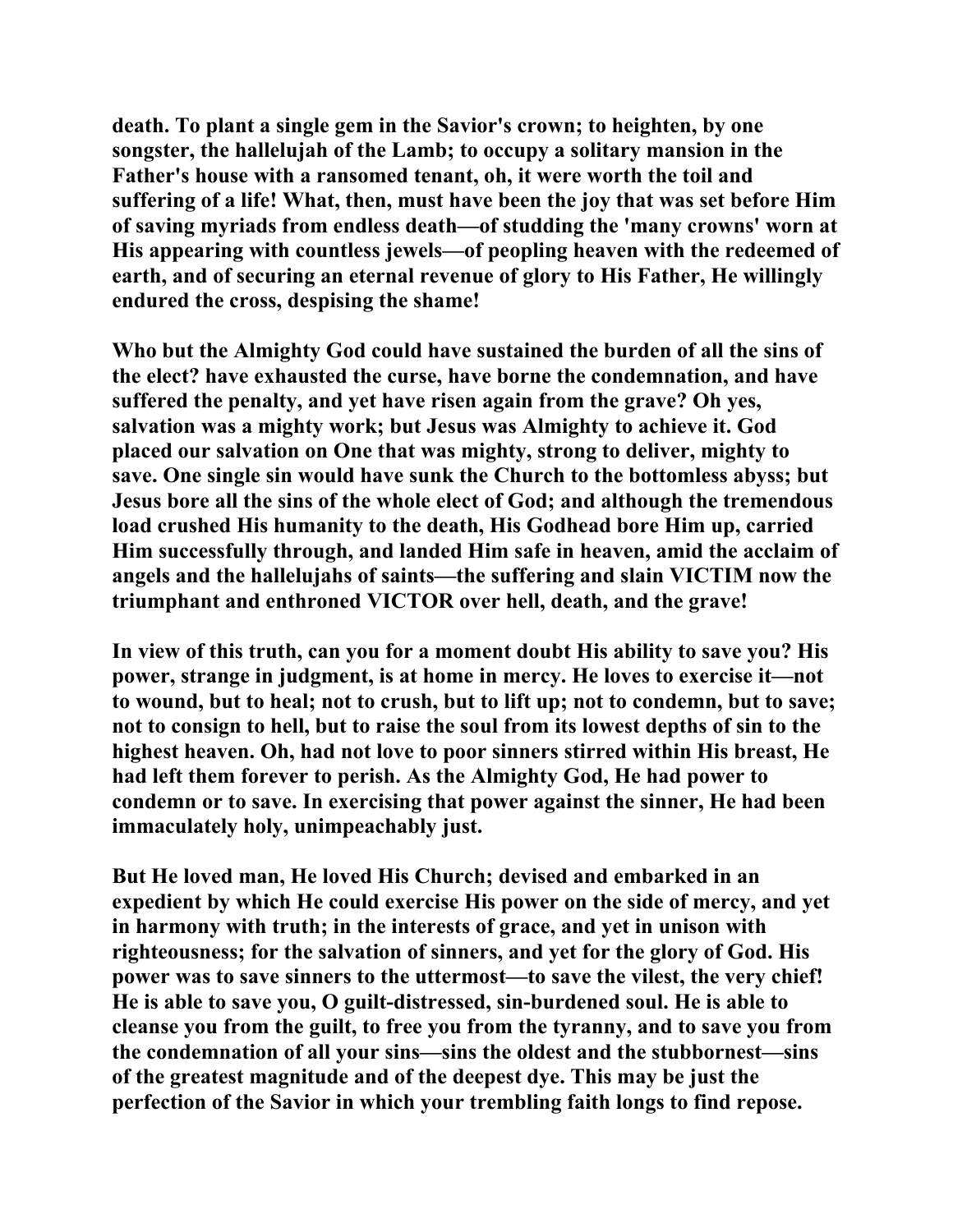**Your doubt is not concerning His willingness, because you infer that a Savior who could pass through a life of suffering so fearful, and to die a death so ignominious, must be willing to save sinners; but the question with which your hesitating faith grapples is—"Is Jesus able to save so great a sinner as I am? Is His strength equal to His love, His power commensurate with His will?" Read the answer in the name which He bears—"the almighty God," and doubt no longer. Oh, can your faith, for a moment, stagger at His power to save you, who was wounded for our transgressions, and was bruised for our iniquities; who bore the wrath of God, made a full atonement for our sins, and upon whom God laid the weight of our transgressions, and the burden of His glory? Doubt no longer. Were your sins and guilt ten thousand times heavier and darker than they are, the power of Christ would be Almighty to save you. "Do you believe that I am able to do this?" is the only question He asks, as He stretches forth His hand to uplift your burden, to efface your guilt, and set your sin-bound soul free, and saying to you, "Go in peace, your sins are forgiven."** 

**Because Jesus is the Almighty God, His saints have AN ALMIGHTY BURDEN-BEARER. We are a burdened people; every believer carries a burden peculiar to himself. "Your burden," is the language addressed to each child of God. What is your burden, O believer? Is it indwelling sin, or some natural infirmity of the flesh? Is it a constitutional weakness, or some domestic trial? Is it a personal or relative trial? Is it the loss of property, the decay of health, soul-anxiety, or mental despondency? Come, oppressed and burdened believer, ready to give up all and sink! Behold Jesus, the Almighty God, omnipotent to transfer your burden to Himself, and give you rest. It is well that you are sensible of the pressure, that you feel your weakness and insufficiency, and that you are brought to the end of all your own power. Now turn to your Almighty Friend, who is the Creator of the ends of the earth, even the everlasting God, who does not faint, neither is weary. How precious is the promise addressed to you! "He gives power to those who are tired and worn out; he offers strength to the weak. Even youths will become exhausted, and young men will give up. But those who wait on the Lord will find new strength. They will fly high on wings like eagles. They will run and not grow weary. They will walk and not faint." Isaiah 40:29-31** 

**Oh, what strength there is in Jesus for the weak, and faint, and drooping of His flock! You are ready to succumb to your foes, and you think the battle of faith is lost. Cheer up! Jesus, your Savior, friend, and brother, is "the Almighty God," and will perfect His strength in your weakness. The battle is**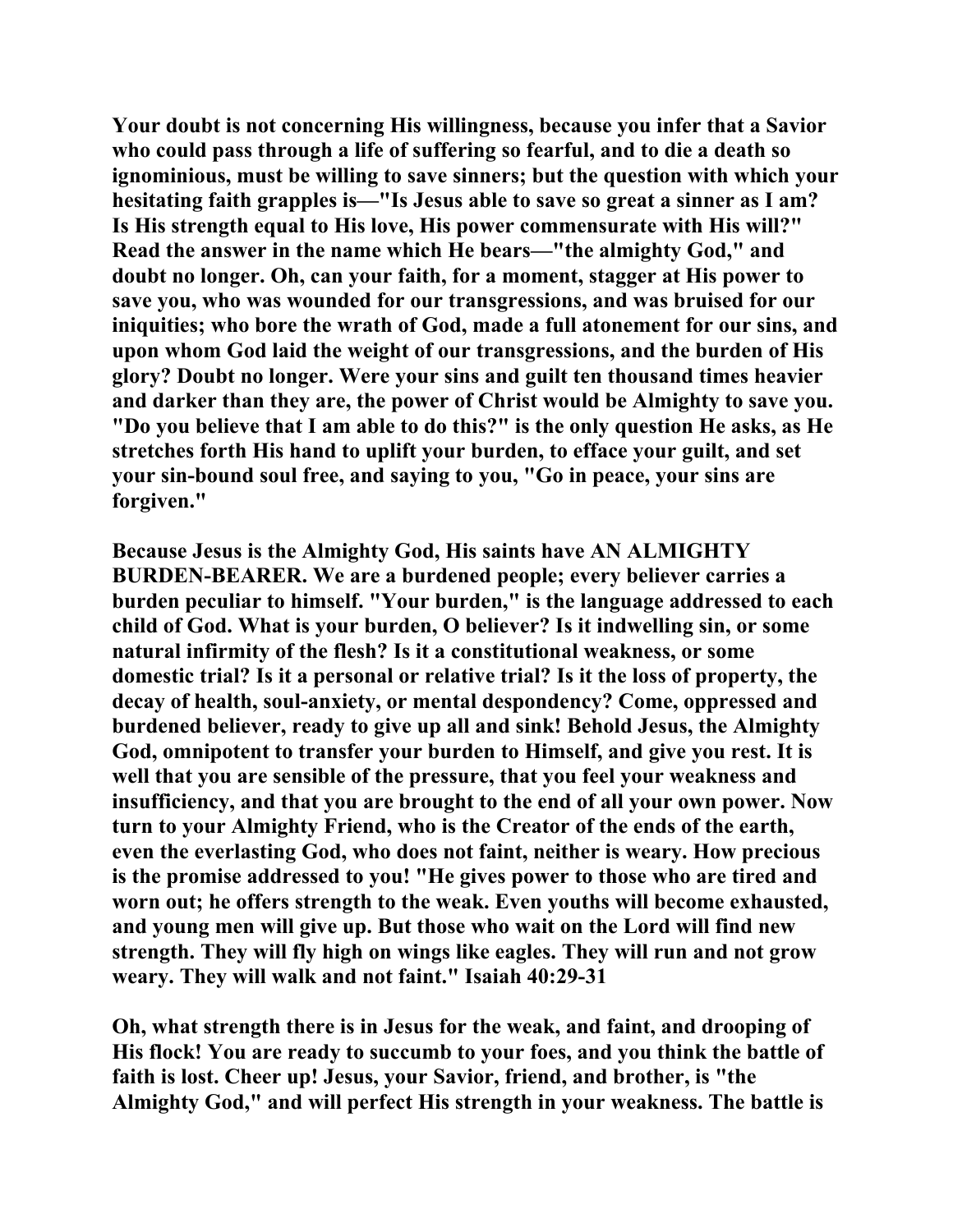**not yours but His, and you have no need to fight, but to stand still and see the salvation of God!** 

**As the Almighty God, Christ is able to PRESERVE to eternal salvation all His saints. His power is engaged, as His promise is given, to bring to glory every soul redeemed by His most precious blood. All whom the Father has given to Him, shall come to Him, and not one shall perish. And truly, no power but an Almighty one could keep a single saint from final falling. The best and holiest saint would perish but for the upholding, preserving power of Christ. "Hold me up," is one of the wisest, and should be one of the constant prayers of a saint of God. David fell, and Solomon fell, and Peter fell, as if to teach the Church in all future ages, that no child of God could keep himself; but that, left to himself, the best of saints would fall into the worst of sins. But not one shall finally perish. They may stumble and fall—fall to the breaking of their bones, and go limping and halting to the grave—nevertheless, the almightiness of Jesus is pledged to restore and finally to bring them safely into the realms of eternal bliss.** 

**How replete with the richest comfort and encouragement are His precious words respecting the sheep of His pasture—"My sheep listen to my voice; I know them, and they follow me. I give them eternal life, and they shall never perish; no one can snatch them out of my hand. My Father, who has given them to me, is greater than all; no one can snatch them out of my Father's hand." John 10:27-29. Will not these divine assurances suffice to dissipate every fear and suspicion you may have as to your final and eternal glory? You sometimes fear you will one day perish by your enemies, or that, just as your bark nears the port, it will strike upon some quicksand or sunken rock at the bottom of the harbor, and become a stranded and a total wreck. But why reason you thus, and forget that your Redeemer is the Almighty God, and that, by two immutable things, in which it is impossible for Him to lie, His oath is pledged, His promise is given, and His power is engaged, to pilot you safely through, and to give you "an abundant entrance Into the everlasting kingdom of your Lord and Savior Jesus Christ?" "Kept by the power of God through faith unto salvation," the feeblest lamb given to Christ by the Father, and by Him ransomed with atoning blood, and inhabited by the Spirit, shall be brought safe to glory. Having begun the work of grace in your soul, He has power to complete it. Its beginnings may be small, and its progress slow—but a thought, a sigh, a tear, a prayer only, marked by all the symptoms of extreme feebleness and doubt; nevertheless, it is the first pulse of life, and the first ray of light, and the first spark of love, and the first beam of glory in the**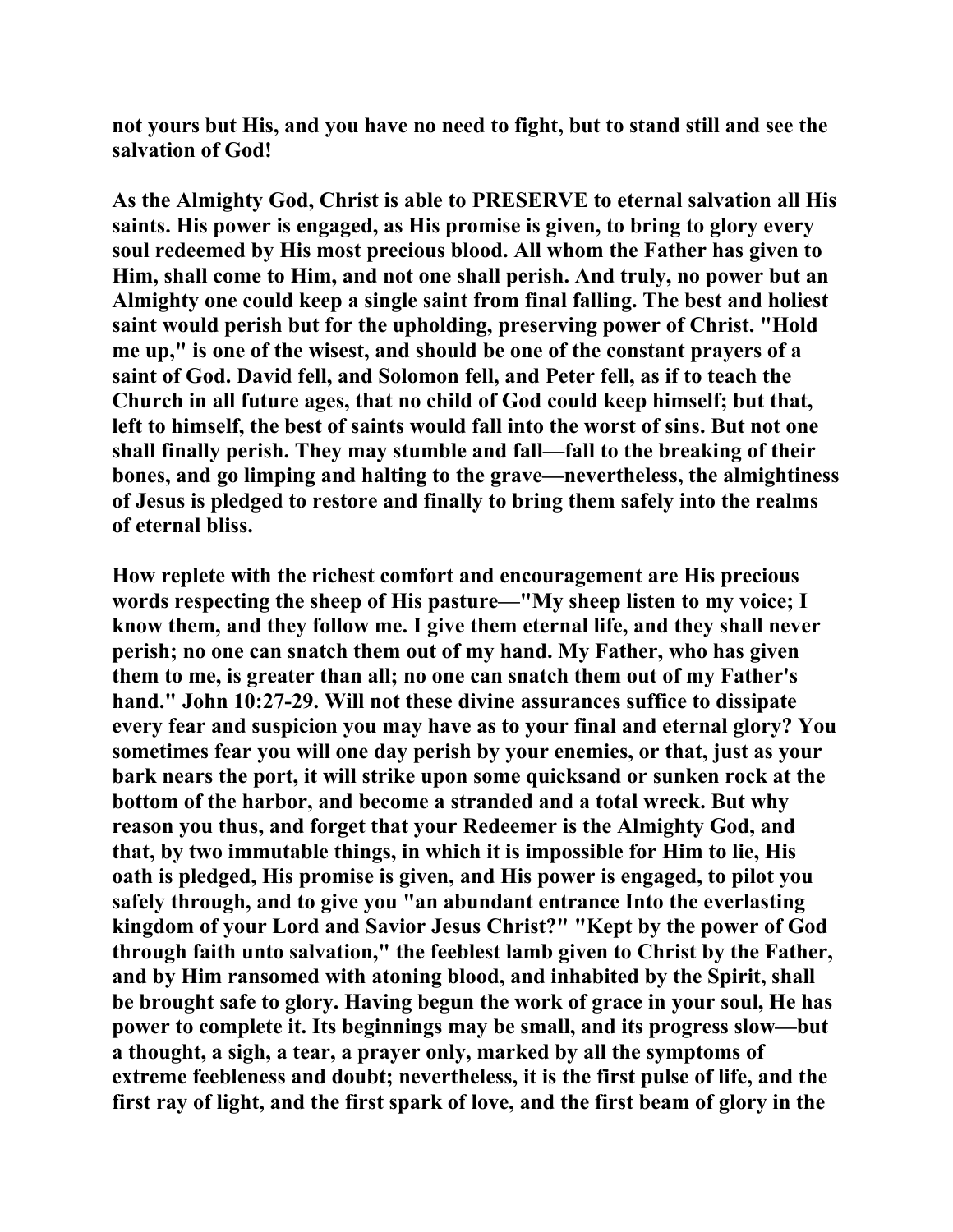**soul; and the same Power that called it into being will quicken that pulse, and deepen that ray, and fan that spark, and brighten that beam, until the soul, ready for its ascent, shall hear a voice from the excellent glory, saying, "Come up here;" and then the embryo saint of earth shall become more glorious, and take his place nearer the throne, than the mightiest angel in heaven.** 

**How many and precious the EVIDENCES OF CHRIST'S ALMIGHTINESS which traced His brief but eventful life on earth. What were His works of beneficence, what His miracles of love, what His words of life, what His acts of grace, but proofs of His being the "Almighty God"? "My Father is always at his work to this very day, and I, too, am working." "Believe me when I say that I am in the Father and the Father is in me; or at least believe on the evidence of the miracles themselves." Thus He appealed to His works of power as the credentials of His divinity. And still it is His delight to exercise this power in behalf of His people. Not, indeed, as then, in miraculous agency, but as then in healing our sicknesses, in sustaining our infirmities, in bearing our burdens, in supplying our needs, and in encircling us with the shield of His Almightiness amid the persecutions and assaults of our foes.** 

**What a Divine spring of consolation and strength to the tired and afflicted saint is the Almightiness of Jesus. Your sorrow is too deep, your affliction too heavy, your difficulty too great for any human to resolve. It distances in its intensity and magnitude the sympathy and the power of man. Come, you tossed with tempest and not comforted—come, you whose spirit is wounded, whose heart is broken, whose mind is bowed down to the dust, and hide for a little while within Christ's sheltering Almightiness. Jesus is equal to your condition. His strength is almighty, His love is almighty, His grace is almighty, His sympathy is almighty, His arm is almighty; His resources infinite, fathomless, measureless; and all this Almightiness is on your side, and will bring you through the fire and through the water into a wealthy place.** 

**BLENDED WITH THIS DIVINE ALMIGHTINESS IS THE DEEPEST COMPASSION of His sinless and perfect manhood. Omnipotent to help, He is human to succour; Almighty to rescue, He is your Brother and Friend to sympathize. And while His Divine arm encircles, upholds, and keeps you, His human soul, touched with the feeling of your infirmities, yearns over you with all the deep intensity of its compassionate tenderness. As man, He is mighty; as God, He is Almighty.** 

**"His heart is made of tenderness,**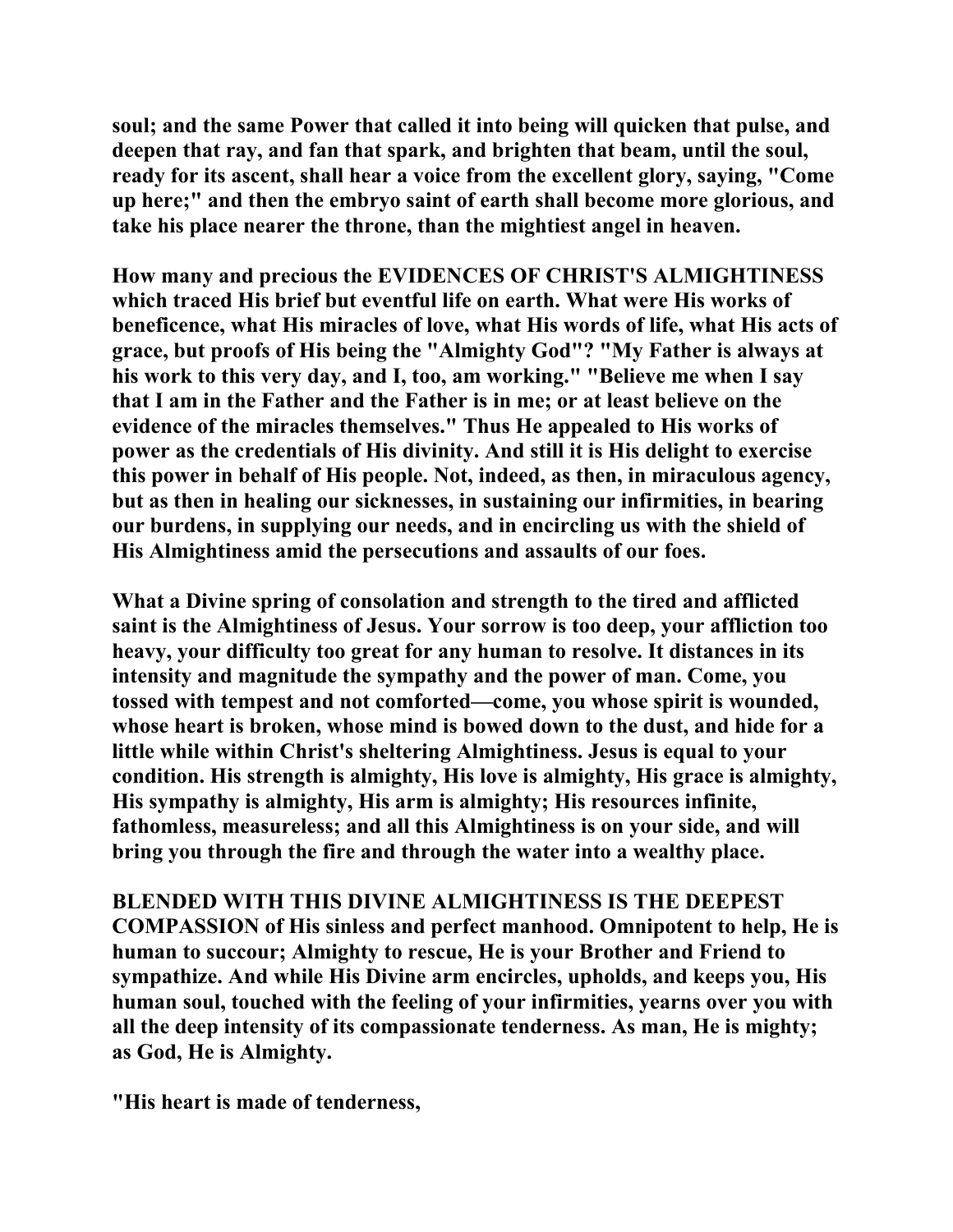**His affections melt with love."** 

**But let not THE UNCONVERTED forget that the power of Christ is on the side of holiness, and against sin. And that, while mercy is its appropriate and delightsome exercise, judgment is equally its righteous and appropriate display. As the Almighty God, He saves; as the Almighty God, He condemns. Beware then rousing the ire of His power, lest He punish your persistent rebellion, impenitence, and sin, exclaiming, "when I sharpen my flashing sword and begin to carry out justice, I will bring vengeance on my enemies and repay those who hate me." Oh, it is a fearful thing to fall into the hands of the living God, even though He bear the form of a Savior! The wrath of the Lamb is more fierce and terrible than the wrath of the most malignant foe, since it is the wrath of injured love, of despised mercy, of rejected grace. Your only salvation now, as it will be your only hope then, is to lay down the weapons of rebellion, to receive the Savior, and to hide by faith beneath His sheltering cross, yes, within the wounds of His pierced side. Oh to feel embraced—within the arms, and enfolded to the bosom of this Divine, this gracious, this Almighty Redeemer!** 

**"Jesus, lover of my soul, Let me to Your bosom fly!"** 

**The PRACTICAL BEARINGS of this subject are varied and important. Whether we look at the Church of God, or at the gospel of Christ, the POWER of the Savior finds its appropriate and full scope. It is the great palladium of the Church. Hence, when Jesus was about to invest the apostles with their Great Commission, He prefaced it with these remarkable words, "All Power is given unto Me in heaven and in earth. Go you therefore and teach all nations." They were to go forth relying upon His illimitable POWER as the Divine Head and Mediator of His Church, for the strength that should sustain, and for the blessing that should crown their labors. And, oh, how fully and faithfully He made good to the letter His exceeding great and precious promise! Clothed with this panoply, they traversed the world, everywhere preaching Christ crucified and Christ risen, "The Lord working with them, and confirming the word with signs following." Such is the power upon which we are now to rely in the work of propagating Christ's truth, extending His kingdom, stemming and arresting the flood of error and superstition rushing and surging through the land. The secret of our great strength is not in the orthodoxy of articles, nor in denominational organization, nor in prelatical interference, nor in ecclesiastical courts, nor in human legislation, nor in the**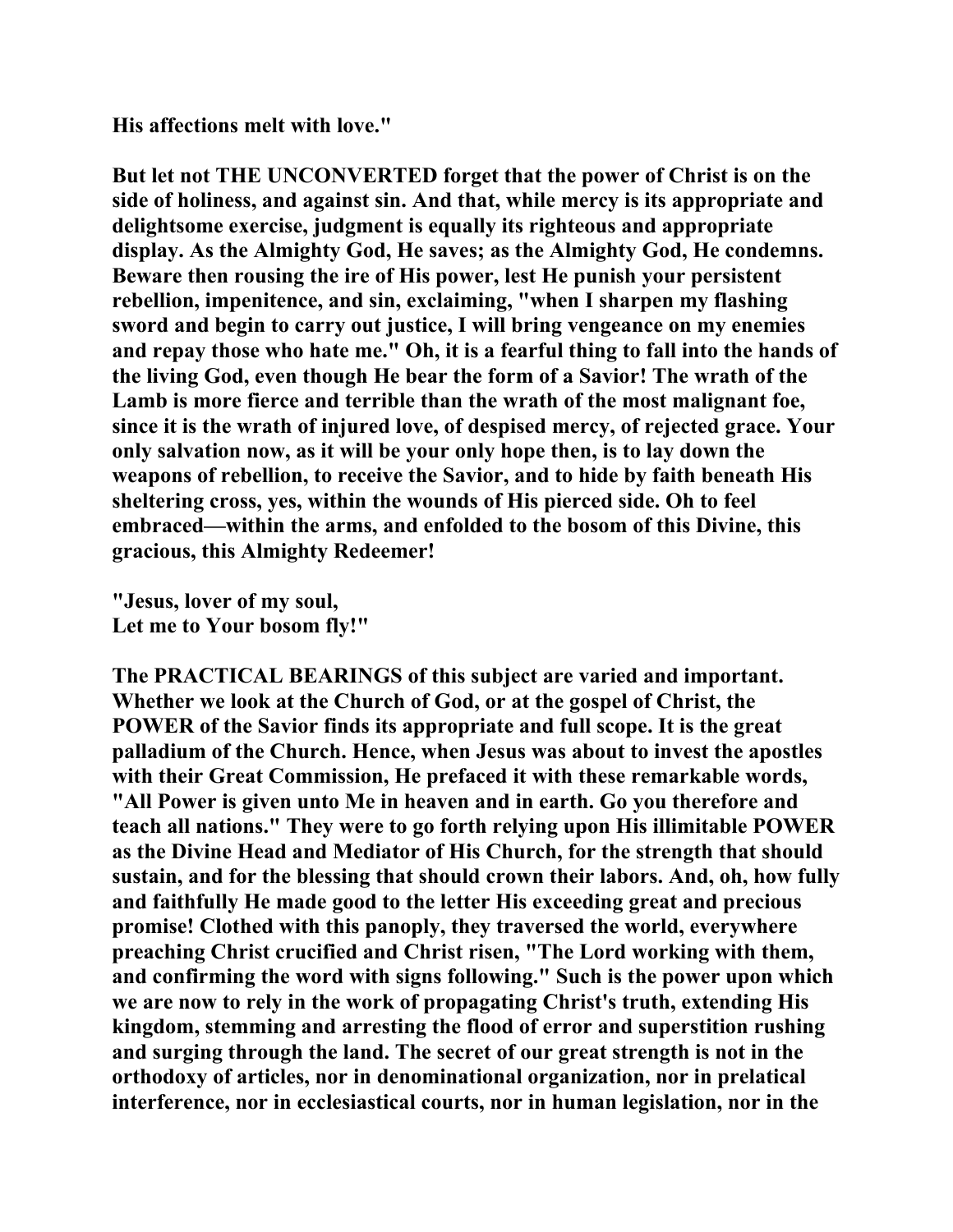**learning, or gifts, or piety of Christ's ministers—these are alone but ropes of sand with which to bind the great leviathan of the day. The secret of our strength is—the power of Christ, the almighty God. Oh, let us take hold of this power in prayer and faith, and we may gaze upon the ark tossed amid the broken waves without a solitary fear. We want stronger faith in, and more incessant dealing with, the almighty power of Jesus. The Lord may have permitted the rapid and alarming progress of the false doctrine and idolatrous worship of the present time, just to teach us how powerless is the human arm to cope with and avert it. And when we hear the cry raised, "We must seek more political power," we lift our voice to Jesus the Almighty God, and earnestly cry, "With God's help we will do mighty things, for He will trample down our foes." "Arise, O Lord, and plead Your own cause."** 

**One way by which the Lord brings us into closer alliance with His power is to REDUCE OUR OWN STRENGTH. He reduced Gideon's great army to three hundred men; removed Saul's ponderous armor from the stripling David; brought Jehoshaphat into great straits; planted a thorn in Paul's flesh—all, all to teach them their own nothingness, and then to perfect His strength in their weakness, and to prove that His grace was sufficient for them. Oh, it is a great though a humbling lesson, against which the flesh resolutely rebels, that of our own weakness, folly, and nothingness. But this lesson must be learned if ever we are brought to realize what the strength and all-sufficiency of Christ is. The noble and great apostle was willing to learn it in just the self-abasing, selfemptying way the Lord chose. "Three different times I begged the Lord to take it away. Each time he said, My gracious favor is all you need. My power works best in your weakness. So now I am glad to boast about my weaknesses, so that the power of Christ may work through me." Oh let Jesus be exalted and His name magnified, though it be upon the wreck and ruin of our own might, importance, and fame.** 

**And truly, if ever He is exalted and glorified in us, it will be in our nothingness, weakness, and poverty. He will empty us from vessel to vessel if He ever intends to fill us with His grace and power, and use us as instruments in vindicating His honor, in advancing His kingdom, and in defending valiantly and successfully His truth upon the earth. Accept, then, all your selfacquaintance, however humbling; all the discipline of trial and sorrow, however painful; all your frustrated purposes and deranged plans and disappointed hopes, however they may seem to go against you; as the teaching of God designed but to arm you with a power, to clothe you with a strength infinitely above and beyond your own; thus rendering you, a worm of the**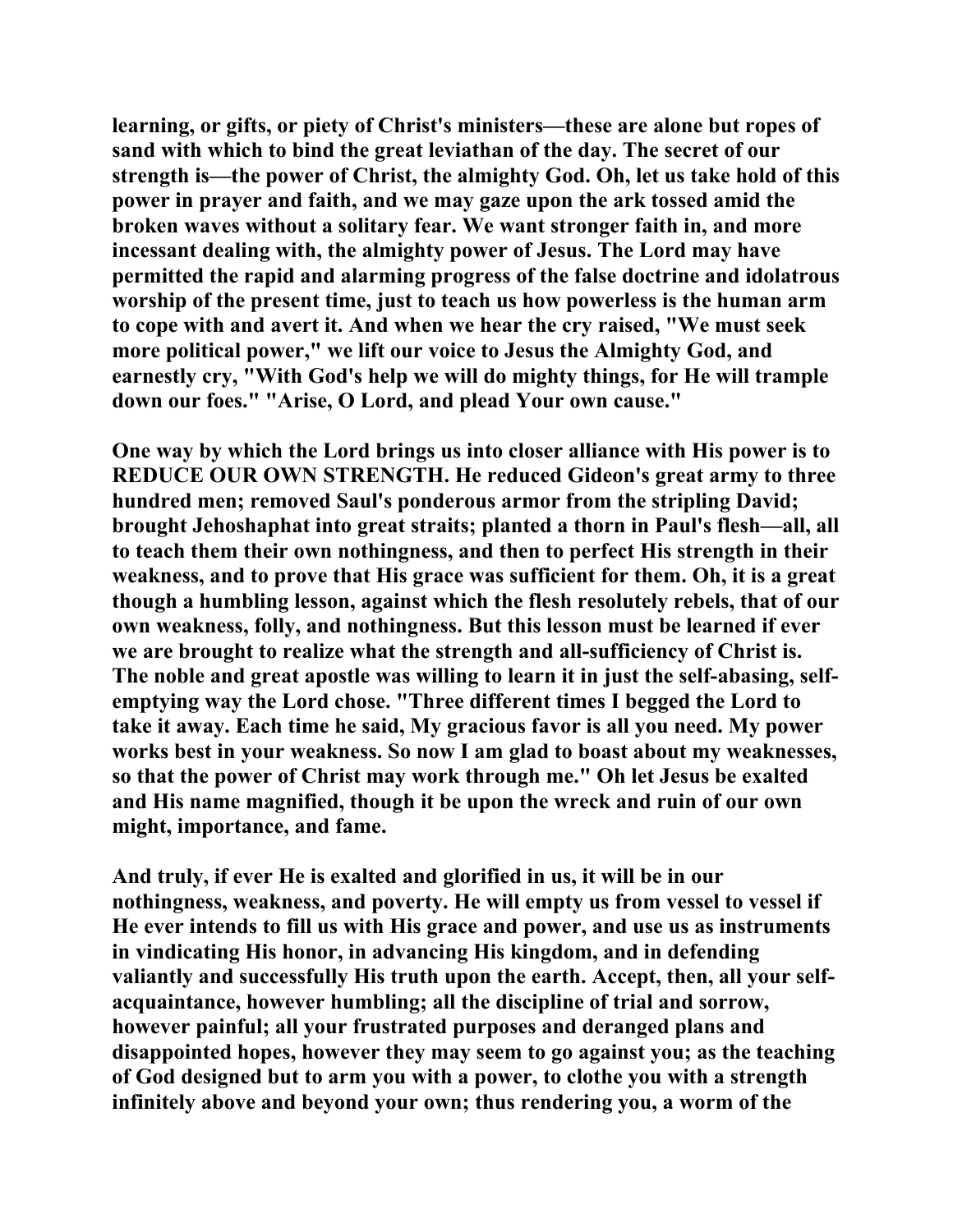**dust, equal to the accomplishment of any work, and invincible to the assaults of every foe. "As your day, so shall your strength be."** 

**There is one truth connected with our subject fraught with the richest encouragement to God's people. It is this—Christ is so Almighty that He knows how to stoop to, and to sympathize with, the weakest strength of His saints. Listen to His recognition of this—"You have a little strength." Who speaks thus? The almighty God, the Alpha and the Omega, the First and the Last. What! does the Almighty One, the Creator of the heavens and the earth, take cognizance of my little strength? Yes, beloved, He despises not the day of small things, and overlooks not the little strength of His saints, yes, even those who have no might. How should this encourage you to use the little that you have in working out your own salvation, in making your calling and your election sure, and in laborings to bring souls to Christ! Jesus regards with ineffable delight your little faith and love, your little knowledge and experience, your feeble endeavors to serve and honor Him, since that little is the divine fruit of His Spirit, and the free gift of His grace. But do not be content to remain where you are. "Let the weak say I am strong." "Be strong in the grace that is in Christ Jesus."** 

**All your real power is in Christ. In His strength you can do great things for God, and suffer great things for Jesus. Bring your strong corruptions to His grace, and your little strength to His omnipotence, and your very weakness shall turn to your account by drawing you into a closer alliance with the Lord in whom you have righteousness and strength. Thus you will be taught to understand the apostle's sacred paradox—"When I am weak, then am I strong."** 

**Come, you of fearful heart, of sorrowful spirit, burdened and wounded, and hide beneath the outspread wing of this Almighty Savior. His Omnipotence is engaged to uphold you through the wilderness, to guide you with its counsel, and afterwards to receive you to glory. Consecrate your noblest powers to Him who spreads the shield of His omnipotent power around you. Battle with sin, mortify the flesh, resist Satan, overcome the world, fight the good fight of faith, and before long you will wear the victor's crown, wave his palm, and chant his song forever! "And now, all glory to God, who is able to keep you from stumbling, and who will bring you into his glorious presence innocent of sin and with great joy. All glory to him, who alone is God our Savior, through Jesus Christ our Lord. Yes, glory, majesty, power, and authority belong to him, in the beginning, now, and forevermore. Amen."**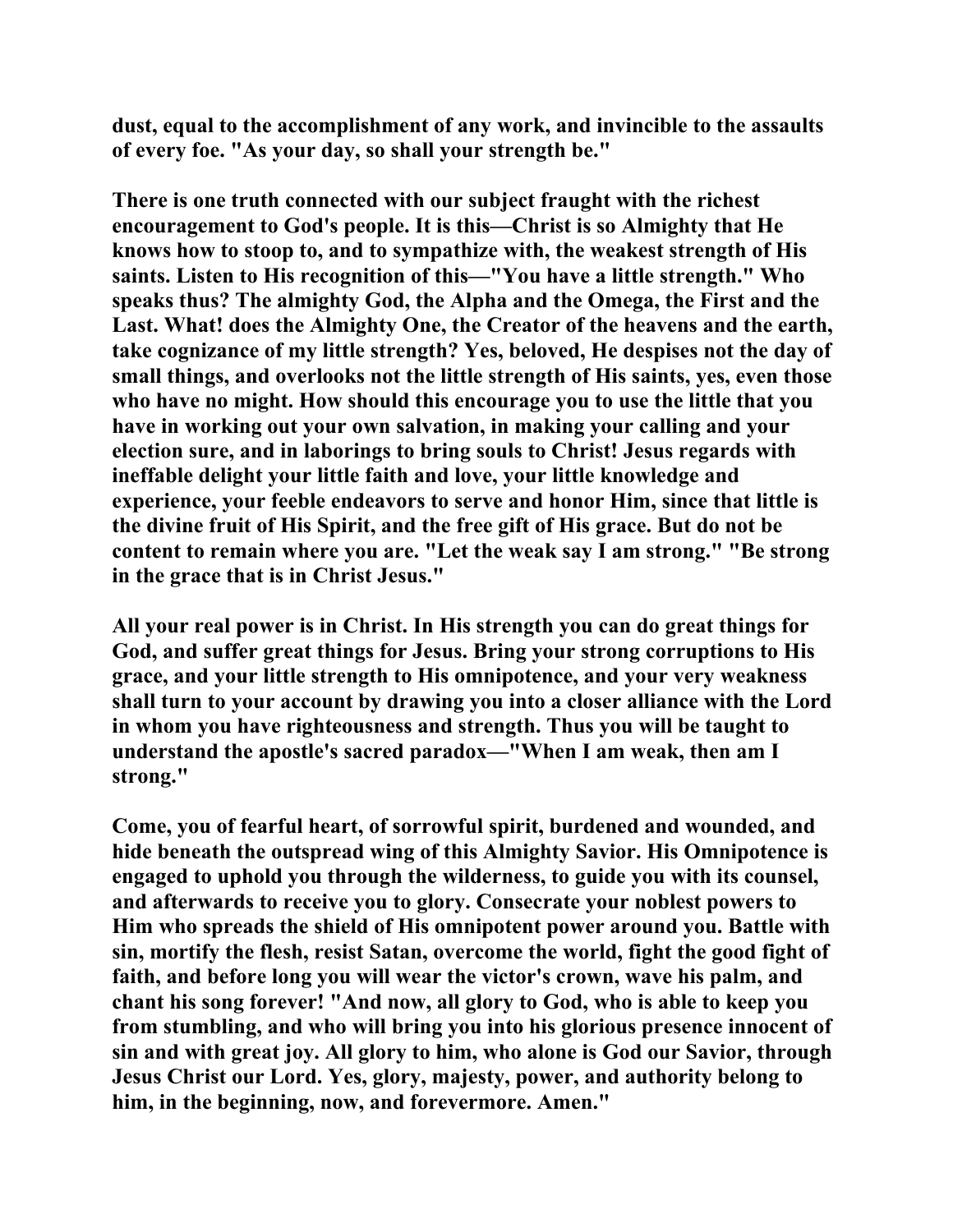**"Though here the storms of sorrow roar, And raise in cares a troubled sea; Yet when I land on yonder shore, There shall he calm enough for me. Why then for tempests need I care, Since they but drive me sooner there."** 

## **"Christ, the Everlasting Father"**

**"His name shall be called.... the Everlasting Father." Isaiah 9:6** 

**It is not to the First Person of the blessed Trinity that these words primarily refer. In that case our theme would properly be, the Fatherhood of God. This prophecy—a portion of which we have already considered—clearly belongs to the Lord Jesus Christ. It is to Him the evangelical prophet thus gives witness. This interpretation may at first sight perplex the minds of some readers of the Bible. They will be embarrassed by the application to the Second Person, of a title which they have been wont, and properly so, to ascribe to the First Person of the Trinity—in other words that, to the Son of God should be given a designation which would seem by the concurrent testimony of Scripture to belong exclusively to the Father. This title of our Lord will, perhaps, involve, in view of some minds, an insuperable difficulty. They will be disposed to ask, "How can a child just born be a father? How can an 'infant of days' be the 'Ancient of days?' You ask me to believe a doctrine which carries upon its very face an absurdity and a contradiction." But, suppose I were to answer your questions by putting to you one which the Savior once addressed to the caviling Pharisees, "How can David's son be David's Lord?" With your view of a mere created Savior you could not answer this question, neither can any one who does not believe that Christ was God and man united. But, believing this doctrine—the Deity and the Humanity of the Son of God—the difficulty vanishes. As God, Christ was David's Lord; as man, He was David's son, because He was born of the house and lineage of David. By reasoning, we find a solution of the mystery before us. As man, our blessed Lord was "a child born;" as God, He was the "everlasting Father." As born of a woman, He was the "holy child Jesus;" as uncreated and from everlasting, He was the Father of eternity. With the utmost propriety, therefore, was He entitled "the everlasting Father." But we trust that, in our present exposition, all difficulty will be removed, and that this expressive title of Christ—"the everlasting Father"—will be found not less applicable, instructive, and endearing than**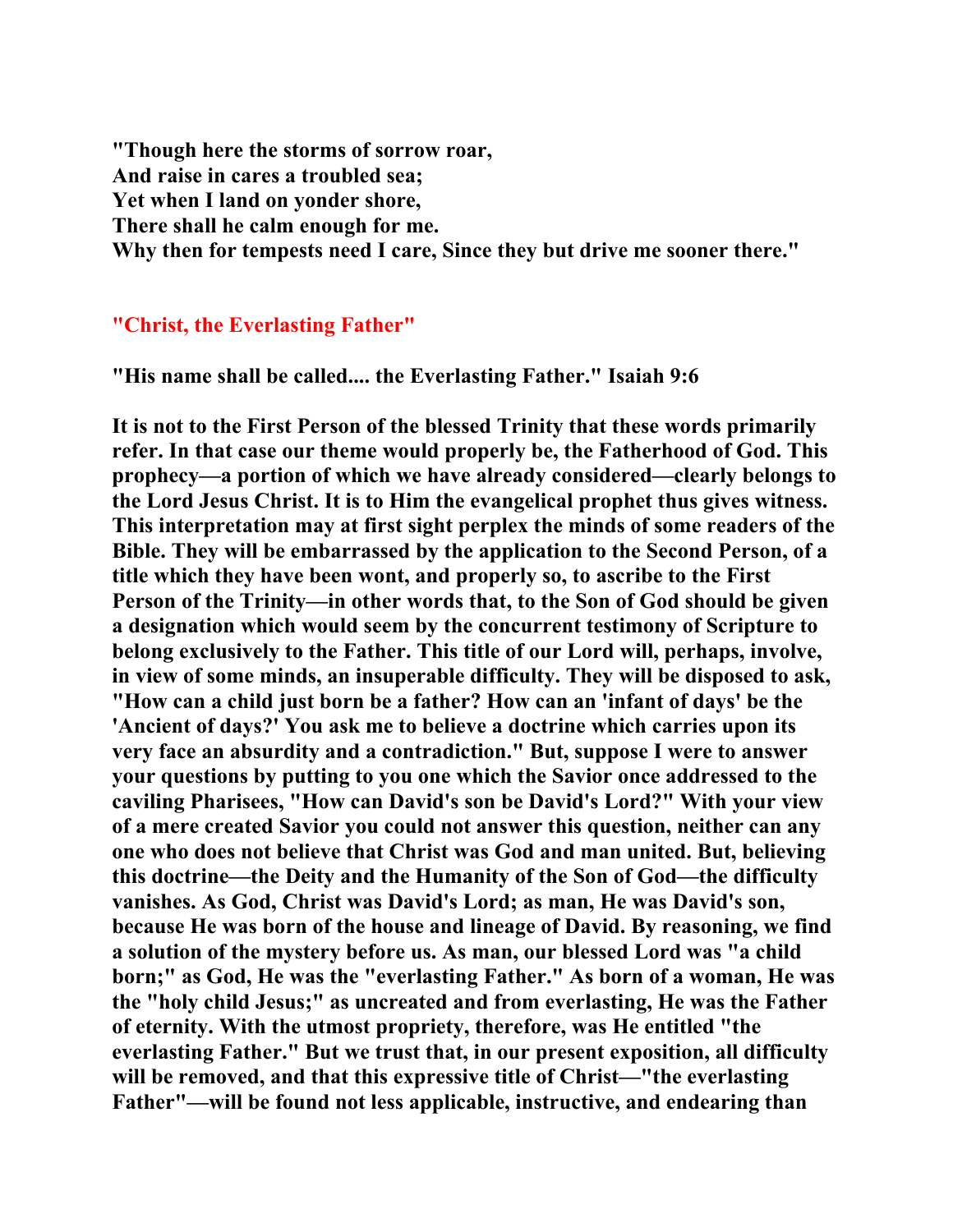**any we have as yet considered.** 

**Every view of the Lord Jesus is significant and precious to the believing mind. He is a wonderful being, composed of a complex nature, combining an infinite variety of perfections, human and divine. Study him from what stand-point we may, some new trait of excellence and beauty is unveiled, heightening His glory and deepening our love. We cannot find His parallel in nature. There are some works of art which, whatever the genius they display or the beauty they embody, can only be seen to perfection in one kind or degree of light. Viewed in any other, and there appears such a commingling of color and confusion of design as entirely to destroy the effect of the picture.** 

**And there are some characters which can only be thus studied. View them as patriots, or as philanthropists, or as heroes, or as thinkers, and they appear to perfection—in any other character they are lost. But not so our blessed Lord Jesus. Contemplate Him in every light, view Him from any stand-point, study Him in every office and relation and act, and whether you view parts or the whole of His character, He appears in perfect symmetry, fairer than the children of men, the chief among ten thousand, the altogether lovely. But let us now view Him under a new and impressive title as the "everlasting Father." How are we to understand this? May the Divine Spirit teach us!** 

**We have already reminded the reader that we must keep the Three Persons of the Godhead in their distinct relation—the Father, the Son, and the Holy Spirit. Properly speaking, the First Person of the Trinity is the Father, and must be regarded as distinct from the Son. On every suitable occasion our dear Lord asserted His divine Sonship. He hesitated not to speak of Himself as distinct from the Father, as with the Father from eternity, as the onlybegotten and beloved Son of the Father; and as anointed of the Father, to whom the Father had committed all judgment. And yet our Lord is styled the "everlasting Father." In what sense are we to understand this?** 

**In the first place, HE IS DIVINELY ONE WITH THE FATHER. Distinct in person, yet one in essence; separate in relation, yet one in nature, He is of the same substance with the Father. In this sense we are to understand His remarkable declaration, "I and the Father are one." One, not as we have intimated, in person—for the Father is a distinct person—the Son is a distinct person—and the Holy Spirit is a distinct person—but one in nature and essence. The verb is plural, and the passage may be rendered, "I and my Father, we are one." They are one in mind and heart, one in purpose and**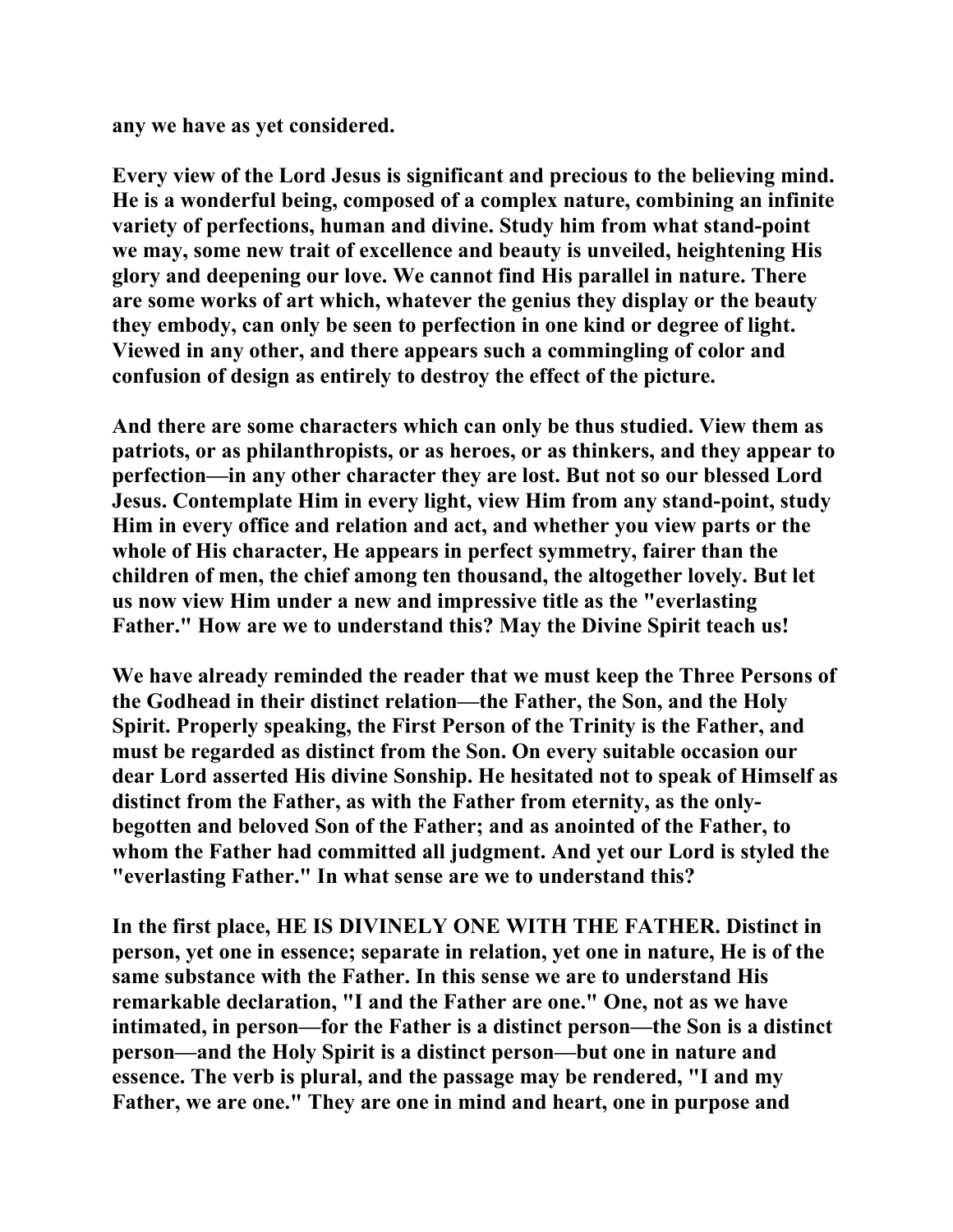**counsel, one in will and affection. Now in this sense we may read this title of Christ, "the everlasting Father," and how significantly it appears! So essentially is He one with God—yes, so truly and absolutely God, that, without losing His personal relation, He may be justly styled the "everlasting Father." Perhaps, there is not another title of our Lord more truly descriptive of His divine nature than this. So essentially is He the same with the Father, that He is, even without intending any confusion of people, called the "Father." Thus, though He do not be the Father, touching His personality in the Godhead, yet is He properly and justly so denominated.** 

**Moreover, He is called the "everlasting Father," because He alone makes the Father known to us. There was but One being in the universe who could fully reveal the Father. It is thus declared, "No man has seen God at any time; the only—begotten Son who is in the bosom of the Father, He has declared Him." Listen to the Savior Himself. "No man knows the Son but the Father; neither knows any man the Father, but the Son, and he to whom the Son will reveal Him." In this light, too, we interpret the meaning of those remarkable words, couched in the form of a gentle, yet searching rebuke, addressed to Philip, "Philip, don't you even yet know who I am, even after all the time I have been with you? Anyone who has seen me has seen the Father! So why are you asking to see him? Don't you believe that I am in the Father and the Father is in me? The words I say are not my own, (that is, not of myself separate from the mind of the Father,) but my Father who lives in me does his work through me. Just believe that I am in the Father and the Father is in me. Or at least believe because of what you have seen me do." Oh, glorious revelation of God! Groping in the darkness of nature, amid stars and flowers and rocks, men search for God and find Him not: for who by searching amid "the things that are made" can learn God's moral character and relations? Nowhere is the glorious fact written in flaming letters across the heavens—nowhere does it glow in the sunbeams, or is breathed by the wind, or is echoed by the sea, that Christ Jesus came into the world to save sinners. But men pass by the only true revelation of God in Christ Jesus. A veil is on their hearts, the shadow of death is upon their souls, and they know not and see not God. But this veil is done away in Christ. Uplifted and removed by Him, lo! the Father stands before us in full-orbed majesty, every perfection and attribute of His nature, every thought of His mind and affection of His heart revealed—a just God and a Savior. Oh that men would learn that their only true, saving knowledge of God is through Christ—"This is life eternal, that they might know You, the only true God, and Jesus Christ, whom You have sent." What a precious truth is this to you who know just enough of your heart's plague to take you to**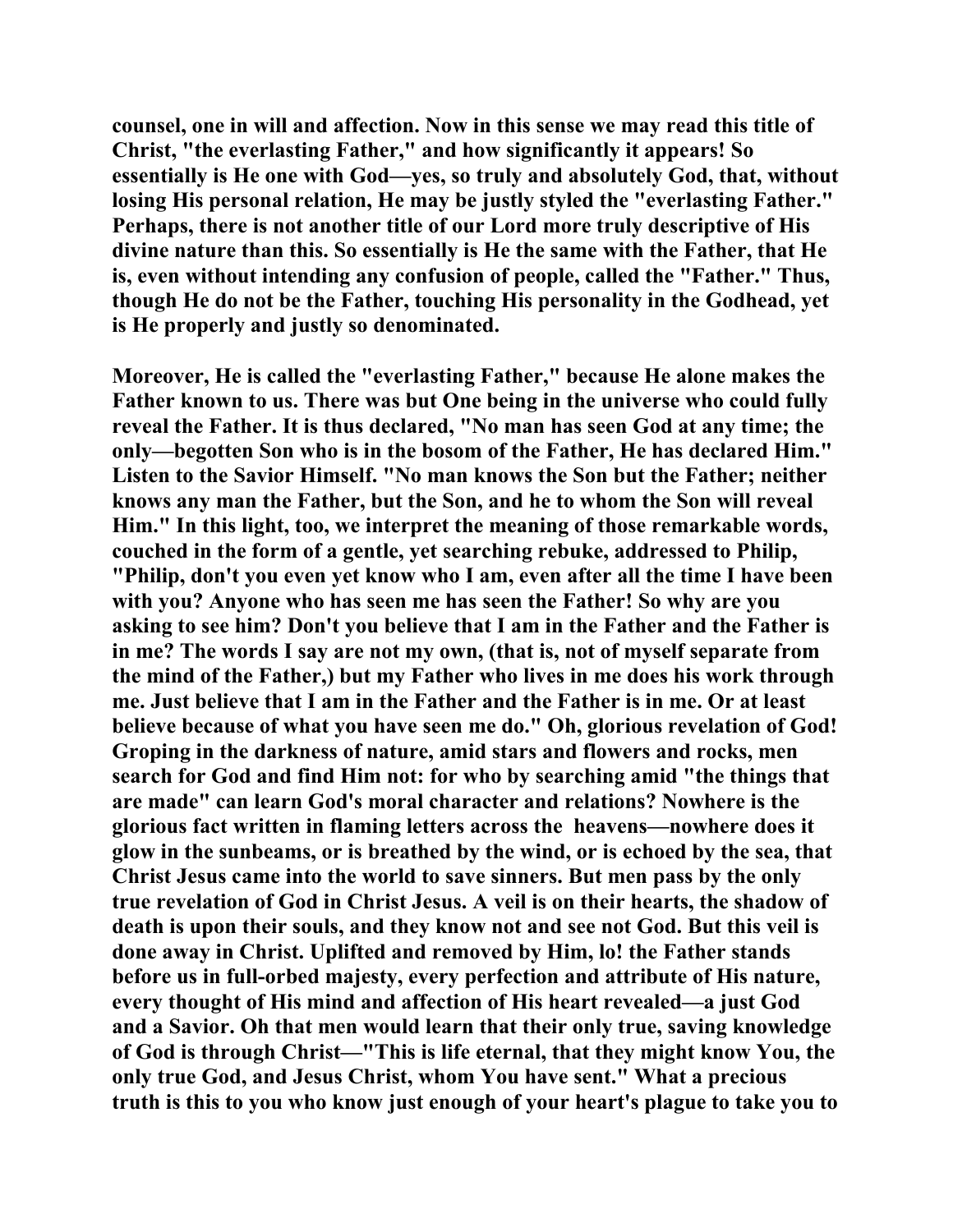**Christ, and just enough of Christ to be assured that you are saved.** 

**It is in the light of this title of Christ that we learn the parental relation in which God stands to us. Christ is the "everlasting Father," because He makes His Father known to us as Our Father. We could have known nothing of God as sustaining this close relation, and as wearing this endearing character, but as Jesus taught us it. And how outspoken was He on this point. With what unreserve He admitted us to this truth. He taught us to pray: "Our Father Who is in heaven." And after His resurrection, and on the eve of His ascension, He reminded His disciples that He was about to "go to His Father and to our Father." Who but the eternal Son could reveal the parental relation and portray the paternal character of God? Until He thus uplifted the veil, how profound the ignorance of the world and even of the Church respecting it. Listen to His emphatic declarations—"Oh righteous Father, the world has not known You." "No man knows the Father but the Son, and he to whomsoever the Son will reveal Him." "I have manifested Your name unto the men whom You gave me out of the world." O what a precious treasure the only-begotten of the Father now possessed, and with what a glorious mission was He charged—that of revealing the great Jehovah to man in the light and glory of a reconciled Father. Such is the relation as embodied in the title of our Lord—the "everlasting Father."** 

**Christ, as the "everlasting Father," reveals the paternal love of God. The love of God to us must be a divine revelation. The fall of man obliterated from the human mind all consciousness of the love of God. To the sin-obscured eye of man, God appeared no longer a Father, but a judge; no longer a loving friend, but a relentless foe. "The carnal mind is enmity against God;" and why? Because all vestiges of His character are effaced from the mind, and through the distorting medium of guilt, man looks upon God in any and every relation than as a Father, and as clothed with any and every attribute but love. But Christ has come to vindicate the character, and reveal the relation of God. "God is love." And the only-begotten Son of God, who was in the bosom of the Father, left that bosom, His heart all glowing with the love within whose infinite depths He had eternally dwelt. He came to make known, what He only could, the marvellous fact, that God still loved us. Within the compass of one declaration, He embodies a truth, the dimensions of which were as vast and glorious as His being—"God so loved the world, that He gave His onlybegotten Son, that whoever believes in Him should not perish, but have everlasting life."**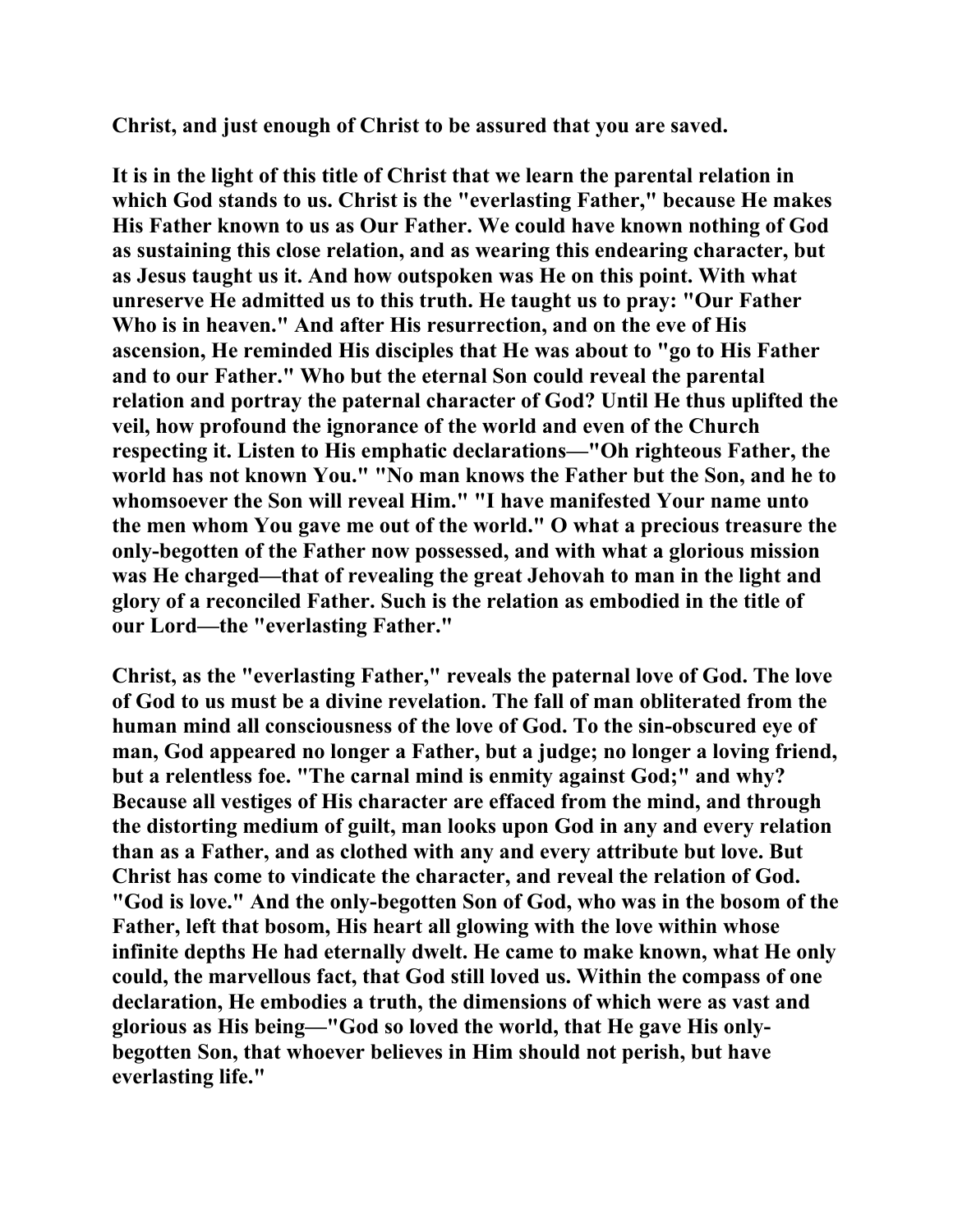**Sin had not annihilated the love of God. Rebellion had not alienated the heart of the Father. From the moment the fatal fruit was plucked, the love of God ceased to flow, as once it did, when the unsinning creature trod the sylvan walks of paradise in holy converse with God. But although restrained, it had not ceased; although hidden, it was not lost. God was still love, and still loved man. And what expedient would He adopt, in order to assure man of this great fact, that, while sin had changed his views of God, it had not touched God's love to him? He adopted the only one adequate to meet the case. Love must become incarnate; and in the person of the only-begotten Son of God proclaim, "God sent not His Son into the world to condemn the world, but that the world through Him might be saved." Behold, child of God, the precious truth Christ, as the "everlasting Father," makes known to you. God loves you, loves you as Father, loves as no earthly father possibly could. He came to show us that God's love was parental. Passing by all other relations, He selected that which He knew entwined the closest and the dearest around the human heart—the relation of a parent—and taught us to approach God in prayer, and faith, and love, in the endearing appellation of Father. And shall we not open our hearts to this paternal love of God without a single feeling of distrust? If Christ has taught us this truth, it were base unbelief to doubt, still more base ingratitude to reject it. Shall this truth, the knowledge of which Christ, the "everlasting Father," came from heaven to impart, remain in our possession a dead and useless thing? Shall we first distrust it, then sport with it, and at last put it away from us as a matter of no concern of ours? God forbid! You earthly parents, look into your hearts, and see if there exists a passion half so deep, a sentiment half so tender, a feeling half so deathless, as the love you cherish for your offspring. But what is the love, what the pity, what the self-denying, all-absorbing, life-sacrificing affection reposing in every cloister of your heart, compared with the ocean of love that dwells in the heart of your heavenly Parent for you? And yet how prone to doubt it! how ready to question it! how faintly we realize it! how little we practically employ and personally experience it in our hearts! But, beloved, keep yourselves in this paternal love of God. Abide in it, live in its enjoyment, walk in its light, be constrained by its influence; in a word, be filled with it, let it be your guiding star, the robe you wear, the atmosphere you breathe, the goal that allures your spirit to immortality!** 

**In the light of this paternal love of God, the fountain of which Christ, the "everlasting Father," came to unseal, we are to read all the dealings of God. If God's dispensations are dark and mysterious, His footsteps in the sea, and His thoughts a great deep; if His providences are painful, trying to faith and**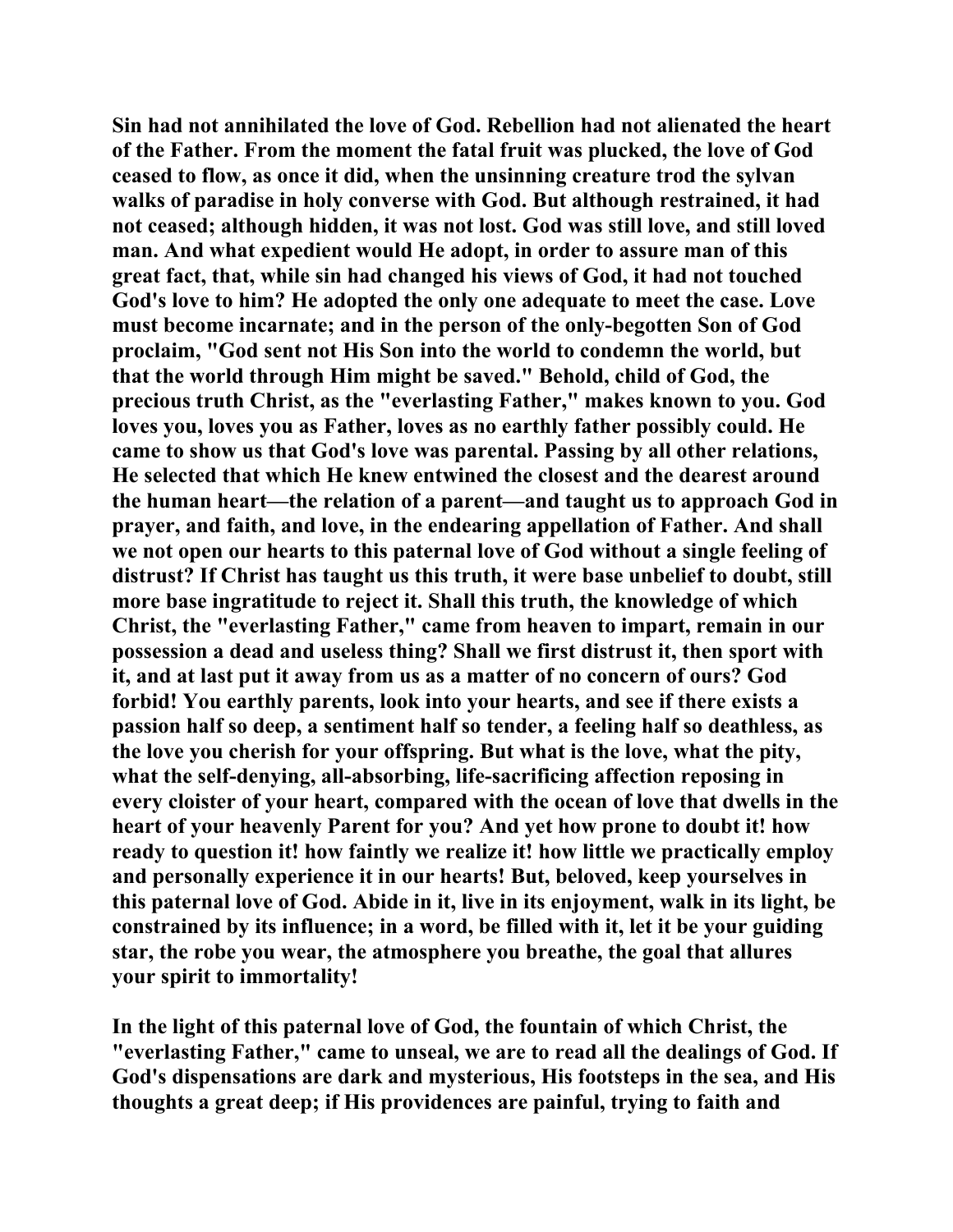**patience, let faith interpret them of love. The Father's love, that gave you the Son of His love, will withhold no blessing, and will send no trial, but what shall eventually terminate in a deeper, wider unfolding of the great love with which, as a Father, He loves you.** 

**As the "everlasting Father," our blessed Lord Jesus equally unfolds to us the unity of the Father in His atoning work. A more important truth is not taught us by the Great Teacher than this. There exists in the minds of some a latent suspicion, touching the part the Father took in the redemption of the Church, highly detrimental to His glory. The idea is, that the Atonement is the cause rather than , the result of God's love; that the death of the Son inspired the love of the Father. But nothing could be more contrary to the real fact. When our Lord Jesus declared, "My Father is in Me, and I in Him," "I and My Father are One," the great truth He thus sought to enunciate was, the essential and perfect unity of the Father and the Son in the great Atonement He offered once for all for the sins of His people. In fact, there is a sense in which—only short of identity—the obedience of the Son was equally the obedience of the Father, and the sufferings of the Son were equally the sufferings of the Father, and the Atonement of the Son was equally the Atonement of the Father. In this wondrous scheme of saving sinners, they were essentially, indivisibly, and eternally one. Two persons, but one heart, one mind, and one will. What encouragement you have here to approach God in the character and with the petition of a sinner. Your warrant to come is what Christ is, and what He has done, in perfect harmony with the Father. He is the "everlasting Father," because He represents His Father and our Father, His God and our God. "He that has seen Me has seen the Father," is an emphatic declaration of Christ we cannot, when treating of this subject, too frequently repeat. Oh for more faith to give a reality and a present actuality to this truth! Oh to feel that when my faith entwines around my Savior, and when my love enfolds Him in its embrace, I include the eternal God as made flesh in the person of Christ, the "everlasting Father." What substance and reality does this unity of the Father and the Son in redemption give! What augmentation of love, what increase of power, what stronger attraction of the cross, when we remember that every step Christ took in redemption, every pang He endured, every groan He uttered, every sigh He breathed, every tear He wept, all the throes and agonies and pulsations of His soul-travail in the garden—supplied us with a line enabling us to fathom the Father's love, grace, and compassion to an infinite depth, yet leaving that depth immeasurably deeper still! "Herein is love, not that we loved God, but that He loved us, and gave His Son to be a propitiation for our sins." "Oh, the depth**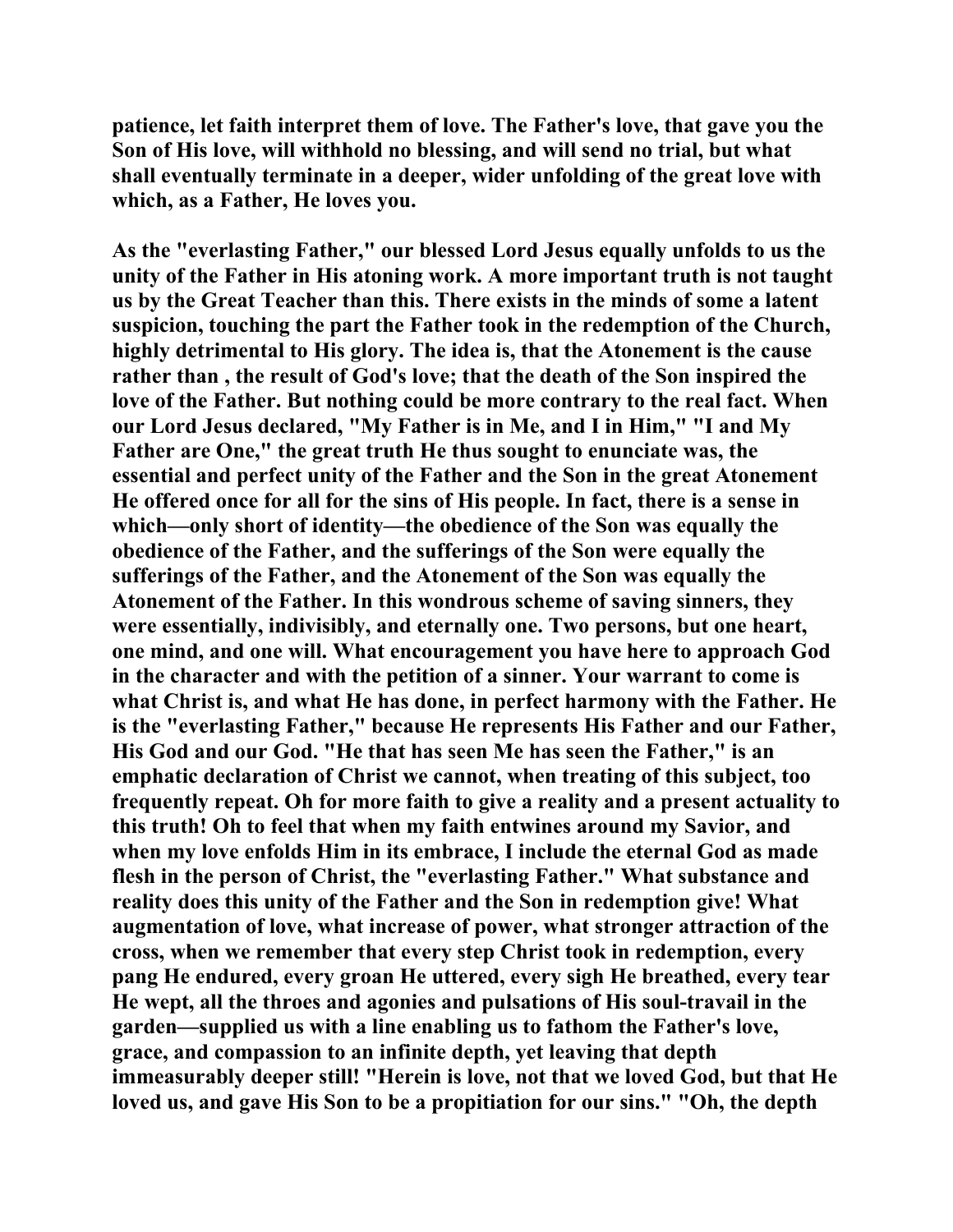**of the riches both of the wisdom and knowledge of God! how unsearchable are His judgments, and His ways past finding out!"** 

**This expressive title is also intended to remind us that Christ leads us to the Father. How emphatic His words bearing upon this truth—"No man comes unto the Father but by Me." Christ is the "everlasting Father," because He introduces us to the Father; presents us for pardon, for acceptance, for adoption. Thus in coming believingly to Christ we come filially to the Father, and the Father receives us graciously, because He is well pleased with His beloved Son. What sweet encouragement is this never to hesitate approaching God! If our eyes rest not upon Jesus, but are looking exclusively within ourselves, and at our sins, backslidings, and unworthiness—at the trials, and difficulties, and discouragements which would impede our approach—then we shall never find our way to God. We shall weep in secret, pine in solitude, and carry our load of sin, care, and need alone, unsoothed, uncheered, unsustained by the comfort, sympathy, and power we should have found in drawing near unto God. But Jesus leads us to Him just as we are, gives us access by His own blood into the Divine presence, and lays us as His children upon the paternal heart of God. Hence is He styled the "everlasting Father." In drawing us to Himself, he draws us to the Father, and in conducting us into the immediate presence of the Father, He leads us up to the Divine and infinite spring-head from where flowed the love that gave Him to us, the Friend and Savior of sinners. This, my reader, opens to you the sweetest and holiest privilege this side of heaven—access to the Father, through the merits and blood-shedding of Jesus. I repeat, what great encouragement to a close and filial walk with God! With such an open door to God as Christ, the "everlasting Father"—a door open in the lowest depths of soul-sorrow, open in our deepest valley of suffering, in our gloomiest day of adversity, in our darkest night of sorrow why should we hesitate coming to our heavenly Father in the name of Christ, the "everlasting Father," the Son of His love? Oh, faintly do we realize the reality and freeness of this privilege of sweetest and free access into the presence of God by prayer, through the atoning blood of Jesus. There is everything in yourself to keep you at a distance; there is everything in Christ to bring you near. Having put away your sins—broken down every barrier cancelled all your great debt—rising from the grave, and ascending into heaven to represent your person and present your petitions—having done all this, we are invited to "draw near with a true heart, in full assurance of faith, having our hearts sprinkled from an evil conscience, and our bodies washed with pure water."**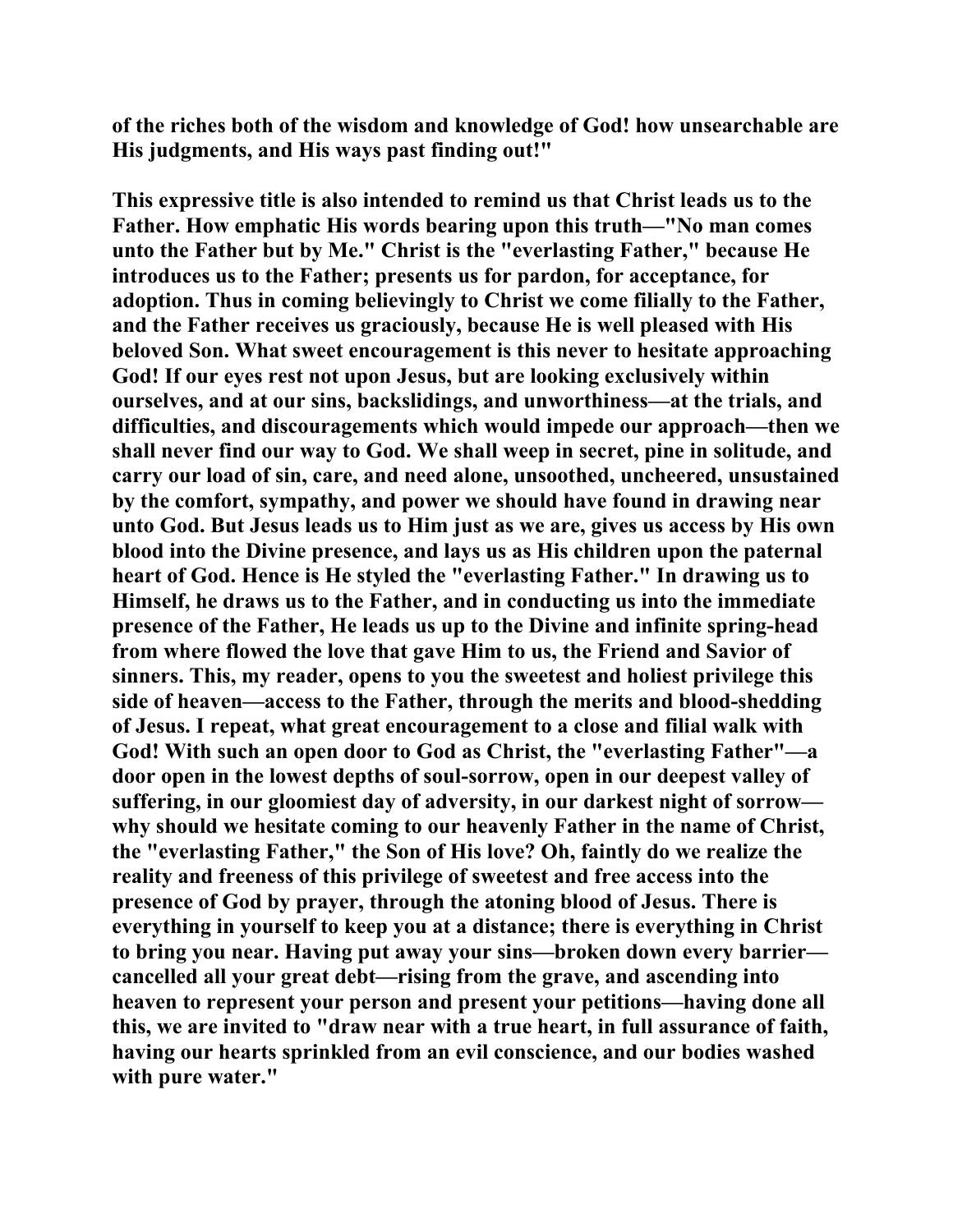**Avail yourself, my reader, of this sacred and precious privilege. The angels in heaven are not so favored. They are near to God as unfallen creatures, standing in their own righteousness; but you are nearer to God than they, standing as a sinner in the imputed righteousness of God Himself. They approach the throne of glory in the atmosphere of their own holiness; you, who were far off by wicked works, are brought near by the blood of Christ, and commune with God, as angels cannot, as the objects of His electing love, as the children of His adopting grace, as partakers of His Divine nature. Arise, then, and with boldness enter into the holiest by the blood of Jesus; for your heavenly Father extends to you, in Him, the golden scepter, the symbol of approach, and bids you present your every petition, and make known your every request. And what are your petitions? Ah! how many and varied, how urgent and touching, the needs of the Lord's people are! "Blessed Lord, I am oppressed with anxiety and care; undertake for me!" "My Father, I am smitten with adversity; hide me under the shadow of Your wings." "My God, I am mentally depressed, and am walking in great darkness; let the light of Your countenance shine upon me!" "Lord, my heart is broken with sorrow, my soul is bowed down with grief, all Your waves and Your billows are gone over me; lead me to the Rock that is higher than I." "Jesus, Savior, I come tainted with sin, and burdened with guilt; my transgressions are as crimson, and my sins as the sands for multitude: purge me with hyssop, and I shall be clean; wash me, and I shall be whiter than snow." "O Lord, I fear I am deceived, have committed the unpardonable sin, and shall be a poor castaway, and never reach heaven at last. Dissipate my fears, and remove my doubts; lighten my burden, confirm my hope, and say unto my soul, I am your salvation." Coming thus, my reader, to God, in the name of Christ the "everlasting Father," you may unveil every sorrow, make known every request, acknowledge every sin, and lose yourself, with all your needs and woes, in the fathomless depths of His unchanged, unchangeable love.** 

**It is greatly encouraging, too, to consider our Lord Jesus as the "everlasting Father." Our thoughts are thus carried back to the past of His being, are concentrated upon the present of His existence, and are carried onward to the future of His coming. We need this doctrine of Christ's everlasting being; for all around and within us is changeful and passing away. Nothing earthly, nothing human abides; change is visibly and indelibly written upon all. It is the cankerworm embosomed in the heart of earth's loveliest flower, and feeds at the root of time's most refreshing gourd. But the most frequent and painful changes are those we find in our spiritual life. What fluctuations of experience, what fickleness of love, what variations of faith, what ebb and flow**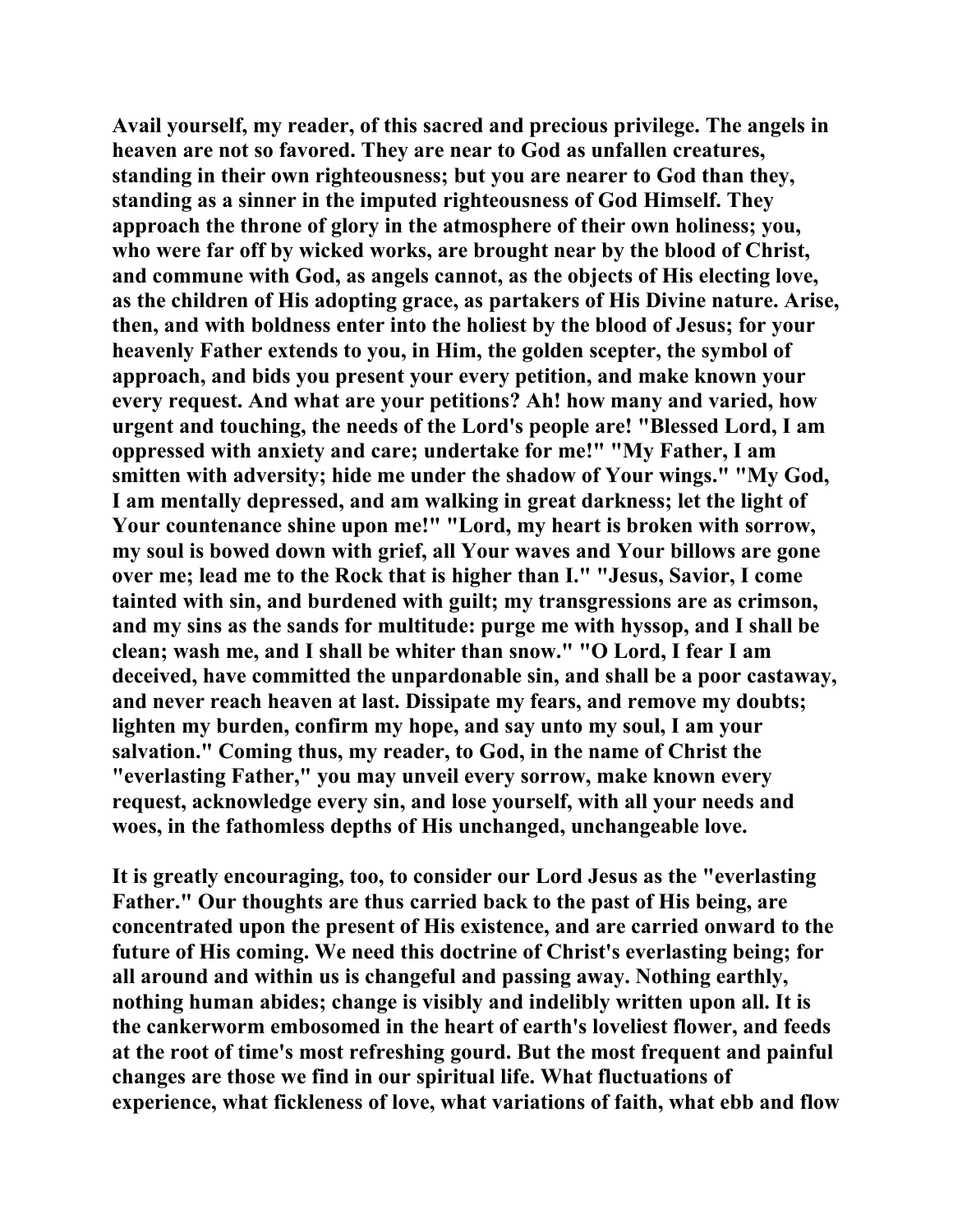**of our religious feeling! And then, how changing the events of Divine providence!—how many dissolving views, lights and shadows, joys and sorrows, smiles and tears, are often crowded into the history of a single day! How sad and painful, too, the separations in life!—distance parting us from one, death sundering the link that bound us to another! Truly all here is changing; but here is One who changes not—even Christ, "the everlasting Father." Other relations will cease, other friends will relocate, other joys will fade, other hopes will die, and other ties will break; but Jesus Christ is "the same yesterday, today, and forever." Christ is essentially immutable; He is the Surety and Mediator of the everlasting covenant, Himself the "everlasting Father." And because He has an unchangeable priesthood, He ever lives to make intercession for His people, and saves to the uttermost extent of sin, and to the latest period of time.** 

**How comforting is the assurance which this truth gives us of the everlasting love of Christ! It never veers, never chills, and knows not the shadow of a change. Measuring Christ's love to us by our love to Him, we often imagine that it must necessarily be affected by the cold, chilling atmosphere of our hearts; that when our love to Him ebbs, His love to us also ebbs; that when ours proves fickle and treacherous, wandering after some creature idol, then His love, exacting reprisals, in like manner starts off, and quits us for another and perhaps more faithful object. No! the love of Jesus to His saints, of our Joseph to His brethren, of Christ the "everlasting Father" to His children, is eternal as His being, is as unchangeable as His nature. "Who shall separate us from the love of Christ?" It has separated us from all others for itself, and it will never separate, or allow anything else to separate us from itself. "Having loved His own who were in the world, He loved them unto the end." Yield not, then, to despondency, beloved, when you discover the mercury of your love sink, even though it be to freezing-point. There may be times when you can scarcely detect its existence, so faint its beating pulse, so congealed its warm current. But since Christ's love is not the effect, but the cause of ours to Him, and is an everlasting love, glowing in His heart ages that cannot be numbered or measured before one pulse throbbed in ours, we may take comfort in the assurance that no variation of affection in us towards the Savior can in the slightest degree affect the tenderness, depth, or immutability of the great love with which He has loved us.** 

**Look, then, to Christ's love to you, and not to your love to Christ. Go and lay your icy heart upon His flaming heart of love; go to His cross, and there muse upon the love that bore your sins, that suffered and bled, that wept, and**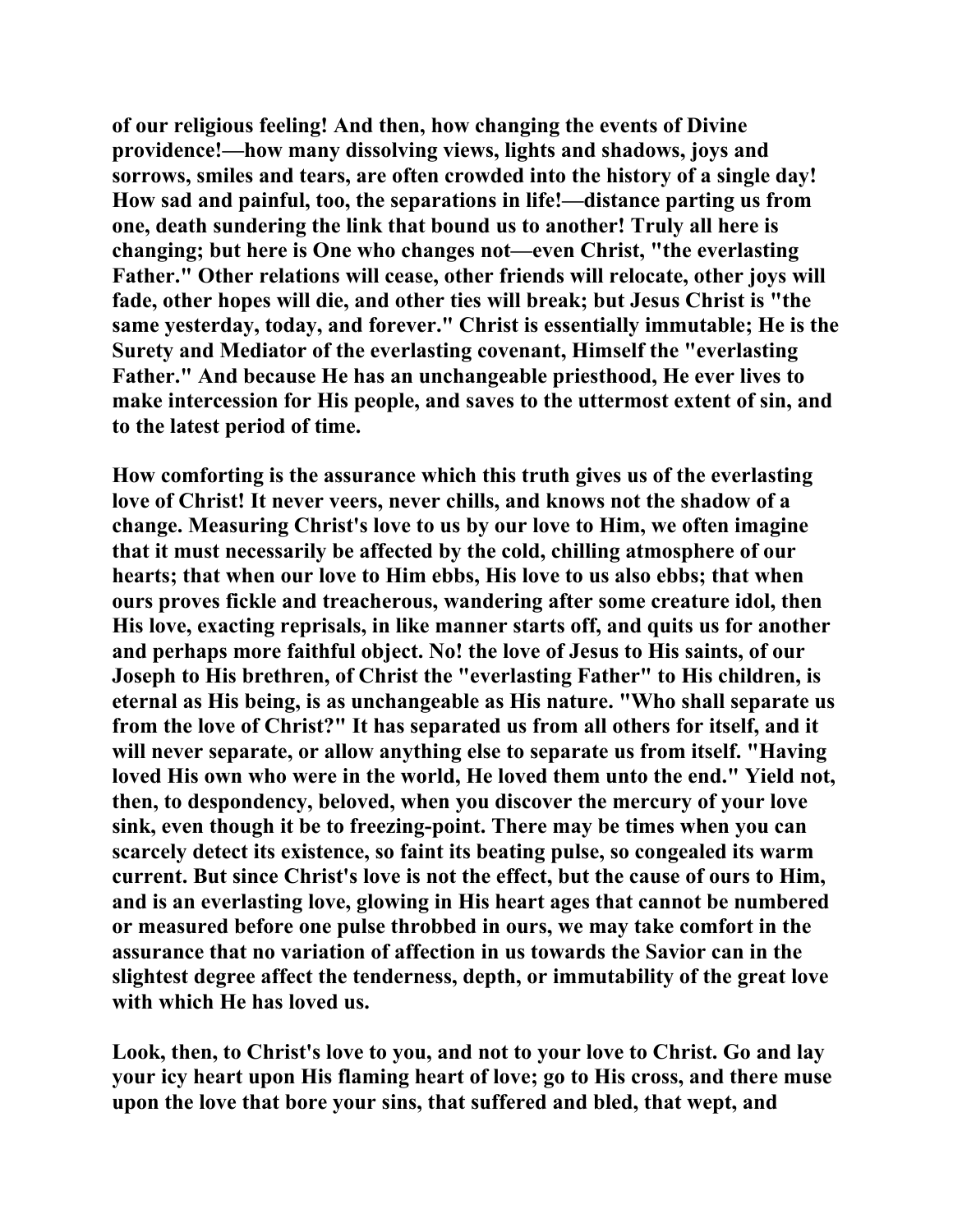**groaned, and died for you, paying the death-penalty of your transgressions; and, while you thus muse, the flame will kindle, the fire will burn, and your tongue will break forth into singing—** 

**"Oh for this Love, let rock and hills Their lasting silence break, And all harmonious human tongues, The Savior's praises speak. "Were the whole realm of Nature mine, That were a present far too small— Love so amazing, so divine, Demands my life, my soul, my all."** 

**If our Lord Jesus, though our elder brother, yet stands to us in so close and endearing a relation as the "everlasting Father," should there not be in our hearts the responsive spirit of filial love? If God in Christ is our Father, surely it behooves us to know our adoption by grace, and to obey and serve, and come to Him, not as slaves and aliens, but as children and brethren, whom His own free love constrains to an unreserved obedience and to a holy walk. "Because you are sons, God has sent forth the Spirit of His Son into your hearts, crying Abba, Father." Rest not short of this attainment; sink not below your adoption; see in Christ the reflection of your heavenly Father's relation to and love for you; and walk in the holy liberty of sons and daughters, upheld by His "free Spirit;" and, thus upheld, bringing forth the "fruits of the Spirit, love, joy, peace, patience, gentleness, goodness, faith, meekness, temperance."** 

**Thus realizing our adoption, we shall know more what it is to have power with God in prayer. There is no petition like that of a child, no language that goes so directly to a parent's heart as a son's. "Abba, Father," has more power with God than all other appeals the most eloquent in diction, persuasive in argument, or protracted in length. As Luther observes, "This feeble crying is a mighty voice in the ear of God, and so fills heaven and earth that God hears nothing else; for it drowns the cries of all other things whatever." Let this encourage you to come like a little helpless child with your simple cry to Him, your "everlasting Father." Speak out all you need, or if your language is broken, lisp it again and again; the Lord will not send you empty away. The shortest prayer and the most simple cry has shot past all other more elaborate and lengthened prayers, and has reached heaven the first. The eloquence of groans, the voice of tears, the language of desire, the utterances of the heart—**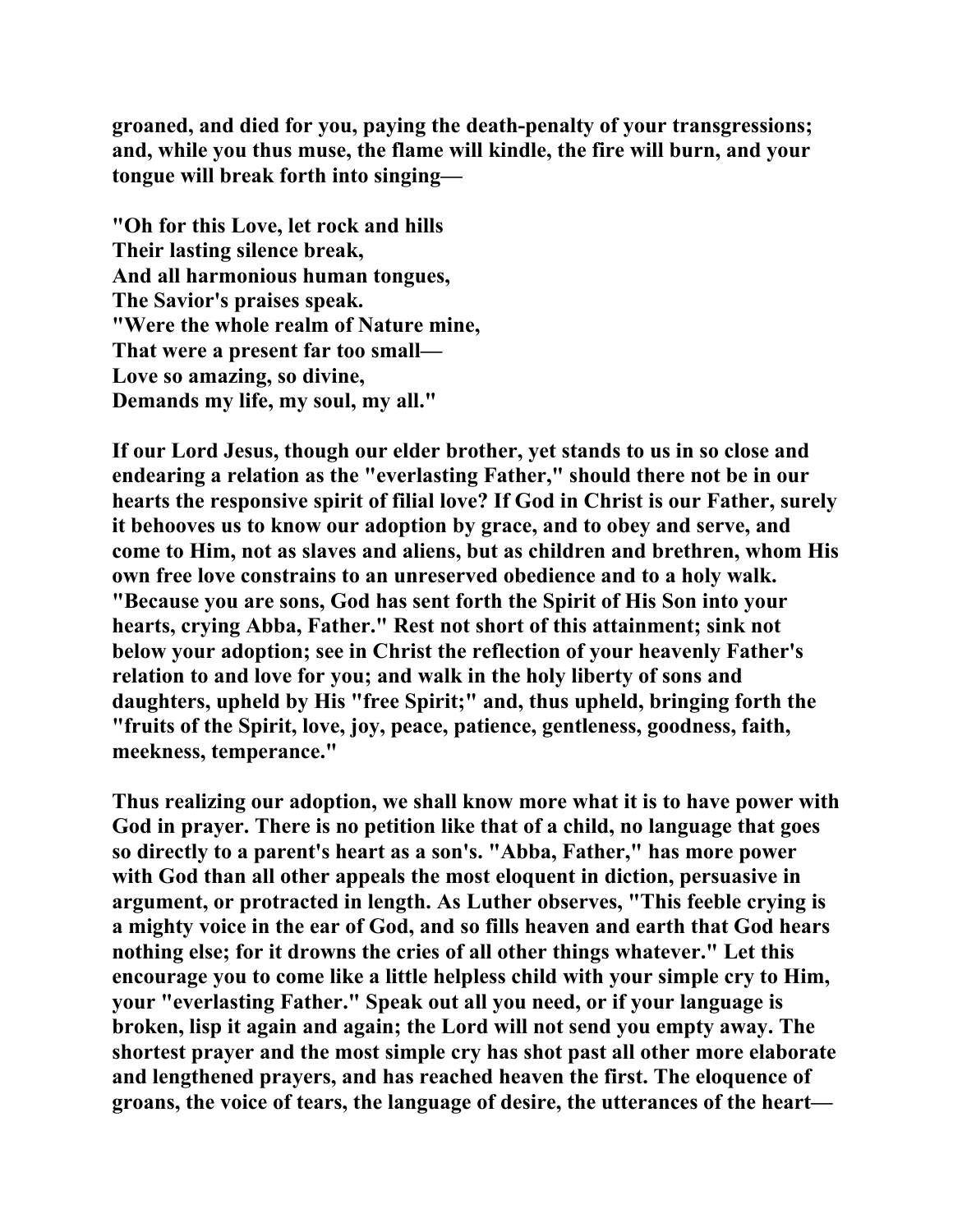**these are things which have power with God, and prevail. Oh, then, arise and give yourself to prayer, and though the answer tarry—wait, it will surely come.** 

**It is profitable to keep in remembrance the fact, that we are fruitful in holiness only as we live upon Him from whom our fruit is found. Holiness is a plant of paradise, a divine principle, a fruit of the Spirit, found only in the truly regenerate. Its Author, therefore, like its origin, must be supernatural and divine. To this end we must be looking to Jesus, be living upon Jesus, keeping close to Jesus, abiding in Jesus, without whom we can do nothing. Let me simply illustrate this thought. Gather from your vine a cluster of grapes. Mark how the fruit that stands the highest and is the nearest to the wood looks the largest, blossoms the richest, and tastes the sweetest, just because it hangs the closest to the vine and derives more largely of its vitality. So is it with the believing soul. Look at those saints who live the nearest to the cross, how much more fruitful are their souls, and how much more lovely their lives, adorned with the "beauties of holiness," than others, who, though equally engrafted on Christ the vine, live at so remote a distance from Him, the source of their spiritual life, grace, and strength, as to appear sickly, unfruitful, and ready to die. Oh cease, then, to live upon spiritual frames and feelings, to look at your duties, service, and barrenness; but, like Mary and the other holy women, stand close by the cross of Jesus, draw largely from the fulness of Christ, take every taint of guilt, every shade of sorrow, every dart of Satan, every disappointment in the creature, every assault of the world, every wound of the saints, every want and trial and perplexity to Jesus; so shall you be a fruit-bearing branch of the Vine, fulfilling the desire of your Lord, "Herein is My Father glorified, that you bear much fruit; so shall you be My disciples."** 

**O Christian, have you learned these lessons? Then let your actions be Christlike, and walk as you have Him for an example. He lived to teach you how to live, and He died to teach you how to die. He that will not follow the example of Christ's life shall never be saved by the merits of His death. As He is the root on which a saint grows, so He is the rule by which a saint squares. If He is not your soul's staff to guide you to heaven, He will never be your soul's ladder to mount up to heaven. We should be as willing to be ruled by Christ as we are willing to be saved by Christ. God made one Son like to all, that He might make all His sons like to one. If the life of Christ is not your portion, you are dead. God in Christ is a Father that stamps upon all His children the lovely image of Christ. They resemble Him to the very life. God will allow no man to wear the livery of Christ upon him who has not the likeness of Christ**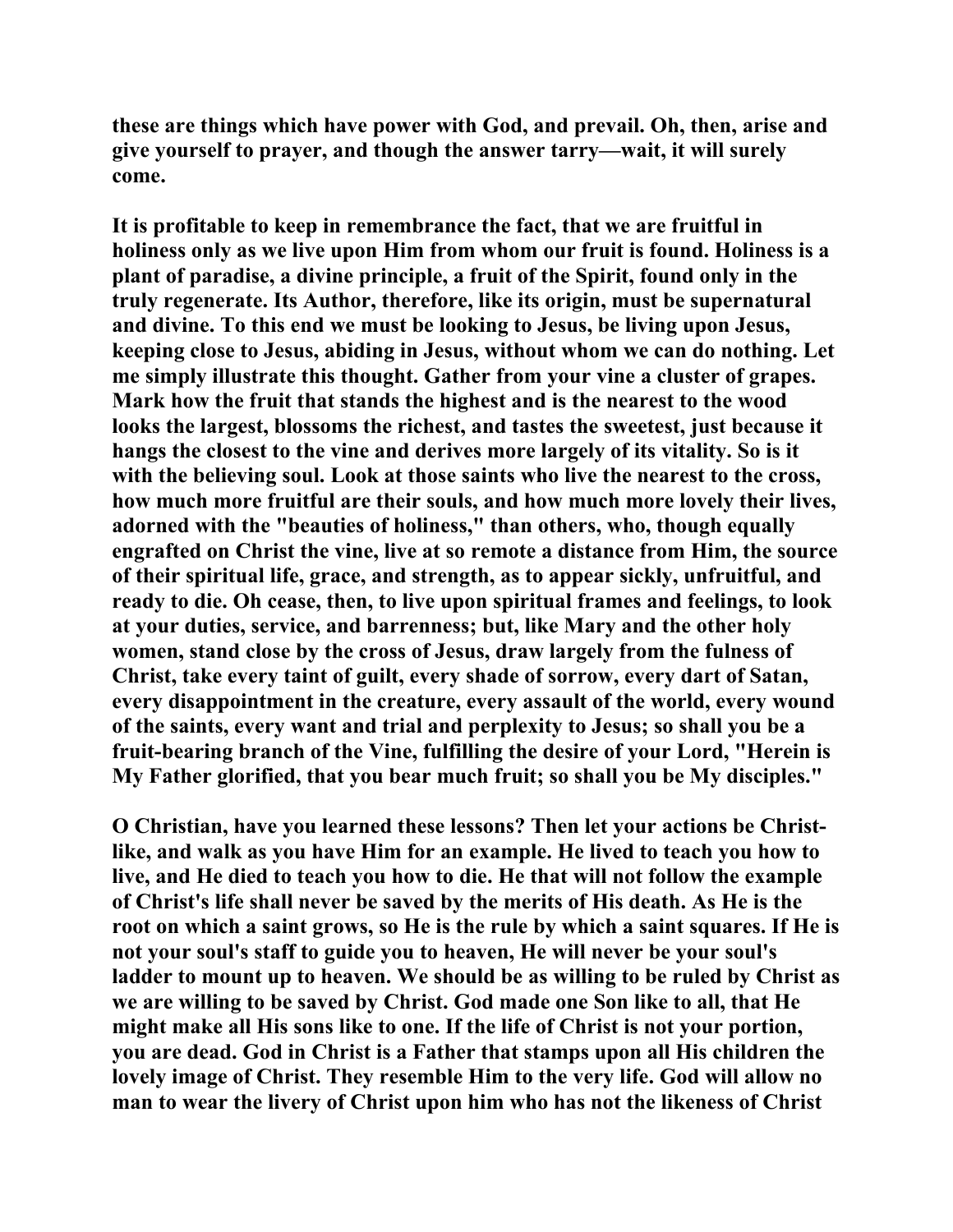**within him. "We all with open face, beholding as in a glass the glory of the Lord, are changed into the same image, from glory to glory, even as by the Spirit of the Lord."** 

**Viewed in the light of this divine and endearing relation, how parental appear the rebukes and corrections of Christ, the "everlasting Father." As a father pities His children, so the Lord pities those who fear Him, and those also whom He corrects, and whom He corrects because He loves them. "For the Lord disciplines those he loves, he punishes those he accepts as his children." Are you a tried believer, an afflicted saint, a chastened child? Has adversity swept from you riches? has disease robbed you of health? has death bereaved you of the desire of your eyes? O misinterpret not these, the dealings of the "everlasting Father." Could you spy into His heart, not one thought or feeling of anger towards us would you see. There has been a holy and, perhaps, urgent needs be for this discipline. It has been sent either as a corrective or as a preventive; either as a rod to restore, or as a curb to restrain you. There may be divine mystery in it, but nothing unwise; severity, but nothing unkind; bitterness, but no wrath; a cloud of thick darkness, but not unrelieved by the softening luster of the rainbow which is round about the throne. He that sits upon that throne is Jesus, your Savior; Christ, your "everlasting Father;" and He judges righteously. Accept, then, your present affliction as the fruit of love, as the dictate of wisdom, and as a part, an indispensable part, of your education for heaven, your fitness for glory.** 

**Jesus Himself trod the path you now tread. "Though He was a Son, yet learned He obedience by the things which He suffered." And if He, your sinless, perfect Lord and Savior, was taught in this school, taught the holy lesson of obedience, shall we shrink from a like discipline, from being taught a like lesson, as among the many sons God our Father is bringing to glory? Be still then, O chastened child, and know that He is God, even your God. You are in His hands, and oh, how safe are you there! Better, far better, to fall into a Father's hands, though it hold a rod uplifted even to slay, than to be left in the hands of the dearest creature upon earth. A loving Father's frowns are better than the treacherous creature's smiles. "Faithful are the wounds of a friend, but the kisses of an enemy are deceitful." Give me the wounds, if I must have them, of my Heavenly Friend, and let who will take the world's caresses. Peace, then, troubled soul! You are in God's hands, and He can do nothing wrong. Give Him back kisses for His smitings—return Him smiles for His frowns—and let the accents of cheerful acquiescence respond to the voice that bids you resign your Benjamin, or slay your Isaac.**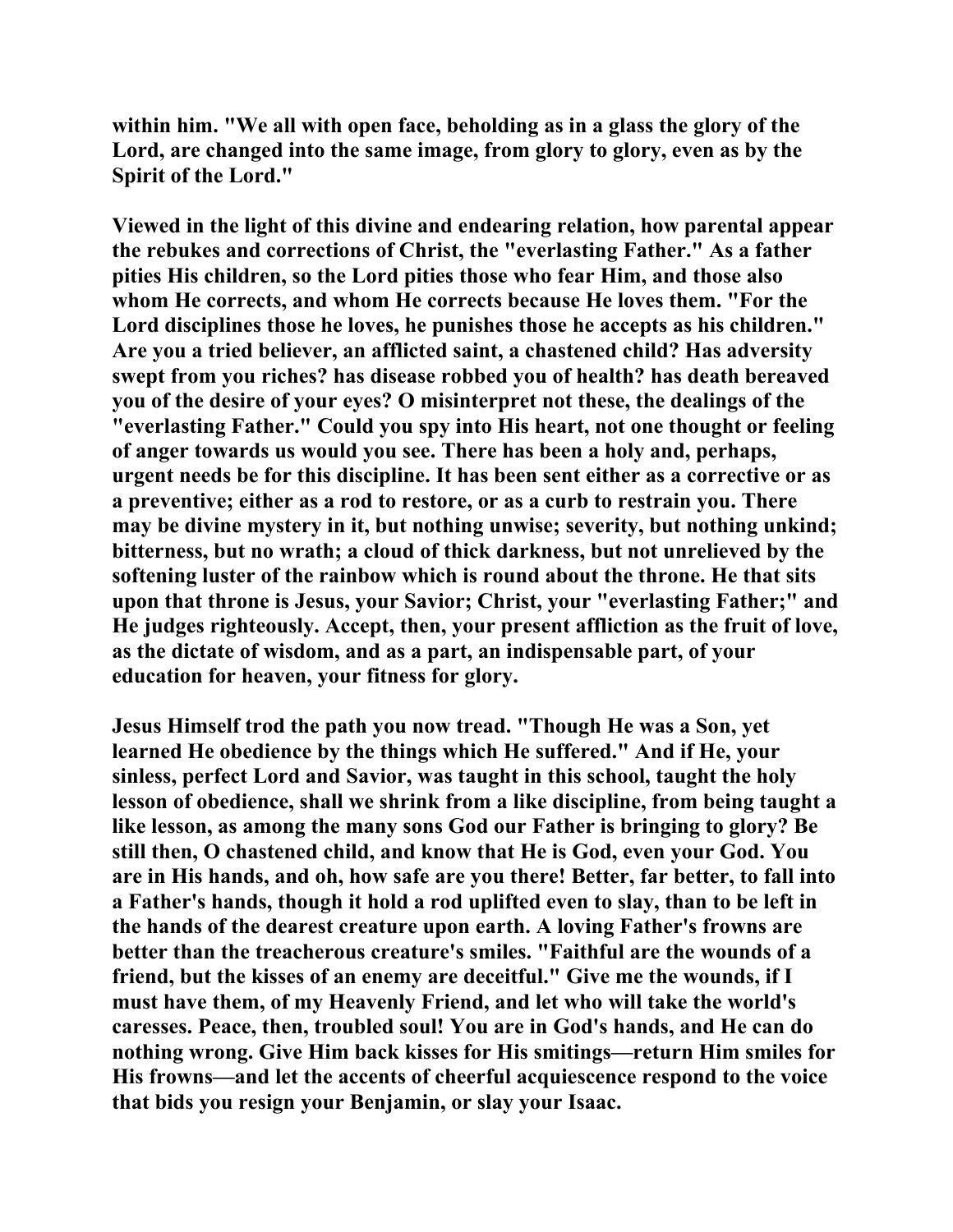**And what, my reader, if you have no part or lot in this matter? What if you cannot look upon the Lord Jesus as your "everlasting Father"? Then the children's inheritance is not yours, and, dying thus portionless, Christ will be your everlasting judge. Oh, that solemn, that significant word, "everlasting!" "Everlasting punishment!" "Everlasting life!" If Christ is "everlasting" then the punishment which He will award to the impenitent, and the happiness which He will bestow upon the righteous, must be also everlasting; "for He is of one mind; and who can turn Him?" Annihilation! there is not such a thing in the universe. God Himself must be annihilated before one soul, saved or lost, can ever cease to be. "These shall go away into everlasting punishment but the righteous into life eternal." Oh, fly to Christ! There is no forgiveness of sin, no acceptance of the sinner, no salvation of the lost, no hope of glory, but in Christ Jesus. Simple, child-like faith in Christ will put you in happy possession of pardoning, justifying, adopting grace now; and that grace will put you in possession of the fulness of glory hereafter. The two are inseparable. Grace is glory militant, and glory is grace triumphant. Grace is glory begun, and glory is grace made perfect. Grace is the first degree of glory, glory is the highest degree of grace. Grace is the seed, glory is the flower. Grace is the ring, glory is the sparkling diamond in the ring. Grace is the growing infant, and glory is the perfect man of grace. Thus, however limited the degree, and imperfect the growth of your grace now, you have grasped by faith the last and lowest link of the golden chain let down from heaven, which before long will raise you to the first and highest. "For those God foreknew he also predestined to be conformed to the likeness of his Son, that he might be the firstborn among many brothers. And those he predestined, he also called; those he called, he also justified; those he justified, he also glorified."** 

## **Christ, the Prince of Peace**

**"His name shall be called . . . the Prince of Peace." Isaiah 9:6** 

**We live in a morally revolted world. Spiritual rebellion, anarchy, and lawlessness run riot throughout its vast empire. It has cast off its allegiance to God, has dethroned Him its Sovereign, has armed itself in resistance of His authority, and acknowledges the reign and obeys the laws of another and a usurping king. Such is the inevitable consequence of the fall, such the natural and melancholy effect of sin—that sin of rebellion of which our first and yet**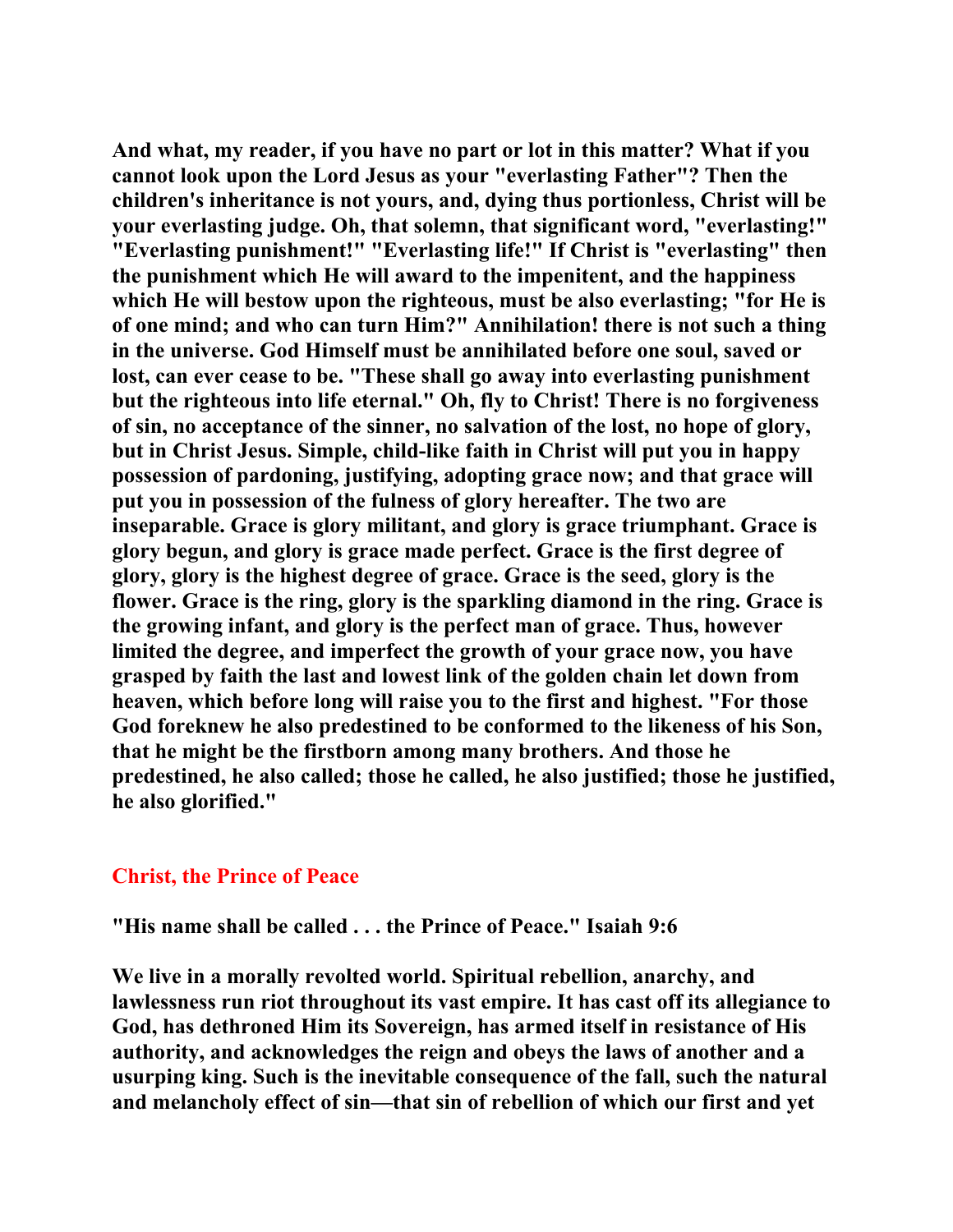**unsinned parents were guilty, when the woman "took of the fruit (which God had strictly forbidden) and ate, and gave also unto her husband with her, and he also ate." From that fatal moment to the present the standard of insurrection against God has floated over this mutinous world, flinging its dark, deadly shadow upon every fair and sunlight spot of this vast province. What is true of the whole race, it needs no argument to show, is equally true of each individual. "The carnal mind is enmity against God: and it is not subject to the law of God, neither indeed can be, so then those who are in the flesh cannot please God." Thus we have the melancholy picture of the entire population of the earth, collectively and individually, traitors against God, living in opposition to His authority, trampling both His laws and their allegiance defiantly and ignobly beneath their feet.** 

**But God will not thus be robbed of His glory. For that glory He made man and man, redeemed, regenerated, restored, shall yet yield to every perfection of His nature, and to every enactment of His law, a revenue of glory and of obedience, worthy of His being, and lasting as eternity.** 

**The expedient by which this glorious result is accomplished is of His conception. "Salvation is of the Lord." In the infinite depths of His own mind, in the eternal councils of the ever blessed Trinity, foreseeing man's apostasy and rebellion, Jehovah arranged the plan—the wondrous expedient—of overcoming man's rebellion, of dislodging his enmity, and of bringing back once more this sinful, disloyal world to its original and rightful fealty to Himself. And what was the expedient? It was nothing less than the descent of His only and beloved Son into this traitorous empire, clothed in the very nature of the rebel race He came to subdue, redeem, and save. "For when we were without strength, in due time Christ died for the ungodly. For scarcely for a righteous man will one die; yet peradventure for a good man some would even dare to die. But God commends His love toward us, in that while we were yet sinners Christ died for us."** 

**The title belonging to our Lord Jesus we are now to consider is strikingly and impressively illustrative of His mission of love and reconciliation to our world. It was not on a mission of justly-deserved judgment that He came, but on** *an embassy of undeserved mercy***. God would overcome man's evil with good. He might have blotted this apostate and rebellious world from the creation, assigning its place with the angels who kept not their estate, but are reserved in everlasting chains under darkness unto the judgment of the great day. But, O everlasting love, and discriminating grace! He set His heart upon man, and**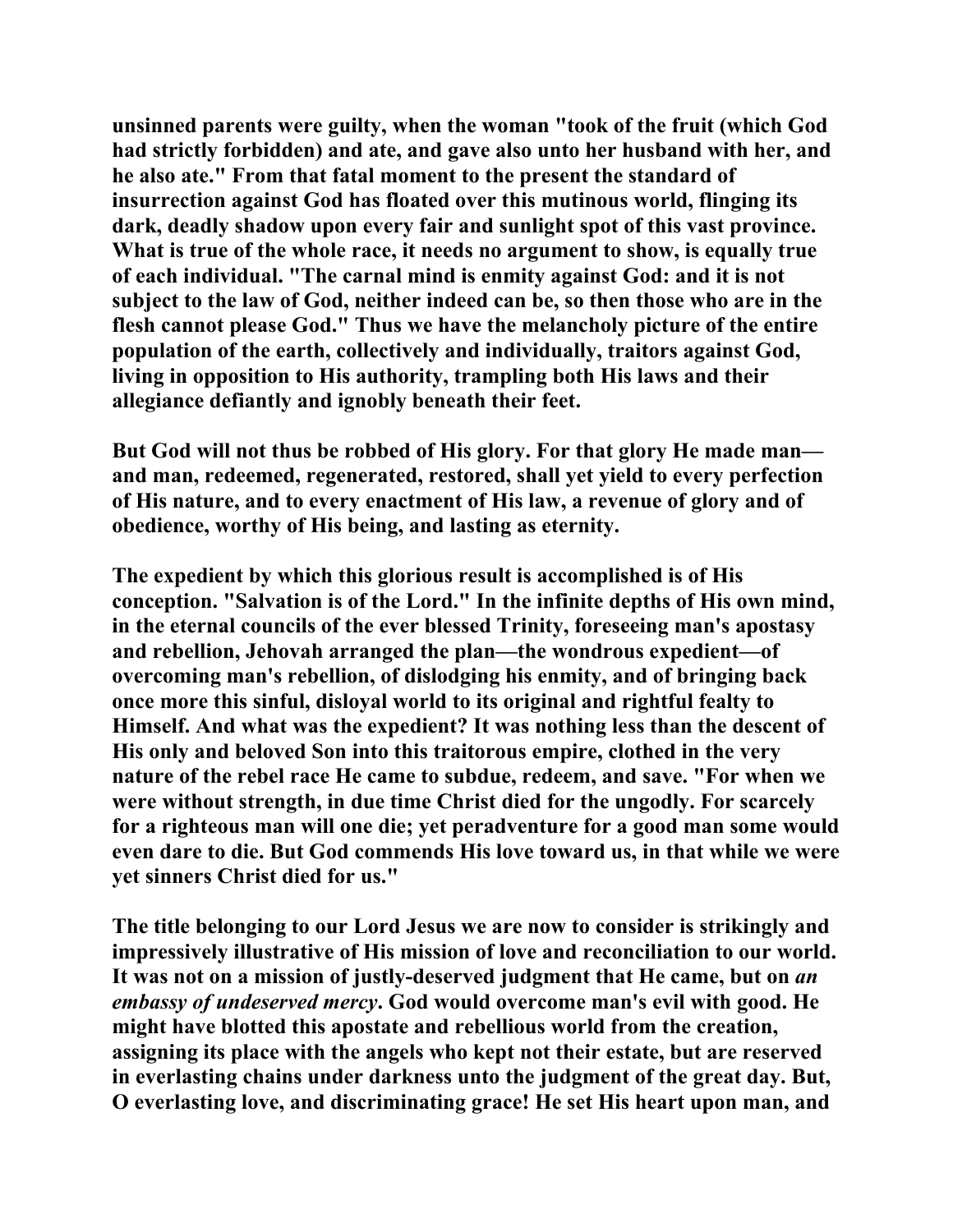**resolved to become man—even the God-man Mediator; that He might save man. It is in the light of an embassy of** *peace* **that we are now to contemplate the Advent of the Son of God to our world. He came an Ambassador of peace, plucked an olive-branch from the paradise of heaven, and sweeping across the dark waters of man's curse, bore that curse to the hill of Calvary, and dipping it in blood—His own heart's blood—waved it before the eyes of a sinful and rebellious world, and proclaimed, "Glory to God in the highest, and on earth**  *peace* **and good will to men!"** 

**The subject of these pages, at all times instructive and suitable, was never more so than now. The agitated condition of the nation, the disturbed atmosphere of the Church, and the physical throes and changes through which the earth seems passing, all would point to the present state of society, the Church, and the world as a period in which a study of the** *peaceful* **Advent of our Lord as the Messenger of love, unity, and concord, would seem the most appropriate and welcome. Not less appropriate is it to the Holy Festival of the Christian Church, upon the threshold of which we stand, the birth of earth's Great Visitant, the Savior of the race, an event the celebration of which is at all times, but never more singularly so than now, calculated to heal the divisions and hush the strifes between man and man, knitting and cementing divided families, alienated brethren, and dissevered communities into one household and brotherhood. How expressive and suggestive, then, the title we now consider—"And His name shall be called** *the Prince of Peace."* 

**The interest and importance of this subject in its bearings upon the present spiritual and future condition of the soul cannot possibly be exaggerated. Nor does its interest or importance lessen, as we have remarked, when viewed in its relation to the present religious state of the world and the disturbed and divided state of the Christian Church. It would seem as if the divine exhortation, "Pray for the peace of Jerusalem," was never more appropriate or urgent than now. The title of our Lord we have selected for our present meditation leads our thoughts directly to the true fountain of peace!—whether it be the peace of God in the soul of man, or whether it be the peace, unity, and concord of the Church, which the "Prince of Peace" purchased with His own blood. May the Holy Spirit, the glorifier of Jesus, open and unfold to us the deep, holy significance of this subject, and make His own truth quickening, comforting, and sanctifying to our souls.** 

**The first feature of this title which arrests our attention is THE REGAL CHARACTER OF CHRIST. He is described as "The Prince of Peace." We**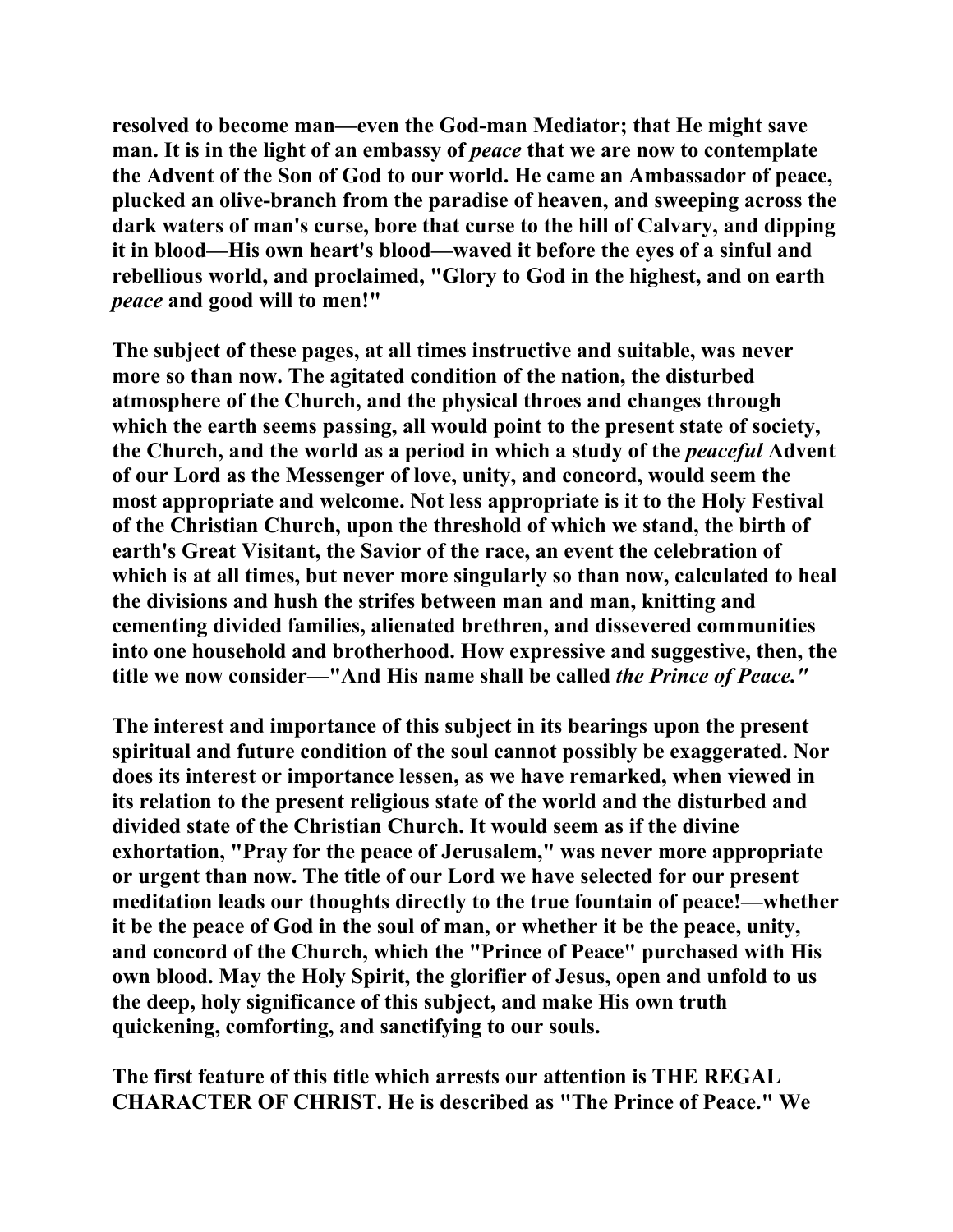**have already in the consideration of preceding titles brought before the reader both the Prophetical and Priestly offices of Christ. The present one serves to complete the series by directing our attention to His Kingly office. His name shall be called "the Prince** 

**Me Prince of Peace." This is not the only passage in which this royal title is applied to Christ. Thus in Ezekiel, "And the Lord will be their God, and my servant David (Christ) a Prince among them: and the Lord has spoken it." And in the next chapter, "My servant David (Christ) shall be their Prince forever." Yet more striking the prophecy in Daniel 9, "Know therefore and understand, that from the going forth of the commandment to restore and to build Jerusalem, unto Messiah the** *Prince***, shall be seven weeks, and threescore and two weeks." Turning to the teaching of the New Testament, we find the same regal title assigned to Him. Thus in Acts 5 we read, "Him has God exalted with His right hand to be a** *Prince* **and a Savior, for to give repentance to Israel, and forgiveness of sins." And in Rev. 1, "Jesus Christ, who is the faithful Witness, and the first begotten of the dead, and the** *Prince* **of the kings of the earth." We need not multiply these Scripture proofs of our Lord's regal character. And yet it is of great importance, and closely concerns our obedience to Christ, that we fully believe in** *His Kingship***, that we possess clear views of His sovereignty, and that by close, earnest study of His laws and commandments, we are found loyal to the dignity of His person, to the interests of His truth, and to the supremacy of His government and reign in the earth. This is a time in which the territory of Christ is insolently invaded by foreign foes, and His crown rights haughtily denied, and His very crown itself plucked daringly from His kingly brow. Surely this is the time when all who are His true subjects, all who wear His uniform, who follow His standard, and receive their pay at His hands, should be found loyal to His crown, and by "earnestly contending for the faith once delivered to the saints," prove themselves "good soldiers of Jesus Christ," valiant for His truth upon the earth. Let us proceed to consider IN WHAT SENSE THE LORD JESUS CHRIST IS WORTHY THE TITLE HE BEARS AS THE "PRINCE OF PEACE."** 

**The subject, as previously remarked, is especially suitable to the sacred festival we are about to celebrate—the Holy** *nativity* **of the Son of God, His gracious and blessed** *advent* **to our world to set up a kingdom of peace. It was an Advent of love, an embassy of peace. He came to reconcile God to man, man to God, and man to his fellow-man. There was anarchy, discord, and disorder in the universe. Sin had disturbed its harmony. By dislodging man**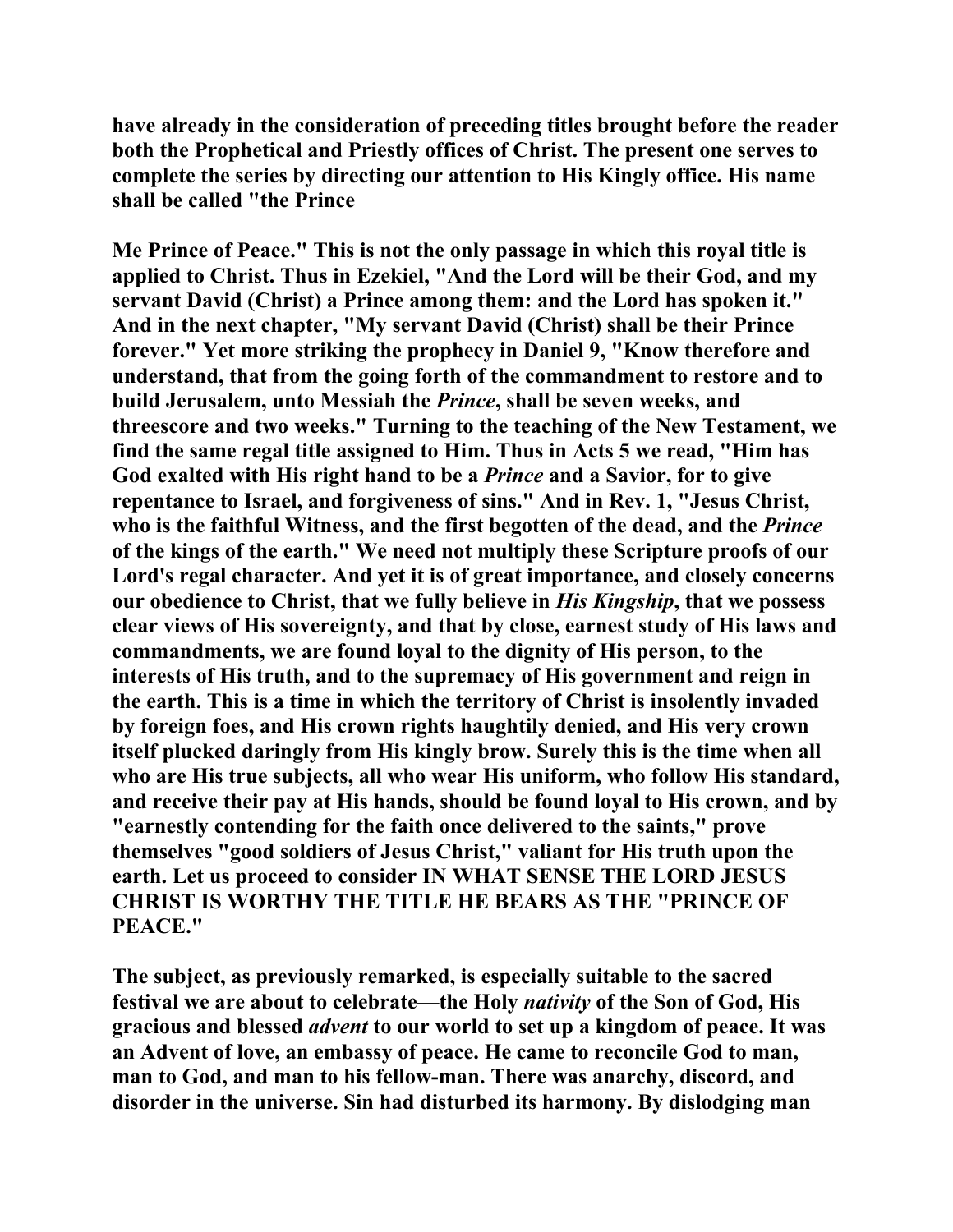**from his center, it had thrown confusion and turmoil throughout our entire humanity. Severing man from God, it severed man from himself, and man from his fellow-man. Oh, what imagination can conceive, or language describe, or pencil portray the disorder—physical, intellectual, and moral which reigns throughout this fallen world consequent upon the Fall? Sin has convulsed the universe as by an earthquake, has smitten our humanity as with paralysis, has "set on fire the course of nature, and it is set on fire of hell." The whole matter resolves itself into a wide and terrible alienation between God and man. Man's distance from God is defined by his sinfulness. God's distance from man is defined by His holiness. If these two extremes of being a holy God and an unholy man—could possibly meet without the intervention of an Atonement, then the Advent to our world of the Prince of Peace were a needless and wasteful expedient on the part of God. But there was not, and there could not possibly be, a reconciliation of these two contending and widely-seceded parties, God and the sinner, but as God Himself devised an expedient that would render it just and honorable to Himself. If reconciliation were to be effected, and peace made, and harmony restored, the first step must be on the part of Jehovah Himself. The plan must originate with Him, and by Him it must be effected. Thus we are introduced more immediately to the subject of these pages—the peace which God has accomplished through Christ between Himself and fallen man.** 

**As the "Prince of Peace," our Lord Jesus PROCURES PEACE BETWEEN GOD AND MAN. The problem of effecting reconciliation could only be solved by the Prince of Peace. It had baffled the ingenuity of a synod of angels, composed of every celestial being in heaven. The thought of reconciling God and man, in a way that would uphold the rectitude and honor of the Divine government, would never have crossed a finite being's mind. It was the conception of one mind alone—the mind of the Eternal Lord God—and was lodged, eternally lodged, in that Mind myriads of ages before an angel was created. There are no second, no after-thoughts, of the Divine mind. If, then, God is eternal, never having had a beginning, then the thought of saving man by the Incarnation of Deity was as eternal as the Mind that conceived it. Thus, our Lord Jesus was the Peace-procurer of His Church. He was the true Levi of whom Jehovah said, "My covenant was with Him of life and peace." None but He could have effected it. There was disruption and separation, dissension and discord, a terrible schism between the Creator and His creatures. The Prince of Peace alone had dignity, authority, and power to effect peace. As none but the express Image of God could restore the divine image to man's destroyed soul; as none but Essential Life could breathe life into man's dead**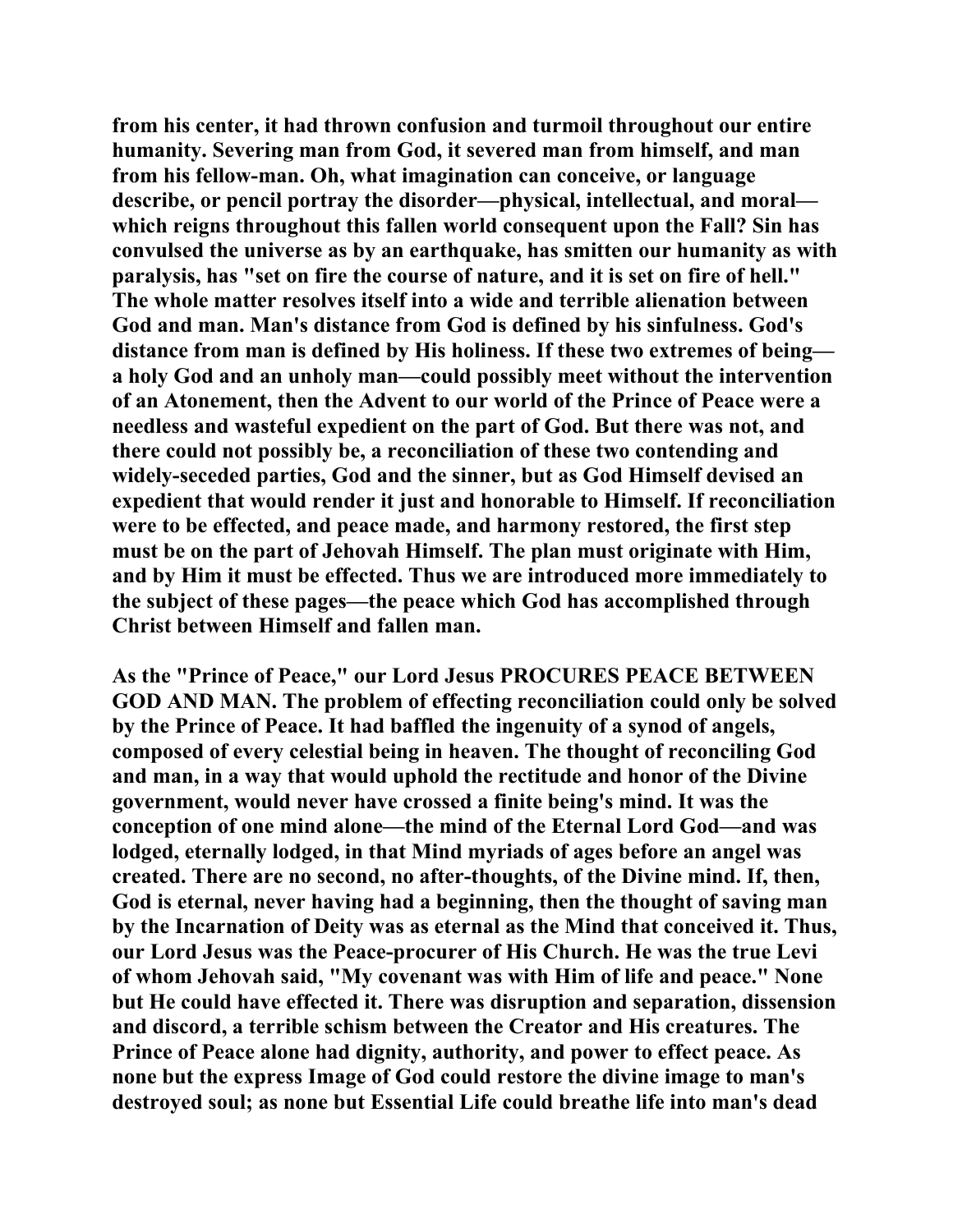**soul; as none but perfect Holiness could restore the reign of holiness in man's sinful soul; as none but the Son of God could make us sons of God, and none but the Beloved of God could make us beloved to God, so none but the "Prince of Peace" could bring us into a covenant of peace with Jehovah. Thus the Lord Jesus became our Peace-procurer.** 

**In love and mercy He undertook what He alone could undertake. Oh, it was a great, a marvellous work, the work of restoring unity and friendship between God and man! Hence the twofold nature of our Lord. Mediating between the two extremes of being, the Infinite and the finite, the Divine and the human, He must partake of the nature of both. Effecting peace on the part of God, He must be God; effecting reconciliation on the part of man, He must be man. Hence the glorious fact, which at this season of Advent we celebrate—"God manifest in the flesh." Let your faith, my readers, embrace this truth afresh. It will strengthen your confidence in the reality of the peace the Prince of Peace has secured for you. It was no mere resemblance of peace He procured, no unauthorized compact into which He entered; no reconciliation which either party in the agreement could not honorably accept—Oh, no! Because He was God, He was essentially fitted to mediate for God; and because He was Man, He was in all respects fitted to negotiate for man; and thus God has accepted His mediation, and so "God was in Christ, reconciling the world unto Himself."** 

## **THE PROCURER.**

**But our Lord Jesus was also our Peacemaker. He not only originated the scheme, but He personally embarked in its accomplishment. He not merely procured, but He effected it. Sin is the great bar between God and man. Nothing separates them but this. And if sin is not removed, it must remain forever an inseparable, impassible, eternal barrier between God and man, heaven and hell. But Christ, the Prince of Peace, undertook its removal. He girded Himself to the work of breaking down this middle wall of partition** *sin***. The covenant of peace was made between Him and God, made and signed, sealed and ratified. He undertook the office of Mediator; for "there is one Mediator between God and man, the man Christ Jesus." Thus, He is emphatically called "Our Peace." See how beautifully the apostle reasons out this precious truth! Addressing the converted Gentiles, He puts them in remembrance of their past unconverted state by nature, and then of their present state of reconciliation by grace "But now in Christ Jesus you who sometimes were far off are** *made near* **by the blood of Christ; for He is our**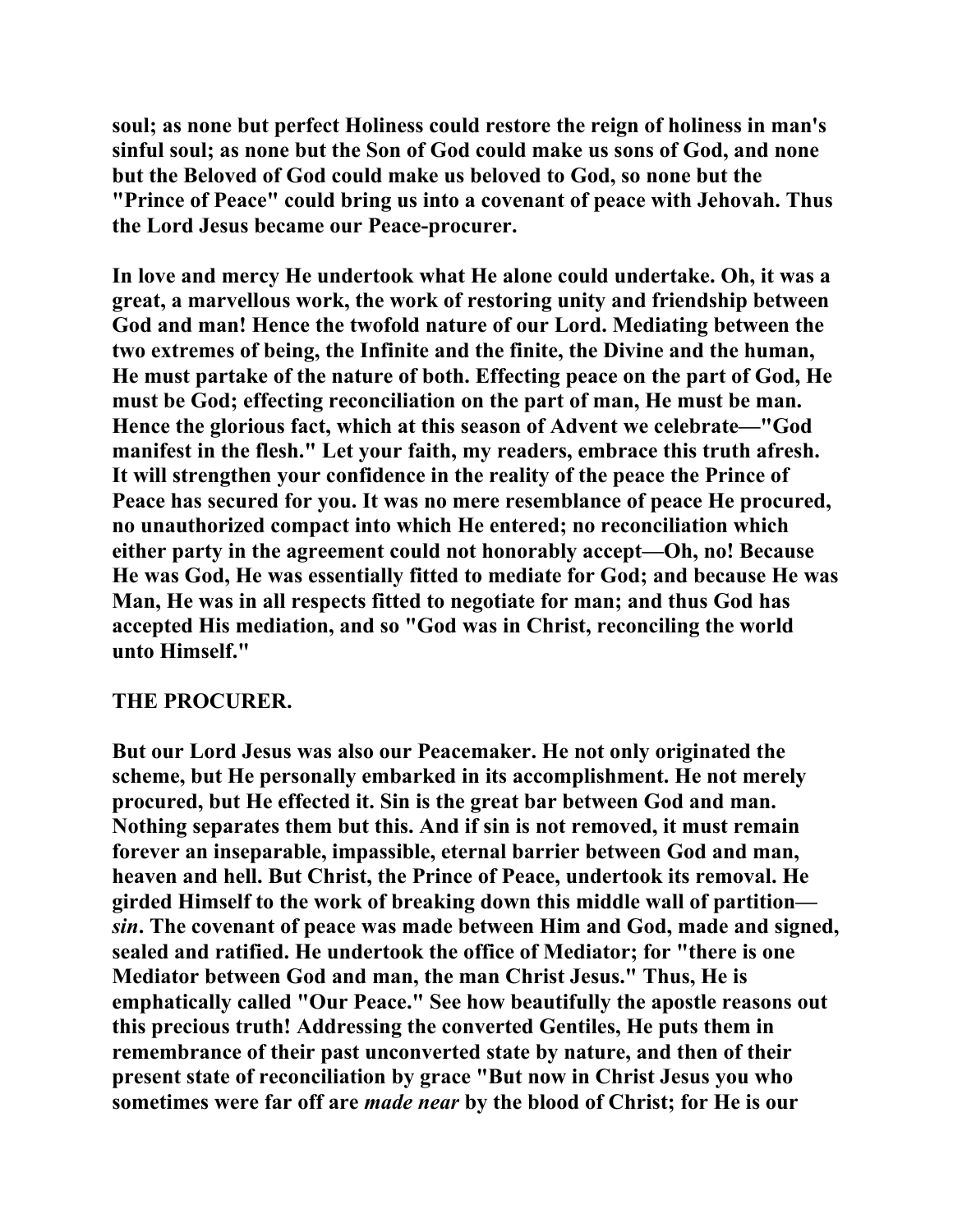## *peace***."**

**And now the question rises, HOW did the Lord Jesus, the Prince of Peace, accomplish His great work? He could only accomplish it in one way—by Himself becoming the responsible party in the great controversy between God and man. On the part of God, He undertook to render a complete obedience to the law, to give a full satisfaction to justice, to harmonize all the Divine perfections, and not only to uphold in its perfect integrity the honor of the moral government of God, but to invest that Government with a luster in the eyes of all celestial intelligences, before unknown. And how was this done? By the Lawgiver becoming—O surpassing love! O wondrous grace! hear it, O heavens, and be astonished, O earth!—by the** *lawgiver* **be coming the** *lawfulfiller***! And what did He on the part of man? He paid the great debt, the ten thousand talents, when man had nothing to pay. He stood in the breach. He placed one hand, the hand of His Deity, on God; and He placed the other hand, the hand of His Humanity, on man—"so making peace."** 

**But this was not all. He must die. It is by blood we are brought near to God, even "by the blood of Christ." Before He could become to us the Prince of Peace, He must be the Captain of our salvation, and He must gird on the armor for the great battle with sin, Satan, and the world. He must endure the wrath of God. He must drink the cup of woe. He must, in a word, sacrifice Himself.** *Oh, what arithmetic can compute the price of our peace with God?* **Who can ever estimate what it cost Jesus, the Prince of Peace, to heal the breach, to terminate the controversy, to make peace by the blood of His cross, between God and man? Never was reconciliation effected on such terms; never was peace purchased at such a price—even the incarnation and obedience, the death and resurrection of the Son of God, the Prince of Peace. And now God, through Christ, is reconciled, the way to His forgiving love opened through the pierced heart of Jesus, the Peace-maker. It is now honorable, on the part of God, to negotiate with the rebel man an eternal armistice; yes, to hold out His reconciling hand—yes, to make the first overture—yes, to take the very first step in advance in the way of reconciliation. How clearly the apostle states this truth—"God was in Christ reconciling the world unto Himself, not imputing their trespasses unto them, and path committed unto us the word of reconciliation."** 

**Pause and consider what is your present position, my Christian reader, as one between whom and God perfect peace is restored. How dimly many of the Lord's dear people see this truth! How few fully realize it! The consequence is,**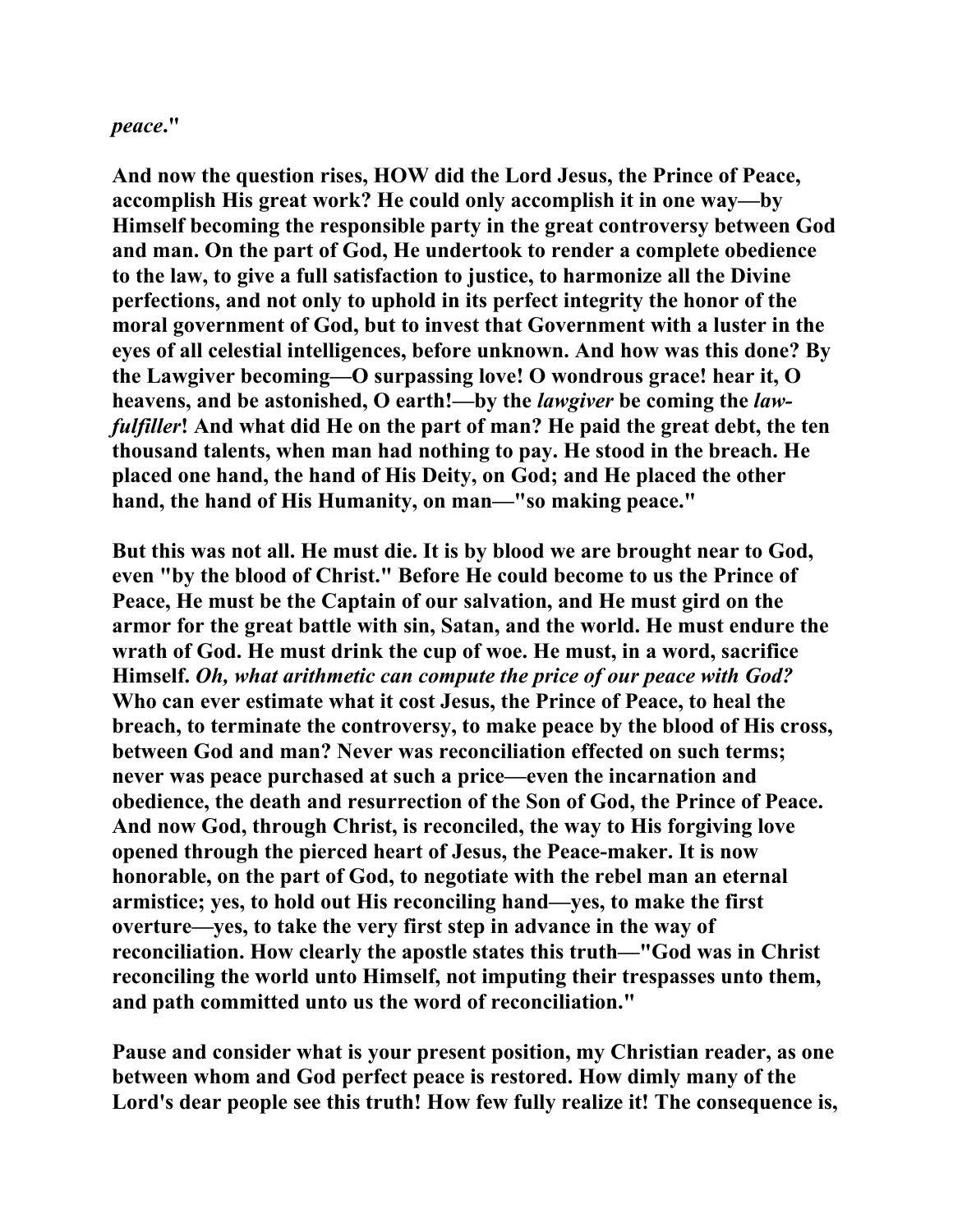**they are, if we may thus speak, so shy of God, cultivate such distant transactions with Him, and love, and trust, and obey Him so imperfectly as a Father, all whose thoughts towards them are "thoughts of peace," and all whose feelings and dealings are love. But even this invalidates not the reality, and disturbs not the continuance of their peace with God through Christ, the perfect agreement which, through Christ, subsists between God and the weakest, obscurest saint.** 

**Jesus, the Prince of Peace, by the putting away our sins, by the exhaustion of our curse by the full equivalent made, by the harmony created in the perfections of God, has made up the quarrel, has effected a reconciliation, has procured, effected, and ratified an "everlasting covenant of peace" between God and His Church; and** *it is utterly impossible now for God to conceive one thought of anger, or to cherish one feeling of alienation, or indulge one act of judgment towards the reconciled people of His love.* **Oh rise, beloved, to this purer, truer relation to God! Proclaim this as your present spiritual standing before Him. All is peace, secret peace, perfect peace, received peace, between God and your soul. There is not, on your part, the shadow of a shade of sin, nor, on God's part, the shadow of a shade of unpropitiated anger interposing itself between God and your soul. Jesus is our peace; His preceptive obedience has hushed the law's loud thunder. His sacrificial death has appeased the incensed anger of justice; His atoning blood has extinguished every spark of hell; and now every believing sinner is in reconciliation with God—is, through Christ's death, atonement with the Triune Jehovah, and can walk with God in holy and perfect agreement.** 

**But Christ, as the "Prince of Peace," is not only the Procurer, He is also the GIVER of peace. Before He ascended into heaven, He bequeathed to His Church this sacred legacy of peace. How precious and significant the terms of this bequest! "Peace I leave with you, my peace I give unto you; not as the world gives, give I unto you." And when He would forearm by forewarning His disciples of the trials and privations they should find in the world, with what exquisite tenderness and love He seeks to smooth and prepare their minds for the tribulations that awaited them: "These things have I spoken, that in me you might have** *peace***. In the world you shall have tribulation, but be of good cheer, I have overcome the world."** 

**And truly the saints of God do experience the world to be the scene of varied and great tribulations. It is the battle-field of the Church, the scene of many a hard-fought conflict with the ungodliness and the ungodly of this ungodly**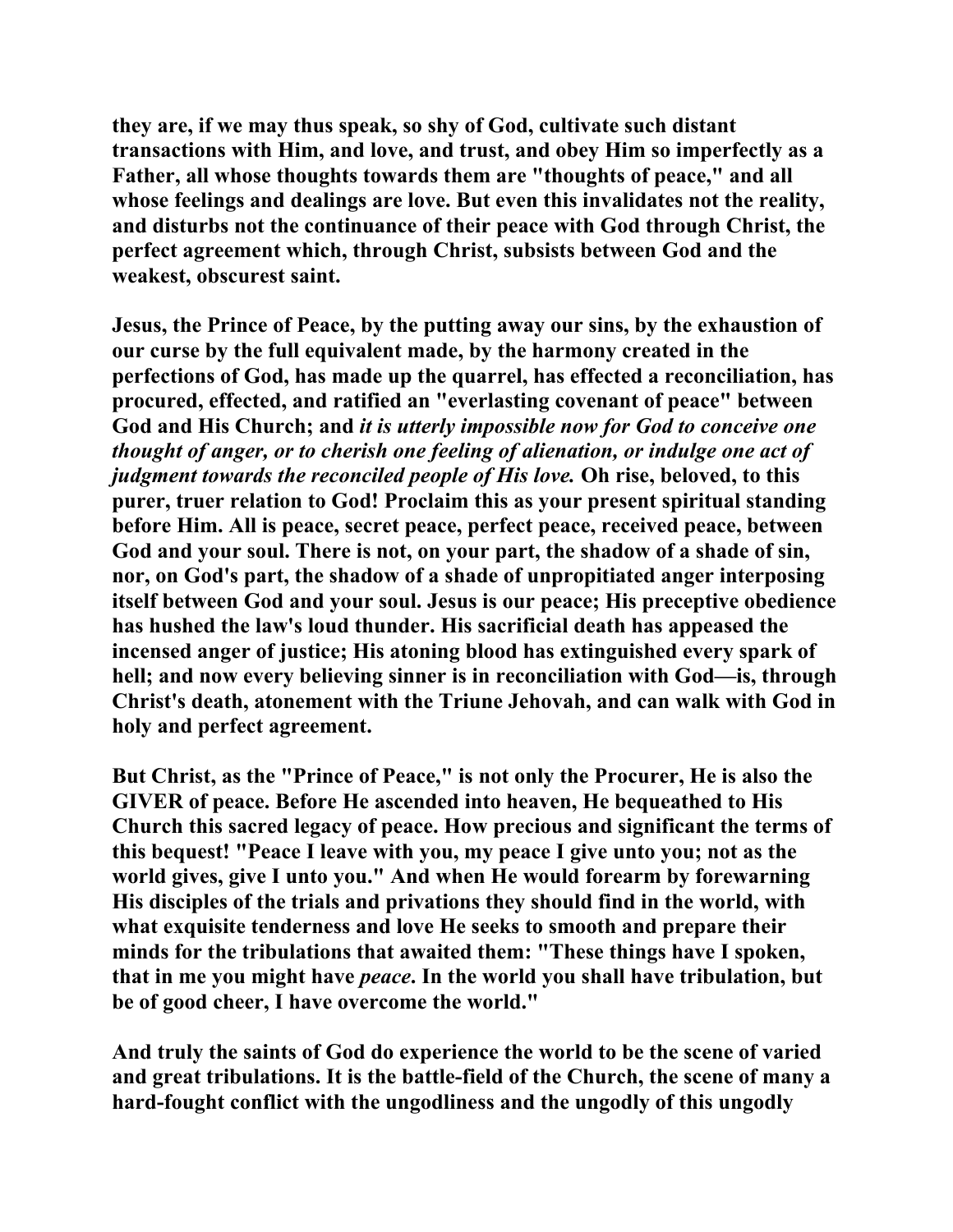**world. Beloved, bear in mind that your dear Lord has lovingly forewarned you that** *tribulation is your pathway through the world home to Himself.* **Do not be, therefore, surprised at the trials, and the conflicts, and the woundings of the way. "In the world you shall have tribulation." It was the path your Lord and Leader traveled. And would you tread a smoother path than His? Do you desire an easier, nearer, shorter road to glory than that imprinted with His blessed feet, bedewed with His tears, and empurpled with His blood? Oh, no! But, behold your true peace—"In Me you shall have** *peace***." In and from the world there is no peace. The world and the Christian are in deadly hate and antagonism. "Love not the world," is the apostolic command; and, "If the world** *hate* **you," is the Lord's warning.** 

**The world, its enjoyments and pleasures, its riches and honors, can give no peace to the soul. It is itself "like the troubled sea, which casts up mire and dirt." With all its fleshly enjoyments, attractions of rank and affluence, of pomp and power, the worldling is an utter stranger to real, substantial, satisfying peace. "There is** *no peace***, says any God, to the wicked." Poor worldling, think of this. How long will you seek this priceless, precious pearl, down in the dark mine of this fallen, rebellious, sin-tainted, and curse-blighted world? All is turmoil and change; all is sickening disappointment here. And when you have traversed every continent, and have sipped every spring, and have plucked every flower, and have eaten of every fruit, and have heard every claim of fame, of earth's good, your cry still is, "Who will show me any good?"** 

**But, if the first Adam has bequeathed to his posterity a legacy of tribulation, the Second Adam has bequeathed to His Church a legacy of peace. "In the world you shall have tribulation; in Me you have peace." How instructive and emphatic the words, "In Me." Not in ourselves, not in our pious duties; not in our active doings; not in our religious forms and spiritual feelings, but in Christ. Blessed teaching, precious truth! We have not far to travel, nor impossibilities to accomplish. It is near to us, and without a doing of our own—it is in Jesus, all in Jesus. He is our peace, and in Him alone.** 

**His Gospel is the gospel of peace. What is the literal signification of the word—"Glad tidings." And why is the Gospel glad tidings to poor sinners? Because it is a proclamation of** *peace* **with God in and through Christ. It is the Gospel of reconciliation, and our ministry is the "ministry of reconciliation." "All things are of God, who has** *reconciled* **us to Himself by Jesus Christ, and has given to us the ministry of reconciliation." Oh yes, the Gospel publishes**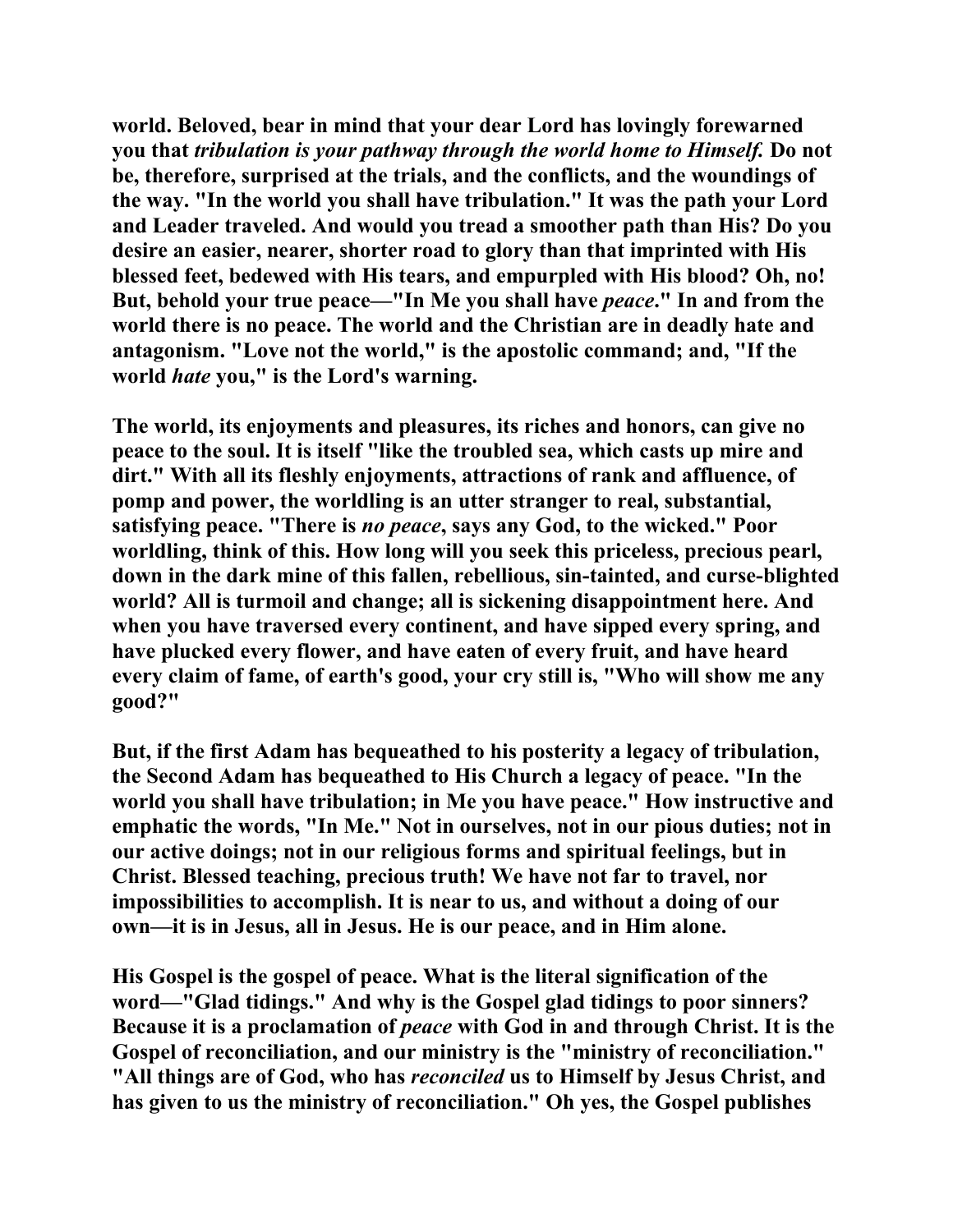**Peace to the troubled conscience, to the broken heart, and the contrite spirit. Peace to the rebel willing to ground his weapons and be reconciled to God. Peace—sweet, holy, assured peace—to the soul tossed with many a doubt, agitated with many a fear, and almost ready to despair. O glorious Gospel! The Gospel that proclaims a full and free reconciliation with God to every humble penitent. A Gospel breathing not one repelling word, uttering not one harsh sound, in the ear of a poor, humble sinner. It is, in a word, the music of the grace of God, the sweetest refrain of which is, "that God was in Christ reconciling the world unto Himself, not imputing their trespasses unto them; and has committed unto us the word of reconciliation." What a noble office is the Christian minister's, and how charming His message! Not only is His** *voice* **music, but His** *feet* **are beautiful. For thus says the evangelical Isaiah, "How beautiful upon the mountain are the feet of him who brings good tidings, that publish** *peace***." Oh, that our preaching were a more full and clear unfolding of the ministry of peace!—peace, present and assured peace, through the applied blood of Jesus. Ambassador of Christ! let this be the staple of our ministrations. Thousands of our hearers are kept in bondage and fear for the lack of a more full and simpler statement of the message of peace. 'We do not sufficiently and simply direct their eyes to Jesus, the Prince of Peace. We clog the message of salvation with such legal conditions; we append to the proclamation of Peace such slavish terms, and we preach the doctrine of the Atonement with such cold reserve, as to foster in the minds of many of the Lord's people slavish dread rather than filial love; thus forging and riveting chains upon those whose peace Christ had purchased with His blood, and whose souls the truth has made free.** 

**Let us, then, remember that we never preach the gospel of Christ unless we proclaim, broadly and boldly, the** *reconciliation* **the Prince of Peace has effected with God. It is the greatest, the most momentous and joyous announcement that can possibly be made, that** *peace* **is effected between heaven and earth; that, God is** *reconciled* **to sinners through Christ; that, "there is one Mediator between God and man, the man Christ, Jesus." And never shall we succeed in fully emancipating the saints of God from their legal fetters, and so promoting a healthy, vigorous Christianity, an evangelical, unreserved obedience, until we lead believers more entirely** *out of themselves***, to see what their high and holy liberty, their Christian freedom, is in Christ Jesus. "Stand fast therefore in the** *liberty* **with which Christ has made us free, and do not be entangled again with the yoke of bondage."** 

**The kingdom of Christ is A PEACEFUL KINGDOM. He is the** *Prince of*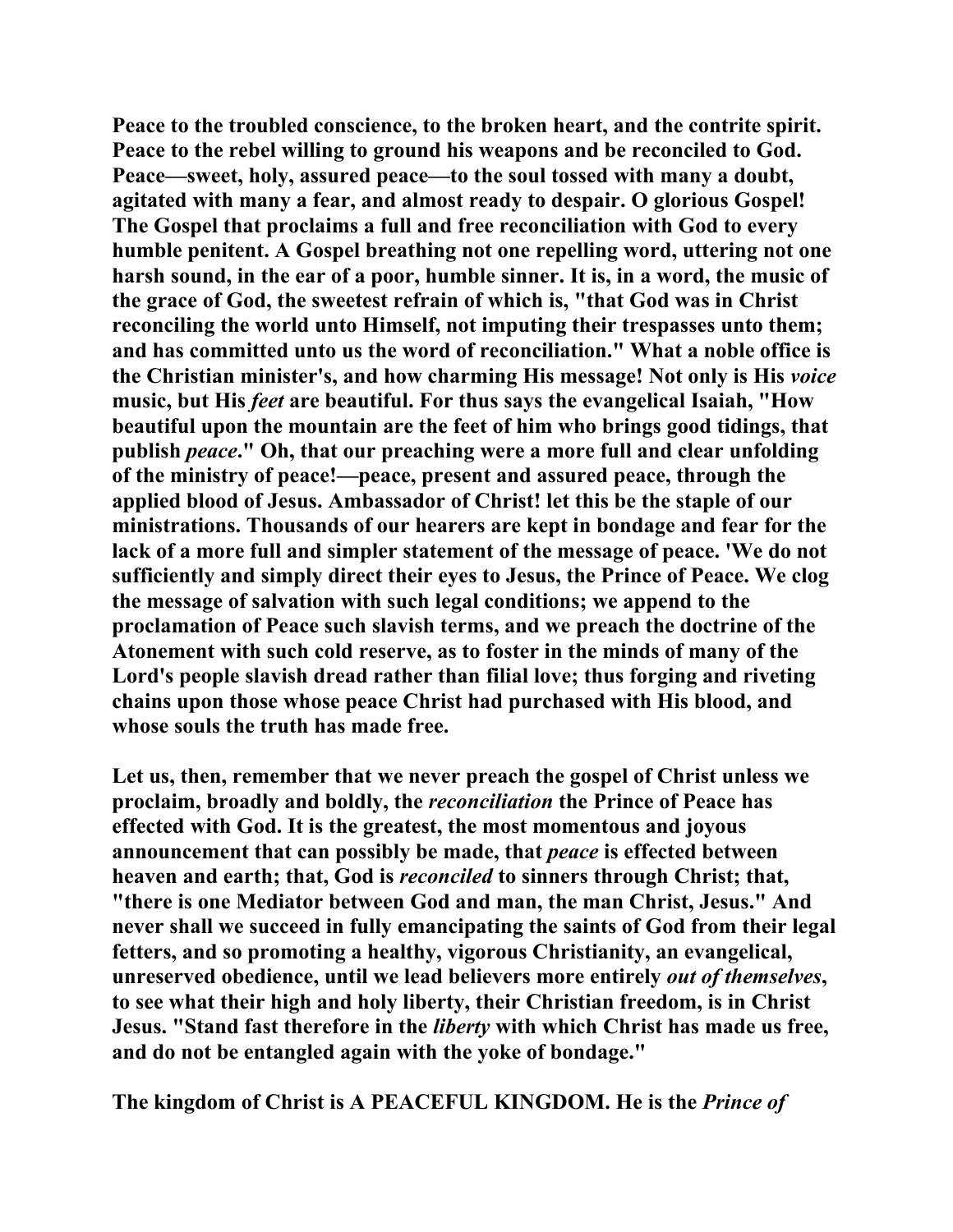*Peace***. Zion's King is a peaceable King. He came to erect a sovereignty of peace in the very heart of a world of rebellion against God, and of war with itself. And wherever His kingdom of peace extends, civilization follows barbarism, hatred is supplanted by love, the feuds, and divisions, and wars of nations cease, and peace and good-will among men spread their loving influence; diffusing unity, harmony, and love. Oh, what a world will that be when the dominion of the Prince of Peace shall be universal. "In His days shall the righteous flourish; and abundance** *peace***, so long as the moon endures. He shall have dominion, also, from sea to sea, and front the river unto the ends of the earth." Oh, aid the coming of this peaceful reign of Jesus, the Prince of Peace, by your personal efforts, by your consecrated wealth, but, above all, by your believing prayers. If ever there was a time when the Lord's people should be up and doing, it is the present. With trumpet voice the crisis summons us to the help of the Lord, to the help of the Lord against the mighty. The Lord has a controversy with the land. A great struggle is passing between truth and error in the nation. We are well assured of the result—that, His truth must and will eventually and triumphantly prevail; but this circumstance releases us not from the obligation, no, the privilege, of doing all we can, and even of suffering all we may, in defense of His truth, in furtherance of His kingdom, and in vindicating the honor and glory of His great Name. And when, at this season, in adoring faith and love, we worship at the shrine of Bethlehem, let us afresh dedicate our ransomed and renewed being to the service and kingdom of the Prince of Peace, seeking a deeper baptism of the Spirit of holiness, that we may be vessels of honor, sanctified and meet for the Master's use.** 

**But an interesting and important question presents itself at this stage of our subject—How is it that all the Lord's true people, possessing, as they do, this precious grace of peace, yet know so little of its personal experience and power! We do not hesitate to trace the cause mainly to a failure in the**  *application* **of the blood of Christ to the conscience. The blood of Christ is called the "blood of sprinkling." It is also emphatically denominated "peacespeaking blood." Both of these terms imply a personal application. Now, where there is no personal application of the blood of Christ to the conscience, there can be no assured peace; an unapplied Atonement is, in a sense, an unblest Atonement. It was the** *sprinkling* **of the blood on the dwellings of the Israelites that gave them perfect peace while the angel of destruction swept by, bent on his work of death. In other words, it was the** *applied* **blood of the slain lamb that spoke peace and safety to the dwellers in that house. For this we plead—the blood of Christ sprinkled upon the conscience, speaking peace.**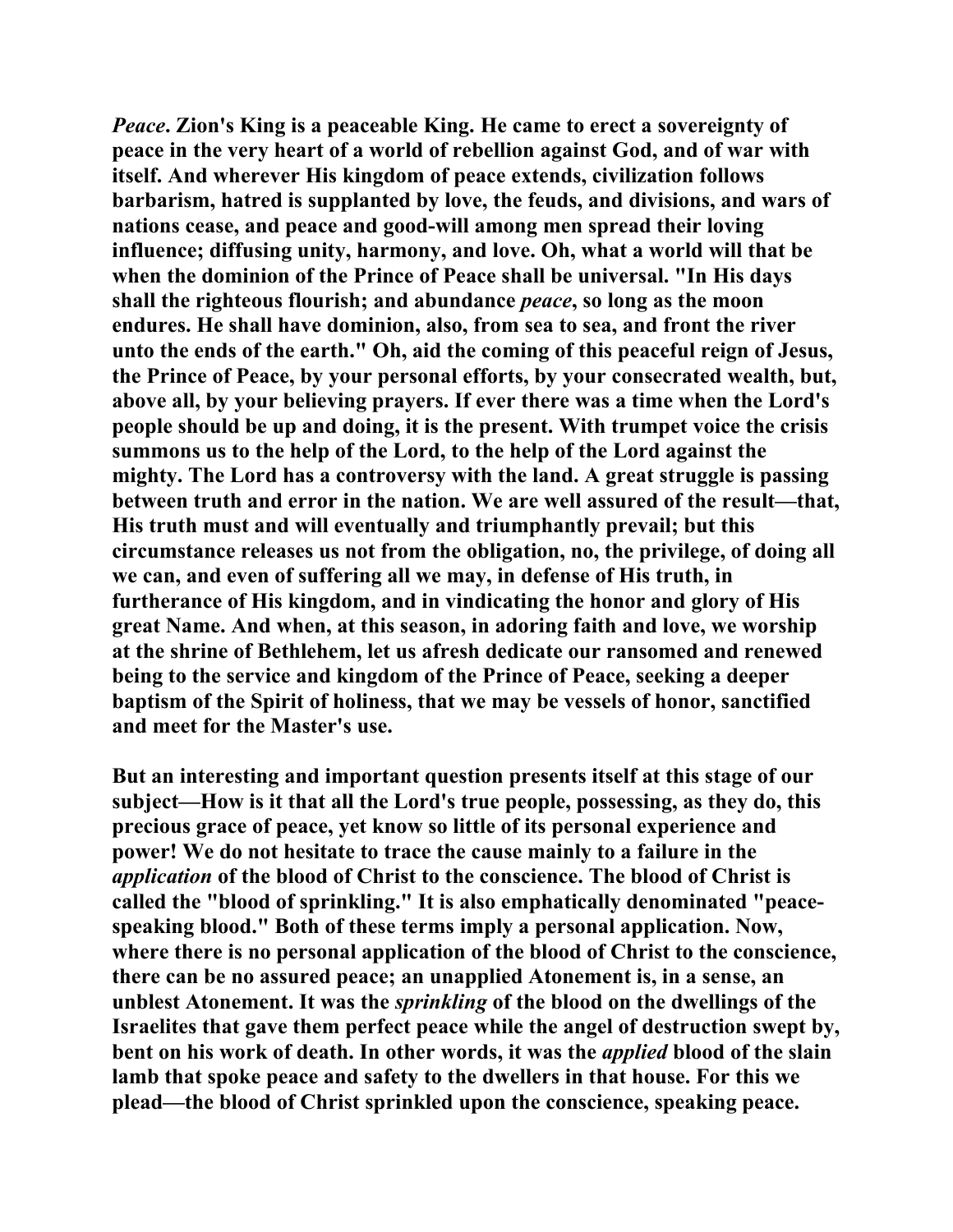**The conscience has been well termed God's deputy. Now, if we are, through Christ, at peace with God, conscience, God's deputy, must also be at peace, and can cause within us no enmity or dread. It is a precious truth, that the same blood that sprinkles the Mercy-seat in heaven, sprinkles the believer's conscience on earth. And as the blood speaks peace "within the veil," so it speaks peace to all believers who follow Christ "outside the camp." Let no sindistressed saint doubt the sovereign efficacy, the peace-speaking power of the blood, as brought into personal contact with the conscience.** *Surely, if the blood of Christ has power to satisfy God, it should satisfy us.* **Where Infinite Holiness can raise no objection, the sin-distressed conscience need not. If the holy Lord God has accepted the blood as a full atonement, need we demur accepting it in faith, as the earnest of our pardon, and the ground of our hope? Truly, nothing will satisfy an enlightened, quickened conscience, but that which satisfies a holy God; and whatever satisfies God, may well satisfy us. If God is reconciled, surely we may be. This is the true foundation of peace, God at peace with us. It may not always be enjoyed—clouds may veil it, it may be bathed in no sunshine; still it is there, living and shining, like that sun, in its concealed grandeur, and, like that sun, will again burst through every veiling cloud, more effulgently and gloriously than ever.** 

**Another cause of the little enjoyment of this peace, in the experience of many of the children of God, may be traced to their looking too exclusively within and at themselves, rather than looking simply at Jesus. Turning the eye within ourselves, we see nothing but darkness and confusion—every beast of prey, and every unclean bird. In a word, everything to depress, weaken, and discourage us. God can alone read His own superscription, and recognize; His own image in the renewed soul. Indwelling sin, and the heart's deep sorrow, often veils its features, and hides it from our view. What peace, then, do we find peering down into this deep, dark abyss of our own hearts? But, ascending from their depths, coming to the surface, and gazing upward upon the glorious Sun of Righteousness, the beauteous flower of peace will bloom and blossom in your heart, filling your whole soul with its heavenly sweetness.** 

**Another cause for the interrupted peace of some may be traced to wilful disobedience of a known command. "Great** *peace* **have they who love My law, and nothing shall offend them." It was God's lament over His distressed people—"Oh that you had hearkened to my commandments! then had your**  *peace* **would have been as a river, and your righteousness as the sands of the sea." To how many disobedient children of God will this lament apply! They**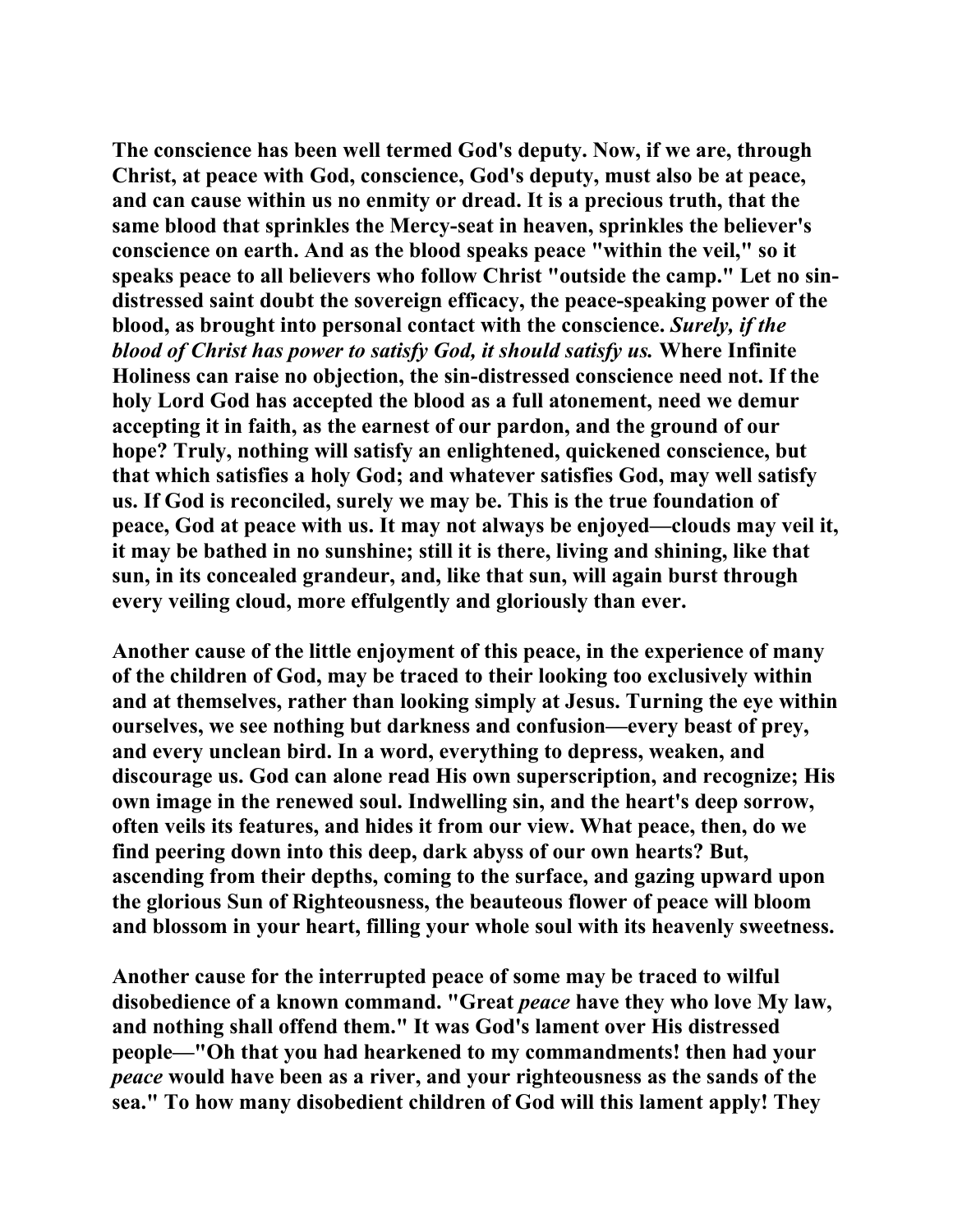**see a positive command of Christ, but, because it imposes a cross, or prescribes some self-denial, there is a sinful reserve in their obedience, and a consequent check in the flow of their peace. But if we would eat of the good of the land, we must be willing and obedient. Oh, let us, then, walk with Jesus as obedient children! How great will then be our peace! It will flow into our souls like a river, and our righteousness will be as the waves of the sea.** 

**Nor must we forget how soon and how sensibly the peace of God in the soul may be affected by indulged sin and conformity to the world. No two things exert a more injurious influence upon this holy peace of the Spirit than these. "The lust of the flesh, the lust of the eye, and the pride of life," are all opposed to that holy peace of mind which it is the privilege of the believer always to experience. We cannot allow sin, nor sinfully conformity to the world, nor indulge in anything forbidden by the Word of God, and inconsistent with the religion of Jesus and our Christian profession, without seriously, fatally compromising the peace of God in our soul.** 

**At peace with God through Christ, aspire to the benediction of the peacemaker. Imitate your blessed Master, the Prince of Peace, and be a mediator between those whom infirmity or misunderstanding have sundered. If yourself at variance with a brother or a sister, rest not until you are reconciled. Let the petition rise to God from a true and honest heart— "Forgive us our trespasses, as we forgive those that trespass against its." Be a peace-maker in your family, in your church, in your circle, in your neighborhood. Be a promoter of peace, cost you what it may. "Overcome evil with good." Wait not for your offending or offended brother's coming to you, but, like your Lord and Savior, take the first step towards him. Go, in the meekness and gentleness of Christ, and tell him his fault, and honestly acknowledge your own, and you shall be a threefold conqueror—you shall conquer your brother, and shall conquer Satan, and shall conquer yourself.** 

**"A peace is of the nature of a conquest; For then both parties nobly are subdued, And neither party loser."** 

**"Blessed are the peace-makers; for they shall be called the children of God."** 

**"The hand of peace is frank and warm, And soft as ringdove's wing; And he who quells an angry thought,**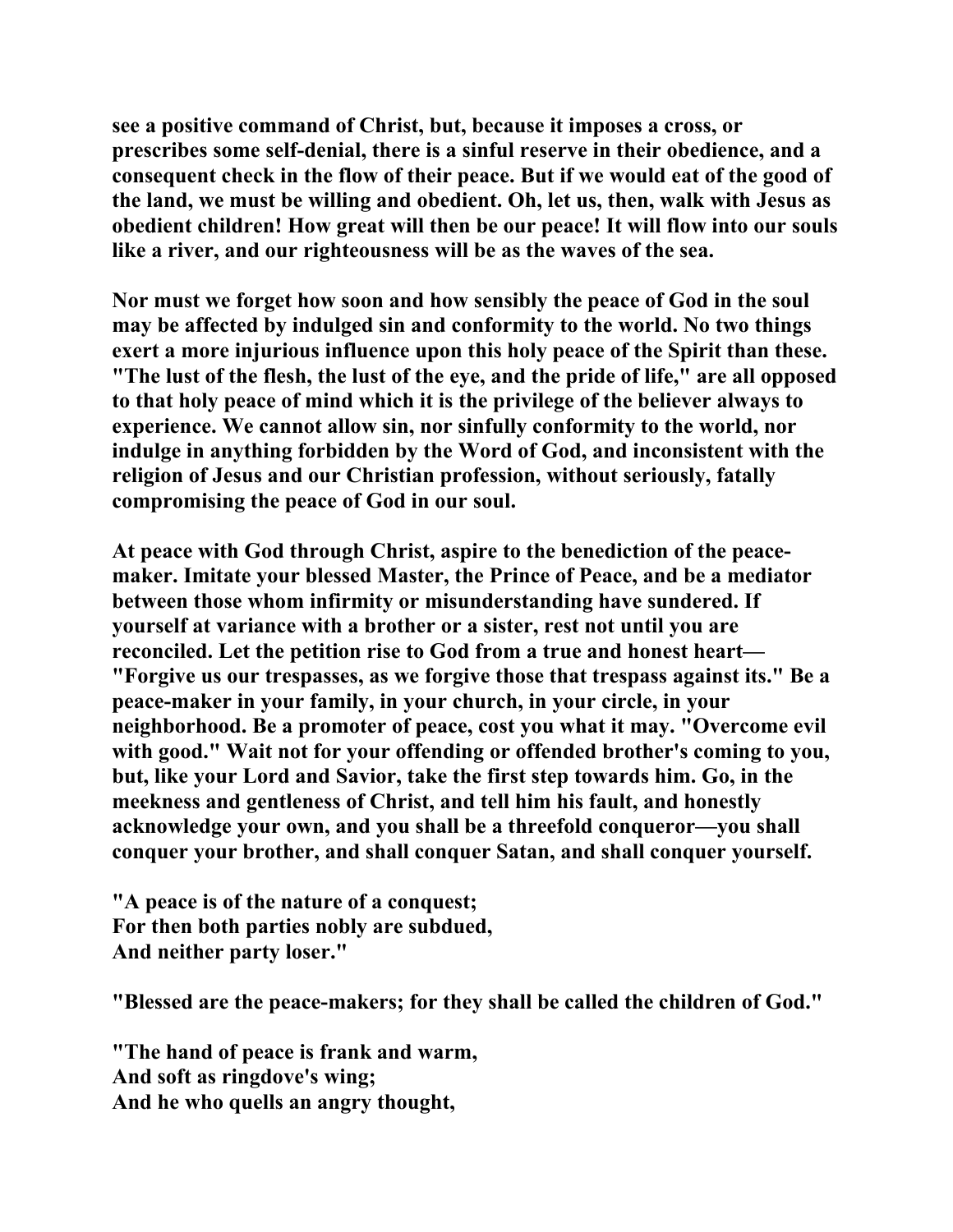**Is greater than a king."** 

**Let us beware of a false peace. That such may be our fatal snare is clear from the solemn charge of God—"For they have healed the hurt of the daughter of my people slightly, saying, Peace, peace; when there is no peace." Such is the peace of the unregenerate, such the peace of the religious formalist, such the peace of the self-deceived hypocrite, and such the peace of the false professor. They cry, "Peace, peace," when God has not spoken peace. It is the peace, the still, unconscious, unbroken peace of death! Be well assured, then, that your peace has been preceded by a spiritual arousing of the conscience, by a divine awakening of your soul, to a sight and examination of the plague of your own heart, your condemnation under the law, and your deep need of Christ. See that there has been the wounding before the healing, the storm before the calm, the conviction that you are a sinner lost by nature, before you cherish the hope of the sinner saved by grace. Ask the Holy Spirit to open up to you the deep, precious meaning of the apostle's words, "Therefore, since we have been justified through faith, we have peace with God through our Lord Jesus Christ." Looking in faith only to Jesus for your acceptance with God, building alone on this divine and most sure foundation which God Himself has laid, bathing in the blood and clothing with the righteousness of the Prince of Peace, you need not question the genuineness of the peace which flows like a river in your soul.** 

**"Now the Lord of peace Himself give you peace always, by all means. The Lord be with you all."** 

## **Christ, a Man of Sorrows**

**"A man of sorrows, and acquainted with grief. Isaiah 53:3.** 

**Of whom does the evangelical prophet speak these words but the Lord Jesus? It would seem impossible for the most learned Gentile, or the most prejudiced Jew, to find another being in the history of our race to whom the several particulars of this singular prophecy, this remarkable description, could properly apply. The portrait is too marked in its features, the character too life-like in its delineations, to be mistaken for any other being in a world where all are bowed with sorrow, than Him to whom alone it applies—the**  *Suffering Messiah***, the "Lamb slain from the foundation of the world." Entering upon a season which more especially concentrates our meditations**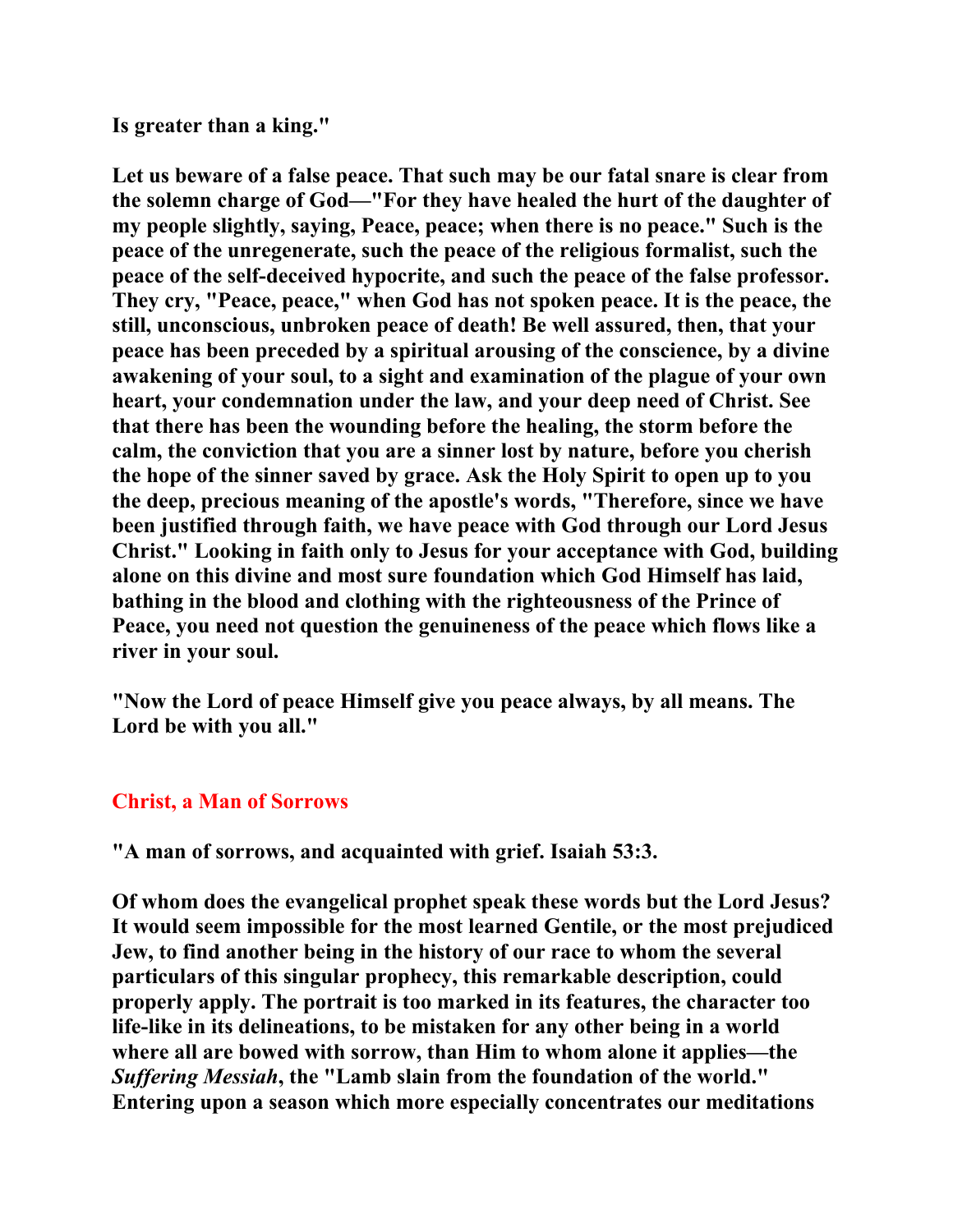**upon the passion of our Lord, could we select a portion better calculated to guide our reflections, or a picture more deeply to affect our hearts, awakening that feeling of penitence and sentiment of gratitude which the spectacle of our suffering Savior should ever inspire, than that which presents to us our blessed Lord Jesus as "a Man of sorrows, and acquainted with grief?" May the Divine Spirit, whose office in redemption it is to take of the things of Christ and show them unto us, bring our souls into close and believing contact with the cross of Jesus, that, as we gaze upon this, the most wonderful scene the universe ever beheld, we may "have fellowship with Him in His sufferings." Let us, in our present meditation, consider in their order, our Lord in His redeeming humanity—the nature of His sorrow—and then the blessings which flow from a believing sight of Him whom our sins thus pierced. "A man of sorrows, and acquainted with grief."** 

**OUR LORD IN HIS REDEEMING HUMANITY—"A man." Humanity was essential to His sufferings. He could only suffer as man. It was the only vehicle through which sin-atoning suffering could flow. Hence the doctrine of the Incarnation underlies the whole system of Christianity. "God manifest in the flesh," is the transcendent fact, the all in all, of the Christian religion. And he who denies this fact, who would extract this essential tenet from the Christian faith, exposes the fabric of his hope to utter and eternal ruin. Man redeeming man is a revealed truth, a doctrine of salvation resplendent upon every page of the sacred word. Such is the truth which meets us on the threshold of our subject. "A MAN of sorrows." Let us contemplate this truth in a few of its more important aspects.** 

**In the first place, our Lord as man was real man, truly man, "very man of very man," as the Creed expresses it. "A body have you prepared me." "The Word was made flesh." Then we read, "Forasmuch as the children are partakers of flesh and blood, He also Himself likewise took part of the same; that through death He might destroy Him that had the power of death, that is, the devil; and deliver them who through fear of death were all their lifetime subject to bondage." These are remarkable words. They set forth the great truth under consideration in points of light which no other passages of holy writ so impressively do. We too imperfectly realize this fact. Jealous—and properly so—of the Deity of Christ, we may too faintly regard His humanity. Hedging around the great doctrine of His Godhead with every text and argument which the Bible furnishes and the mind suggests, we may lose sight of the fact that, equally essential to our salvation, indispensably so as an element of His atoning death, is the doctrine of the real manhood. In bearing**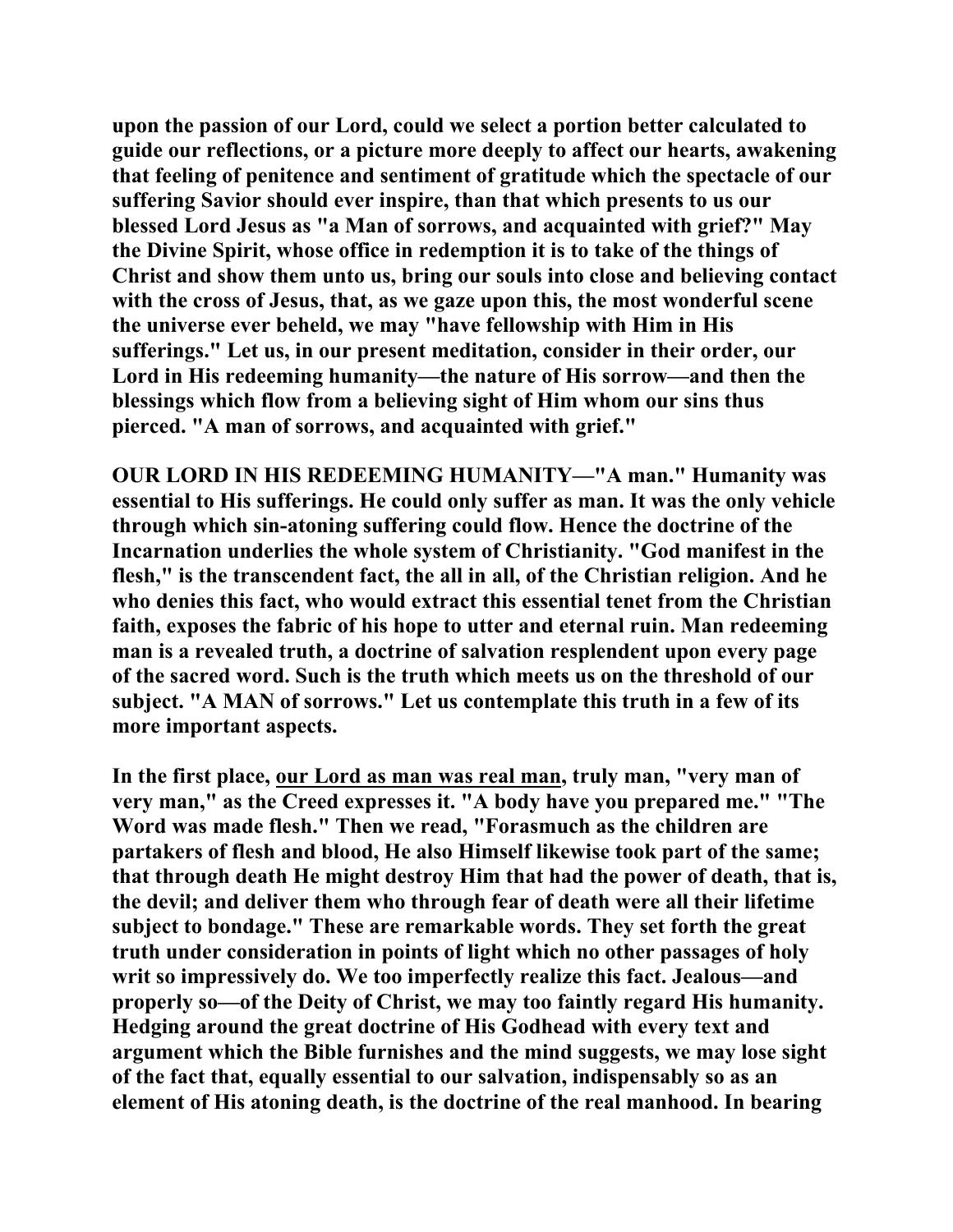**then our sins to the sacrifice of Christ, our guilt to the blood of Christ, our infirmities to the succour of Christ, our grief to the compassion of Christ, we find ourselves confronting a Divine being clothed in our veritable nature, a man as we are men, human as we are human, "bone of our bone and flesh of our flesh." It is no mere hallucination of the mind, no mere shadowy, impersonal being, whom we face, but "God manifest in the flesh"—a truly human and personal Savior, in whose presence we find ourselves in sin and suffering and woe. Oh, precious truth to those who yearn for the human in close and perfect sympathy with their own bruised, tried, and crushed humanity. How near is the Son of God brought to us! How close the Deity! We seem to see God, to feel God, to hear God in the wondrous incarnation of His beloved Son.** 

**The humanity of Christ brings Jehovah within reach of the shortest hand of faith, of the faintest breath of prayer, of the dimmest eye of love. Oh, deal personally and closely, my reader, with this great and experimental truth of the gospel—the "fulness of the Godhead bodily in Christ." Your faith in close contact with this wondrous mystery will give you such a realizing sense of the Divine nearness and fellowship as will, under all circumstances and in all places, make God to you a real and a felt presence. You will thus "acquaint yourself with Him," and this closer acquaintance will dislodge from your mind those distant and vague conceptions, those distrustful and distressing feelings which you may hitherto have cherished of God, replacing them with filial confidence, sweet affection, and holy fellowship. Thoughts of God will now be pleasant, to draw near to Him your holiest privilege, to obey and serve Him your sweetest liberty and highest delight.** 

**The humanity of Christ was not only real, but it was voluntary. It was a selfassumed humanity. "He also Himself took part of the same." It was not a forced nature, a coerced humiliation, to which the Son of God subjected Himself. Not so was it with us. We did not voluntarily take upon us our nature, it was given to us; we did not assume, we received it independently of our own will. The choice was not given to us whether we should be made brutes, or men, or angels; but God gave us a body as it pleased Him. But our blessed Lord, left to His own will and choice, chose to be man that He might redeem man. Dwelling in a pre-existent state of essential life and glory, He had power over all existence—for all life flowed from Him, and it was competent in Him to select the nature He most loved, and He selected ours, for from everlasting "His delights were with the children of men." He had, too,** *an essential purpose, and a covenant engagement* **to accomplish in this. He had**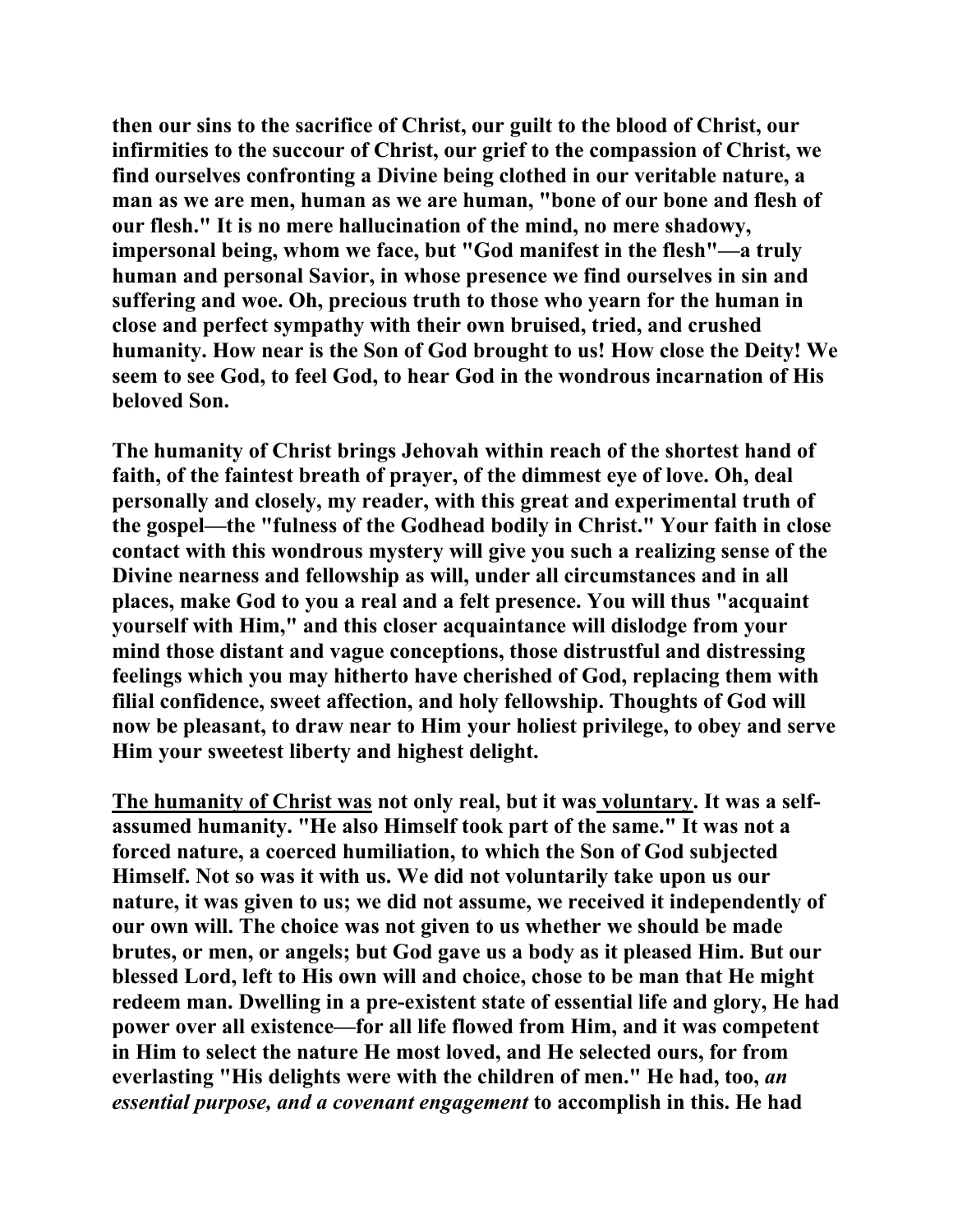**entered into covenant with His Father to ransom His elect Church, His eternally chosen and loved people. This He could only do—and still His will was left perfectly free—by assuming the very nature He was to redeem. Therefore we read that, "as the children are partakers of flesh and blood, He also Himself likewise took part of the same." He was bound to take upon Him our nature, but He was** *self* **bound—bound by His own will, bound by His own law, bound by His own love "in all points to be made like unto His brethren," as truly flesh and blood as they. Oh, what a dignity has thus been put upon our nature! To what a scale of greatness and glory has this wondrous stoop of Deity raised it! The only true light in which to study the dignity and importance of our nature is the Incarnation of the Son of God. How raised, ennobled, and honored, would angels have deemed themselves had Divinity allied itself with their pure, seraphic forms! But, "He took not upon Him the nature of angels, but He took upon Him the seed of Abraham," and by this wondrous alliance, this profound stoop, He has elevated our nature infinitely higher than angels, and so our redeemed humanity in heaven stands nearer the throne than they.** 

**We approach a step closer to our subject when reminded by the passage upon which we are commenting that, our blessed Lord assumed our nature in order to die. "That through death," or, in order "that through death He might destroy him that had the power of death, that is, the devil." We naturally shrink from death. It is a terrible crisis, a fearful contingency of our nature, from which all our animal instincts recoil. But He who knew what death was, though He had not yet "tasted death," assumed a nature which He was well aware must pass through the throes and agonies of a mortal dissolution. Before** *He left the repose of His Father's bosom for the embrace of the cross***, the entire scenes of Gethsemane and of Calvary passed vividly before His mind. And yet He chose a nature that must die, took a body in order to die; elected death—and of all deaths the most torturing and humiliating—as the consummation and the goal of His human existence. With this line, my reader, endeavor to comprehend something of the "height and depth, the length and breadth, of the love of Christ," "the Man of sorrows," which yet "passes knowledge." Into what else but love—infinite love, self-sacrificing love, unparalleled love—can we resolve this amazing step of Jesus? Before the eye of His omniscience, the whole scene of His humiliation and suffering passed. The cross, with all its sorrow and joy, its pain and pleasure, its ignominy and glory, its defeat and triumph, stood before His mind, as really and as truly as though it had been reared upon Calvary ages before He exchanged the abode of his glory for the scene of His shame. Herein is love, and nowhere else but**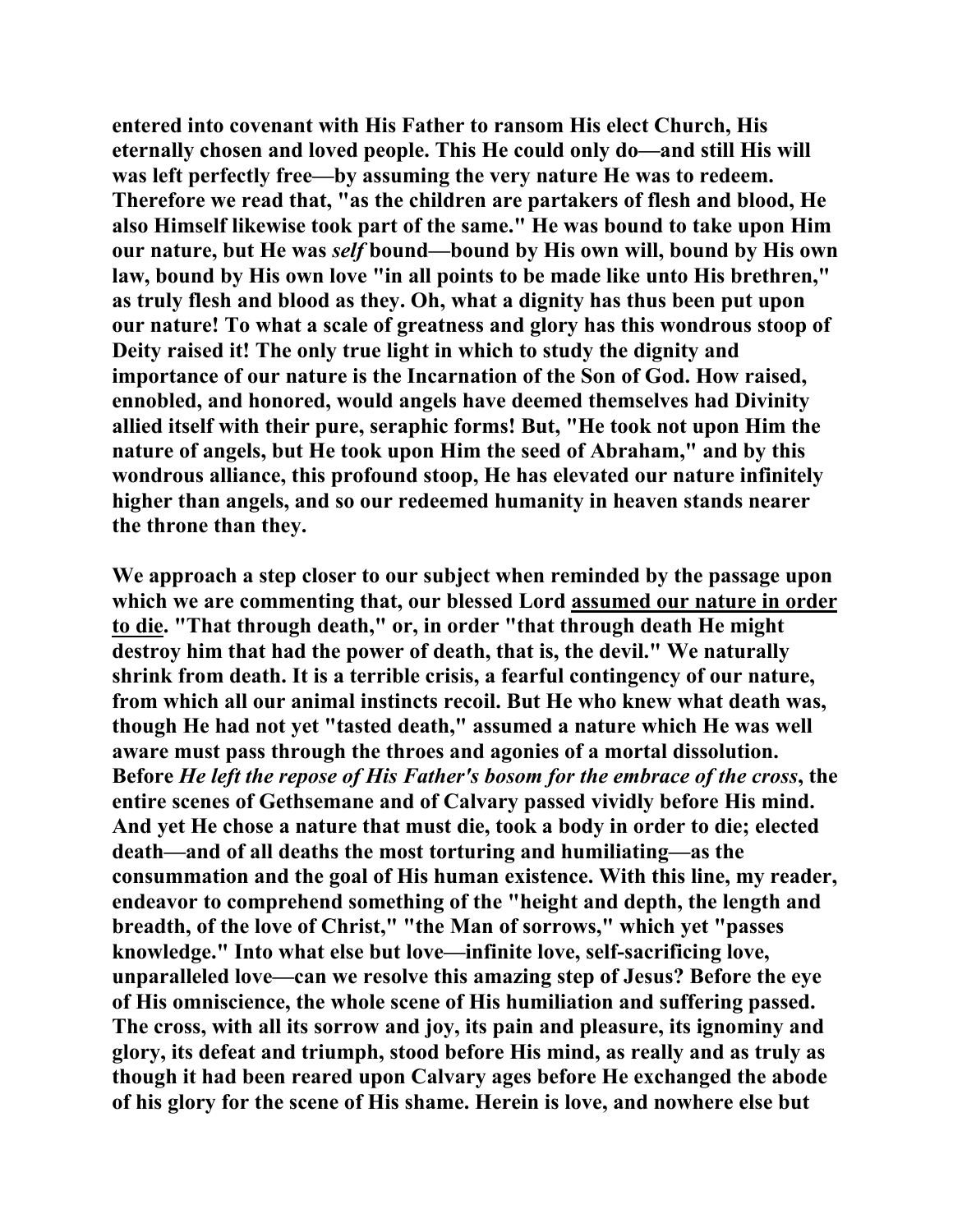**here! Wonder, O heavens! be astonished, O earth! break forth into singing, O my soul! for the Lord has done great things for you. He took upon Him your nature, knowing that it would be smitten, and bruised, and scourged and spit upon, and His face marred more than the face of any man; and that, when all forms of indignity were exhausted, His foes would drag His sacred body to Golgotha, and impale it upon the accursed tree. Was ever love like this!** 

**We are thus conducted to the last thought under this branch of the subject the absolute necessity to His sorrow that Christ should be man. An absolute God of sorrow were a contradiction of terms, a moral impossibility. If the Son of God were to become personally acquainted with grief, He must become human. He could only sorrow as the "***Man* **of sorrows." Not that He divested Himself of His Deity for a moment. This were as utterly impossible as that His Deity could suffer. The Godhead and the Manhood of Christ were one and indivisible throughout His entire travail of soul. The one nature was as essential to His suffering as the other. Neither were independent of the ether in this great act of His life. As man He suffered; as God He atoned. As man He offered Himself an oblation for sin: as God He imparted to that oblation all its sacrificial virtue. His humanity was the vehicle of His divine offering; His Divinity gave to His humanity all its atoning efficacy and perfection. His Divinity was the altar upon which His Humanity was offered; and thus He made to Divine justice a full atonement for the "Church of God, which He purchased with His own blood."** 

**What must be the sin-atoning nature, what the** *guilt-cleansing efficacy* **of that blood, which the Holy Spirit thus terms "God's own blood!" Shall we henceforth hesitate availing ourselves of its sovereign virtue? Shall we question its efficacy in our case? Shall we deem ourselves sinners too great, our transgressions too numerous, our guilt of too deep a hue, for the Savior to cleanse, for God to forgive? Forbid it, Man of sorrows! forbid it, dying love of Christ! I will come to You, believe in You, receive You; wash me in Your blood, and robe me with Your righteousness, though my sins were red like crimson, and my transgressions were countless as the sands.** 

**We now approach the subject more especially suggested by the impressive title of our Lord, "the Man of Sorrows." The spectacle upon which we gaze is a marvellous one—the ground upon which we stand is holy—the event we contemplate the most stupendous and momentous in the history of the universe. In what sense are we to regard our Lord Jesus as the "Man of Sorrows and acquainted with grief"?**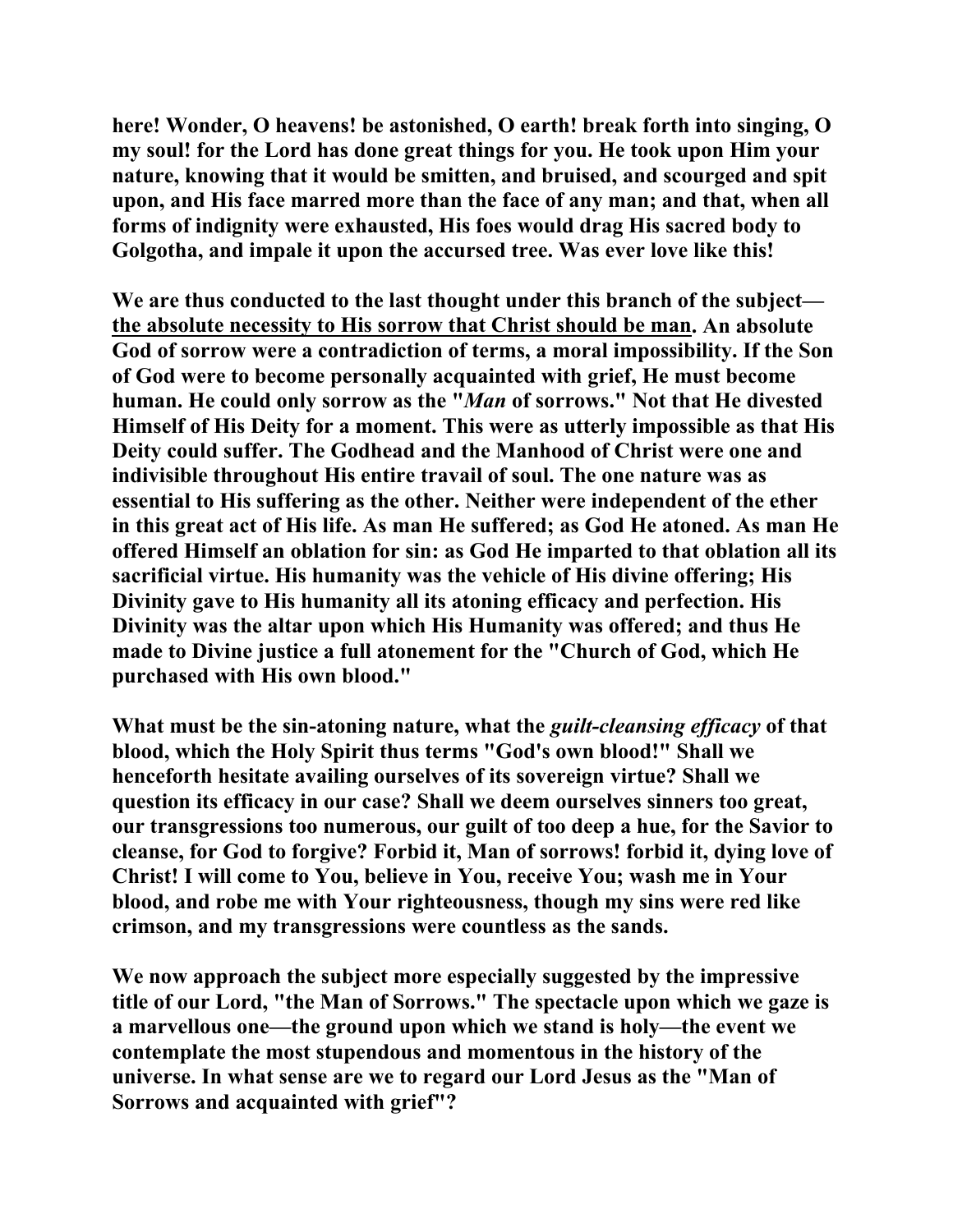**In the first place, He was a Man of Sorrows, because, as man, He was born under the curse. Sorrow was an consequence of the curse. God pronounced a curse upon the earth, and upon man in his passage through it, when His divine and holy law was broken. How awful its terms—"Cursed is the ground for your sake; in sorrow shall you eat of it all the days of your life; thorns also and thistles shall it bring forth to you; and you shall eat the herb of the field; in the sweat of your face shall you eat bread, until you return unto the ground." Now our blessed Lord, in order to** *remove* **the curse, must first** *bear* **it; and in bearing it He became emphatically; and in a sense and to a degree as none other could, a "Man of sorrows." Behold, my soul, in the sorrow of the Savior, the pledge of the utter annihilation of your curse! His soul-grief, His bodily suffering, absolved you from it all. It fell upon Him in all its unmitigated, unmeasured force. There was no condoning the curse, no soothing or sweetening of its harshness and bitterness; but, standing in the place of His Church, He became a "curse for it;" and so was He a "Man of sorrows, and acquainted with grief."** 

**In this light interpret all the dispensations of your God which look so threatening, feel so crushing, and utter their pealing voice as from the "secret place of thunder." Christ has entirely rolled the curse from off His people, turning it into a blessing. Thus, those very trials and sorrows, which, in the case of the ungodly, are "thorns and thistles" of the curse, in the experience of God's saints are blossoms, and flowers, and fruit, the hallowed result of sorrow's discipline, in which no curse is found. What real, what pure blessings, then, must** *our Father's corrections* **be, since from them Christ has extracted every particle of the curse, every drop of wrath, every frown of anger, every spark of hell! But, oh my soul, forget not what an element of severity must this have been in the soul-sorrow of your Lord! What an embittering ingredient in that cup of woe which trembled in His hand, yet which, for the love He bears you, He drank to the very lees, exclaiming, "Your will be done!"** 

**As the sin-bearer of His Church, Christ was a "Man of sorrows." Thus, the sufferings of our Lord were** *vicarious***, the sorrow of His soul** *sin-atoning***. No other rational solution of His sufferings and grief can be found than this. The prophecy from where this title of our Lord is taken—a prophecy of the sufferings of Christ—is so real and so life-like that it might well be taken for a chapter of one of the evangelists—completely vindicates the vicarious nature of our Lord's sorrow. In this part of God's word, the sin-bearing, sin-atoning**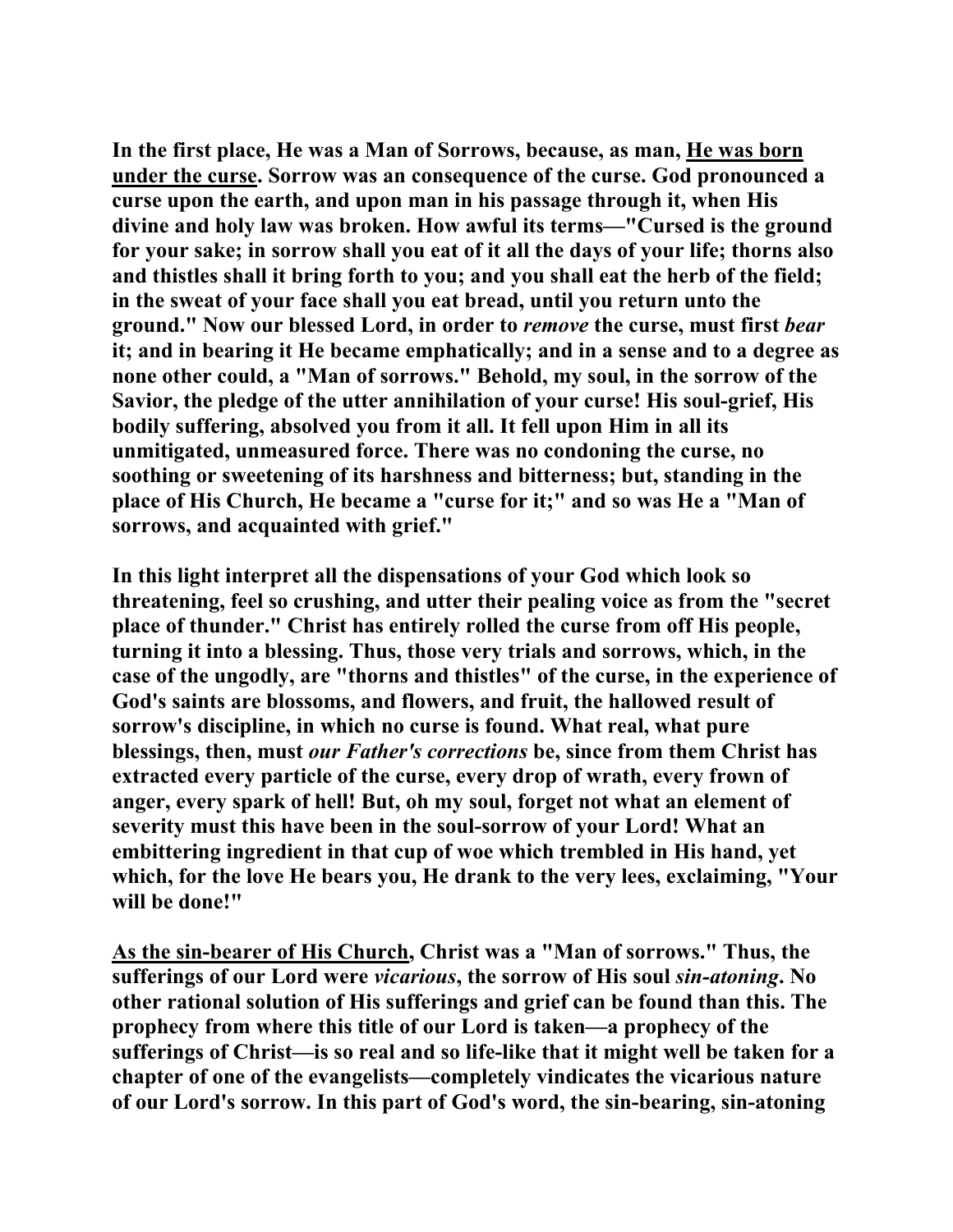**character of His death is presented with a clearness so distinct, the seeing eye cannot possibly mistake, and with a force so commanding the candid mind cannot possibly resist. How simple, solemn, and irresistible the statement of the evangelical prophet!—"He was wounded for our transgressions, He was bruised for our iniquities; the chastisement of our peace was upon Him, and with His stripes we are healed. All we like sheep have gone astray—we have turned every one to his own way; and the Lord has laid on Him the iniquity of us all." "It pleased the Lord to bruise Him: He has put Him to grief: when You shall make His soul an offering for sin, He shall see His seed, He shall prolong His days, and the pleasure of the Lord shall prosper in His hand." Such is the Old Testament key to the New Testament history of our Lord's sorrow.** 

**How confirmatory of this prophetical statement of our Lord's sorrow, as the Sin-Bearer of His people, is the teaching of His evangelists and apostles! "Christ died for our sins, according to the Scriptures." "Christ has loved us, and has given Himself for us, an offering and a sacrifice to God for a sweet smelling savor." It were not necessary to multiply proof in evidence of a fact so demonstrably true. No other fact provides the least satisfactory clue to the deep soul-sorrow of our Lord but this. If that sorrow was not the consequence of His bearing sin—if His sufferings were not expiatory, His death sacrificial, His blood sin-atoning, then there is a mystery in the whole transaction of the cross which must forever remain inexplicable.** 

**Beloved, what penetrates your heart with the deepest grief—what imparts to your soul the bitterest sorrow? Is it not sin? Does not the consciousness of guilt, the thought of having grieved the Spirit, of having wounded Christ, fill your very soul, at times, with unutterable anguish, and bow you to the dust in the profoundest spirit of self-abasement? Think, then, what must have been the overwhelming soul-sorrow of our blessed Lord, standing, as He did, beneath all the sins of His whole elect Church, from the first sin of Adam to the sins of the last chosen vessel of mercy.** 

**But what language can portray, what imagination conceive, the depth of the sorrow which afflicted the holy soul of Jesus! Listen to His words, "Now my soul is deeply troubled. Should I pray, 'Father, save me from what lies ahead'? But that is the very reason why I came!" "My soul is exceeding sorrowful, even unto death. . . . . O my Father, if it be possible, let this cup pass from me." Without the consciousness of personal guilt—for "He knew no sin"—He bore in His holy soul the fiery vengeance of Divine justice, endured the full tempest of Divine wrath, passed through the terrible darkness of the**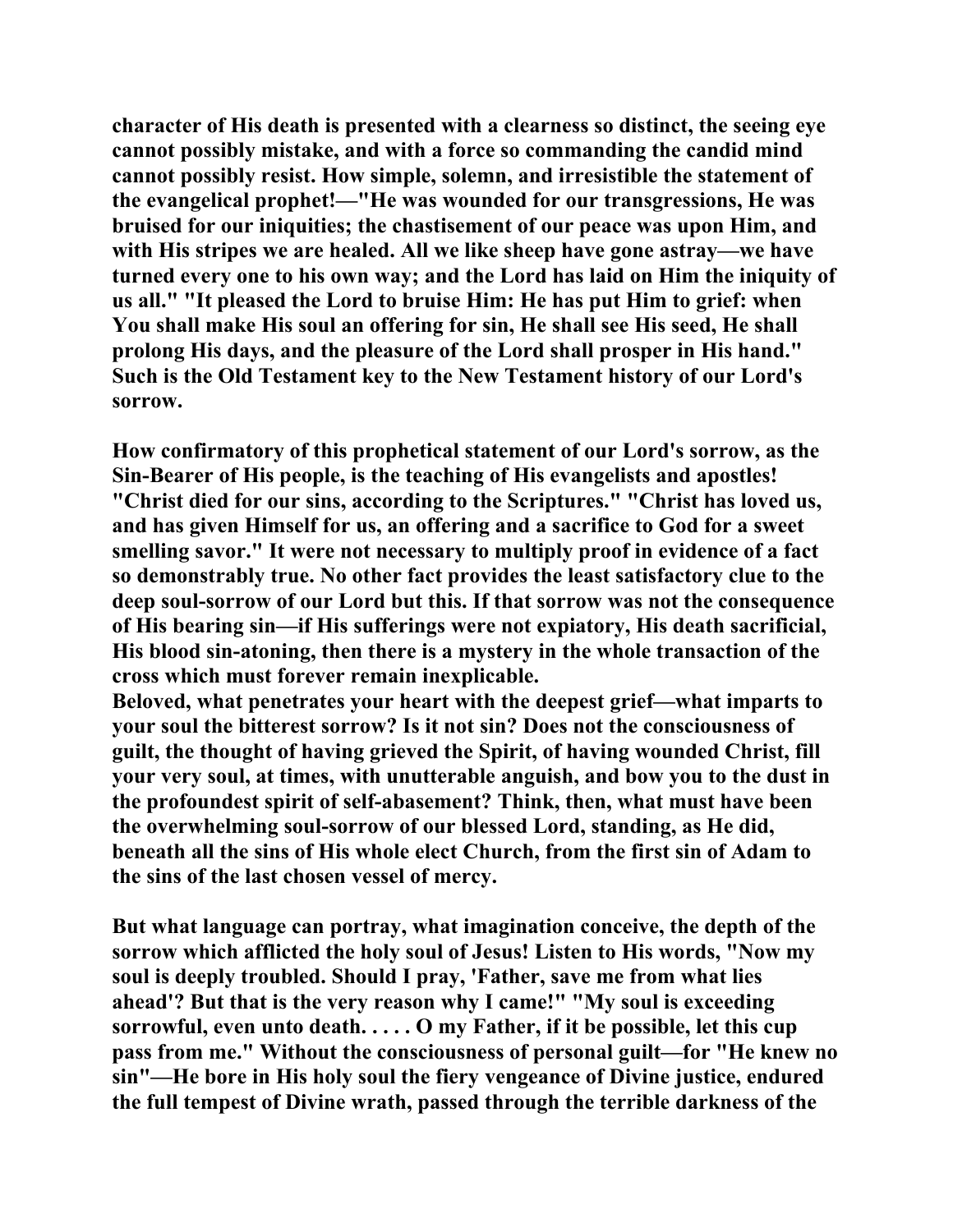**cross, when, in the unfathomable anguish of his soul, he exclaimed, "My God, my God, why have You forsaken me!" Oh, what a terrible eclipse of His soul was this! The hidings of God's face, the suspension of His sensible presence from His human soul, created a "horror of great darkness"—a darkness that truly might be felt. And had He not throughout all this sorrow, abandonment, and darkness been upheld by the power of His Deity, He must have succumbed, and His Church have perished forever. We shudder at the thought! But we suppose an impossibility. True, the** *humanity* **of our Lord was now passing through the deep baptism of suffering, but its union with His**  *divinity* **sustained and bore it triumphantly through. The sacrifice was noble, as the sin which demanded it was great. An infinite justice was evoked, perfect law was broken, but an infinite Savior gave a full equivalent to the one, and made a full satisfaction to the other. The dignity of His Divinity conferred upon the sufferings of His humanity all the sin-atoning virtue and efficacy they possessed. Their sovereign value was as inseparable from His sufferings as His Divine nature was inseparable from the human. As Charnock remarks, "The union of His natures remained firm in all His passion; and, therefore, the efficacy of the Deity mingled itself with every groan in the agony, every pang and every cry upon the cross, as well as with the blood that was shed. The Divinity that could not suffer was joined to the suffering flesh, to render the sufferings salutary and saving." Such is the redemption view of the mysterious yet actual union of the two natures of Christ. Apart from this union there could have been no redemption—the manhood of our Lord was the seat of atoning suffering, His Godhead the fountain of atoning merit. As man He sorrowed, as God He bore the man triumphantly through the sorrow, "and when He had by Himself purged our sins, sat down at the right hand of the Majesty on high."** 

**Oh yes! our Lord was indeed a "Man of sorrows." Sorrow was His distinctive badge. He was "acquainted with grief;" or, as the Hebrew expresses it, He was known of grief. Sorrow and grief were His most familiar acquaintances, His constant companions. With them He was in unceasing converse. From His lowly cradle of the manger, to His ignominious death-bed of the cross, He ate of the bread of adversity and drank of the water of affliction, a full cup being wrung out to Him. And when we count the forms of sorrow through which He passed, the sources from where His afflictions flowed, the blood-thirsty persecution of man, the fiery assault of Satan, the treachery of false and the fickleness of true disciples, the insults and cruelty of His slayers; and, chief of all, the exceeding sorrow and blood-sweat of the garden, the mental anguish springing from the Divine wrath and justice, and the hidings of His Father's**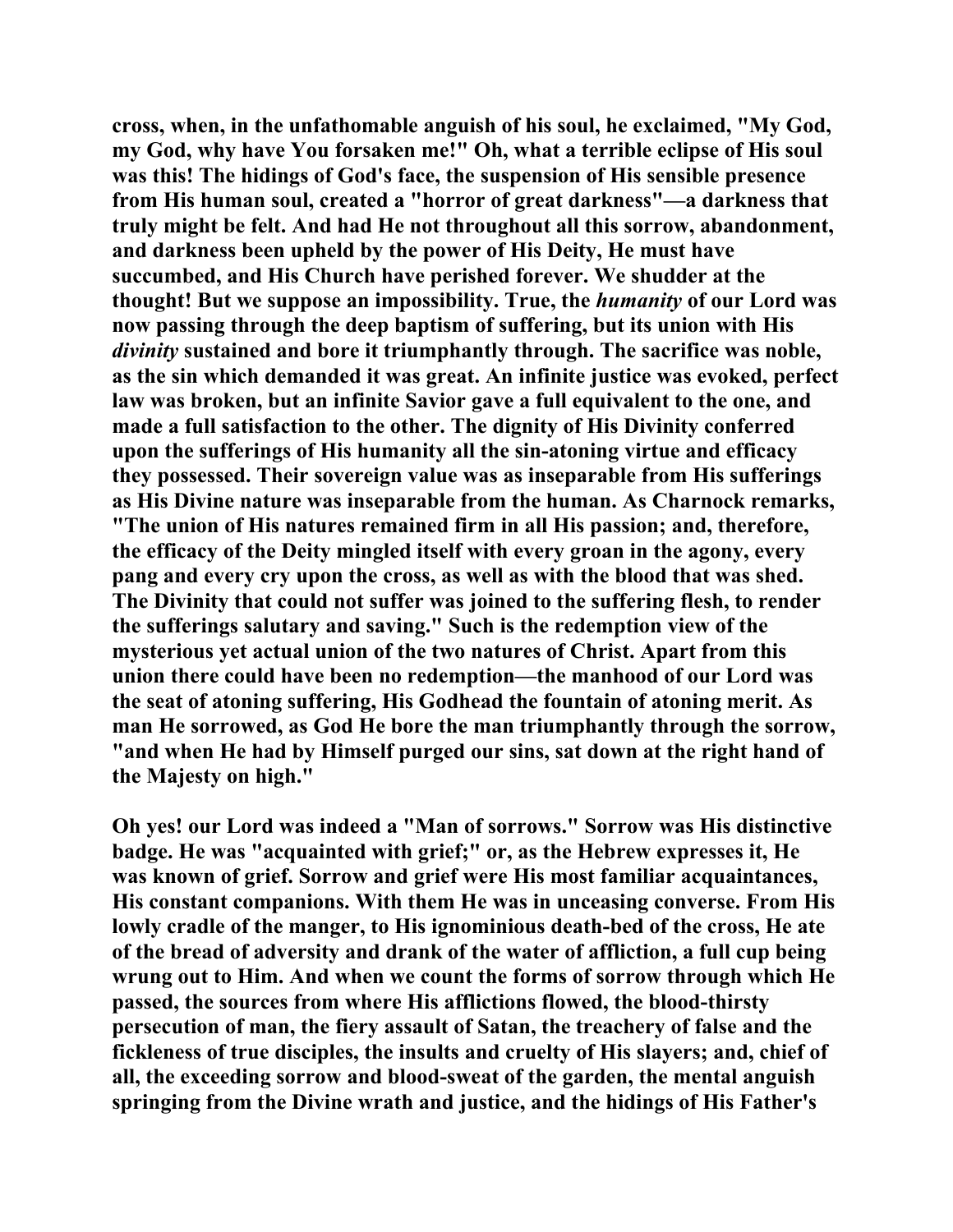**face in infinite displeasure for the sins of the people for whom He was Surety, oh, well might we put into His groaning lips the dolorous cry of Jerusalem, "Is it nothing to you all, all you that pass by? behold, and see if there be any sorrow like My sorrow with which the Lord has afflicted Me in the day of His fierce anger."** *Oh, great and wondrous love of God, that for us He should so smite, so put to grief the Son of His love.* **Herein is love, "not that we loved God, but that He loved us, and gave His Son to be a propitiation for our sins."** 

**"Angels here may gaze and wonder What the Lord of love could mean When that heart was torn asunder, Never once defiled by sin."** 

**Let us briefly notice a few of THE SPECIAL BLESSINGS which flow from a believing view of Christ's sorrow.** 

**And first, from this deep sorrow of our Lord springs our deepest joy. We see in His sorrow the putting away of all our sin. And is not this a matter of joy unspeakable? To be assured that our transgression is forgiven, our sin is covered; that the baptism of grief through which His holy soul passed—as no other baptism could—has "blotted out, as a thick cloud, our transgressions, and as a cloud our sins," surely this should make us patient in suffering, joyful in tribulation, and cause us to bear cheerfully every cross, and to gird ourselves willingly to every service our Lord—the Man of sorrows, sees fit to impose.** 

**Alas! how few joyful believers there are, how few make the desert ring with their songs of gladness, and wake the echoes of praise in the strange land, simply because they deal so seldom and so faintly with the sorrow of the Savior's cross. Believer in Christ, do you know that that sorrow of your Lord has buried forever in its fathomless depths all your sins, past, present, and to come; and from His unknown agony, from His inconceivable grief, from His bitterest sorrow, you may extract the material of your richest joy, and wake the notes of your sweetest harmonies, marching to conflict and to conquest to the music of the victor's song. Oh, be joyful then! The joy of the Lord will strengthen your soul, your sacrifice of praise will glorify His name. You bring no honor to your Lord by indulging in a mournful and desponding spirit, in a doubting and fearful mind. His sovereign grace has burst your chains, unloosed your yoke, and brought your soul out of prison, conferring upon you a dignity of which the angels cannot boast, even the divine adoption of a child;**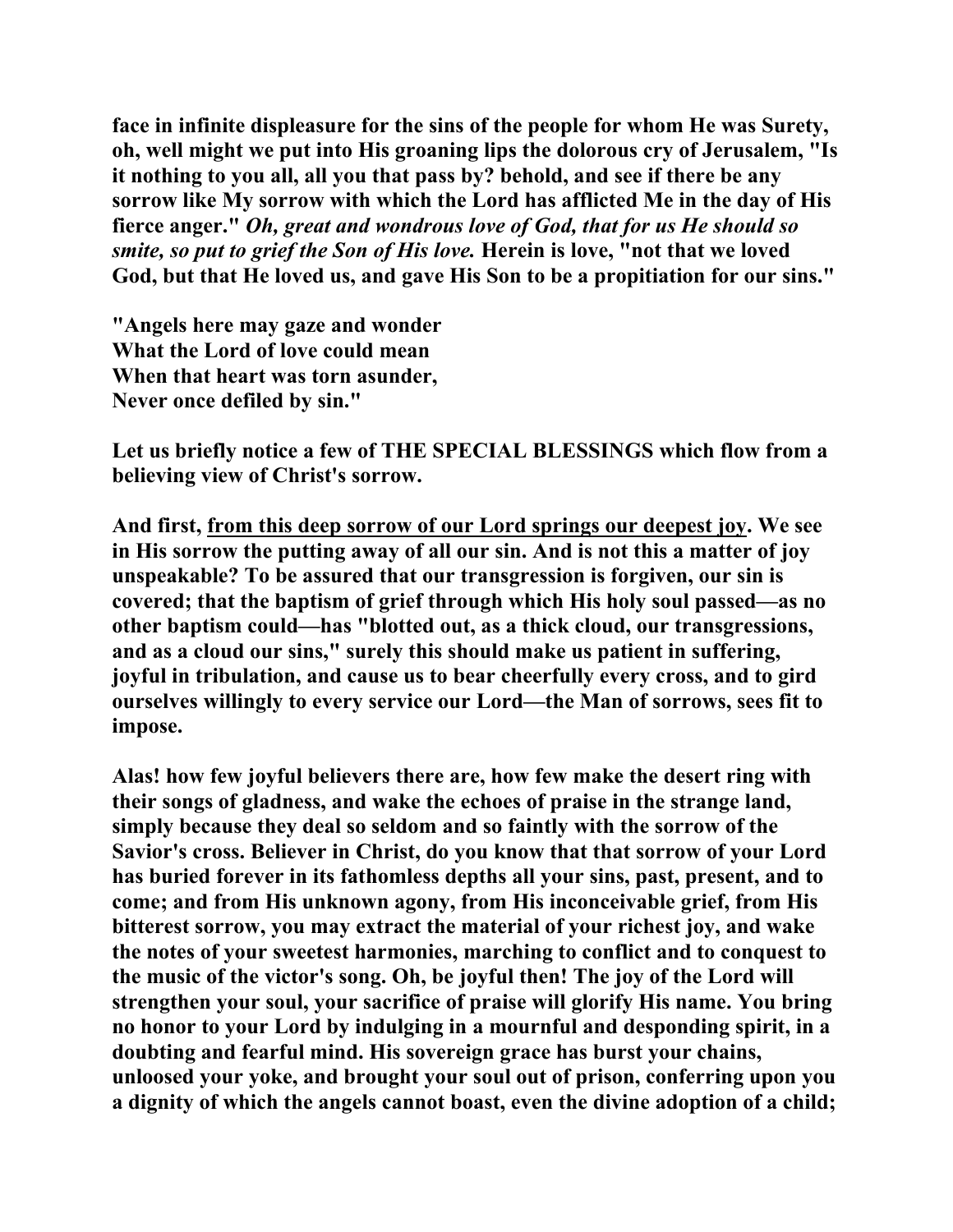**and you ought to go forth to service and to suffering with a jubilant and gladsome spirit. Up, then, you pardoned and justified adopted saints, from the ashes and shadows in which you too fondly love to grope, and pluck your harp from its willow, wake its wires to the highest praise of redeeming grace and dying love, for your home is in heaven. There is everything in Jesus to make you a happy and a joyful Christian; everything that the renewed soul requires, carrying within him a depraved and treacherous heart, bearing about a body of sin and death, and passing through an ungodly, ensnaring world—a world of unmixed pollution, ceaseless trial, and heartless disappointment.** 

**We see also in this title of our Lord a shadowing forth of that assimilation to Him, of which all His saints must more or less partake. The members must be conformed to their divine Head, the brethren to their elder Brother. This was the ardent desire and prayer of the holy apostle, "I want to know Christ and the power of his resurrection and the fellowship of sharing in his sufferings, becoming like him in his death." Was our Lord a Man of sorrows? There must be no difference between us and Him. Shall He be a Man of grief, and we men of pleasure? Shall He wear the thorn, and we only the rose? Shall the world, that frowned upon Him, smile upon us? Shall He endure its curse, and we receive its blessing? He its sting, and we its caress? Oh, no! We, too, must be acquainted with grief. We must be prepared to suffer with Christ, and to suffer for Christ. We must bear His cross, confess His name, and follow hard after Him, though the path we tread be rough and flinty. Shame for Him must not confound its; toil for Him must not weary us; suffering for Him must not daunt us; loss for Him Must not make us afraid. "Unto you it is given, on the behalf of Christ, not only to believe on Him, but also to suffer for His sake."** 

**Oh, be you assured of this, that the discipline of sorrow through which you are now passing, is an evidence of your oneness with Christ, a seal of your adoption, and fitting of your soul for glory! Oh, seek rather its sanctification than its soothing; desire its fruit more than its removal! Let the sweet thought reconcile you to sorrow, and cheer you on in its lonely path, that Christ is your fellow-sufferer, and the cup you now drink,** *He drank, leaving the sweetness of His lips in undying fragrance upon its brim.* 

**This conducts us to a third blessing—the compassion and love which flow from Christ's sorrows. As a Man of sorrows and acquainted with grief, He was educated for the suffering Church. He could not possibly have been a sympathizing High Priest, had He not been taught and trained in the school of**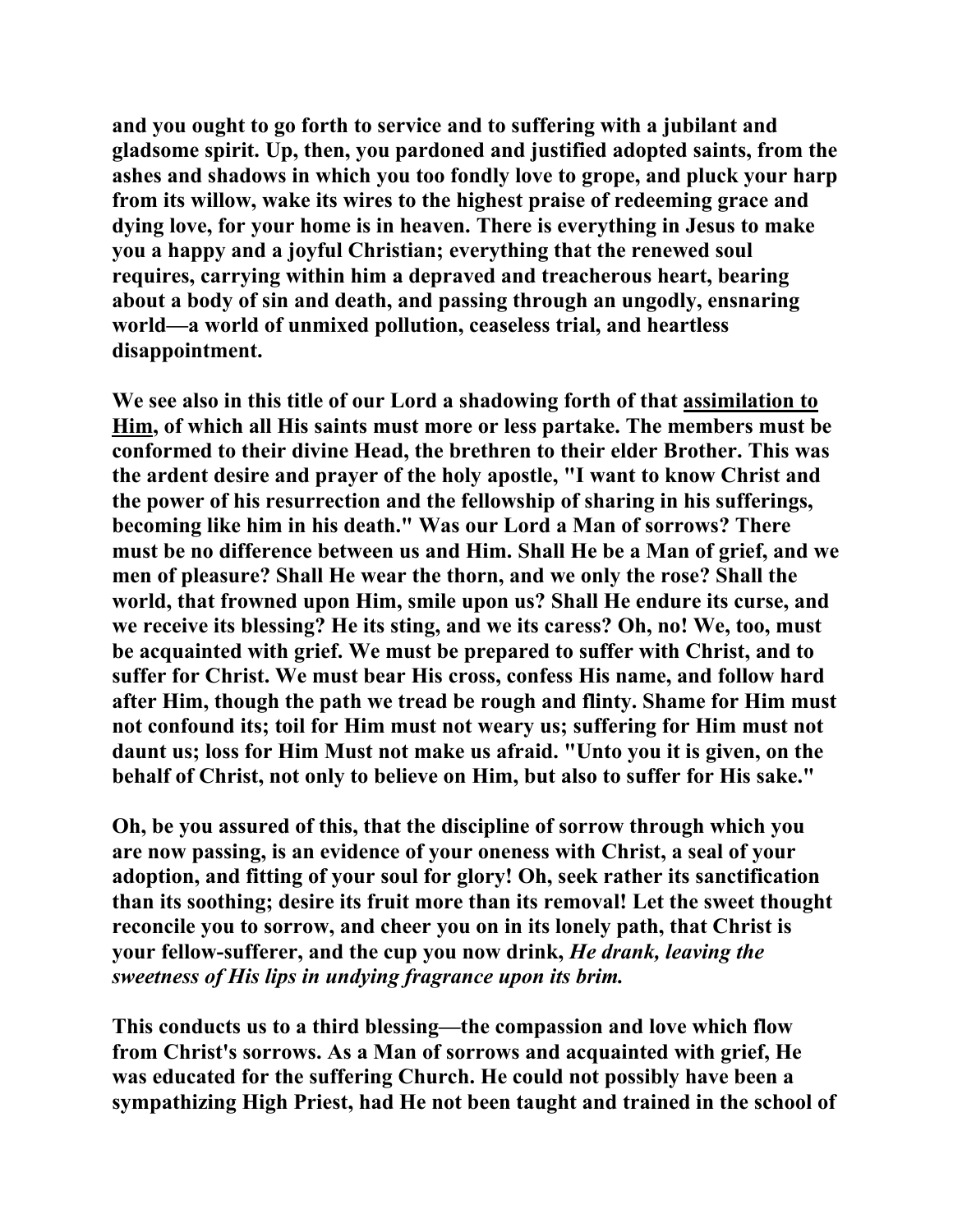**sorrow: "Though He were a Son, yet learned He obedience by the things which He suffered." What an ocean of sympathy is here! It is quite possible to overtask the sympathy even of God's saints. Human compassion must necessarily have its limit; and even where it exists in its truest and tenderest form, it may not have been trained in our peculiar school, nor have been molded to our especial form of sorrow. But Christ was a Man of sorrows—not of one sorrow, but of many. Is there one we have of which He did not partake? Is there one grief that shades our spirit that did not cast a deeper shadow upon His? His cup of woe was composed of many ingredients, His crown bristled with many thorns, His back was lacerated with many stripes, His body was pierced with many wounds, many sorrows bound their iron bands around His smitten, broken heart. Thus is He prepared to share, and in sharing to soothe, and in soothing to bury, in His deepest sympathy, the many and varied afflictions of His people.** 

**Yes, our Lord was "acquainted with grief." Expressive words! He knew it not merely from report, neither from observation, but from personal and intimate experience. And He is acquainted, beloved, with yours. "I know their sorrows," said God, when He looked down, and came down, from heaven, to deliver His people from the iron furnace of Egypt. Christ is intimately acquainted with your personal sorrow, has tasted your bereaved grief, knows your domestic trials, and has His eyes of paternal love and justice upon all the unholy accusations by which your "enemies, persecutors, and slanderers," falsely and cruelly assail you. Let this comfort your spirit and strengthen your hands in God. Acquaint yourself with Him in this, and sweet will be your peace.** 

**This subject is not without its solemn relation to the unconverted. If such was the sorrow of the sinless One, bearing, as He did, the sins of His Church, what will be the sorrow, the unmitigated, endless sorrow of the soul passing into eternity hearing its own sins? The thought is overwhelming! All sin brings sorrow, either in this life or in the life that is to come. "Some men's sins are open beforehand, going before to judgment"—these are the sins of God's people, which have been repented of, confessed, and forgiven, having been judged and condemned in the person of Christ, their Surety—"and some men they follow after"—these are the sins of the unrepentant, unbelieving, and unpardoned, which follow them into eternity, and will confront them as witnesses in the great day of judgment, when the secrets of all hearts will be revealed. And then follows the remorse and anguish, the undying worm, and the unquenchable fire; even that "cup that is full mixture, the dregs thereof all the wicked of the earth shall wring out, and drink them."**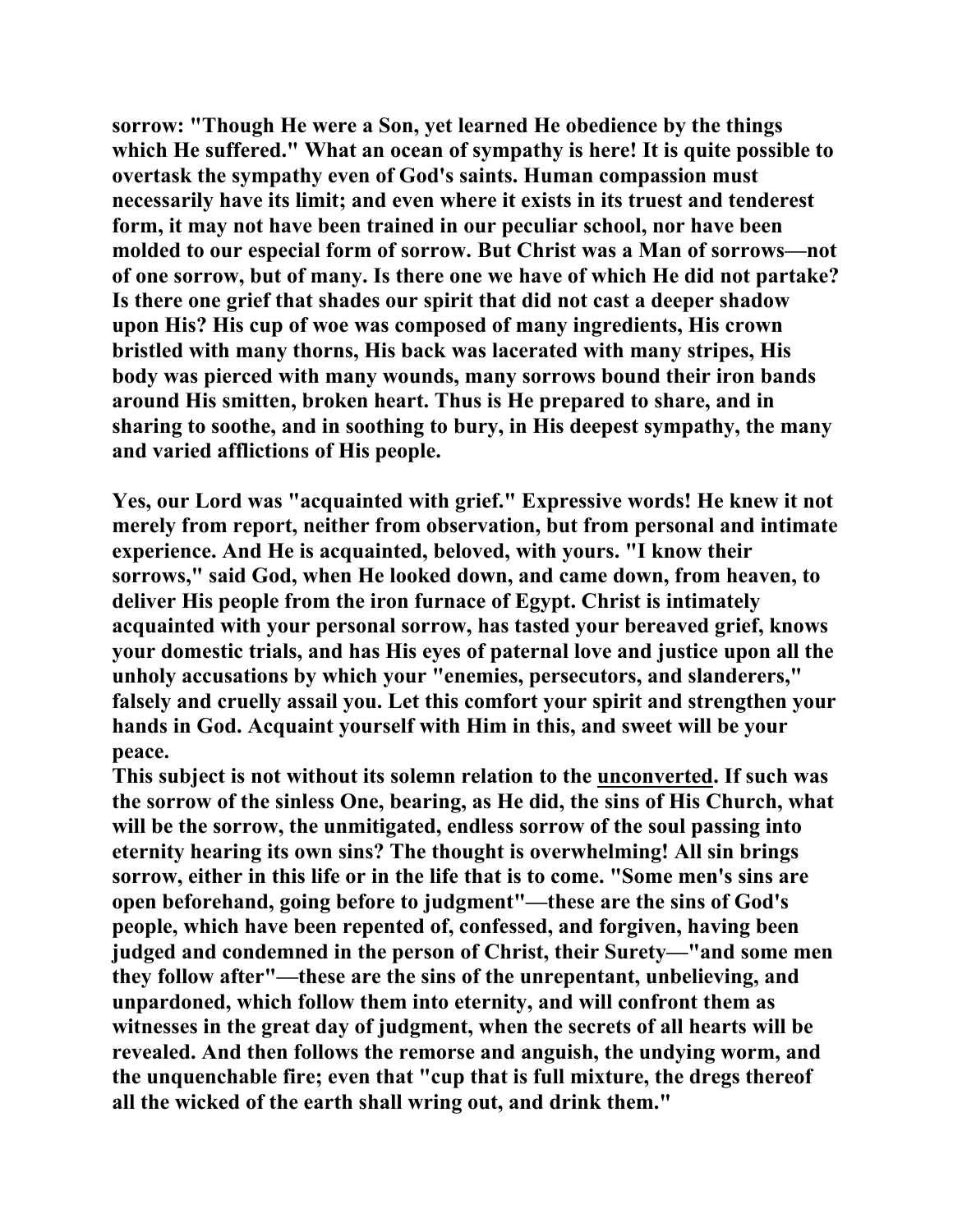**O you trifler, and you scorner, and you procrastinator, and you despiser and rejecter of the "Man of Sorrows," you may laugh now, but the days of your sorrow are to come. Better, infinitely better, be a mourner for sin all your days, and go weeping tears of Godly sorrow to your grave, than be merry now with a carnal, worldly, sinful merriment, and hereafter gnaw your chains in bitter and eternal anguish! O Lord, give me a place among Your true mourners! Let me lament with them, sorrow with them, with them wet my couch with tears for sin, and go to my dying bed abhorring myself, and repenting in dust and ashes, crying, "God be merciful to me a sinner," than enjoy the pleasures of sin for a season, but to pass, when that joy is fled, to all the pangs and horrors of the "second death." Oh, what will these pangs and horrors be, to quench which not one drop of water will be given!** 

**But has the Lord, my reader, given you a broken heart for sin? Are you a mourner at His feet, a weeper at the cross? Then, happy are you. Jesus has pronounced you so. "Blessed," happy, "are the poor in Spirit; blessed are those who mourn." And God has said, "I dwell in the high and holy place; with him, also, that is of a contrite and humble spirit, and to revive the heart of the contrite ones." Bring your broken heart to the "Man of sorrows;" for it is His office to "preach good tidings unto the meek, to bind up the brokenhearted, to proclaim liberty to the captives." The balsam that exuded from His heart of sorrow, that distilled from His pierced side, will heal your wounded spirit, bind up your broken heart, and turn your sorrow into joy, your tears into dancing.** 

**If hell is a place of endless sorrow, heaven is a place of eternal joy. How glorious the description of the New Jerusalem saints! "God shall wipe away all tears from their eyes; and there shall be no more death, neither sorrow, nor crying, neither shall there be any more pain; for the former things are passed away." Look forward, then, you sorrowing ones, to that bright and holy world, where sin shall no more taint you, and temptation no more assail you, and sorrow no more shade you, and suffering no more distress you, and where "the days of your mourning shall be ended."** 

**The last view we venture to present of the atoning sorrow of our Lord is that which constitutes the crowning truth of all—His finished work. When Jesus cried, "It is finished," all His sorrow was over—all His grief was at an end; for then He "made an end of sin, and brought in a new and everlasting righteousness." It is on the ground of His finished work the soul that believes**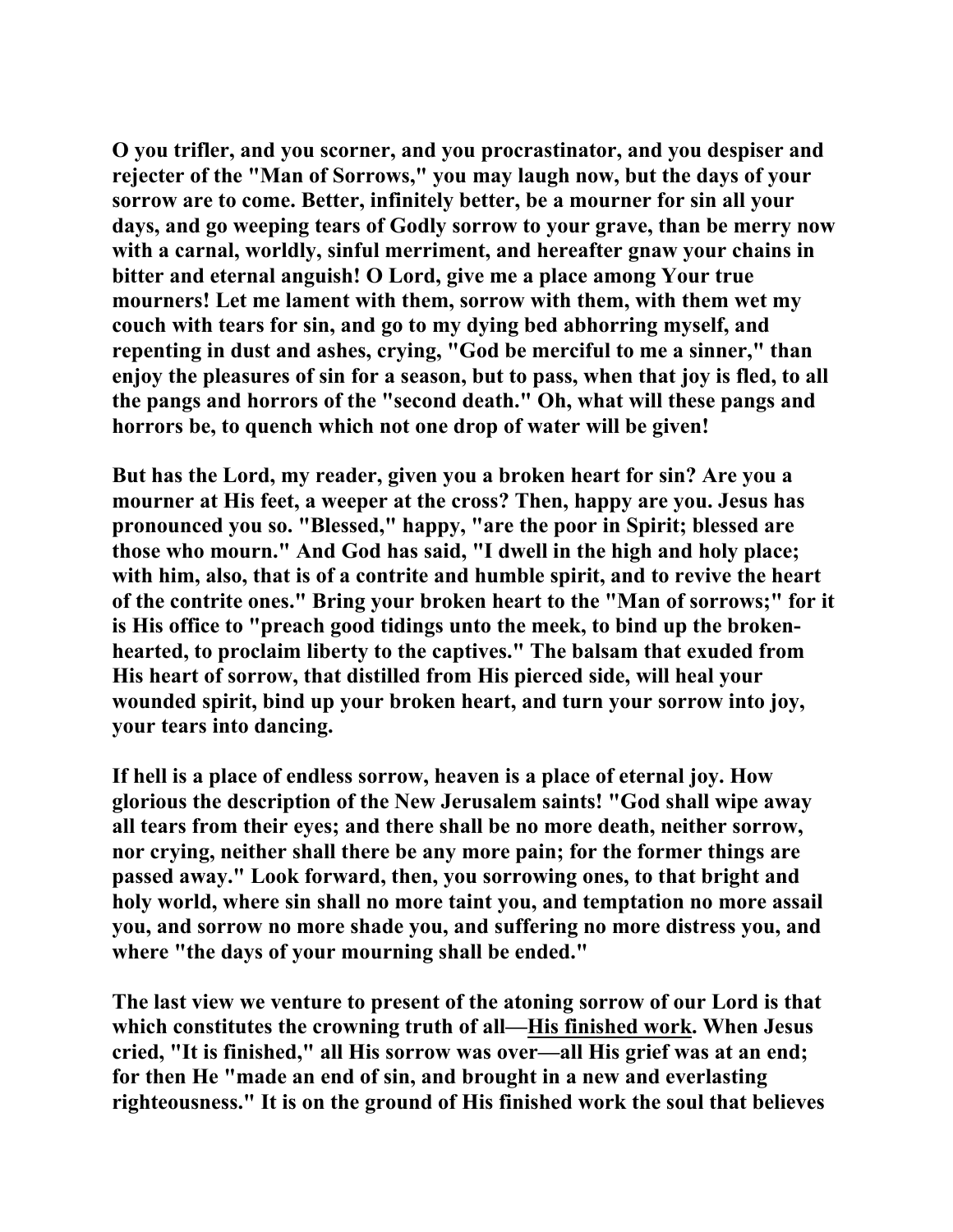**in Him sees the entire putting away of all his transgressions, and complete acceptance of his person before God. "It Is Finished!" Wondrous words! Glorious declaration! The law is honored—justice is satisfied—the debt is paid; and now, whoever believes in Jesus shall not come into condemnation, but has everlasting life! Child of God! see your finished salvation! Mourning soul! dry your tears; look to Jesus and be saved. Sin-bound laboring sinner! cast your heavy burden and your** *deadly doings* **down at the foot of the Cross; Atonement is all made, the work is all done; trust in Jesus, and you shall find rest unto your soul. Oh, blessed announcement of the Gospel, that you have nothing to do but believe! That, freer than the water springing from the fount, freer than the light flowing from the sun—freer than the air laden with earth's scents, is the finished salvation Christ has provided for poor, lost sinners. How clear the teaching of God's word touching this precious truth! "Being justified freely by His grace, through the redemption that is in Christ Jesus, whom God has set forth to be a propitiation through faith in His blood." Resting in this finished salvation of Christ,** *the vilest sinner shall be saved, the feeblest saint shall not be lost.* **They only will fail of the glorious blessings of this great charter of salvation—the finished work of Christ—who, refusing to accept it as it is, presumptuously dare to supplement it by their own work of human merit. Attempt, if you will, to add luster to the sun, beauty to the landscape, value to the pearl—but attempt not the profane, the criminal act, of adding anything of your own merit, worthiness, or doing, to the Finished Work of the Lord Jesus Christ. Despise and reject His finished salvation, and though you were the most scrupulously moral, and strictly religious, and profusely charitable, dying, robed in this your own righteousness, you will be lost forever. But, believe in Christ, accept in faith His finished work, and although you were the vilest sinner and the feeblest saint, you shall be forever saved.** 

**"It is finished!"—You have said it, What more can sinners need It is finished; on this truth we lean This glorious truth we plead. It is finished!"—You have made an end Of sin by Your own blood, And in Your perfect righteousness Does bring us unto God.** 

**"It is finished!"—By Your Spirit's power This precious truth apply,**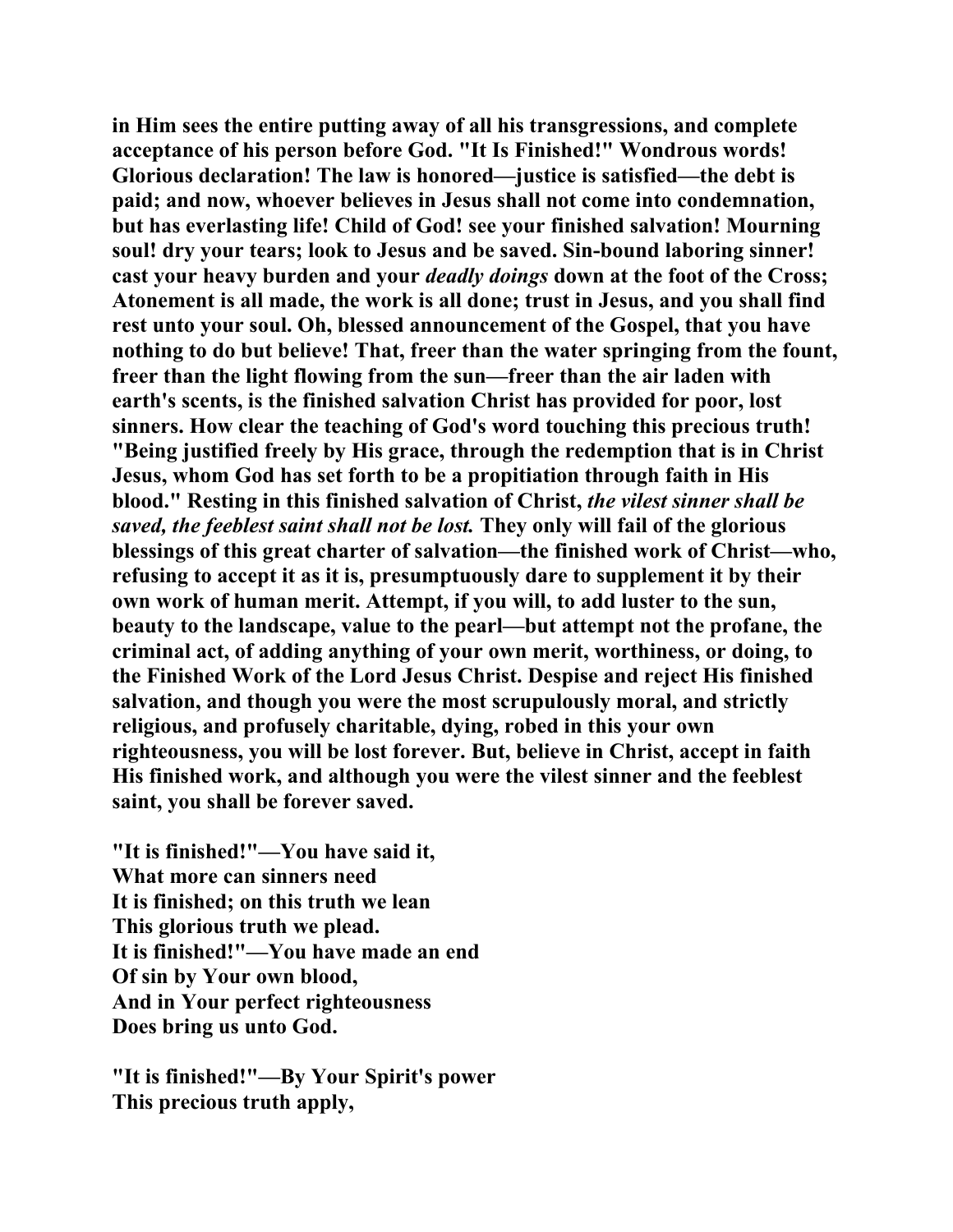**To the hearts and consciences of those Who still in darkness lie. That all Your own beloved ones, Rejoicingly be brought, Into the glorious liberty Your finished work has wrought.** 

**"It is finished!"—Oh, we thank You, Lord, And seek Your promised grace, Sufficient for our every need, Until we behold Your face. Then, Jesus, fully satisfied, Our longing hearts shall be, When in Your likeness we awake, And all Your glory see.** 

## **Christ, the Resurrection and the Life**

**Jesus told her, "I am the resurrection and the life. Those who believe in me, even though they die like everyone else, will live again." John 11:25** 

**Words of Divine majesty and of sublime import! Who could in truth have spoken them but Essential Life? They were uttered at the grave, and rang in living, crushing tones through the dark domain and dungeon of death. The tomb was shaken, the grim tyrant relaxed his grasp, and "he who was dead came forth bound hand and foot with grave clothes." Jesus—Lazarus—and death—stand before us in the scene, types of people and of truths with which we have an individual, solemn, and eternal relation. One object, however, must alone engage our especial study—it is He who occupies the central position of the picture—Christ, the "Resurrection and the Life." We have, as yet, considered no title of our Lord which blends our thoughts with a scene of such sublime interest as the present. The** *resurrection* **of Christ as a** *fact* **of our religion, and the resurrection of the body as an** *event* **in our history, are obviously so essential to the truth of the one, and so entwined with the hopes of the other, it is impossible not to regard them as two of the most vital and glorious doctrines which can possibly challenge the belief and engage the study of the Christian mind. And as the Church of God, at the present season, irrespective of its different nationalities and denominational distinctions—is a devout and adoring worshiper at the Savior's tomb, it may be proper that**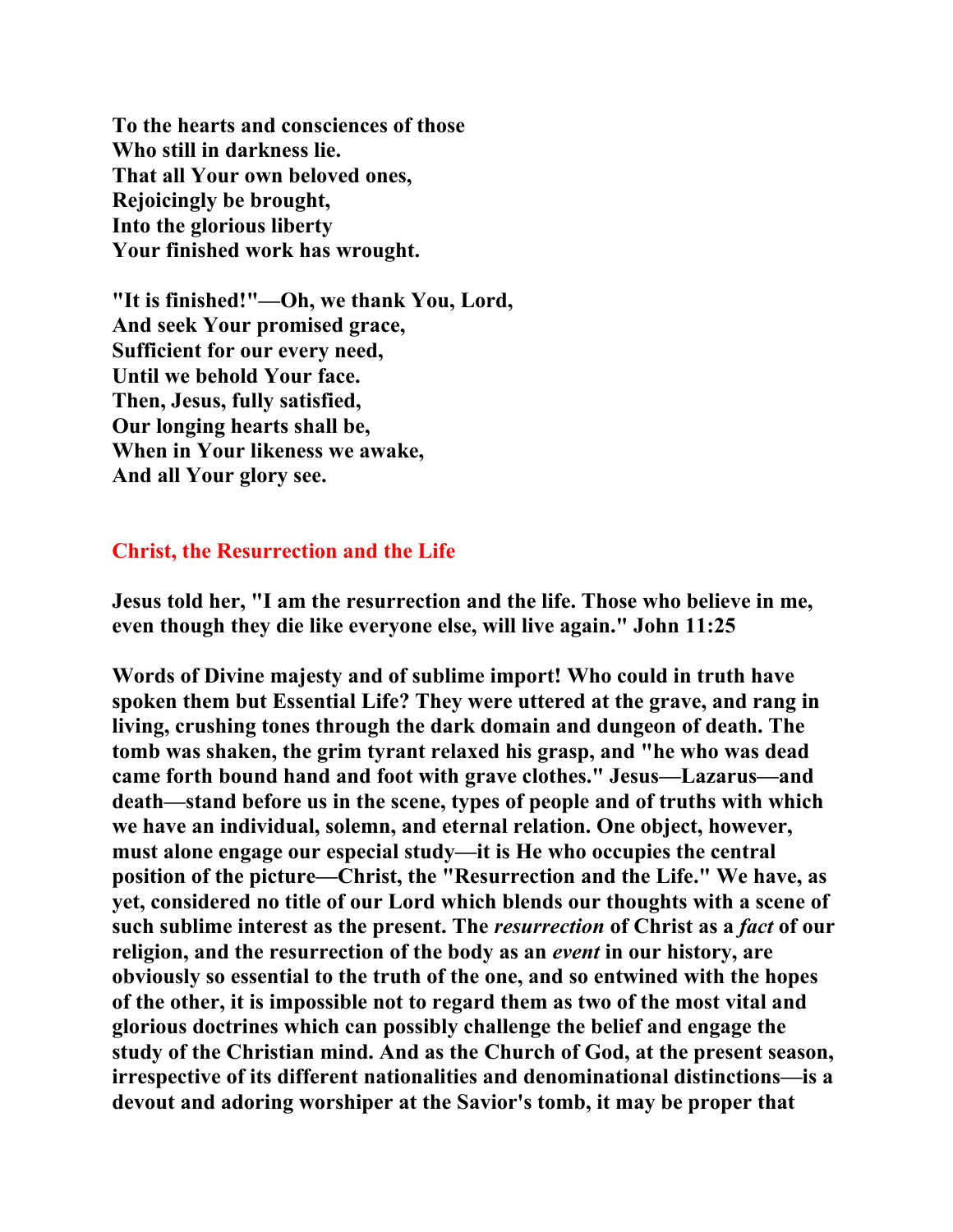**these pages, in sympathy with the solemn yet joyous occasion, should aid in molding and animating its meditations upon "the hope of Israel"—Christ's resurrection** *for* **us, and our resurrection** *with* **Him. These words of Jesus are as a voice from the grave. They are uttered in tones of peculiar emphasis and solemnity. It was not likely that in a position of such solemnity, and surrounded by an audience of so unique and, in some respects, of so skeptical a character, Jesus would have given utterance to words not pregnant of the profoundest meaning, and capable of withstanding the severest test of truth. When, therefore, in response to the confession of Martha, who boldly asserted her belief in the doctrine of the resurrection at the last day, "Jesus said unto her, I am the Resurrection and the Life," we may be assured that He represented Himself as wearing a title the import of which was of the most vital and sublime character. Let us illustrate this magnificent title of our Lord, and then trace some of the precious blessings which result from it to the saint and the sinner. IN WHAT SENSE IS CHRIST THE RESURRECTION AND THE LIFE?** 

**He is essentially so. When He says, "I am the Resurrection and the Life," He speaks as Jehovah, He spears absolutely as God. He in effect says, "I am the infinite, eternal, self-existent Jehovah. I am uncreated, the fountain of life; all life flows originally and essentially from Me." To take a lower view of the Speaker than this, to give to His words an interpretation less important and divine, would at once be to compromise the entire subject of these pages. The magnificent superstructure of the Resurrection rests entirely upon the personal dignity of our Lord. If He is not divinely, essentially "the Life"—that is, ceasing to be God if He were not so—then there is no "resurrection to eternal life." There would be a resurrection of the whole human race, but it would be the "resurrection of damnation." It is because Resurrection life in Christ is essential and divine—uncreated, independent, exhaustless, and, therefore, deathless—that the grave of those who sleep in Jesus is lighted up with the luster and glory of the first resurrection.** 

**Oh, what majesty, what authority, what power beams forth from this declaration—"I am the Resurrection and the Life!" Never did our Lord utter words more worthy of Himself, or assume an attitude more dignified and sublime. Christ was the Resurrection and the Life infinite ages before a pulse of life beat in angel or human form. Dwelling in His own eternity, happy in His own existence, He was the Resurrection and the Life when there was no other intelligence to admire His glory but Himself. I pray, my reader, that your faith in this truth may be no vague, unsound thing. In proportion to your**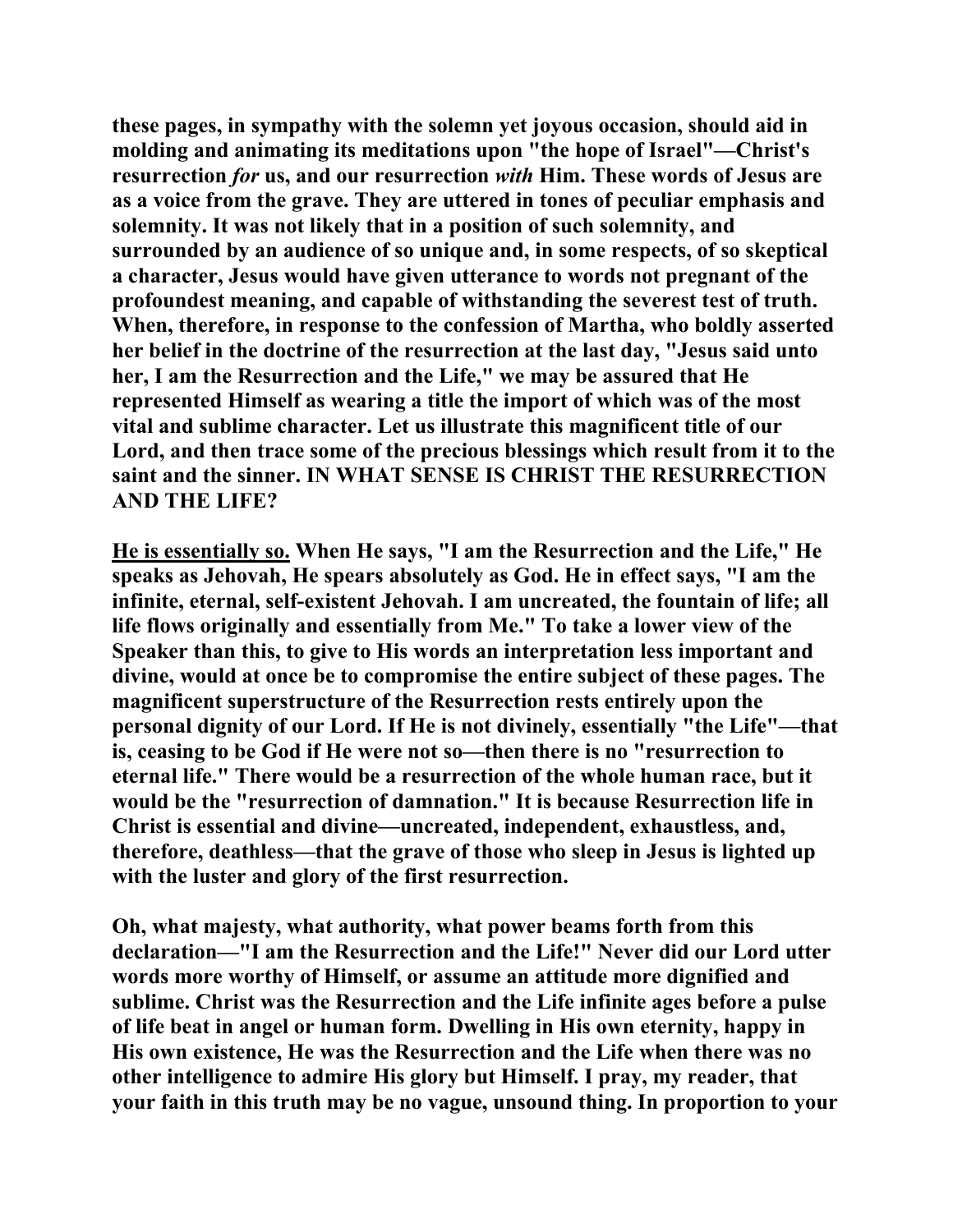**belief in the Godhead of the Savior will be your confidence in the truth and possibility of the resurrection. That there are mysteries in that truth I fully concede—mysteries which must ever elude the grasp and baffle the research of the most potent and sagacious inquirer; nevertheless, confronted with this doctrine of Christ's infinite nature, brought to the touch of His Divine and essential Omnipotence, they vanish like the dew of the morning, or the spray of the sea. If, then, our Lord is essentially the Resurrection and the Life, shall it be thought a thing incredible that He should raise the dead?** 

**Our Lord is the "Resurrection and the Life," as it is by Him the doctrine of the resurrection and of eternal life is revealed. Until He uplifted the veil, the most dim and confused notions of a future state existed. The Jews, it is true, believed in the doctrine, but their traditions so neutralized and their corruptions so overlaid it, as almost entirely to veil its glory and to destroy its influence. But Christ revealed the truth. "Bringing life and immortality to light by the gospel," He uplifted the veil of the future, scattered the shadows of the tomb, and declared, "The hour is coming in the which all that are in the grave shall come forth; those who have done good unto the resurrection of life, and those who have done evil unto the resurrection of damnation." Having thus revealed, He proceeded to illustrate the doctrine. Two examples shall suffice. The touching narrative of the first runs thus— A funeral procession was coming out as he approached the village gate. The boy who had died was the only son of a widow, and many mourners from the village were with her. When the Lord saw her, his heart overflowed with compassion. "Don't cry!" he said. Then he walked over to the coffin and touched it, and the bearers stopped. "Young man," he said, "get up." Then the dead boy sat up and began to talk to those around him! And Jesus gave him back to his mother. Luke 7:12-15** 

**Each feature of this remarkable incident is replete with the most tender instruction. We may note the** *compassionate love* **of Christ for the widow, His**  *sympathy* **with the sorrow of her bereavement, and His** *power* **over death. It is this latter feature which presents Him before us at this moment encircled with the deepest interest. Who but "the Resurrection and the Life" could have stood between that corpse and the grave, and before the body had reached its home, summoned back its departed spirit, rekindling the inanimate clay with life, intelligence, and beauty?** 

**This** *compassion* **of Jesus towards the mourning widow, bereft of her earthly prop, unveils an exquisite trait of His character. Of the many cases of human**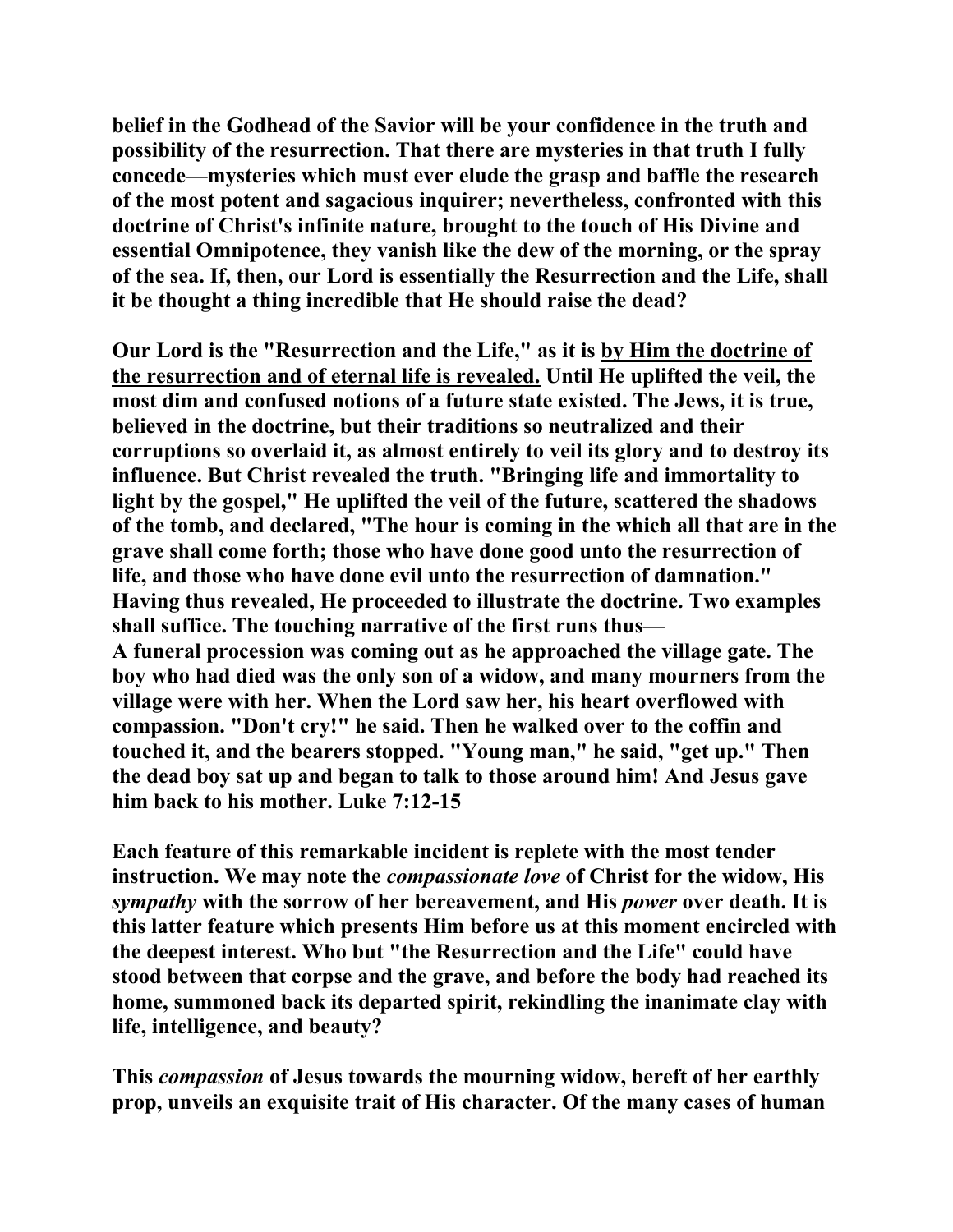**suffering which came under our Lord's notice, not one exceed this in its touching interest. She was a widow, a bereaved widow, following her only son to the grave. What an appropriate occasion for the interposition of His**  *sympathy as man* **and of His** *power as God!* **Every spring of His compassion was unveiled, every resource of His Deity employed. He stopped the coffin, awoke the dead, gave back the son, and made the widow's heart to sing for joy! Truly is He the "Resurrection and the Life."** 

**Weeping widow! Christ can as easily awaken the** *dead soul* **as He did the**  *lifeless body***. Are you mourning over the** *spiritual death* **of your child? Are you following in tears, entreaties, and prayers your son, sinful and wayward, as to an early and dishonored grave? Weep not, then, afflicted parent! Christ, who is our life, passes by. And although spiritual death may hold its subject firm within its iron grasp, and unbelief would suggest, "Your son is dead, trouble not the master," yet He who once spoke the words, "Young man, I say unto you, Arise!" can speak the words of life, and your son lives! A Christian mother's prayers were never lost! Your son may be far from God, dead in trespasses and in sins, yet, though the child of many tears of anguish, he is the child of many prayers of faith, and those prayers shall come up through Christ as a memorial before God, your son given back to you again, by Him who is the Resurrection and the Life.** 

**The second illustration our Lord gave of the doctrine He had come to reveal is that with which His present title especially stands connected. In introducing it the evangelist thus gives us the key-note to the thrilling narrative. "Now Jesus loved Martha, and her sister Mary, and Lazarus." But Lazarus, the sick one whom He loved, was dead, and it was around his grave the group we are now depicting was gathered. And what a group! There were present the Jews who "came to Martha and Mary to comfort them concerning their brother." Still nearer to the grave stood the bereaved sisters, the one loud and impassioned in her grief, the other silent and thoughtful. In the center of the group stands Jesus, dignified and majestic, yet groaning in spirit and bathed in tears. Lifting His eyes to heaven, he prays, Father, I thank You that You have heard me. And I know that you hear me always." "And when He had thus spoken, He cried with a loud voice,** *Lazarus, come forth!* **And he that was dead came forth bound hand and foot with grave clothes."** 

**How resplendent the glory of Jesus now as the "Resurrection and the Life." He had revealed the fact of the resurrection; He now confirms it. He had brought life and immortality to light by His gospel; He now illustrates it. He**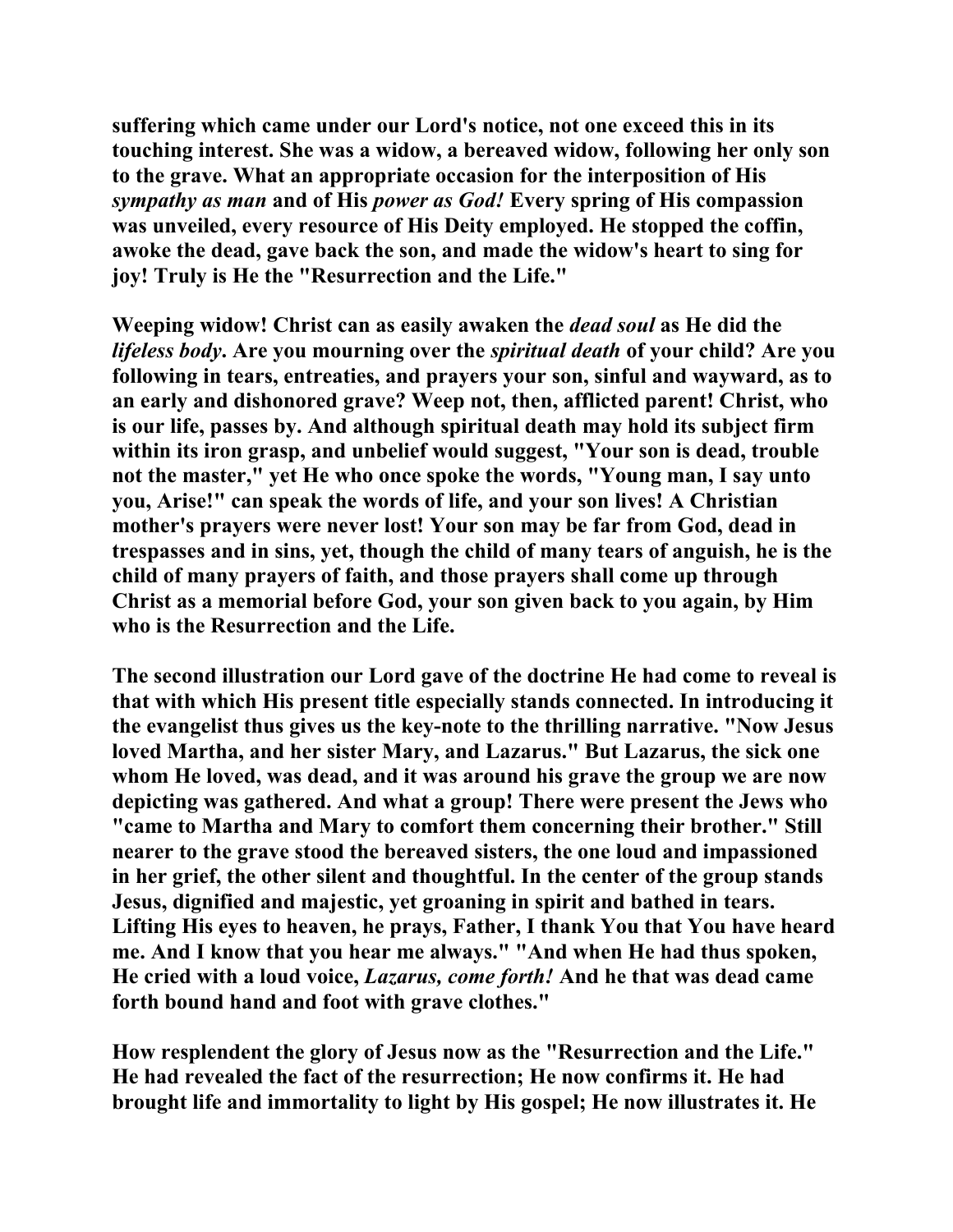**had declared Himself the "Resurrection and the Life;" He now proves His right to the magnificent title by re-opening Hades and by unsealing the grave. Here let us pause and bid you thus reason—"Am I a disciple of Jesus, learning at His feet the mystery of the resurrection and the truth of my future and endless life? These subjects are vast. Their mystery baffles me, their solemnity awes me, their greatness overpowers me. Reason tells me, and conscience echoes the truth, there is a future state where I am to live forever. But I am perplexed, bewildered, and in darkness. Where can I turn? Where shall I find the light for which I yearn? the rest for which I sigh?" Come, you doubting and perplexed inquirer, and take your place as a true, lowly disciple at the feet of Him who is the "Resurrection and the Life," and learn of Him. He alone can solve your doubts, remove your perplexities, and quell your fears. Believe in Him, receive in humble faith His Word, trust in His salvation, and life and immortality will shed the luster of its hope upon your soul.** 

**Our Lord Jesus not only reveals the doctrine, but IN HIM IS LODGED THE POWER OF BESTOWING THE RESURRECTION AND THE LIFE. Essentially, the blessing belongs to Him. As no other being could make it known, so no other could confer it. Martha, to whom the title was originally declared, acknowledged her belief in the general fact of the resurrection, and also in its particular application to the case of her brother. "I know that he shall rise again in the resurrection at the last day." But our Lord leads her farther than this. He draws her from the fact of** *a* **resurrection to Himself,** *the* **Resurrection—from a doctrine to a Person.** 

**Jesus told her, "I am the resurrection and the life. Those who believe in me, even though they die like everyone else, will live again. They are given eternal life for believing in me and will never perish. Do you believe this, Martha?" John 11:25-26 In other words—"I am essentially the Resurrection and the Life. I, by my own divine power, can raise your brother when and how I please. I hold in my hands the keys of hell (Hades) and of death, and by a word can recall the spirit and rekindle the dust." And then follows the glorious confession of her faith—"Yes, Lord," she told him. "I have always believed you are the Messiah, the Son of God, the one who has come into the world from God." John 11:27** 

**It is a glorious truth that the power by which the dead are raised belongs to Christ! That He will occupy a prominent place in the resurrection at the last day is evident from His own testimony. "Verily, verily I say unto you, the hour is coming, and now is, when the dead shall hear the voice of the Son of God:**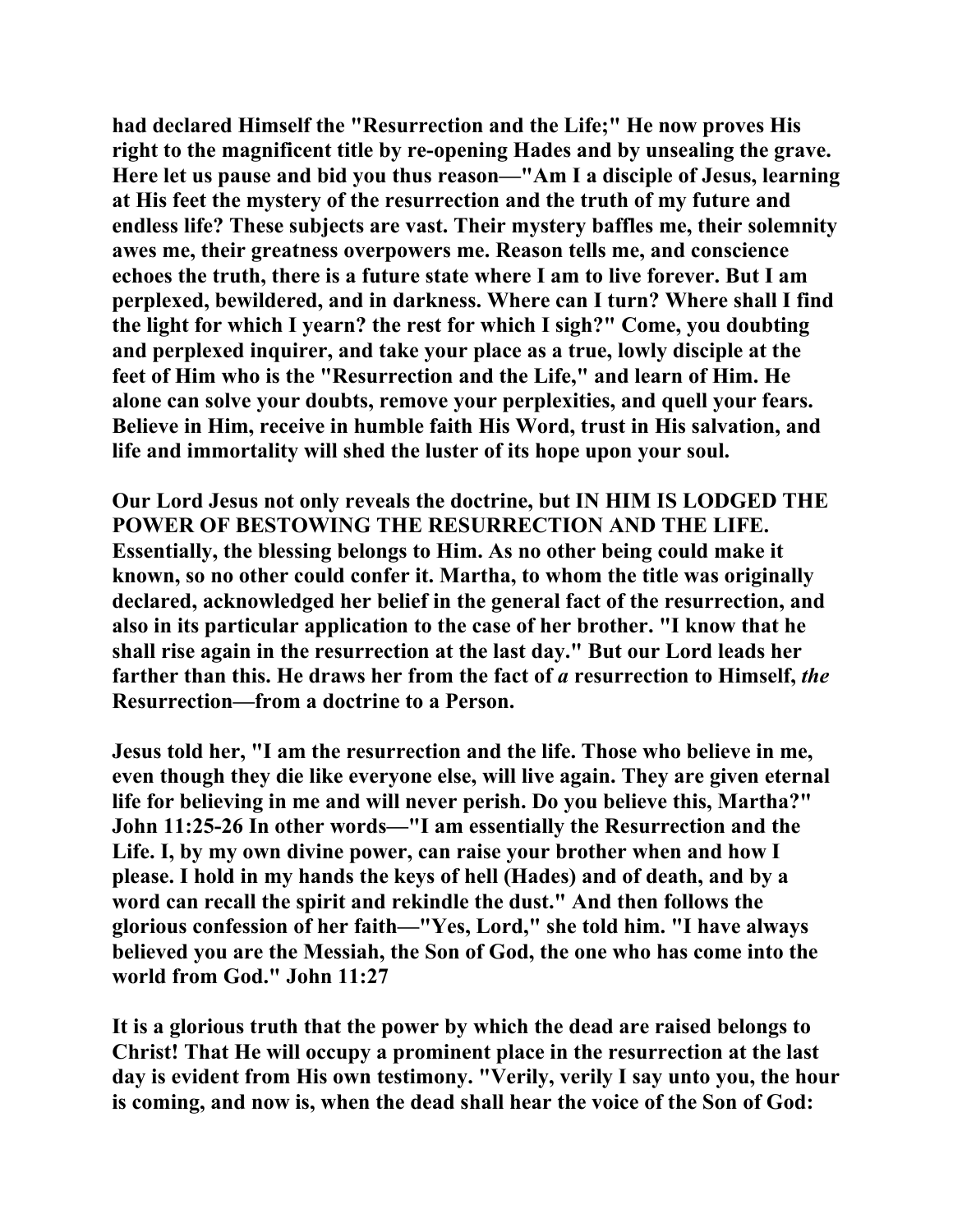**and those who hear shall live." "No man can come to me, except the Father, who has sent me, draws him: and I will raise him up at the last day." Thrice these words are repeated in the course of this chapter—"I will raise him up at the last day." In this sense our Lord is emphatically the "Resurrection and the life." In that great day when the Lord shall descend from heaven, and the trumpet of the archangel shall sound, the divine power of Jesus will light up the dust of all the buried dead with life and immortality—some to honor and some to dishonor. "The dead shall hear the voice of the Son of God, and those who hear shall live."** 

**Oh, sinner, if you do not hear the voice now uttered in tones of mercy and speaking words of salvation and of love, you will hear it then in tones of anger and speaking words of woe. You may now be as the deaf adder, wilfully closing your ears to the voice of the charmer, but the day is coming when you will, you must, you** *shall***, hear the voice of Him who is the Resurrection and the Life, piercing the "dull, cold ear of death," reverberating through the silent mansions of the grave, quickening you with resurrection-life, and summoning you to the final and dread judgment. Oh, listen to the voice of Jesus! Turn not from it—it is for your life. Bend close a hearkening ear; fall low at His feet; hang intently upon His lips; catch every word of grace that proceeds out of His mouth, for "now is the accepted time, now is the day of salvation." Oh, Lamb of God! let me hear Your voice of love and mercy now that, when I hear Your resurrection-voice at the last day, exclaiming, "Arise, you dead, and come to judgment!" I may then recognize it as the same almighty voice that roused me from a death of sin and quickened me into a life of righteousness; that said unto me, "Live," and henceforth I lived to You.** 

**But Christ, by His own resurrection, has ESTABLISHED HIS DIVINE AND EXCLUSIVE CLAIM TO THE TITLE He now wears as the "Resurrection and the Life." This fact in His history and this doctrine of our faith constitutes the central principle of both. It is a self-evident truth that had He not risen from the dead, all His pretensions to Messiahship, all His claims to be the Son of God and the Savior of sinners, must have fallen to the ground; and in that fall must have perished the salvation of the Church and the hope of the sinner. But no such event awaited Christ, and no such catastrophe awaits man. He arose from the dead exactly as types foreshadowed, and as prophets predicted, as He Himself promised, and as evangelists and apostles testified and preached, and He was thus "declared to be the Son of God with power, according to the Spirit of holiness, by the resurrection from the dead." Were it our present object to meet the cavil of the infidel, rather than confirm the**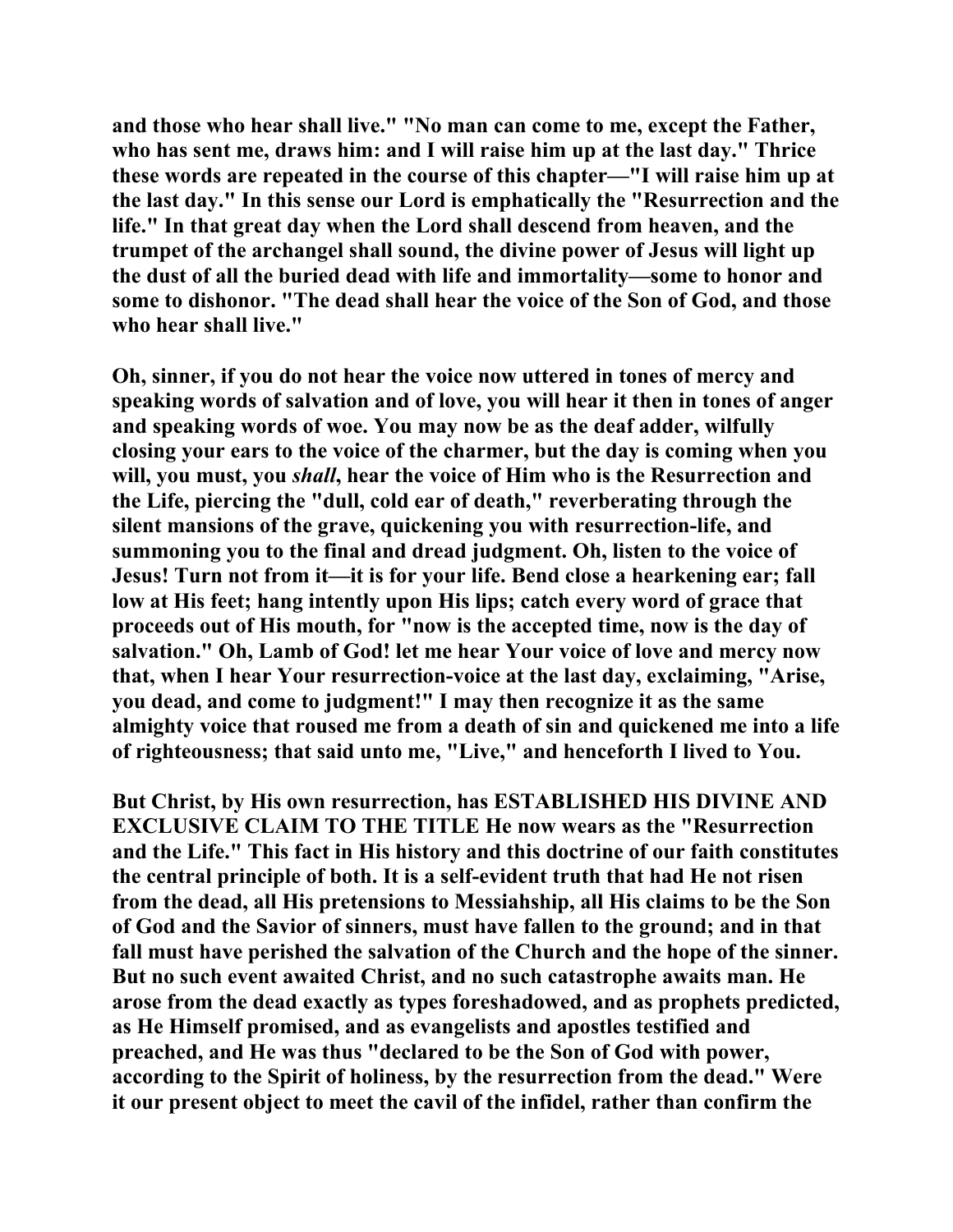**faith and comfort the heart of the Christian, nothing were easier than to demonstrate, on Scripture grounds, the truth of Christ's resurrection; thus establishing His claim to the sublime title these pages assign to Him. The facts in His case were indisputable. He was brought before the tribunal of Pilate, He was tried, was sentenced to death, was crucified, was taken down from the cross, was laid in a new sepulcher, a stone was rolled against the door, it was sealed, and a watch set over it of Roman soldiers, to whom it was certain death had they slept. The victory of His foes seemed now certain and complete. But vain were their precautions, and still more vain their momentary triumph! A messenger from heaven, "his clothing white as snow, and his countenance like lightning," came and rolled back the stone from the door, and the Son of God rose triumphant! And when the holy women came in the gray twilight of morning to the tomb, lo! they were challenged by the inquiry, "Why do you seek the living among the dead? He is not here, He has risen. Come, see the place where the Lord lay." And then, to meet all credulity and to set at rest all doubt, He appeared in His risen body among the twelve apostles as they were assembled in an upper room, exhibited the scars of His wounds, and with His own lips assured those who it was even He Himself, and said unto them, "Thus it is written, and thus it behooved Christ to suffer, and to rise from the dead the third day; and that repentance should be preached in His name among all nations, beginning at Jerusalem. And you are witnesses of these things." And thus instructed and confirmed, the apostles went forth preaching everywhere, "and with great power gave witness of the** *resurrection* **of the Lord Jesus and great grace was upon them all."** 

**Now, what are some of the BLESSINGS which specially accrue to us from the fact of Christ's resurrection? The reply to this question will conclude this chapter, with an experimental and practical application of our subject. We have already presented as one illustration of this magnificent title of our Lord, the light which it throws upon the great and sublime fact of our eternal future. In His resurrection from the dead we have shown that Christ has emphatically "brought life and immortality to light." Until the bars of His prison were unloosed, and the door of His sepulcher was thrown open, a dense and impervious haze enveloped the doctrine of a future state. The Pentateuch, it is true, threw some rays of light upon the dark cloud; they were, however, but faint and few. The heathen, also, were not without some dim conceptions of the existence of a future state of the soul, as their pagan idea of** *Tartarus* **as a place of torment, and of** *Elysium* **as one of happiness testifies. But it was reserved for the Resurrection of Christ fully to uplift the veil and bring to light the glorious fact which would at once set at rest all doubt and dissipate**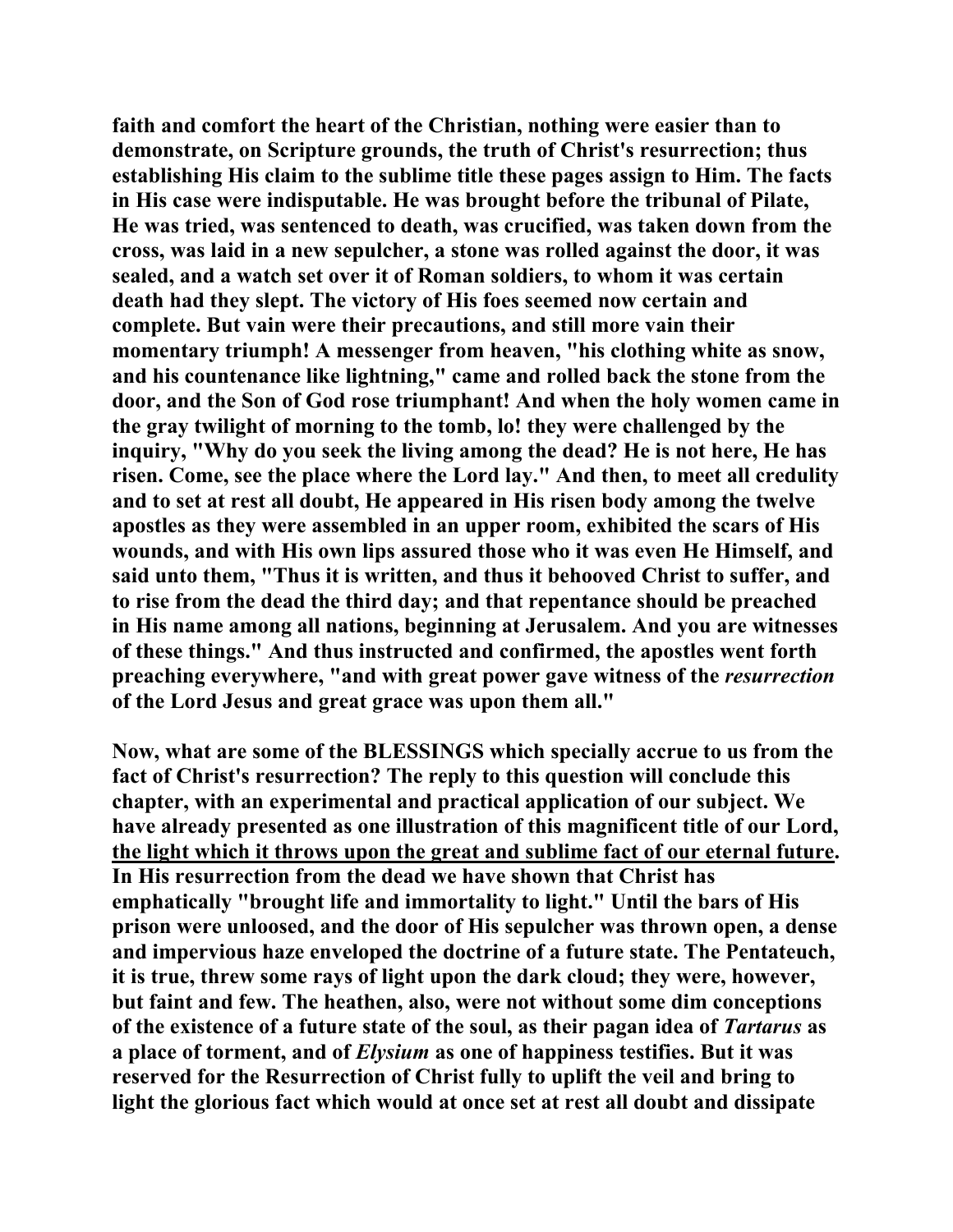**all speculation, supplying scepticism with its fullest answer, and Christianity with its richest triumph. Blessed Redeemer! You did come from heaven, Your robes streaming with glory, that in its light we might see light upon our mysterious and endless future. Thanks be unto You for so emptying and irradiating Your grave that through it we might look into eternity, and behold the "kingdom of heaven opened to all believers." By Your impurpled cross we travel to Your tomb, and through Your tomb we follow You to Your glory; and, bathed in its ineffable effulgence, we take our place in the heavenlies, the risen members exalted with their enthroned Head, "far above all principality and power, and might and dominion." Thus we pass through the vestibule of Christ's empty grave into heaven itself, where He, our risen and glorified Redeemer, now is.** 

**Another essential blessing resulting from Christ's resurrection is the spiritual life which it confers upon all believers. Had our Lord continued a prisoner of the grave—a dead Christ still—there had been no spiritual life. The true life of the Church springs from the resurrection life of her Lord. Mystically one with Him, we share each stage He traveled in working out our salvation. We have "fellowship with Christ in His sufferings," we are "dead with Christ," we are "risen with Christ," and we ascend with Christ into heaven, and we shall come with Him in His glory, and shall reign with Him in the New Jerusalem forever and ever. Thus, in its fullest and most emphatic sense, "Christ is our life." "I have come," He says, "that you might have life, and that you might have it more abundantly." We have spiritual life from Christ as He is Essential Life, but we have a more abundant supply of this precious blessing when we more fully know "the** *power* **of His** *resurrection***." Oh, there is a spiritual power in the resurrection of Christ which His Church, in union with Himself, feels throughout the entire body, the extremest and lowliest member pulsating with its divine and deathless vitality. It raises the believing soul from a death of sin, out of a grave of corruption, and above a hell of condemnation. The saints went to the** *cross* **of Christ when He was "delivered for our offences," and they passed through the** *grave* **of Christ when He "rose again for our justification." How blessedly the apostles experienced the power of Christ's resurrection! Listen to the testimony of the chief of them—"I am crucified with Christ, nevertheless I live, yet not I, but Christ lives in me." Again, "Always bearing about in our body the** *dying* **of the Lord Jesus, that the life also of Jesus might be made manifest in our body." They bore about with them the** *dying* **of the Lord Jesus in the persecutions and losses, in the sufferings and death which they endured for His sake; but the life also of Jesus was made manifest in their mortal flesh in the vitality and strength, the**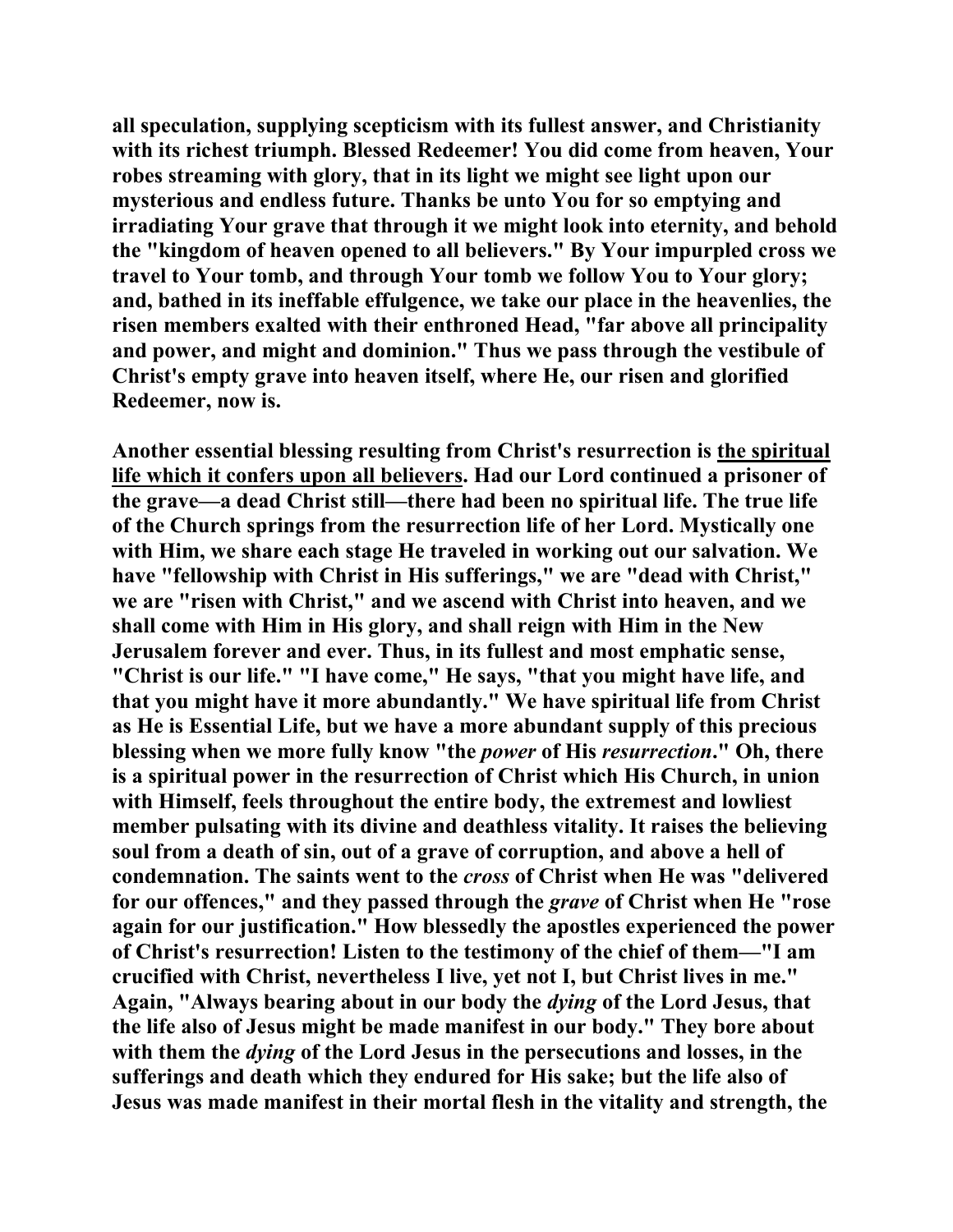**succouring and sympathy which, flowing from a risen, living Savior, enabled them to endure this daily dying for Christ, sustained by the daily life of Christ. The grand evidence to them that Christ was alive was the** *support and consolation they experienced in the service and suffering for Christ.* **There was a daily dying, and yet a daily living—both bound up in Christ. He had told them on the one hand, and He tells us, "You shall be hated by all men for my name's sake;" and He told them on the other, "Because I live, you shall live also." All this transpired in their experience. They were** *persecuted***, as He predicted; and they were** *comforted***, as He promised. They died daily, and daily they lived through the manifestation of Christ's life in their mortal body.** 

**Nor were they alone in this experience. In a measure it is substantially ours. We bear about the** *dying* **of the Lord Jesus when we mortify the flesh, crucify the world, endure hardness, pass through trial, and suffer persecution; and we bear about the** *life* **also of Jesus in His power keeping us, in His grace sustaining us, in His sympathy soothing us, in His love animating us. The "great tribulation" is to come, times of fiery persecution are at hand, when the followers and confessors of Christ will find the words of one of the earliest and noblest Christian martyrs more expressive of their experience than in these easy and silken days of religious profession—"We who live are always delivered unto death for Jesus' sake, that the life also of Jesus might be made manifest in our mortal flesh." But before those days of physical persecution and trial come, is there no spiritual dying with, and living by Christ? Most assuredly there is! Oh, it is a blessed death the believer daily dies! There may not be the shattered earthly tabernacle, the "***marks* **of the Lord Jesus" in our wounded and mutilated forms, nevertheless, there is a moral and spiritual crucifixion of the flesh in its affections and lusts, the body offered up as a living sacrifice unto God on the altar of a holy obedience. There is the crucifixion of the old man with Christ, that the body of sin might be destroyed, even when the sword is not drawn, and the faggots are not kindled, and the cross is not reared—that deadly apparatus of torture and suffering so familiar in the history of the "noble army of martyrs."** 

**What is your daily history, beloved, but a daily and a living testimony to the truth that Christ is risen and is alive? How is it that you are borne through a single day of your earthly history? And when you rise in the morning, and think of what you have to pass through in that one day, and when at night you place your head upon the pillow and reflect how God carried you through it, what a witness you are to the power of Christ's risen life! You tried Him in that trial, you proved Him in that necessity, you looked up to Him in that**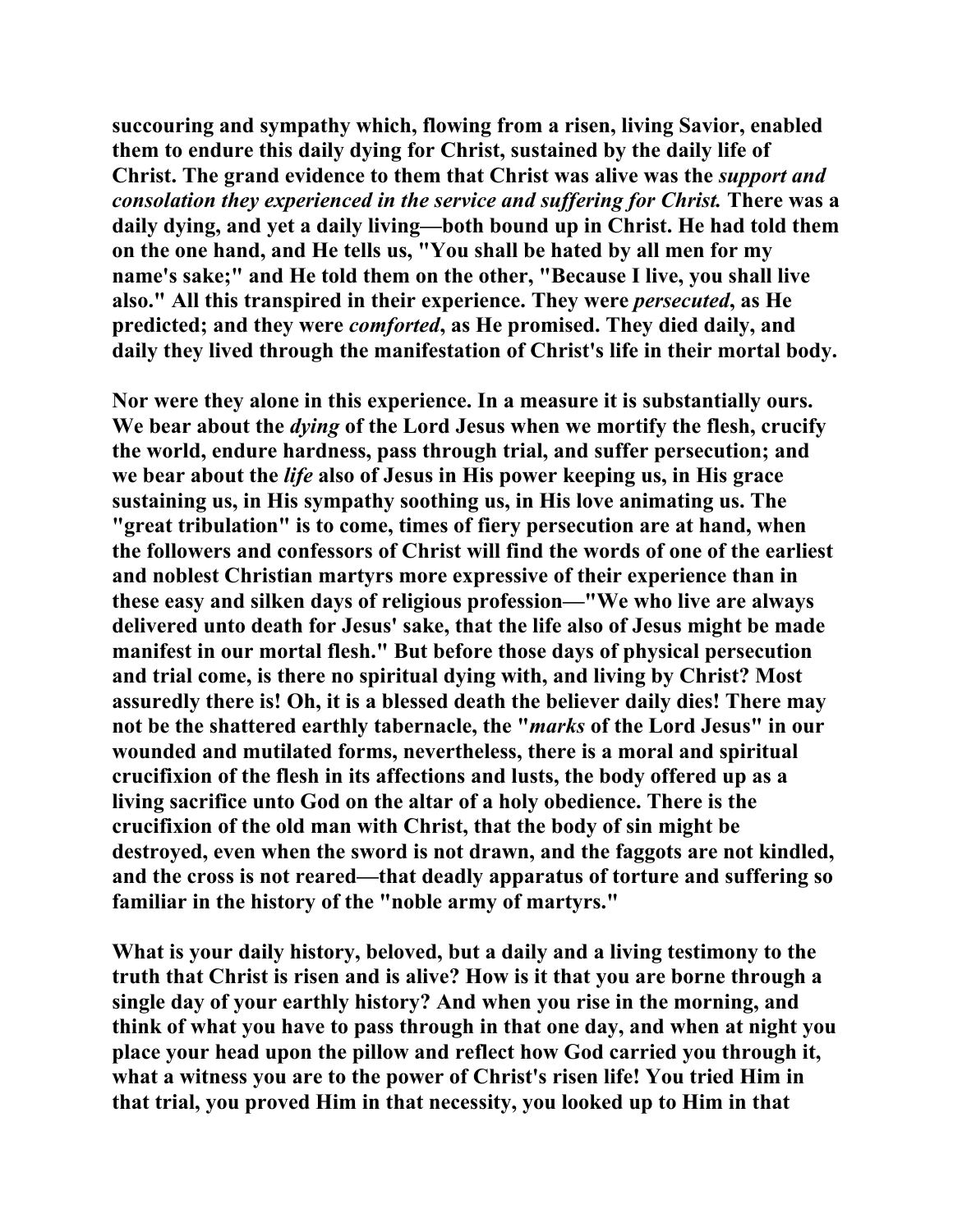**difficulty, you fled to Him in that temptation, you trusted Him with that burden, and you never found in a single particular His promise falsified, "Lo! I am with you always." He showed you your emptiness, taught you your nothingness, impressed upon you the sentence of death that you should not trust in yourself; and when He had thus reduced your strength, humbled you in your own eyes, emptying you from vessel to vessel, He then put forth His all-sustaining, all-comforting, all-shielding life in your soul; and so you had the most conclusive and convincing of all evidences that Christ was risen and alive, and that He lived to succour, shield, and comfort His saints, serving and suffering for Him here below.** 

**How wonderful, too, is the "power of Christ's resurrection" in the spiritual elevation it imparts to the believing soul. The life of the believer is a resurrection-life; it is the resurrection-life of Christ. And if we are partakers of Christ's risen life, we share also its earth-receding and its heaven-attracting power. Thus exhorts the apostle, "If you then are risen with Christ, seek these things which are above, where Christ sits on the right hand of God. Set your affections on things above, and not on things on the earth. For you are dead, and your life is hid with Christ in God." Are we manifesting the power of the risen life of Christ in an unearthly, heavenly life? When Christ rose from the grave, He rose above earth, above corruption, above the world, and ascended up into the heavenlies. If, then, we have union with Christ in His resurrection, we are seeking after heavenly things, are cultivating a heavenly mind, are transferring our affections from things below to things above, are even now sitting with Christ at the right hand of God! What a high and heavenly calling is ours! Oh, to know more of Christ and the power of His resurrection! Oh, for more of the sanctifying; elevating life of Jesus in our souls! We would then rise, where we now grovel; ascend, where we now droop; fly, where we now walk. The world will lose its charm, the creature its power, the flesh its thraldom, and we shall feel that we have left death behind us and a grave beneath us, while we "press toward the mark for the prize of the high calling of God in Christ Jesus."** 

**Remember, oh believer, that yours is a risen life, emerging from a new tomb into a new and higher region of purity, thought, and love. Debase it not. Beware of unholy alliances, of worldly conformity, of sin's contamination, of the "garment spotted by the flesh." Never forget that you are risen with Christ, are one with Him in His new and resurrection-life. Let your daily walk be a daily resurrection—a perpetual renewal of your spiritual and heavenly calling. You will confront trial and temptation, conflict and toil; but, realizing**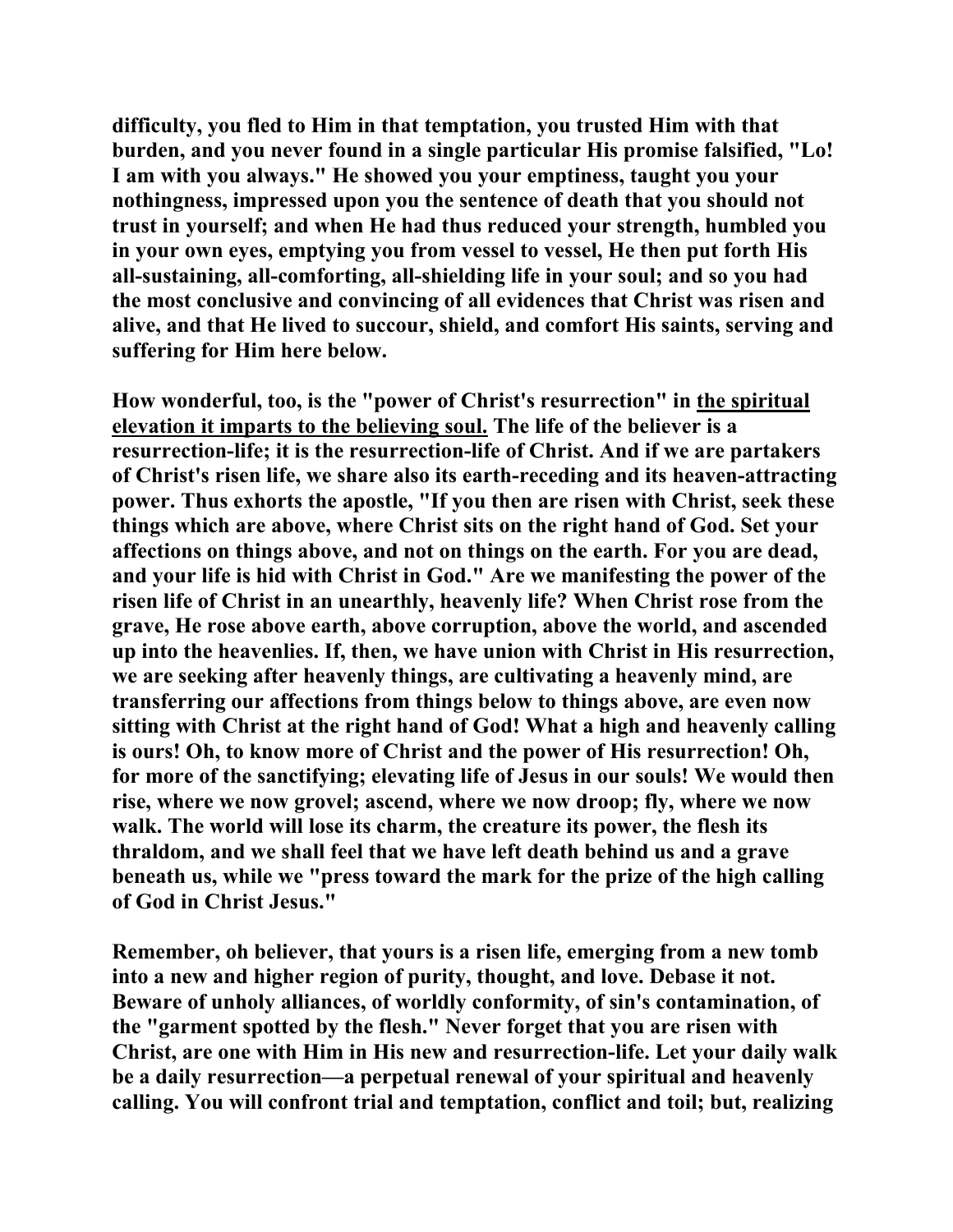**the power of Christ's resurrection in your soul, you will be so energized and stimulated as to rise superior to the things that are seen and temporal, in wrapped communion with the things that are unseen and eternal. Oh, to what a high, holy elevation will you attain in constant fellowship with the living Savior! Emerging from the dust that entombs, and throwing off the graveclothes that bind, you will move in an inner spiritual world, breathe a higher life, and hold fellowship with beings of another and holier sphere.** 

**But where is Christ? Alas! how we seek the living among the dead! Like the holy women of old, we are searching for a dead Christ in the grave, forgetting that He who is all our salvation and all our desire, and whom we often seek in tears, is not here, but is RISEN and ascended up on high, and is at the right hand of God, making intercession for us. What, then, is the lesson the Lord would teach us by this? Even the lesson of dealing less with His grave and more with His throne; looking up rather than looking down. We are not to seek life where there is only death. Never shall we find spiritual quickening from lifeless doings, duties, and ceremonies. This is seeking the living among the dead. Our spiritual life is in and from a risen Savior; and in proportion as we get the power of His resurrection in our souls, and live a life of daily faith upon a living, interceding, ever-present Christ, we shall live the higher life of a soul that lives for God in all the minutiae of daily life, living to Him in little as in great things, so that, whether we eat or drink, or whatever we do, we do all to His glory!** 

**Child of sorrow! take your sorrows and afflictions to a living Christ. He is alive to all your troubles, griefs, and needs. He lives to succour you with His grace, to strengthen you with His might, to soothe you with His sympathy, to comfort you with His love, and to bear you on His interceding heart moment by moment. You are bereaved! Death has shaded your home, and has broken its strongest and most beautiful staff. The grave entombs your heart's treasure, and with it your loving heart. But what if earthly friends are gone, and life's joys are fled; Jesus lives! and one glance of His loving eye, one word of His gentle voice, one touch of His living hand, will raise you superior to your deepest sorrow, and will more than compensate you for your greatest loss.** 

**When I saw him, I fell at his feet as dead. But he laid his right hand on me and said, "Don't be afraid! I am the First and the Last. I am the living one who died. Look, I am alive forever and ever! And I hold the keys of death and the grave." Only realize what a Treasure, and Portion, and Friend you have in**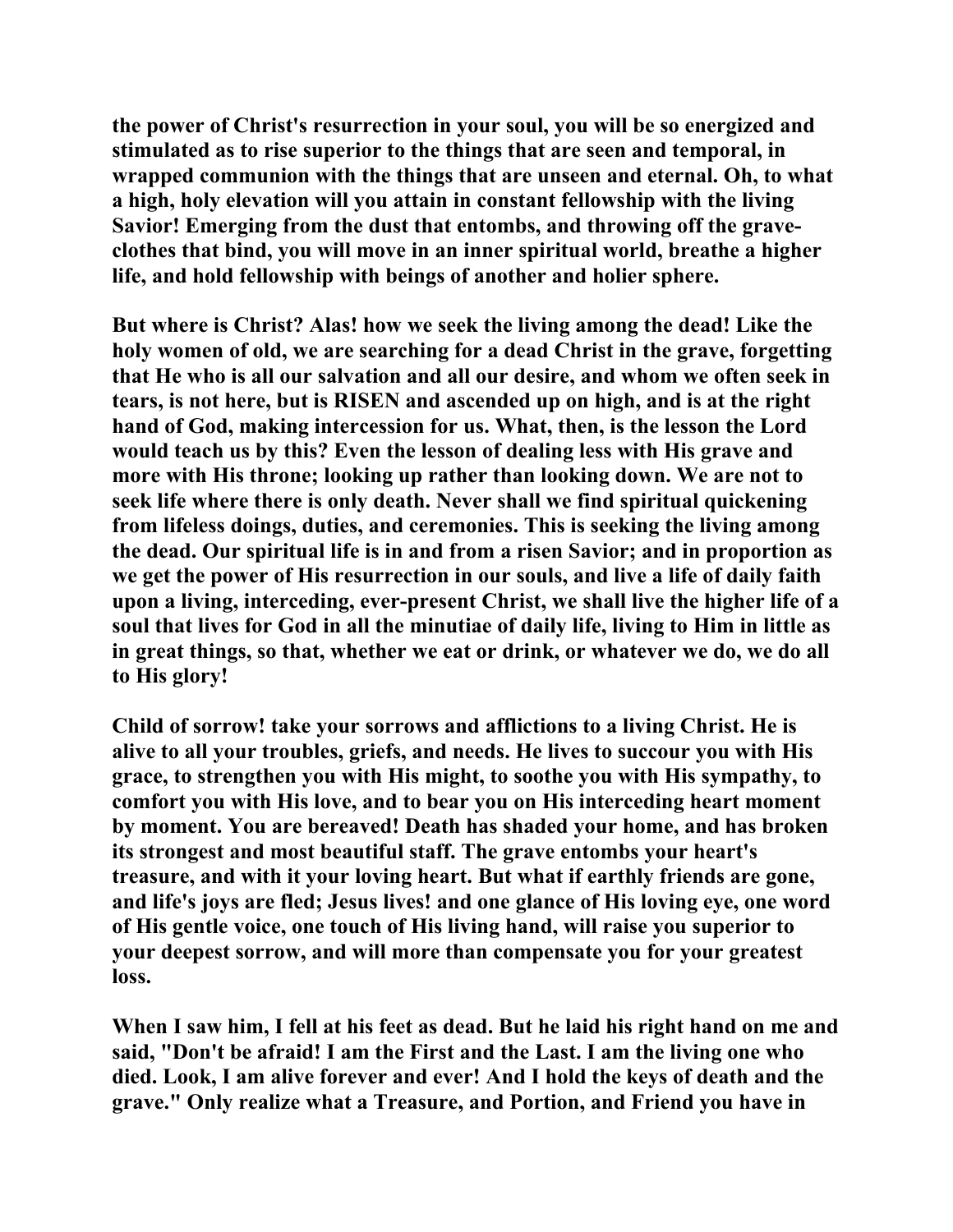**Christ—in Christ ascended—in Christ alive—in Christ making intercession for you—and your widowed heart will again sing, and your orphan spirit will yet rejoice, and life's landscape will yet throw off its wintry dress, and once more quicken into life, and bloom into beauty, and burst forth into song, and this will be its anthem—"He has done all things well!"** 

**Christ is the "Resurrection and the Life" of all who sleep in Him. "But the fact is that Christ has been raised from the dead. He has become the first of a great harvest of those who will be raised to life again." Need we explain this expression? At the time of harvest the Jews were required to bring a single sheaf, first threshed in the outer court, and then taken by the priest, waved in the four winds of heaven, and presented before the Lord as the first-fruits of the harvest, now to be sickled and gathered in. Thus, "Christ has been raised from the dead. He has become the first of a great harvest of those who will be raised to life again." He is a pledge and earnest of a like glorious resurrection of all those who sleep in Him. If, therefore, we deny the resurrection of Christ, we must deny the resurrection of the saints. Listen to the sublime argument of the apostles, "For if there is no resurrection of the dead, then Christ has not been raised either. And if Christ was not raised, then all our preaching is useless, and your trust in God is useless. And we apostles would all be lying about God, for we have said that God raised Christ from the grave, but that can't be true if there is no resurrection of the dead. If there is no resurrection of the dead, then Christ has not been raised. And if Christ has not been raised, then your faith is useless, and you are still under condemnation for your sins. In that case, all who have died believing in Christ have perished! And if we have hope in Christ only for this life, we are the most miserable people in the world.** 

**But the fact is that Christ has been raised from the dead. He has become the first of a great harvest of those who will be raised to life again." 1 Cor. 15:13- 20** 

**Oh, what a halo surrounds the grave of a sleeping saint! It is the halo of Christian hope, the day-dawn of the "first resurrection." "On the cold cheek of death smiles and roses are blending, And beauty immortal awakes from the tomb!"** 

**They may have died in distant climates—no friend to wipe the cold dew from their brow, answer their last look of love, or receive their last confession of faith, and then close their eyes in death. Their sacred ashes may repose in**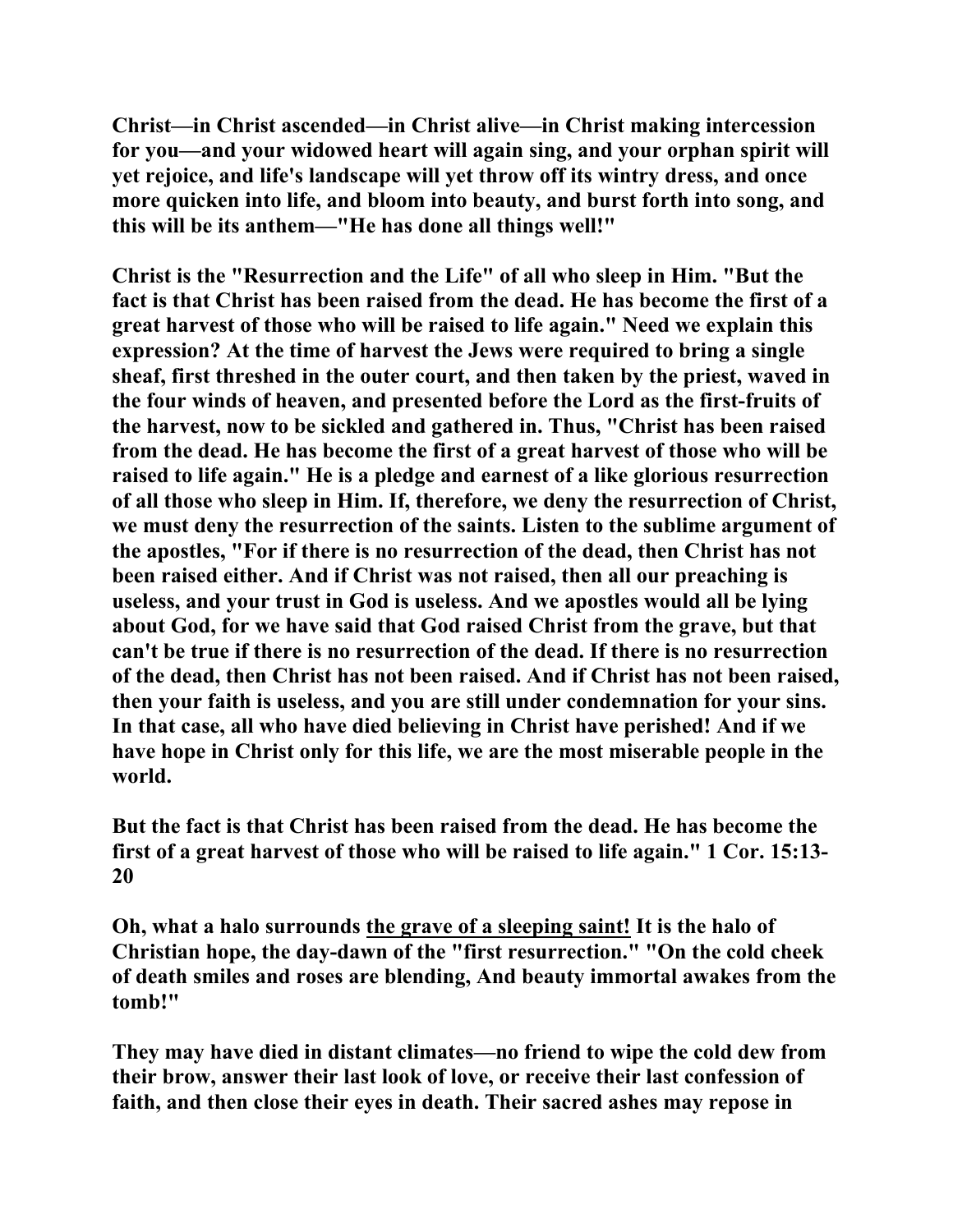**foreign soil, or beneath the rolling surges of the deep—no mound or stone to tell where. But, He upon whose tomb angels sat and watched, Himself sits upon and watches theirs—the Resurrection and the Life.** 

**"The mourners came at break of day, Unto the garden sepulcher, With saddened hearts to weep and pray, For Him, the loved One, buried there. What radiant light dispels the gloom? An angel sits upon the tomb.** 

**"Then mourn we not, beloved dead, Even while we weep and pray, The happy spirit has but fled To brighter realms of heavenly day. Immortal hope dispels the gloom, For Jesus sits upon the tomb."** 

**The comforting apostle says, "And now, brothers and sisters, I want you to know what will happen to the Christians who have died so you will not be full of sorrow like people who have no hope. For since we believe that Jesus died and was raised to life again, we also believe that when Jesus comes, God will bring back with Jesus all the Christians who have died." "The Lord Himself shall descend from heaven with a shout, with the voice of the Archangel, and with the trump of God; and the dead in Christ shall rise first." Oh yes! the "Resurrection and the Life" was with them in their departing hour, and still He watches their sleeping dust, a ruined temple of the Holy Spirit, and precious in His sight; and when He comes in person, and in great glory, with all His saints with Him, then at His voice the sea shall give up its holy dead, and death and Hades the holy dead that are in them, and so those who sleep in Him shall rise first. "Blessed and holy are those who have part in the first resurrection; on them the second death has no power." And then, when this "corruption shall put on incorruption, and this mortal shall put on immortality," from the sunny plains of India, from the lonely glens of Africa, from the distant wilds of China, from Asia's blood-stained heights, from every spot consecrated by the ashes of the holy dead, will ascend the shout, "O death! where is your sting? O grave! where is your victory?" What a divine religion is Christ's!—what a sublime hope is the Christian's! With such a religion, and such a hope, who would not be the lowliest believer in Jesus?**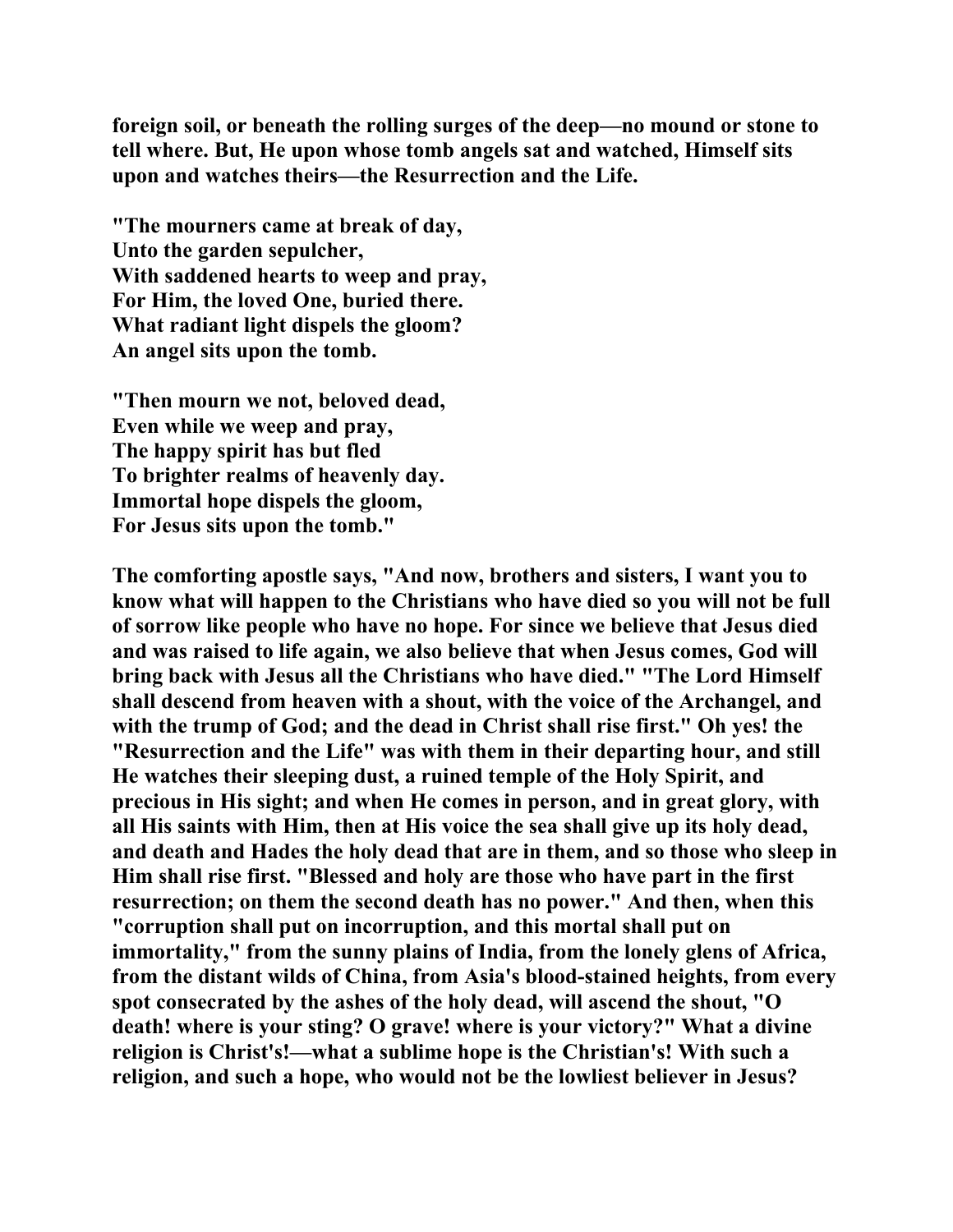**What will be your resurrection,** *unconverted reader?* **There will be but two the first is the "resurrection unto life;" the second, the "resurrection unto damnation." "Those who sleep in the dust of the earth shall awake, some to everlasting life, and some to shame and everlasting contempt." Fall down at His feet, penitent and believing, and let your prayer be, "O Lord, raise me by Your Spirit from a death of sin into a life of righteousness; that at Your second coming to judge the living and the dead, I may be found numbered among those who shall have their part in the First Resurrection, upon whom the Second Death shall have no power. "I am the resurrection and the life. Those who believe in me, even though they die like everyone else, will live again." John 11:25** 

## **Christ, Our Righteousness**

**"Behold, the days come, says the Lord, that I will raise unto David a righteous Branch, and a King shall reign and prosper, and shall execute judgment and justice in the earth. In his days Judah shall be saved, and Israel shall dwell safely: and this is his name whereby he shall be called, the Lord Our Righteousness." Jeremiah 23:5-6** 

**"For the time is coming," says the Lord, "when I will place a righteous Branch on King David's throne. He will be a King who rules with wisdom. He will do what is just and right throughout the land. And this is his name: 'The Lord Is Our Righteousness.' In that day Judah will be saved, and Israel will live in safety." Jeremiah 23:5-6** 

**There is but one being to whom this remarkable prophecy can properly apply. But one has ever appeared on the earth to fulfil it. And if no other ever appears, then it strictly follows that either that one is He, or else this prophecy shall never be fulfilled. We address this argument, in the outset of our present exposition, with confidence to the intelligent Jew, to the candid Gentile, and to all who believe prophecy to be the Word of God; and, as such, must sooner or later be literally and inevitably fulfilled. All the expressions of this prophecy refer to** *Christ, the Messiah***. In Him and by Him it has received its full, personal accomplishment; and by no torture of criticism, ingenuity of argument, or sophistry of reasoning can it be properly interpreted of any other than Jesus of Nazareth. Let us group and examine briefly the several points in the description.**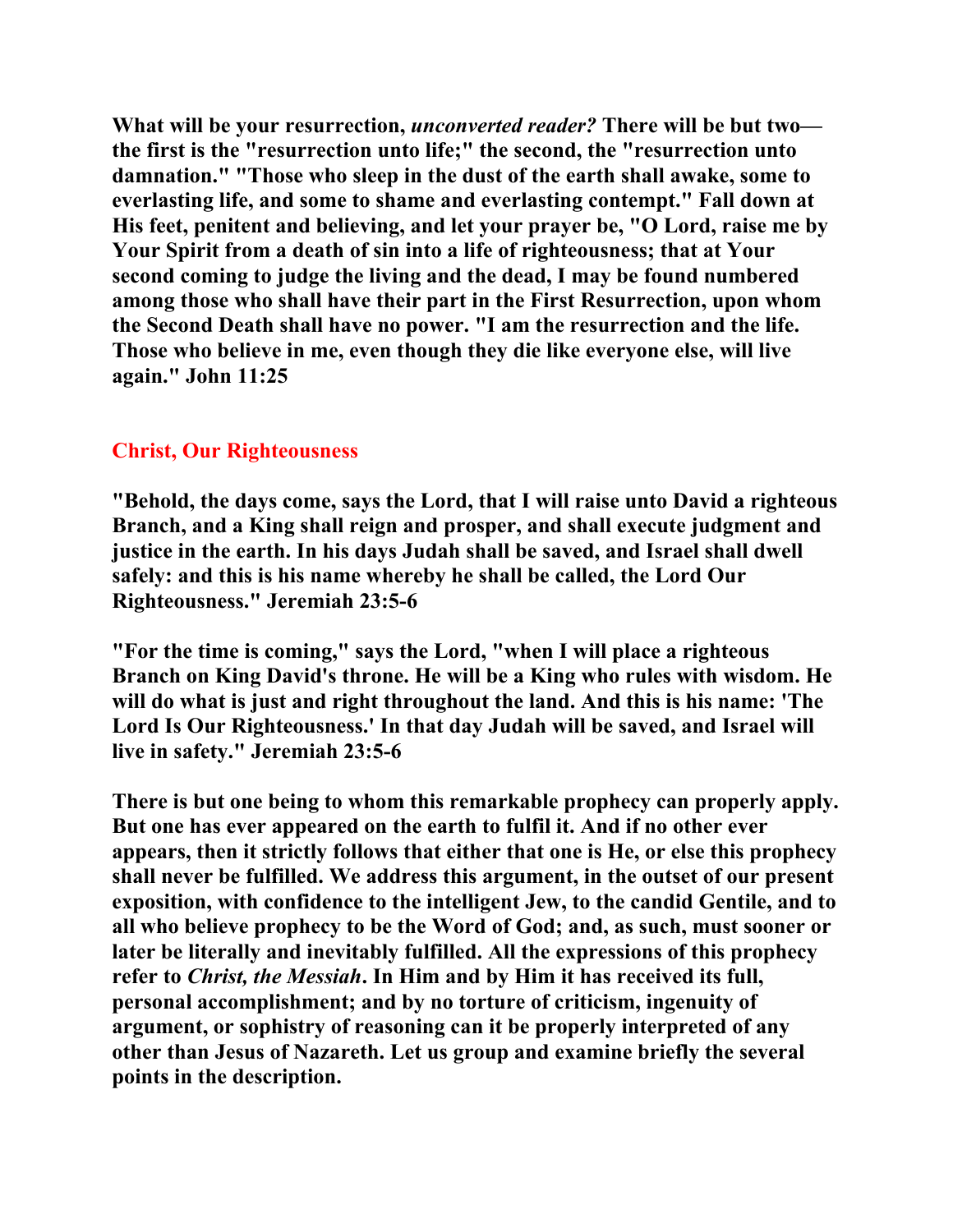**He was to be of the lineage of David. This was literally so. Christ was born of a virgin, "of the house and lineage of David." He was to be righteous. To Christ this particular exactly and exclusively applies. He was holy,** *the* **holy One; "He did no sin, neither was deceit found in His mouth." He was "holy, harmless, undefiled, and separate from sinners;" and when tried by Satan—who, had there been anything in Christ congenial to his nature, would have discovered and proclaimed it—he found nothing in Him. He was to be "a King" This also belonged to Christ. He was "king of the Jews." He disguised but never ignored His regal character. When interrogated by Pontius Pilate, "Are you a king, then?" He affirmatively replied, "You say that I am a king. To this end was I born—and for this end came I into the world, that I should bear witness unto the truth." Deny the kingship of Christ in His own proper person, and you render ambiguous and unintelligible a great portion of the New Testament writings. It is predicted in this prophecy that He should "reign and prosper." Spiritually this was fulfilled in Christ when upon earth; but there awaits a literal and universal fulfilment, when He shall come in the glory of His kingdom, and take to Him His great power and reign. He now reigns on the throne with His Father, and will so reign until His enemies be made His footstool.** 

**It is said that He should "prosper." This He does in the progress of His truth and in the extension of His kingdom, going forth by His Spirit with the gospel conquering and to conquer; in subduing His enemies and calling in His saints, the pleasure of the Lord prospers in His hands. Moreover, He was to "execute justice and judgment on the earth." This He did in the administration of His laws, and in defending His people from their enemies, and in "rendering unto Caesar the things that were Caesar's, and unto God the things that were God's." In His reign it is predicted that "***Judah* **shall be saved, and Israel shall dwell safely." So shall it be with all the** *elect* **of God. All shall believe in and confess Him. They shall be saved from the guilt and power of their sins; from the law, its curse and condemnation; from all their enemies, and from the wrath which is to come. And beneath this victorious standard, and surrounded by Him as with a wall of fire, His Church shall dwell safely, the gates of hell unable to prevail against it.** 

**In view of this** *spiritual* **and literal exposition of these several particulars of the prophecy, I again confidently challenge—Has any individual ever lived, either before or since the days of Christ, in this or in any land, other than Christ Himself, to whom this description could apply; or, applying it to whom, would not be absolute and unmitigated blasphemy! But we are now conducted in the**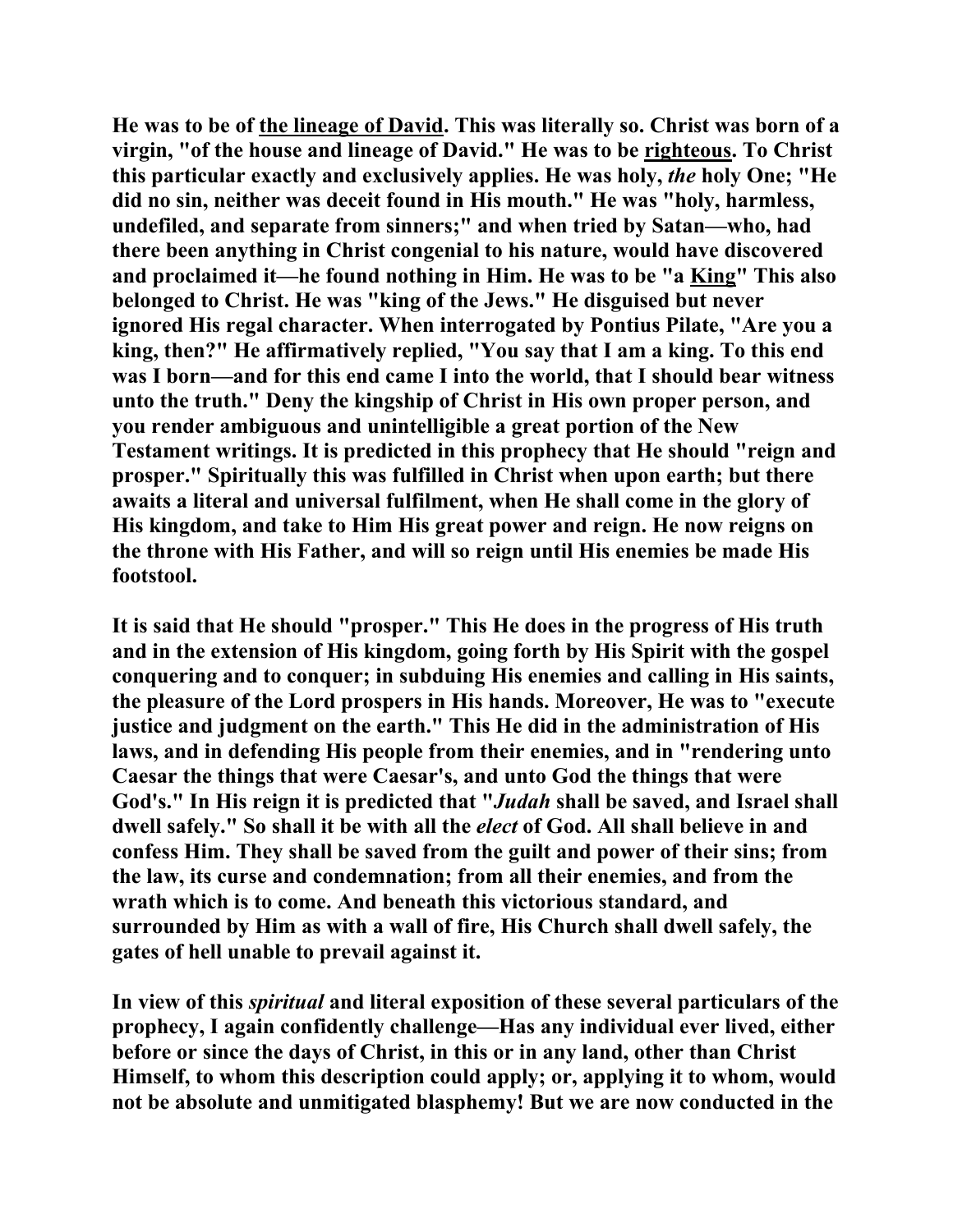**course of our rapid examination to the very gist of the whole passage—the title which it ascribes to Christ. "And this is the name by which He shall be called, the Lord Our Righteousness." In endeavoring to open up this title of our Lord, we shall show in what sense Christ is our righteousness—how His righteousness becomes ours—and then the blessings which flow from its possession.** 

**IN WHAT SENSE CHRIST IS OUR RIGHTEOUSNESS—This title of our Lord at once points to His essential dignity as God. The construction is remarkable. The prophet does not designate Him as** *the righteous One***, using the concrete, but** *righteousness itself***, using the abstract term. Thus God is said not to be loving, but love—the abstract form in both texts is thus employed to show that these perfections—righteousness and love—are essentially and absolutely God's. Would it not be a fraudulent invasion of the divine dignity, a robbing God of His honor, to have denominated a mere creature, were he the holiest and purest even of the species, abstract and essential righteousness? Could this title be grounded in anything but essential Deity? A mere creature may be righteous through the possession of a righteousness imputed, a righteousness imparted, a righteousness given.** 

**Every act of human obedience must necessarily partake of the moral taint of the being by whom it is offered. Just as under the law the touch of the leper rendered ceremonially unclean the person or the thing he came in contact with, so** *everything to which sinful man puts his hand must partake of the taint of his sinful and corrupt nature.* **As water cannot rise above its level, so no nation can rise above its religion,** *no individual can rise above his nature, and no act can rise above its motive.* **The moral leprosy sin, of which all by nature are partakers, inoculates with its virus, and taints with its malaria all our religious doings—thus corrupting and neutralizing every attempt of man to render obedience and honor to the commandments and precepts of God's holy law. It follows from this that, seeing the sinner can only be saved on the footing of a** *law obeyed in every enactment***, kept in every precept, magnified and honored in the dignity of its character and in the holiness of its nature, it must be by another obedience and infinitely beyond his own. This train of thought conducts us to the truth we seek to establish.** 

**The divine dignity and personal holiness of Christ provided all the moral fitness and qualification which the case demanded. As the sinner could only stand with divine acceptance in a Divine righteousness, the "Lord our righteousness" fully met the case. Hence the strong language of God's Word. "The Righteousness of God, which is by faith of Jesus Christ, unto all and**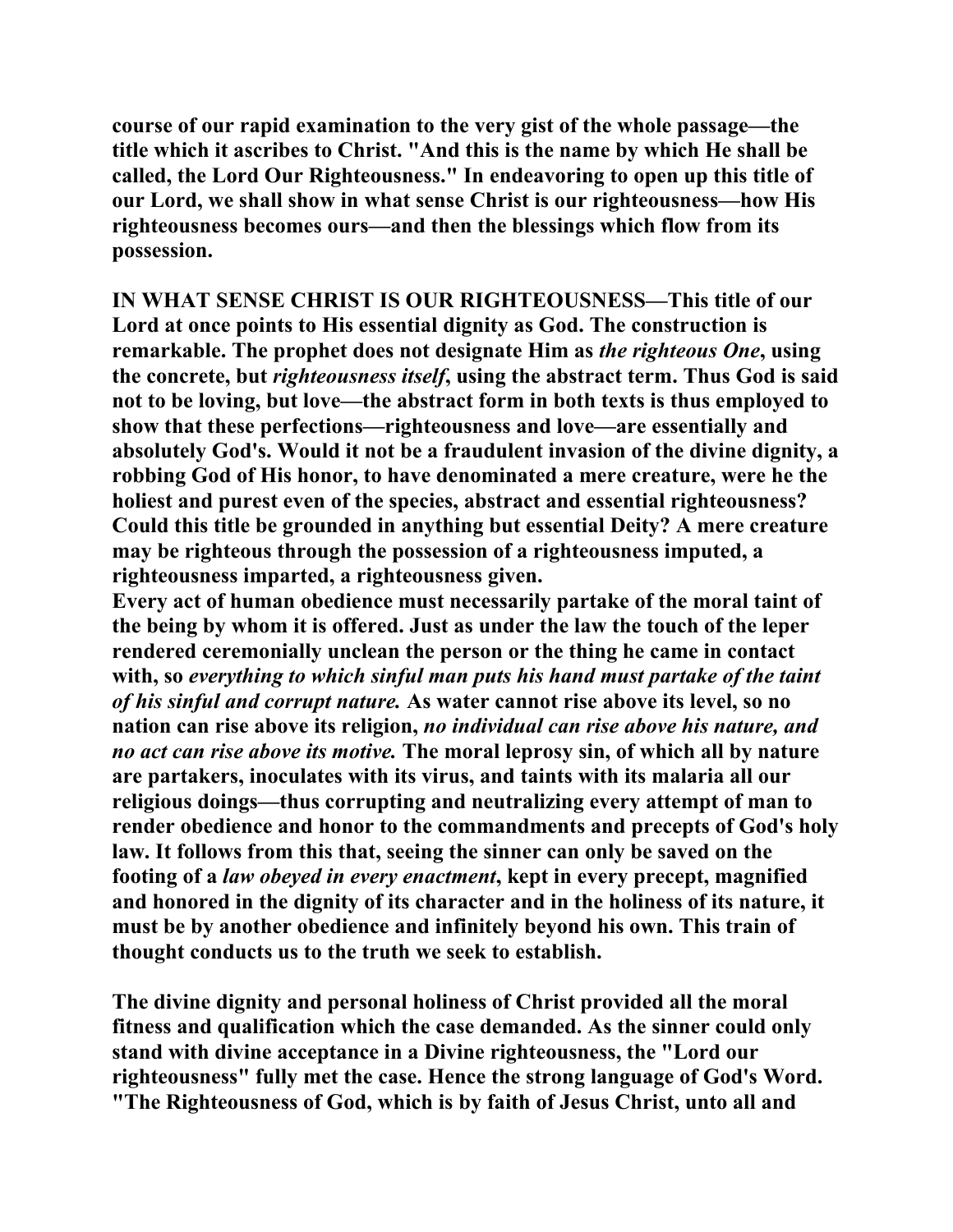**upon all those who believe." And again, "He has made Him to be sin for us, who knew no sin, that we might be made the Righteousness of God in Him." Magnificent truth! precious announcement! The believing sinner stands before God in the righteousness of God Himself! He is as righteous—not**  *essentially* **so, but** *legally***—as God is righteous. If he is "made the righteousness of God in Christ," this must emphatically be so. And since no other righteousness could justify him before God, this must unquestionably be so. To what dignity does this righteousness raise the believer here, and to what super-angelic glory will it raise him hereafter? In your righteousness shall they be** *exalted***."** 

**The justified sinner therefore stands the closest to God of any created being in the universe. Nearer to the throne of the Eternal he cannot stand. What marvellous love! Who will dare assert that salvation is not, from first to last, of free, discriminating grace! Let your eye pierce the veil that falls between earth and heaven. Behold that shining, warbling being, standing so near to the throne of glory, bathed in the overpowering effulgence of its rays. Who is he? He was once a sinner upon earth, the vilest of his race, the dishonored of his generation, forsaken by man and abhorred of God. But Jesus met him, and divine love drew him, and sovereign grace rescued, pardoned, and saved him. And now washed from all his guilt by the blood, freed from all condemnation by the righteousness of Christ, he stands before the throne "without fault," a "king and a priest unto God." Such is the great love of Jesus! "He raises the poor from the dust and lifts the needy from the ash heap; he seats them with princes and has them inherit a throne of honor." And all this grace, and all this glory, and all this bliss flows from the "Lord our righteousness."** 

**Reader, here let me pause and once more remind you of a truth essential to your everlasting well-being. Nothing short of the righteousness of Jehovah Himself can free you from endless condemnation. You must appear before God—if you stand with acceptance—in a** *divine* **righteousness. You must, if saved, be saved upon the footing of a law every requirement of which has been met. Its demands are holy, its restrictions are inexorable. It exacts full submission, insists upon perfect holiness, enters beneath the surface, penetrates every cell of the mind, and grapples with every fiber of the heart; it analyses every volition of the will, sifts every desire of the soul, and weighs in its unerring scale every motive and every action of the man. In a word, it is "the candle of the Lord, searching all the innermost parts of the belly." "Wherefore the law is holy, and the commandment holy, just, and good." It is on these stern and inflexible grounds that the law is so fearfully terrible to all**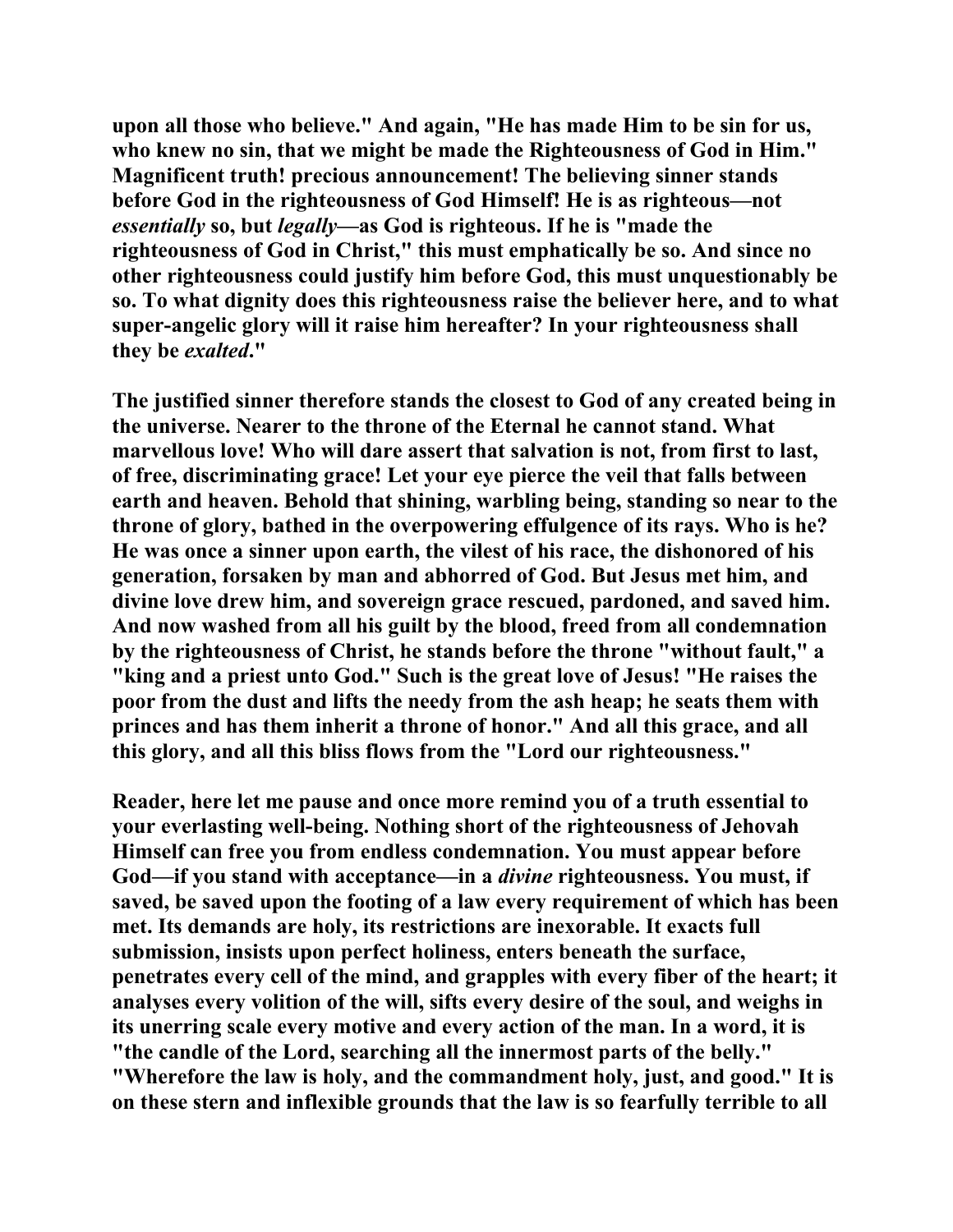**offenders—and all are so. To look, then, for salvation by the works of the law, it were better to meet the lion rushing wild and hungry from his lair, than thus to expect "help from this destroyer, which rends the center of the heart" in pieces, and from whom none can rescue us. The law is the "minister of death" to every transgressor, and opens the gates of hell to all impenitent and unbelieving sinners! We have adverted to its inflexible rule. Nothing can abate, nothing soften, nothing arrest it. It sifts every motive, shakes every confidence, storms every citadel, and breaks up every hope not founded upon the Rock of Ages—the Lord our Righteousness. It meets the sinner like "a lion by the way and slays him." As says the apostle, "sin revived, and I died."** 

**Confronted thus by God's holy law, the momentous question is raised—"How can man be just (or justified) with God?" "Who can bring a clean thing out of an unclean?" The gospel alone can supply the answer, and that answer is contained in the significant and impressive title of Christ—"His name shall be called, the Lord Our Righteousness." And now we pass from the region of sin, death, and hell, into that of holiness, life, and heaven; standing, as it were, amid the splendor of the "great white throne," with the "rainbow round about it," the emblem and the pledge that, for us there is no condemnation," since we stand before God in "the Lord our righteousness." We are thus conducted to the question—** 

**IN WHAT WAY DOES CHRIST BECOME THE RIGHTEOUSNESS OF HIS PEOPLE? How are we to understand that the righteousness of one individual becomes in reality the righteousness of another, yes, of countless myriads of beings? The reply to these questions will bring us to the practical issues of this great subject.** 

**In the first place, Christ becomes our righteousness by personal substitution. This was the first step in the wonderful process, and must be kept prominently before us. The law of substitution is fully recognized in the affairs of men. It is shadowed forth in various instances recorded in the Scriptures of truth. We remind the reader of Reuben becoming surety to his father for Benjamin; and of the apostle Paul discharging a like obligation to Philemon on behalf of Onesimus. In this sense, yet infinitely higher, the Son-Surety, stood in your place, did all, and endured all, and paid all for you. By a substitutionary act He made your sins His sins, your obedience His obedience, your curse His curse, your debt His debt—He took it all upon Himself, His Father accepting and sealing His suretyship by raising Him from the dead. "Who was delivered for our offences, and was raised again for our,**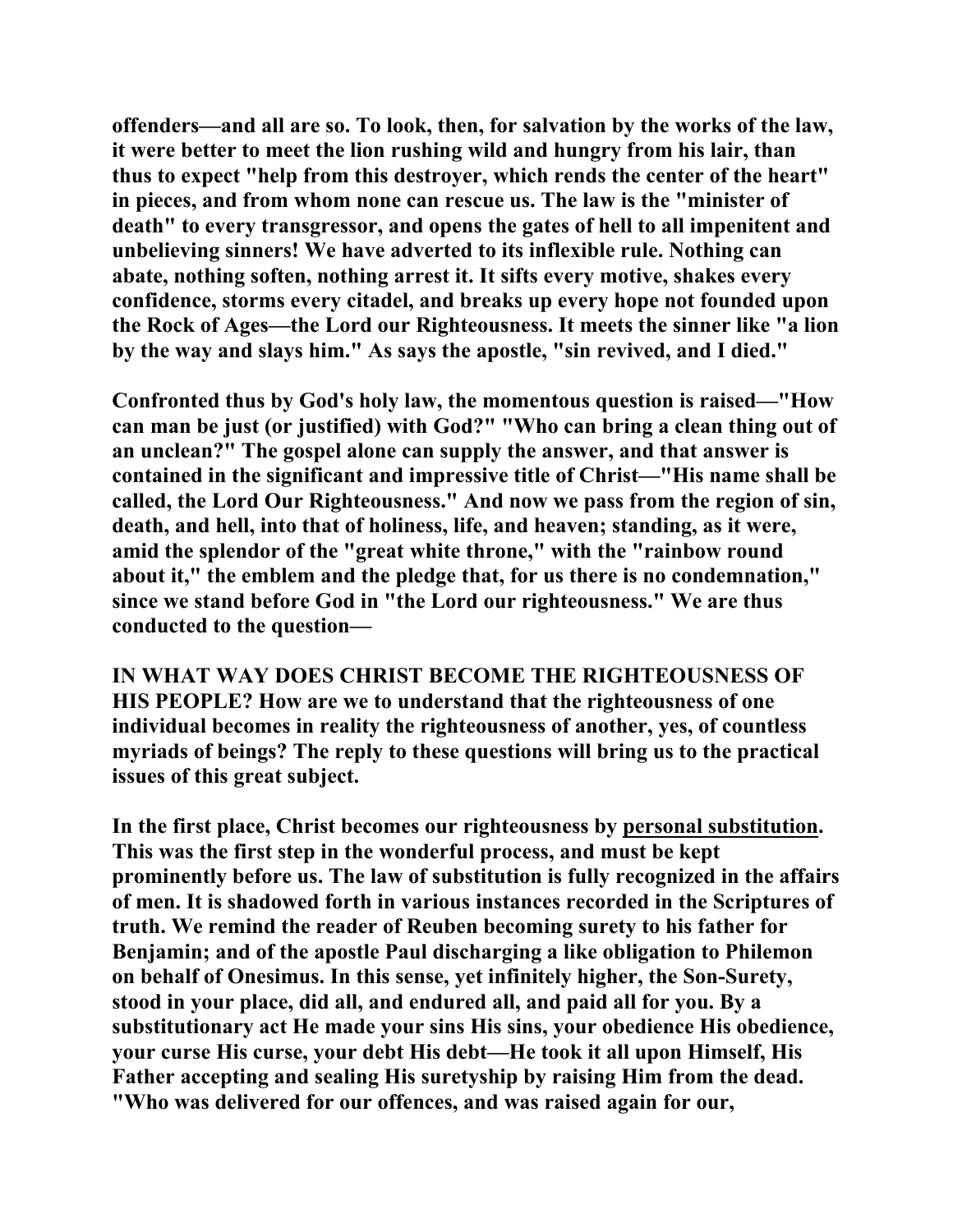**justification." Oh, love and admire, serve and glorify this precious Savior, who has so freely, so willingly, so fully done all this for you. You cannot love Him too intensely, nor serve Him too self-denyingly, nor exalt Him too highly; who threw Himself in the breach and exclaimed, "Father, lay all their sins and transgressions upon me. Charge their debt to my account. Upon me let their punishment fall. Let my life be for their life, my death for their death, my condemnation for their condemnation, my heaven for their hell!"** 

**Christ becomes our righteousness by His personal obedience. Not less clear are the Scriptures of truth touching this essential doctrine of our salvation. Thus we read, "By the** *obedience* **of One shall many be made righteous." Who is this "One" of whom the apostle speaks, but the "Lord our righteousness?" But, you ask, how could the Law-giver become the Law-fulfiller? We again answer in the language of God's Word—"When the fulness of time was come, God sent forth His Son made of a woman,** *made under the law***, to redeem those who were under the law, that we might receive the adoption of sons." Could any answer be more explicit? It tells us that, in assuming our humanity, the Son of God necessarily became submissive to the law, since He took upon Him a nature born under its obligation and exposed to its penalty. As man, therefore, He was as much under the law, and was as personally and as strictly bound to obey the law, and in default of obedience as much exposed to its penalty, as any individual of the human race. Keeping in view the doctrine we have just insisted upon—the substitution of Christ for us—we shall experience no difficulty in understanding, still less in receiving, the doctrine of Christ's personal obedience to the precepts of the law in our stead. It follows that creature-merit, or man's own righteousness, can avail nothing in the great matter of his justification. Jehovah must keep, Jehovah must honor, Jehovah must magnify His own law, if, on the basis of a law inviolate, a law upheld and preserved in its most stringent precept, the sinner is saved.** *Rob Christ of His divinity, and you rob His obedience of its efficacy, and the sinner of his hope.* 

**We learn from this part of our subject, the utter inadequacy of a human righteousness to justify the sinner before God. If it required the merit of Deity, if no other than Jehovah Himself could supply an obedience to the law man had broken, on the ground of which God could, with honor to Himself, justify the guilty, then the inference is as strictly logical as the fact is tremendously solemn that, in the language of Scripture, "By the works of the law shall no flesh be justified." Again, "As many as are of the works of the law are under the curse; for it is written, Cursed is every one that continues**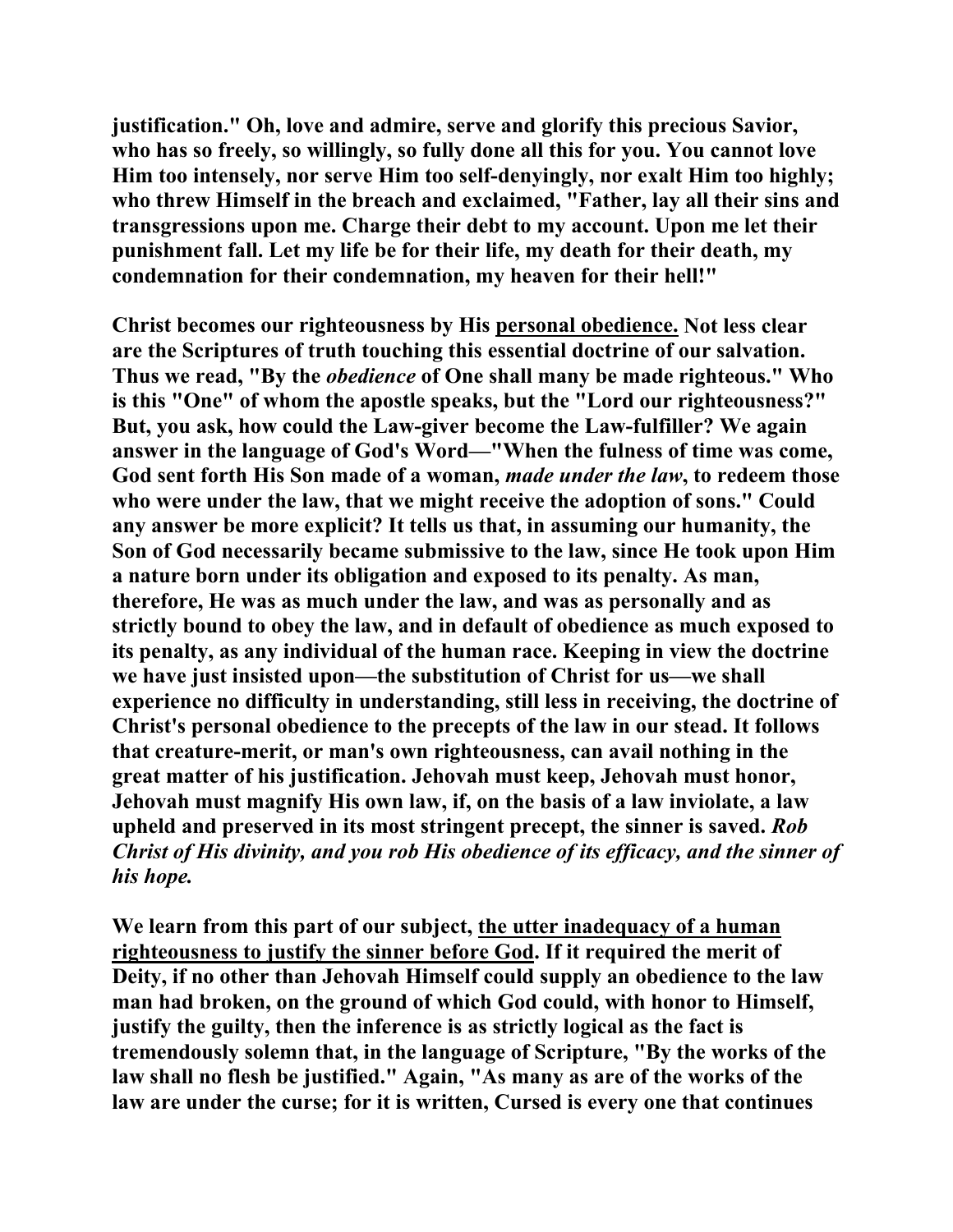**not in all things which are written in the book of the law to do them." What a fatal blow do these words aim at the Babel of self-righteousness which multitudes are raising up, from the summit of which they vainly hope to leap into heaven! "Under the curse!" No repeal of its tremendous anathemas, no possible avenue of escape—while still under it—from its fiery and eternal condemnation! "Under the curse!" The very law you are striving to keep, cursing your every effort to keep it! The law cursing your soul, cursing your religion, cursing your duties, cursing your engagements—yes, turning your every blessing into a curse. This may be thought strong language, but the word of God justifies it. "***As many as are of the works of the law are under the curse***." What language could be stronger—what declaration more impressive? Oh that the Holy Spirit might use it to the rousing to a conviction of his state and danger every mere notionalist, every proud pharisee, every self-deceived professor, every soul dead in trespasses and sins, whose eye may light upon this page!** 

**I have said there is no way of escape open to those who live and die in this condition. But to others whose eyes the Holy Spirit has opened to see their sin and danger, the righteousness of Christ provides a remedy. He was "made a curse for us," He was the "end of the law for righteousness to every one that believes," and so by His obedience and death, by His blood and righteousness, He emancipates us from the thraldom, cancels the curse, and delivers from the condemnation of the law, and thus we are "made the righteousness of God in Him."** 

**What a "door of hope" is here set open to the soul, brought, after long and painful teaching, to despair of finding acceptance, pardon, and grace by its own works. Long and earnestly have you striven to work your way to heaven.**  Like the disciples on the sea, you have "toiled in rowing" against a contrary **wind and a strong current, and are ready to give up all for lost. Like the poor diseased woman in the gospel, you are "nothing bettered, but rather grown worse." Oh, blessed extremity! Happy end of all hope springing from yourself! Your soul is now, if the expression may be used,** *ripe for Christ***. You are just in the condition to accept Him, and He to accept you. You have reached that critical point in your spiritual history which decides your state for eternity. Like Paul's mariners, you are in danger of sinking; and like them, you are prepared to throw overboard everything that imperils your safety, exclaiming with the apostle on another occasion, and who doubtless recalled to mind his shipwreck when he wrote the words, "I once thought all these things were so very important, but now I consider them worthless**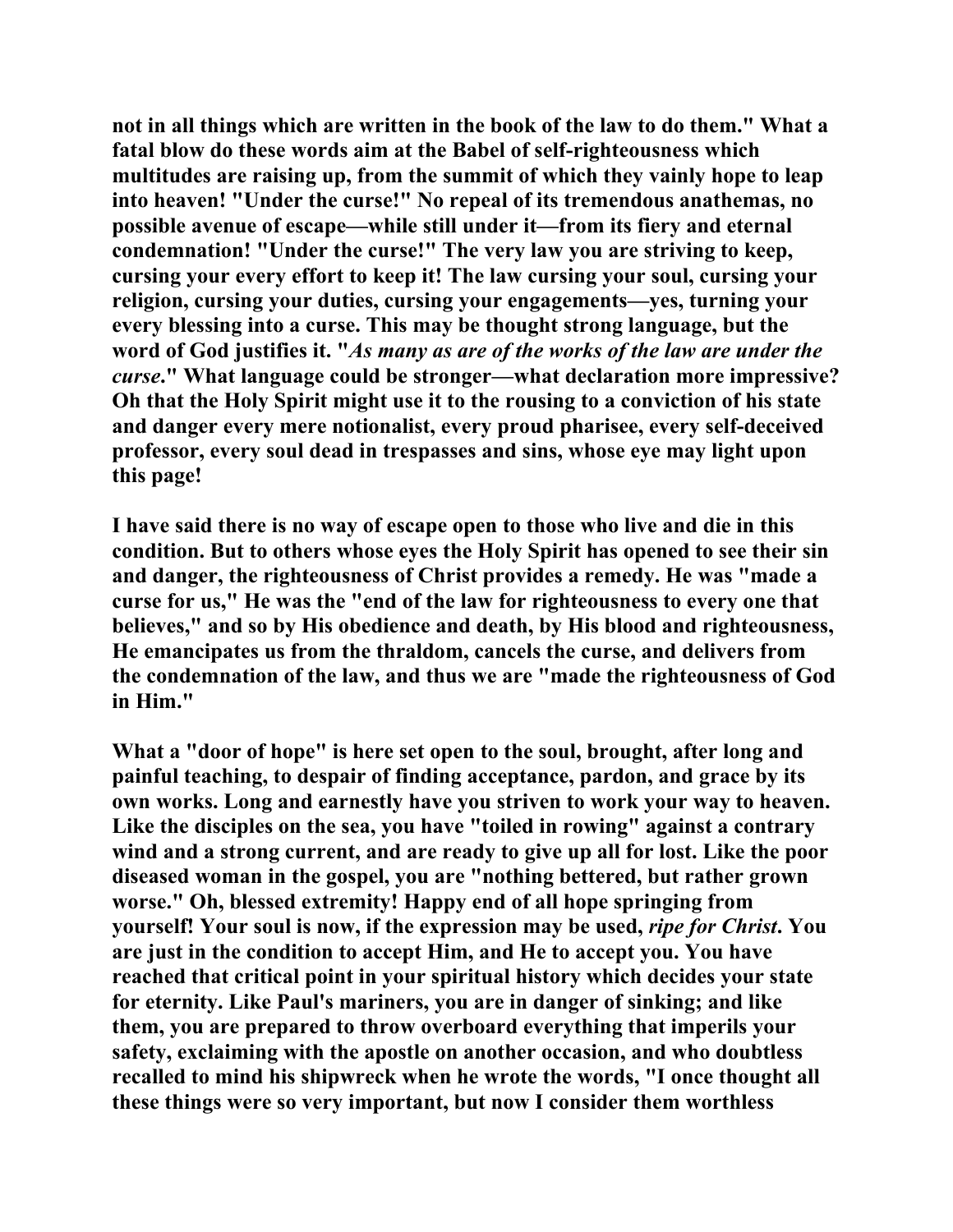**because of what Christ has done. Yes, everything else is worthless when compared with the priceless gain of knowing Christ Jesus my Lord. I have discarded everything else, counting it all as garbage, so that I may have Christ and be found in him, not having a righteousness of my own that comes from the law, but that which is through faith in Christ—the righteousness that comes from God and is by faith." And now having thus "lightened the ship," like the weary mariners, you "wish and wait for the dawn" of salvation. Lo! it is come! Jesus draws near and says to your soul, "I am your salvation without a work of your own. Look unto Me and be you saved; I am the Lord your righteousness. Only believe." What joyful tidings are these! Saved without a work of human merit! Saved just as you are! Saved by free and sovereign grace! Saved by simple, childlike faith in Christ! Saved forever! Hope now dawns upon your path, heaven smiles down upon your soul, and henceforth your Christian life on earth becomes a sweet and holy psalm.** 

**HOW DOES THE RIGHTEOUSNESS OF CHRIST BECOME OURS? The righteousness of Christ, by which we are alone justified, becomes ours by imputation. What is meant by imputation? The literal idea is, the imputation of anything to an individual which did not originally belong to him. Now our justification strikingly illustrates this. The instance of Abraham is the first we quote. "Abraham believed in the Lord, and it was counted unto him for righteousness." James, alluding to the same event, says, "Abraham's faith was imputed unto him for righteousness." Paul confirms this idea when he says, noticing the case of Abraham, "And it was not written for his sake alone, that it was imputed to him, but for us also, unto whom it shall be imputed if we believe." We are clearly taught in these passages that the justification of Abraham, the friend of God, the father of all those who believe, the mirror of Old Testament piety, resulted not from a** *personal* **righteousness, but from an**  *imputed* **righteousness. And that the divine dealing with Abraham is an example of God's dealing with us, the apostle says, "To him that works not, but believes in Him that justifies the ungodly, his faith is counted unto him for righteousness." Thus, written as with a sunbeam, the glorious truth shines upon the sacred page, that when any child of Adam is justified it is by the imputation of a righteousness not his own—even the righteousness of Him who is emphatically called "The Lord our Righteousness."** 

**The righteousness of Christ becomes ours by faith. This truth has already appeared in the course of our discussion. Faith is the divine and holy principle which places us in a justified state. "Being justified by faith, we have peace with God through our Lord Jesus Christ." "For it is by grace you have been**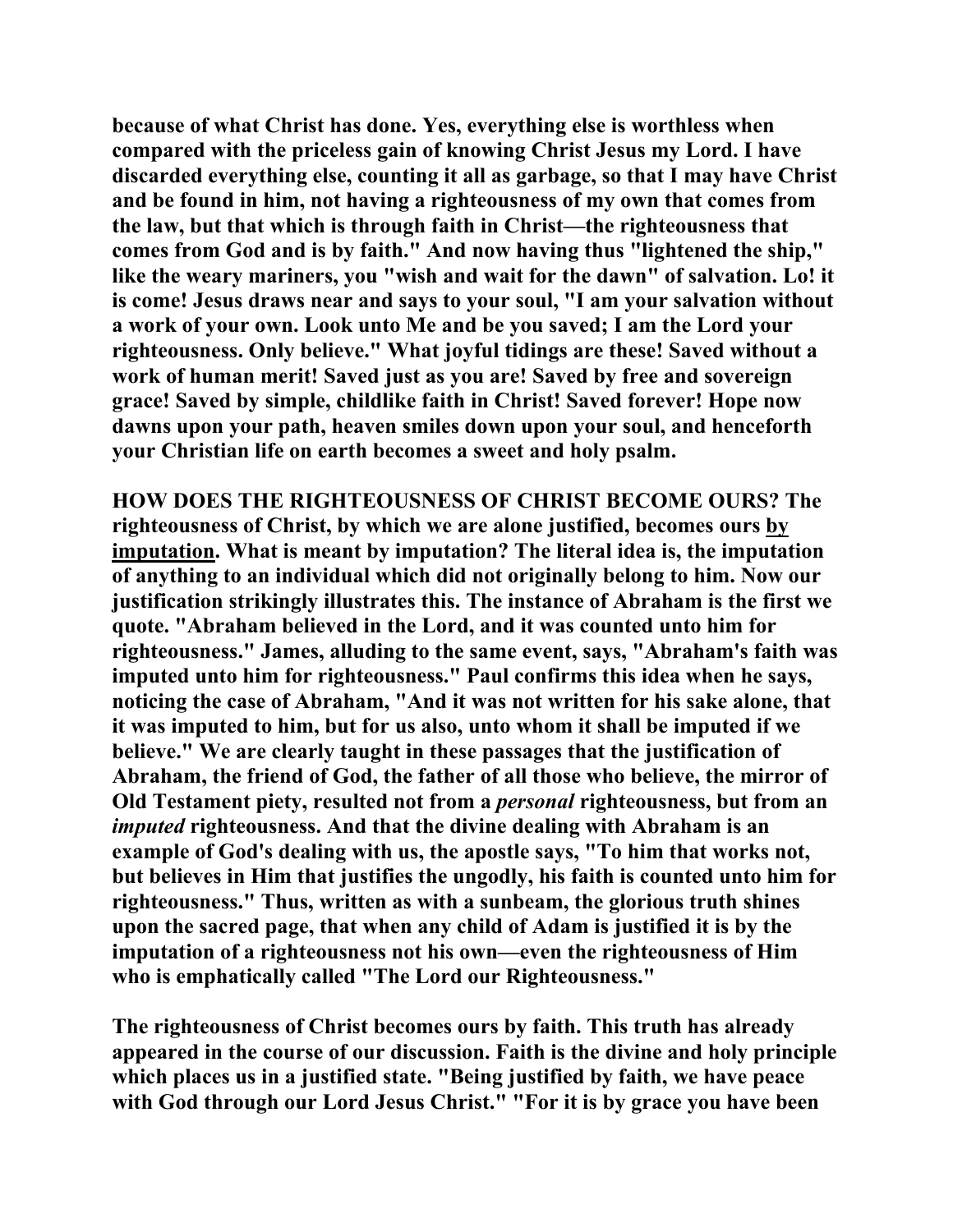**saved, through faith—and this not from yourselves, it is the gift of God—not by works, so that no one can boast." Tell me that I must purchase my pardon, must merit no justification, must come to the Savior with a price in my hand, and you extinguish the last ray of hope. If these be the terms upon which I am to be saved, then I am lost to all eternity! But, tell me that I have nothing to pay, that I may come to the waters of salvation, to the milk and honey of the gospel, "without money and without price," that, if I present myself at the door of Divine mercy, as Naaman "covered with leprosy," as Lazarus "full of sores," as the prodigal "clothed with rags," as Paul the "chief of sinners," as the malefactor on the cross turning his last and final look at Jesus, that I may come as a bankrupt debtor, as a self-destroyed sinner, then you pencil the hue of hope in its brightest hues upon the dark thunder-cloud draping my soul." Oh, do words more inspiring, does music so enchanting breathe through this world of sin and woe than the divine announcement of a freely-given salvation to the vilest child of Adam's fallen race? Truly may the inspired apostle write—"Not by works of righteousness which we have done, but according to His mercy He saved us." What are these words but a New Testament echo of an Old Testament voice—"Ho, every one that thirsts, come to the waters, and he that has no money: come, buy, and eat; yes, come, buy wine and milk without money, and without price."** 

**Thus the voice of free grace, which strikes its key-note in paradise, rolls throughout the inspired Scriptures, waxing stronger and growing sweeter until it reached its heightened note in the last and closing echoes of the Apocalypse. "And the Spirit and the bride say, Come. And let him that hears say, Come. And let him that is athirst come. And whoever will, let him take the water of life freely." Come, then, my reader, just as you are, poor, penniless, naked, and receive in faith, and as the gratuitous bestowment of the God that justifies the ungodly, this divine and beauteous righteousness, "which is unto all and upon all those who believe." Are you a penitent prodigal, returning to your Father in rags and wretchedness and woe? Behold, He comes running to you.** 

**Joy, too, is a fruit of justification. "I will greatly rejoice in the Lord, my soul shall be joyful in my God; for He has clothed me with the garments of salvation, He has covered me with the robe of righteousness." Oh, be joyful, you who stand in the Lord your righteousness! You maybe heavily afflicted, deeply tried, sorely tempted, yet, standing in righteousness of Christ you are exalted above the billows and clouds that gather around your pathway to heaven, eternal sunshine bathing all your glorious and endless future!**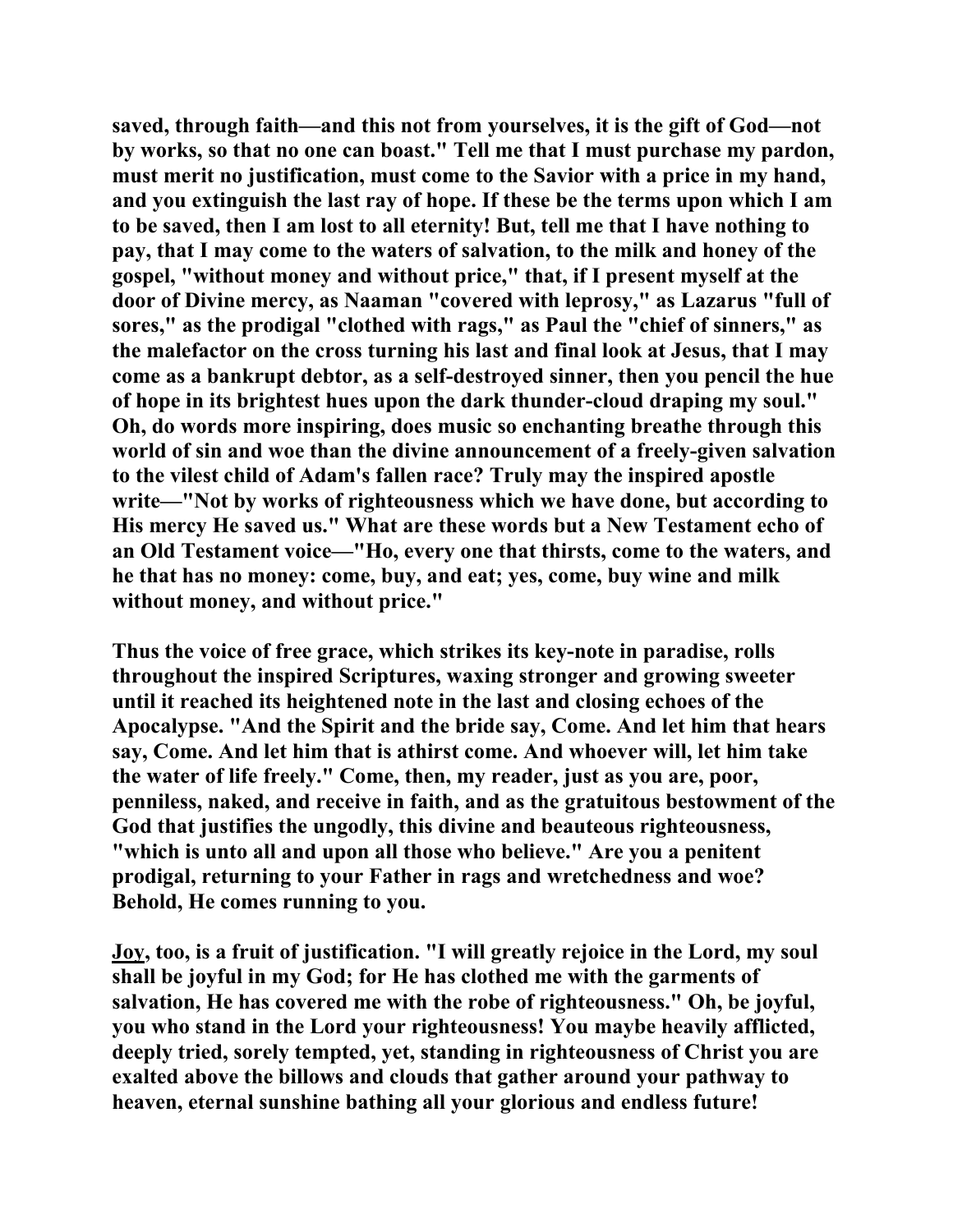**Then the hope of glory is the last blessing to which we refer. A present justification is the pledge of a future glorification. "Whom He justified, them He also glorified." Oh, how truly has Christ, the "Lord our righteousness," "opened the kingdom of heaven to all believers!"** 

**When from the dust of death I rise, To take my mansion in the skies, Even then shall this be all my plea, 'Jesus has lived and died for me.'** 

**"Bold shall I stand in that great day, For who aught to my charge shall lay? While through Your blood absolved I am From sin's tremendous curse and shame."** 

## **Christ the Alpha and Omega**

**"I am Alpha and Omega, the first and the last." Rev. 1:11** 

**"I am the Alpha and the Omega, the First and the Last, the Beginning and the End." Rev. 22:13** 

**What stately and impressive titles are these! Hitherto we have considered the names of our Lord as they came to us indirectly from the mouth of His inspired servants, the prophets, all of whom gave witness to Him. But we find ourselves now at the feet of Christ Himself, receiving from His own lips two of the most magnificent and instructive titles which He wears. "I am Alpha and Omega, the First and the Last." He who spoke these words is The Truth. Arrogating to Himself no false designation, assuming no distinction, and claiming no homage, that was not rightfully His own, we may safely, in the outset of our exposition, cherish the strongest faith in the veracity of His word, and open our hearts, as the flower to the sun, and receive the life-giving influence which these magnificent words are intended to impart.** 

**The occasion on which they occurred illustrates their significance and heightens their grandeur. They were spoken to an honored disciple of Christ in deep trial. John, to whom they were originally addressed, was now in Patmos, for the word of God and for the testimony of Christ Jesus. He was in**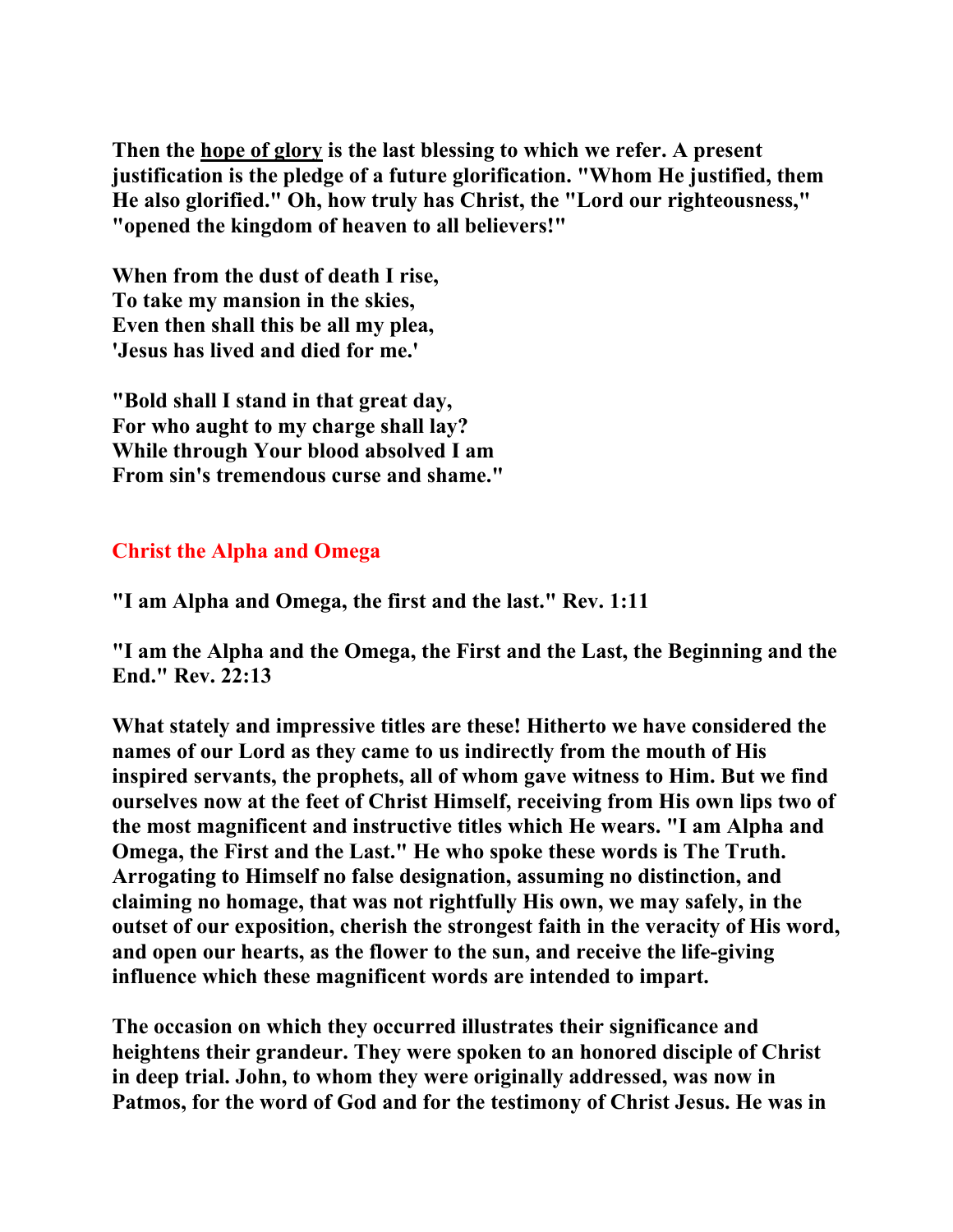**tribulation and exile. The blue waters of the Aegean Sea, as they washed the shores of his lonely island, chimed mournfully with the lonely sadness of his spirit. At this juncture Jesus drew near, and spoke to him words fraught with the tenderest love, made known to him revelations of the most sublime character, and unveiled to his eye visions of unsurpassed glory. All this was well calculated to instruct the mind, and to raise the spirit of the martyr superior to the malicious cruelty of Nero. It was on this occasion the words were uttered which we are about to consider. John, with his own peculiarly graphic and terse pen, thus narrates the remarkable scene: "I was in the Spirit on the Lord's day, and heard behind me a great voice, as of a trumpet, saying, I am Alpha and Omega, the first and the last." "And I turned to see the voice that spoke with me. And being turned, I saw seven golden candlesticks, and in the midst of the seven candlesticks one like unto the Son of man." We have no difficulty, then, in identifying Him who thus, speaking in a tone so authoritative, and in words so majestic and divine, exclaims, "I am Alpha and Omega, the first and the last." It is the Lord Jesus Christ. And how true the portrait which He here presents of Himself! His beloved Evangelist was now suffering tribulation for the word of God and for the testimony of Jesus Christ. Was He ignorant of, or indifferent to, the condition of His faithful servant? Far from it! That same Jesus who dwelt in the bush, and from the midst of its flames spoke to Moses and said, "I have surely seen the affliction of my people . . . . and I have come down to deliver them," knew the sorrows of His servant John, and came down to instruct, sustain, and comfort him with these sublime revelations, which he was commanded to write in a book. How much we learn here of the Lord's tender love towards His saints. Exiled they may be by and from man; never can they be from Jesus. They may be imprisoned, banished, fettered; they may be separated from their brethren, severed from the Church, removed far away from the saints and ordinances and privileges they love—yet there is Christ to strengthen their drooping faith, to revive their fainting spirit, and to sweeten and sanctify their solitude.** 

**And how His manifested, gracious presence makes the prison ring with praises, irradiates the sick-room with brightness, and opens a door in heaven even amid the gloom and stillness of a desert island! We little surmise what thoughts of peace and purposes of mercy the Lord has in setting us so entirely apart from others.** *It is but to set us apart for Himself.* **From His presence we never can be banished, from His person we never can be separated. The time of our** *isolation and loneliness* **is the occasion when He draws near, and in the multitude of our thoughts within us His comforts delight our soul. "When my**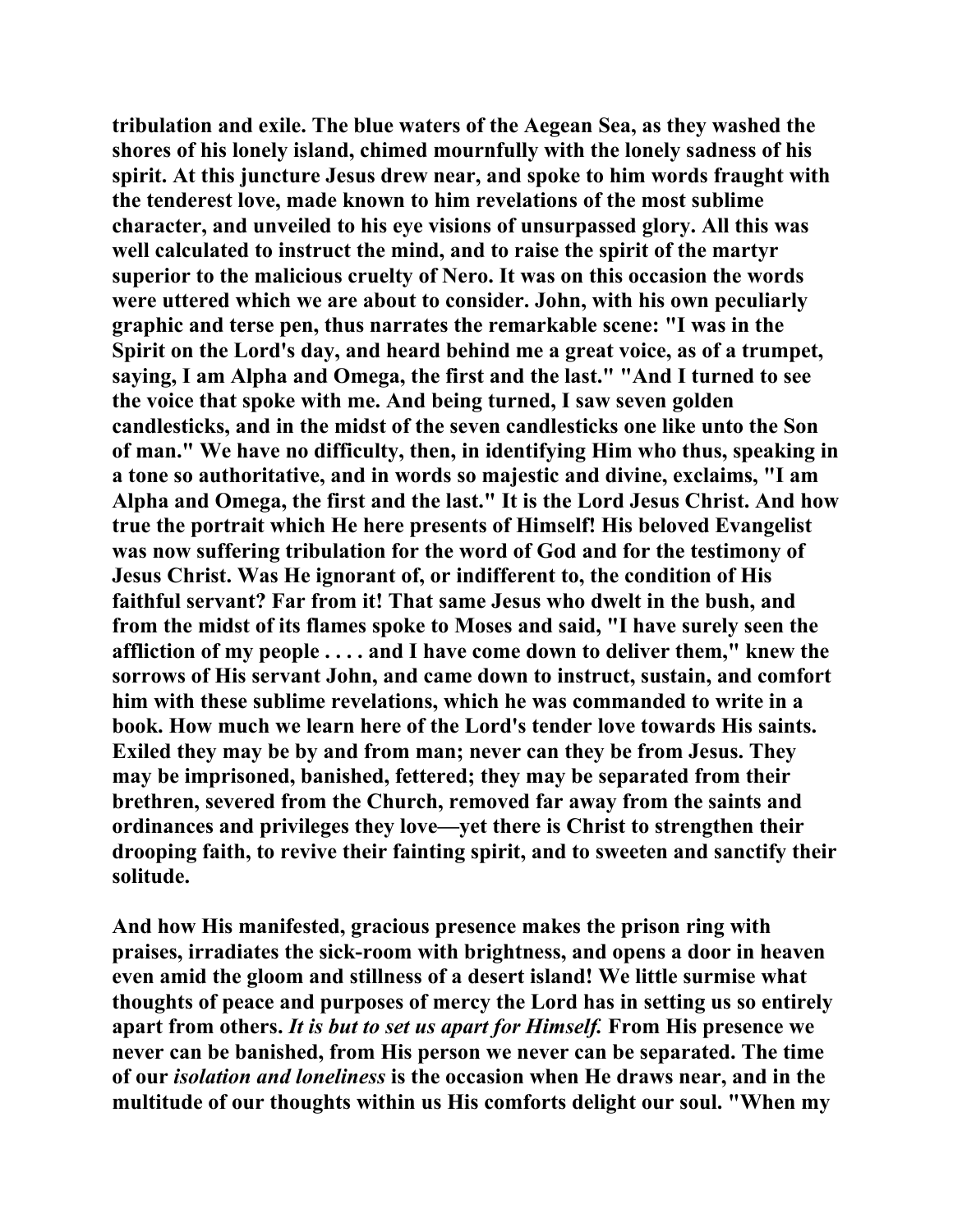**father and my mother forsake me, then the Lord will take me up." Especially are seasons of** *trial and persecution for His name* **and truth's sake occasions of His manifestation, sympathy, and love. The spiritual martyrdom of the Church still lives, even if the spirit of the martyr is "ready to die."** *The offence of the cross is not ceased.* **The great verities of our faith, the distinctive doctrines of grace, are still impugned, hated, and rejected by men of carnal reason and of corrupt hearts. The gospel is still an offence, and Christ is still despised and rejected of men. And they who conform to the simplicity of the gospel, preach it in its fulness, and live in its purity, shall suffer persecution. But let this thought solace and sustain you in all your trials, tribulations, and losses for the truth's sake—that, He who appeared to His suffering servant John in words of such touching tenderness and in visions of such resplendent glory, laying His right hand upon him and saying, "Fear not, I am the first and the last, I am He that lives, and was dead and buried, and am alive for evermore," will draw near and perfect His strength in your weakness, and prove His grace all-sufficient for your need.** 

**But to return from this digression to the subject more immediately before us. Let us inquire IN WHAT POINTS OF VIEW THE LORD JESUS IS THE "ALPHA AND THE OMEGA, THE FIRST AND THE LAST." A few words will suffice to explain to the intelligent reader the literal meaning of these titles. It is well known that they are the first and the last letters of the Greek alphabet, denoting, properly, the first and the last. The Jews were wont to adopt this method of** *denoting a thing in its entirety.* **Thus, when they described Adam as transgressing the law, and Abraham as keeping it whole, it was their custom to say, they either broke or observed it from Aleph to Tau; that is, from the first to the last letter of the Hebrew alphabet. Interpreted in this light, these titles of our Lord possess a profound and comprehensive significance.** 

**We have just entered upon a new period of time, and are yet standing within the solemn shadow of its vestibule. The misty twilight of its commencement enshrouds from our view all the future of the year, as we attempt to peer into its dark and mysterious unknown. How assuring, how soothing the truth these pages are about to unfold—Christ the Alpha and Omega, the First and the Last! Christ the beginning of the year, and Christ the end of the year. To commence the year aright is to commence it with a fresh act of faith in, and a renewed consecration of ourselves to, the Lord Jesus. Thus beginning the year with Christ, we shall close the year with Christ; and this beginning and closing with Christ involves the presence, and grace, and blessing of Christ all**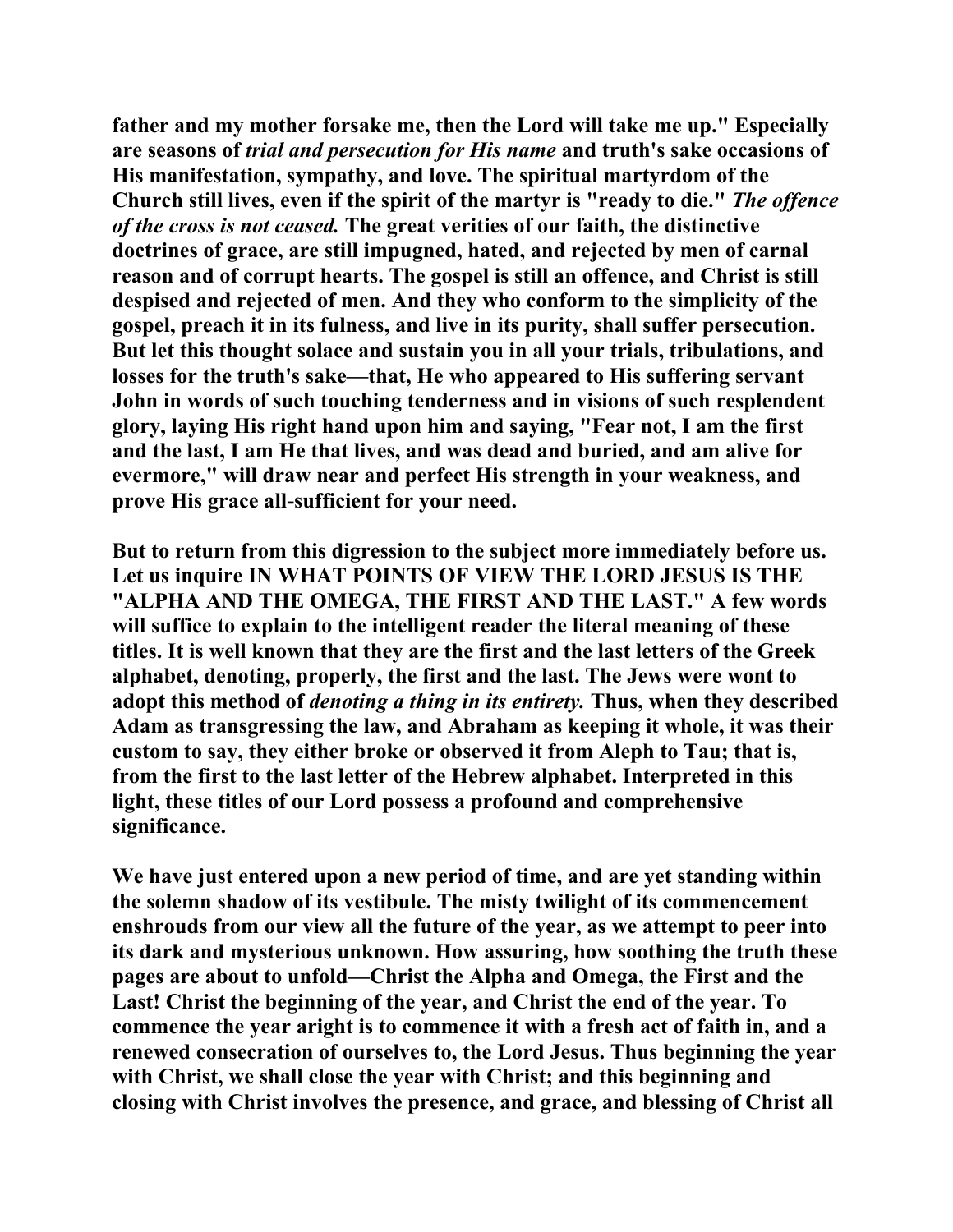**through its yet undeveloped history. (Written January 1)** 

**These titles, in the first place, clearly define the essential Deity of our Lord. It would seem impossible for a candid, ingenuous mind to resist the conviction which the authority and majesty of these words convey of the divine dignity and superior nature of the Speaker. "I AM the First and the Last!" Could this be predicated of an inferior, that is, a mere created being, if language is at all designed to convey intelligent ideas? Impossible! When Jehovah would assert His divine greatness, He employs precisely this language, "Thus says the Lord the King of Israel, and his Redeemer the Lord of hosts: I am the first, and I am the last; and beside me there is no God." Again, "Listen to me, O family of Jacob, Israel my chosen one! I alone am God, the First and the Last." The obvious interpretation, then, of these titles would apply to the proper Deity of the Lord Jesus Christ. They set forth the glorious truth—a truth which we must ever maintain forms the basis of the Atonement, which in its turn constitutes the foundation of our hope—that the entire Godhead of Jehovah belongs to our Lord Jesus. He is the First of Deity—the Last of Deity, and so comprises the whole of Deity—"The Almighty," "God ever all, blessed for evermore." Knowing no beginning, He will know no ending; but is "from everlasting to everlasting," "Who is, and which was, and Who is to come, the Almighty." Such is the great fundamental doctrine of our Christian faith, such the teaching of the passage before us, and such must be the basis of our salvation and the groundwork of our hope. Receive it, my reader, with unquestioning and unquestionable belief. From first to last Jesus our Savior is God. "In Him dwelt all the fulness of the Godhead bodily."** 

**The First and the Last. He includes in His person all the essential perfections, the divine attributes, the eternal, infinite, and boundless resources of Deity. What an exalted view does this give us of Him upon whom our hope of endless glory hangs! Truly is He a "nail fastened in a sure place," upon which is suspended the glory of God, the salvation of sinners, and the fulness of grace the saints need in their homeward travel. Upon this sure support let your faith rest. Here where God the Father has nailed your sins, and suspended the honor of His name and the glory of His moral government, let your soul hang, and you are safe for eternity. Jesus is divine enough, and strong enough, and has room enough to bear you up—vile, worthless, the chief of sinners though you may seem to yourself to be—and none that hang upon Him, that hope in Him, that wait for Him, shall be ashamed.** 

**There, too, O child of God, bring all your burdens. Has God laid your sins upon His beloved Son? Then surely you may in confidence lay upon Him the**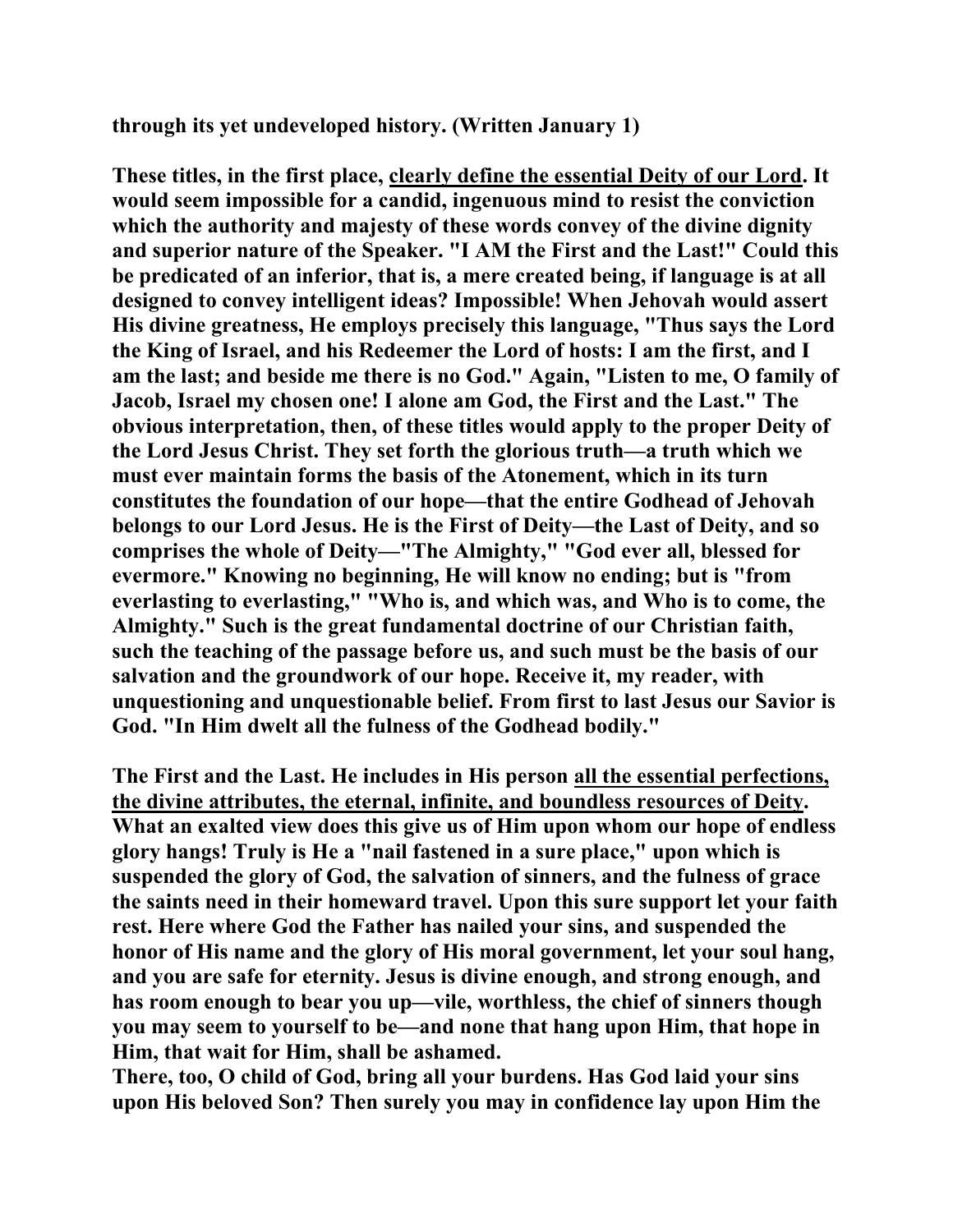**cares and anxieties, the trials and the sorrows, the difficulties and needs of your pilgrim life—casting all your care upon Him, seeing that He cares for you. This is done in the exercise of a simple faith, and in the utterance of a child's prayer. No long journey to make, no elaborate petition to prepare, no self-readiness to effect; but approaching the mercy-seat, all sprinkled as it is with the peace-speaking, intercessory blood of Jesus, you may in one moment place your petition at the foot of the throne in heaven; and while you are yet speaking, and before you rise from pouring out your heart before God, the response will come, and your peace will flow like a river, and your righteousness as the waves of the sea.** 

**Christ is the Alpha and Omega, the first and the last of the inspired Scriptures of truth. He is the sum and substance both of the law and the gospel. He is the one great theme both of the Old Testament and the New. The whole Bible is designed to testify of Christ, "Search (or, as the word means, 'excavate, dig into') the Scriptures, for in them you think you have (or in them you have) eternal life. These Scriptures point to Me." In Christ the Messiah, in Jesus the Savior, in the Son of God the Redeemer, all the truths of the Bible center; to Him all the types and shadows point; of Him all the prophecies give witness; while all the glory of the Scriptures, from Genesis to Revelation, culminates at the cross of Christ. The Bible would be an inexplicable mystery from first to last but for Christ, who unfolds and explains it all. He is the one, the golden Key which unlocks the divine arcade of revelation. Until He is seen, the Bible is, in a sense, a great Apochrypha; but when He is found, it is a glorious Apocalypse, every mystery opened, every enigma explained, every discrepancy harmonized, and every truth and page, sentence and word, quickened with a life and glowing with a light flowing down from the throne of the Eternal God.** 

**Who, as he opens the 'typical' Scriptures, and reads of the applied blood of the Paschal Lamb, thinks not of the "blood of sprinkling," even the blood of "Christ our passover, sacrificed for us"? Who, as he beholds the scapegoat let go into the wilderness, thinks not of Christ "bearing our sins in His own body on the tree"? Who, as he studies the mystery of the "Tabernacle of Testimony in the wilderness"—its construction and its furniture: the showbread, the golden candlestick, the veil, the altar of burnt-offering, the pure olive oil, the laver, the incense-altar, the sacred fire, the priesthood, the holy garments sees not the Lord Jesus as the significance, the beauty, and the glory of it all? When Jesus "spoke of the tabernacle of His body," He, as it were, pointed to Himself a s the "Tabernacle of Witness," all whose mysteries find their full**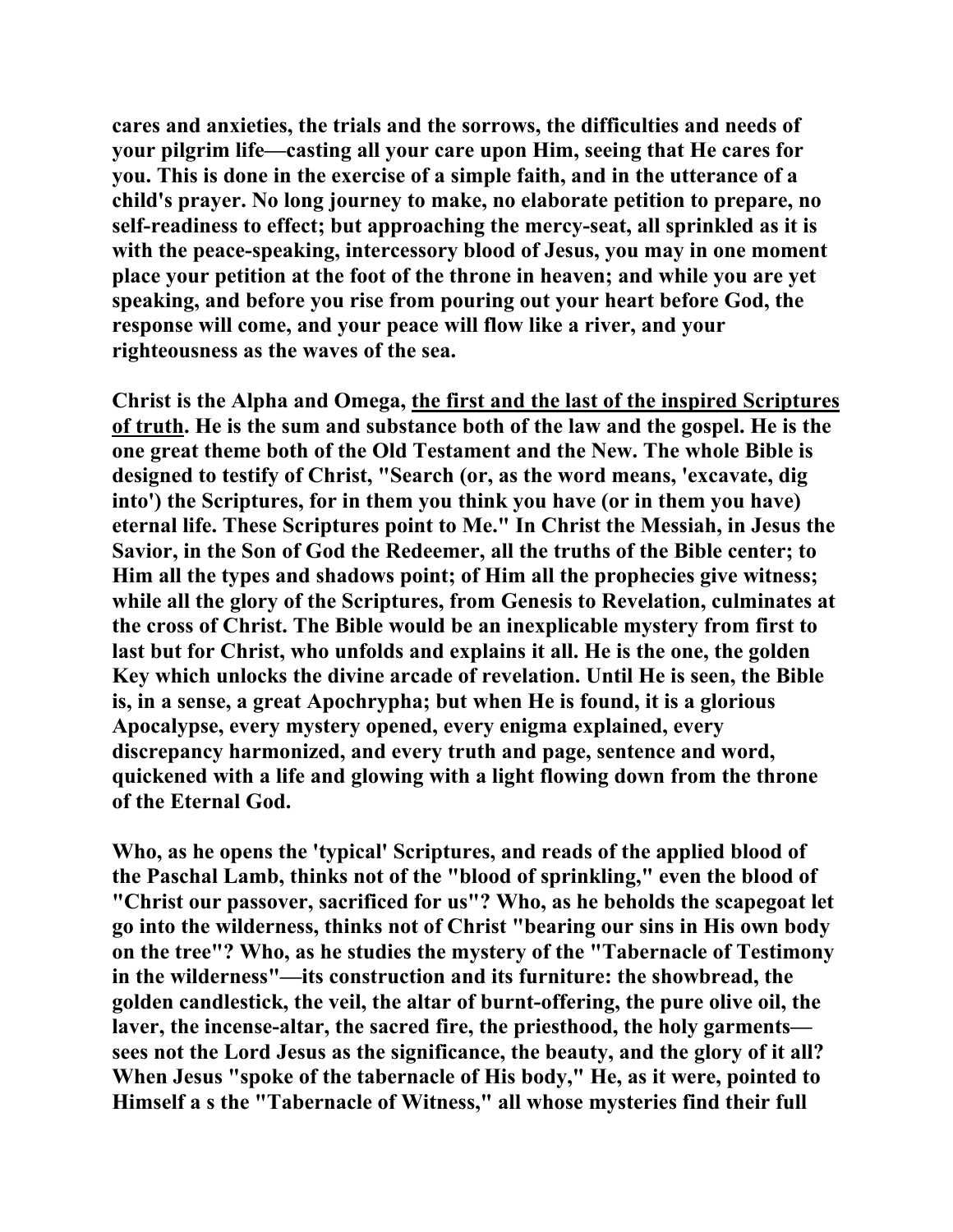**explanation and deep meaning in Him, the true Tabernacle of the Church. Who can read of the manna falling from heaven around the camp, thus daily, amply, and freely supplying the needs of the whole host of Israelites, and not recall the words of Jesus, "I am the Bread of life. Your fathers ate manna in the wilderness, and died. This is that bread which comes down from heaven, that a man may eat thereof, and not die. I am the living Bread which came down from heaven: if a man eat of this bread he shall live forever." Who can read of the living bird dipped in the blood of the slain bird, and then set free, and not think of a risen, living Savior, bathed in His own blood upon the cross, and then rising from the grave, the hope and the resurrection of the Church, proclaiming to every humble, believing saint, "Because I live you shall live also"? And then, as we travel down the stream of prophecy, how sweet the music of the words which fall upon the ear as we float upon its silvery stream—"To Him give all the prophets witness." "The testimony of Jesus is the spirit of prophecy." And, as we revel in the narratives of the evangelists, and unfold the epistles of the apostles, and close our research with the sublime Apocalypse of the apostle John, we read these titles of our Lord in a light which renders divinely luminous and savingly intelligible every word and syllable—"I am Alpha and Omega, the first and the last." Thus Christ is the sum and substance of the Scriptures. Speak we of the** *law?* **Christ fulfilled every precept, kept every command in behalf of His people, and thus He became the "end of the law for righteousness to every one that believes." Speak we of the** *gospel?* **Christ is the substance of the whole. All its divine doctrines, its holy precepts, its gracious instructions, its precious promises, its glorious hopes, meet, center, and fill up their entire compass in Jesus. He is the Alpha and the Omega of the Bible, from the first verse in Genesis to the last verse in Revelation. Oh, study the Scriptures of truth with a view of learning Christ. Do not study the Bible as a mere history; do not read it as a mere poem, do not search it as a book of science; it is all that, but infinitely more. The Bible is the Book of Jesus—it is a Revelation of Christ. Christ is the golden thread which runs through the whole. The law and the gospel are His divine, His living witnesses. They have been denied, maligned, and burned a thousand times over—but they live and witness for Him still! The Old Testament predicts the New, and the New fulfils the Old, and so both unite in testifying, "Truly, this is the Son of God!" Blessed Lord Jesus! I will read and study and dig into the Scriptures of truth to find and learn more of You! You, Immanuel, are the fragrance of this divine box of precious ointment. You are the beauteous gem sparkling in this divine cabinet. You are the Tree of life planted in the center of this divine garden. You are the Ocean whose stream quickens and nourishes all who draw water out of this divine well of salvation.**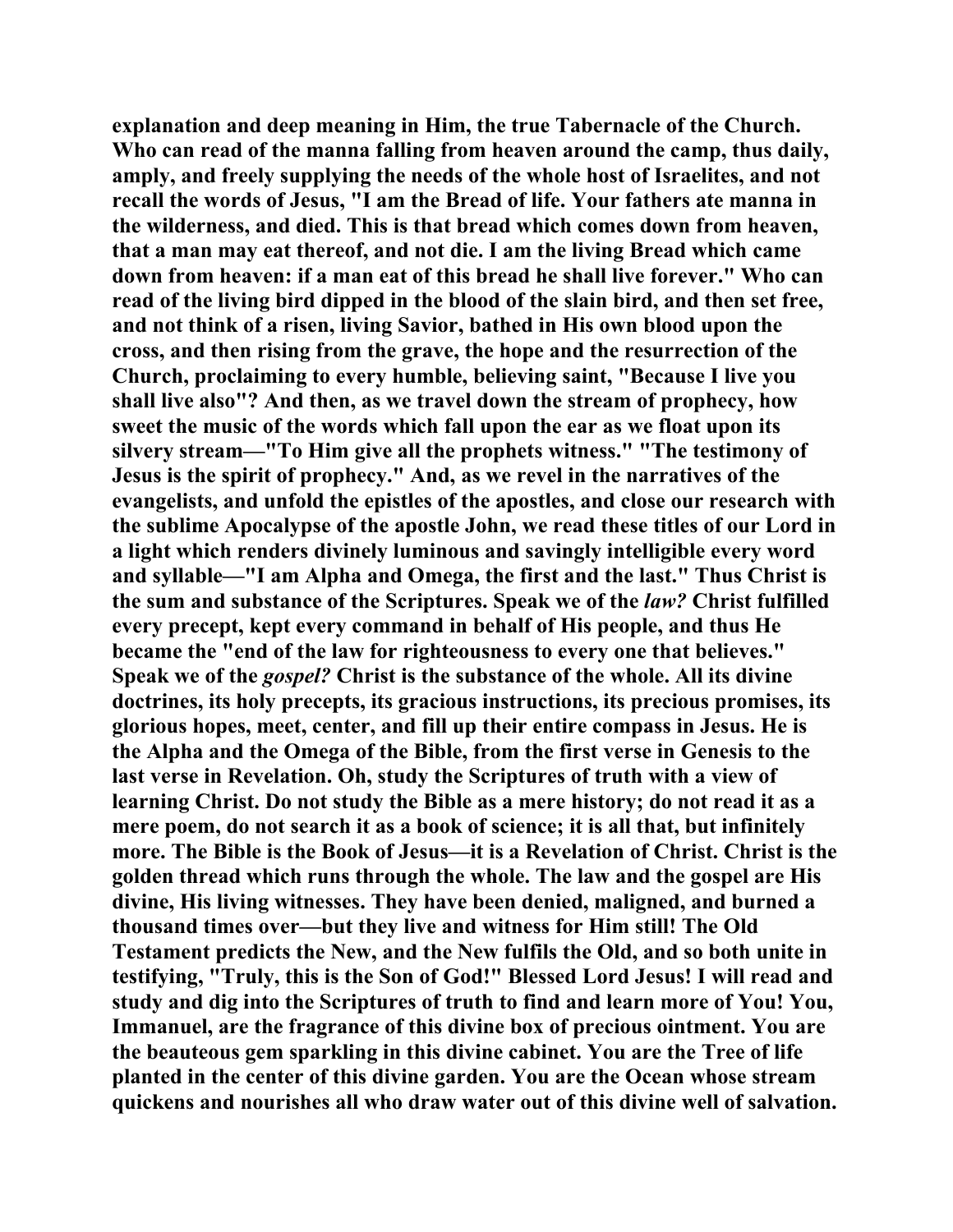**The Bible is all about You.** 

**"Now let my soul, eternal King, To You its grateful tribute bring; My knees with humble homage bow, My tongue perform its solemn vow!** 

**"All nature sings Your boundless love, In worlds below and worlds above; But in Your blessed Word I trace, Diviner wonders of Your grace.** 

**"There, what delightful truths I read! There I behold a Savior bleed; His name salutes my listening ear, Revives my heart, and checks my fear.** 

**"There Jesus bids my sorrow cease, And gives my burdened conscience peace, Raises my grateful passions high, And points to mansions in the sky."** 

**"For love like this, O let my song Through endless years Your praise prolong! And distant climes Your name adore, Until time and nature are no more."** 

**Christ is Alpha and Omega, the first and the last, of our salvation. In nothing do these titles of our Lord receive more striking and impressive illustration. This view of Jesus comes home to every spiritually awakened heart, to every divinely enlightened mind. The moment the Holy Spirit shows the sinner the dark plague-spot of his soul, he is at once brought to despair of doing anything of himself in the matter of his salvation. He sees the commandment to be infinitely holy and exceeding broad, extending to the least sin, sweeping through the mind with the rapidity, and almost with the scathing, of the lightning's flash. The idea of finding any meritorious goodness, any selfworthiness in himself, vanishes from his thoughts, and he takes his place by the side of the publican, smiting on his breast, and exclaiming, "God be merciful to me a sinner!" And seeing the deep-rooted evil of his nature, the desperate wickedness of his heart, the utter worthlessness of his own doings,**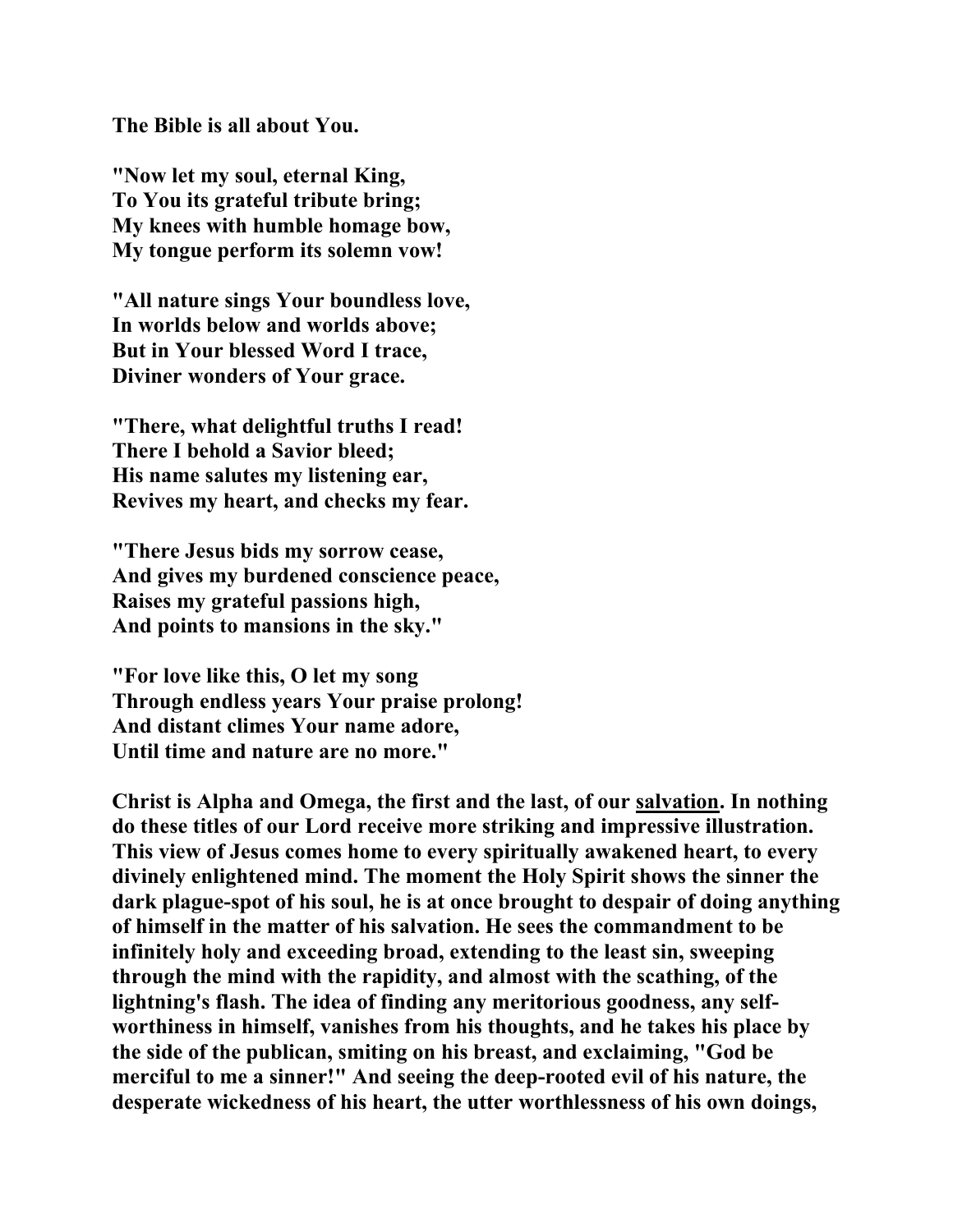**the plague-smitten righteousness he had so fondly embraced, he throws himself at the feet of Jesus, his last, his final, his only refuge. And now, for the first time, he learns to spell, though with a stammering tongue, these wondrous, precious titles of Jesus, "I am Alpha and Omega, the first and the last."** 

**Let us see, then, HOW THIS TRUTH MEETS OUR CASE.** 

**Jesus is the first and the last in the pardon of sin. That there is forgiveness with God, forgiveness of the greatest sins, is one of the sweetest refrains in the music of the gospel. "Who is a God like unto you, who pardons iniquity, and passes by the transgression of the remnant of his heritage. He retains not His anger forever, because He delights in mercy." But Jesus is the sum and substance of this pardon. It comes alone through His wounded body, His pierced and bleeding heart.** *There is no forgiveness of sin, no guilt-cleansing, no conscience purifying, but through the atoning blood of Jesus.* **"Without the shedding of blood there is no remission." "The blood of Jesus Christ, His Son, cleanses us from all sin." To this blood, this blood alone, let me direct your eye, my sin-distressed, guilt-burdened reader. I ask not how many, nor hove deep a dye, your sins are. Enough that you feel, and are sensible of them; that you deplore, and mourn over them. I meet you with the** *blood***, the blood that can wash your sin-tainted, guilt-oppressed soul whiter than snow. And how, you ask, am I to avail myself of this full and free pardon of sin? I answer, simply and only by** *believing in Jesus***. Listen to the proof: "For God sent Jesus to take the punishment for our sins and to satisfy God's anger against us. We are made right with God when we believe that Jesus shed his blood, sacrificing his life for us." Oh, what precious words are these! "What!" you respond, "is there pardon for me?—is there forgiveness for one so vile as I?" Yes; through the blood of Jesus, there is a complete, a free, a present pardon—a pardon which no unworthiness shall ever cancel, which no ingratitude shall ever revoke. Believing this truth—experiencing the blood of atonement upon the conscience—how sincere and earnest will be your desire never to presume upon this irrevocable, ineffaceable forgiveness of a sinhating, yet a sin-forgiving God, but will only, and all the more, draw from it your strongest obligation to deny all ungodliness and worldly lusts, and to live godly, righteously, and soberly in this evil world."** 

**Christ is also the first and the last of our justification before God. As in our pardon, so in our justification, nothing of our own finds a place. Not a shred of our own doings is woven in the web of our righteousness. How luminously**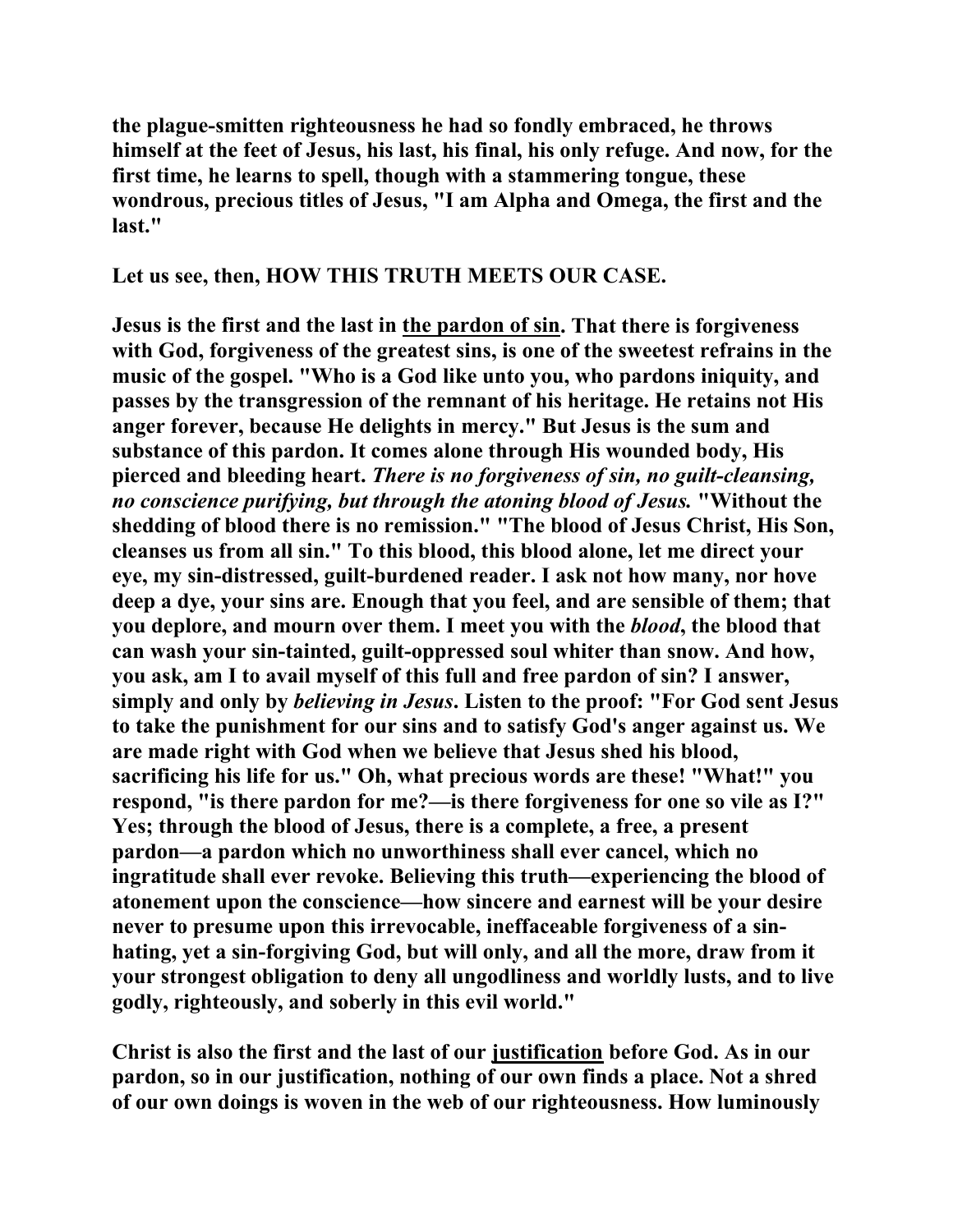**the apostle argues this truth! "For no one can ever be made right in God's sight by doing what his law commands. For the more we know God's law, the clearer it becomes that we aren't obeying it. But now God has shown us a different way of being right in his sight—not by obeying the law but by the way promised in the Scriptures long ago. We are made right in God's sight when we trust in Jesus Christ to take away our sins. And we all can be saved in this same way, no matter who we are or what we have done." Thus clear is it that, if we are ever justified, it must be by a righteousness entirely foreign to ourselves—by the righteousness of another. And who is He? Even Him who is entitled "The Lord our Righteousness." Of this justifying, this acquitting righteousness, this righteousness imputed to us who believe, and without a work of our own, Christ is the Alpha and the Omega, the first and the last. It is all in His divine and full obedience to every precept of the law in our stead; so that every believing soul is "accepted in the Beloved," and is "complete in Him." The crowning of this great truth, is the declaration of the apostle— "For God made Christ, who never sinned, to be the offering for our sin, so that we could be made right with God through Christ." Behold the method of our justification!** 

**Let a few words suffice to place this great, cardinal truth in a simple form, seeing there exists so much crudeness, darkness, and error, even among professedly gospel teachers and writers touching this essential truth. The sinner can only be saved on the footing of law—he cannot be illegally saved. But, man has broken the law of God, and in spirit he breaks it every day. Here is the remedy. "The Son of God was made of a woman, made under the law, to redeem those who were under the law, that we might receive the adoption of sons." In our stead He kept every precept, obeyed every command, and by His divine obedience He "magnified the law, and made it honorable." Standing as our Surety, dying in our stead, His obedience becomes ours, and thus we are "made the righteousness of God in Him." Such is the simple statement of this doctrine of salvation. Beware of any and every other theory of justifying righteousness but this. If Christ is not our Law-fulfiller, we are lost to all eternity. Keep the law, I cannot myself; and yet I can only be justified by God on the footing of a perfect law, a law fulfilled and honored in its every precept. Where can I turn? to whom can I look? Lo! a voice from the sacred page breaks upon my ear: "As by one man's disobedience many were made sinners, so by the** *obedience of one* **shall many be made** *righteous***." O heart-reviving, hope-inspiring words! Now I have found an obedience that compasses the law, and invests it with a new and surpassing luster, even the obedience of Christ the Lawgiver becoming, as my Representative, the Law-fulfiller; and now I**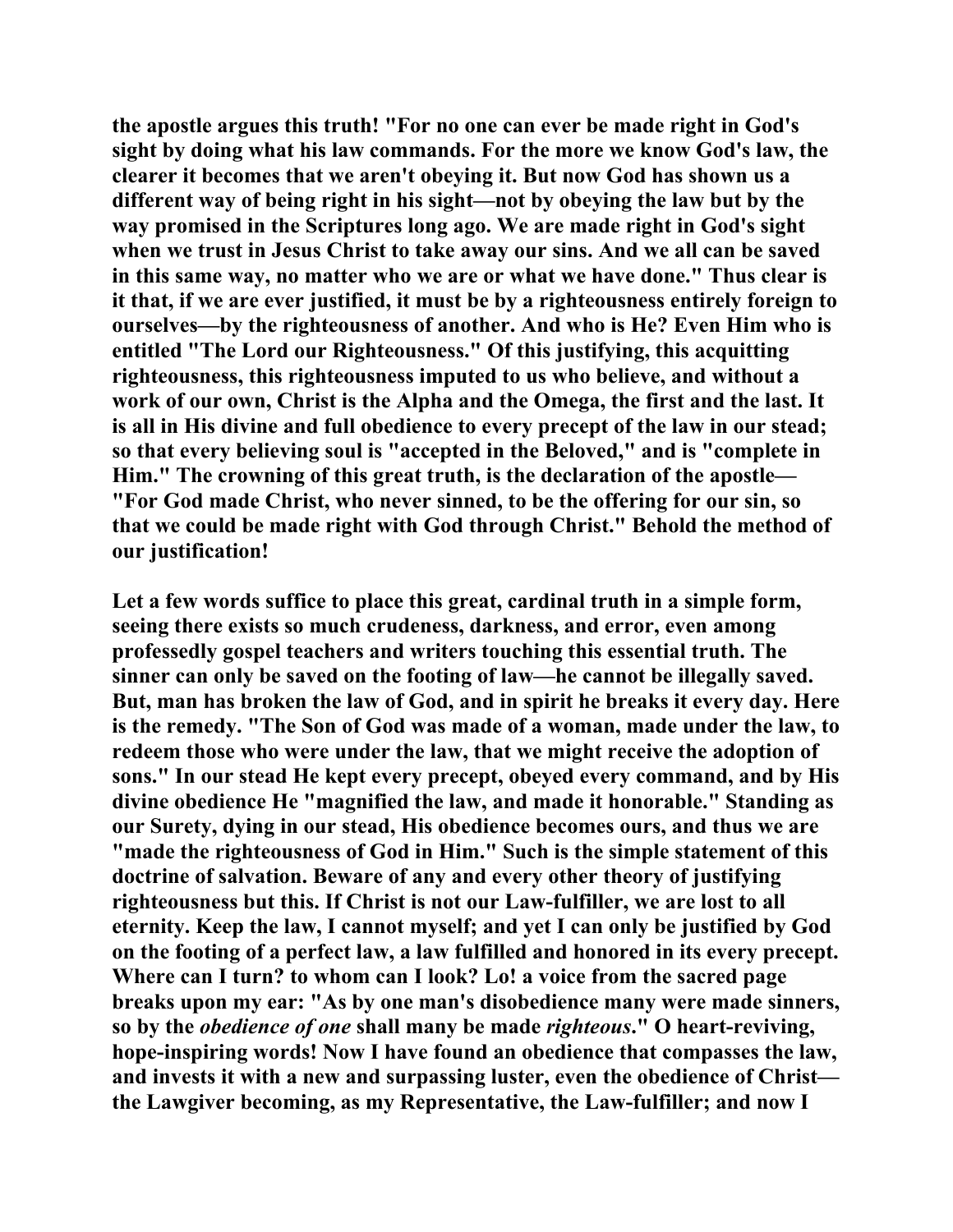**stand before God on the footing of the righteousness of the law, upheld, honored, and magnified by the obedience of Him who is the Alpha and the Omega, the first and the last of my non-condemnation, and of my eternal standing with acceptance before the holy Lord God.** 

**"No more, my God; I boast no more Of all the duties I have done; I quit the hopes I held before, To trust the merits of Your Son.** 

**"Now, for the love I bear His name, What was my gain I count my loss My former pride I call my shame, And nail my glory to His cross.** 

**"Yes, and I must and will esteem All things but loss for Jesus' sake; O may my soul be found in Him, And of His righteousness partake."** 

**"The best obedience of my hands Dare not appear before Your throne; But faith can answer Your demands, BY pleading what my Lord has done."** 

**Sincerely, my reader, would I shut you up to this one truth—Christ, the first and the last of your salvation; and, as Romaine quaintly expresses it, "and all that comes between." In a word, Christ the whole—the whole of our obedience to the law, the whole of our satisfaction to justice, the whole of our merit before God. Christ, the first and the last, and all that intervenes, of our personal, present, and eternal salvation; in a word, "Christ all and in all." Christ our only Priest, atoning for us. Christ our only Prophet, teaching us. Christ our only King, subjugating our entire will, conscience, and heart, yes, our whole being, to His own possession and supreme control.** 

**The subject thus partially discussed is eminently COMFORTING AND PRACTICAL.** 

**Let Christ be to us the Alpha and the Omega, the first and the last of all created beings. As He stands at the head of creation, "the first-born of every**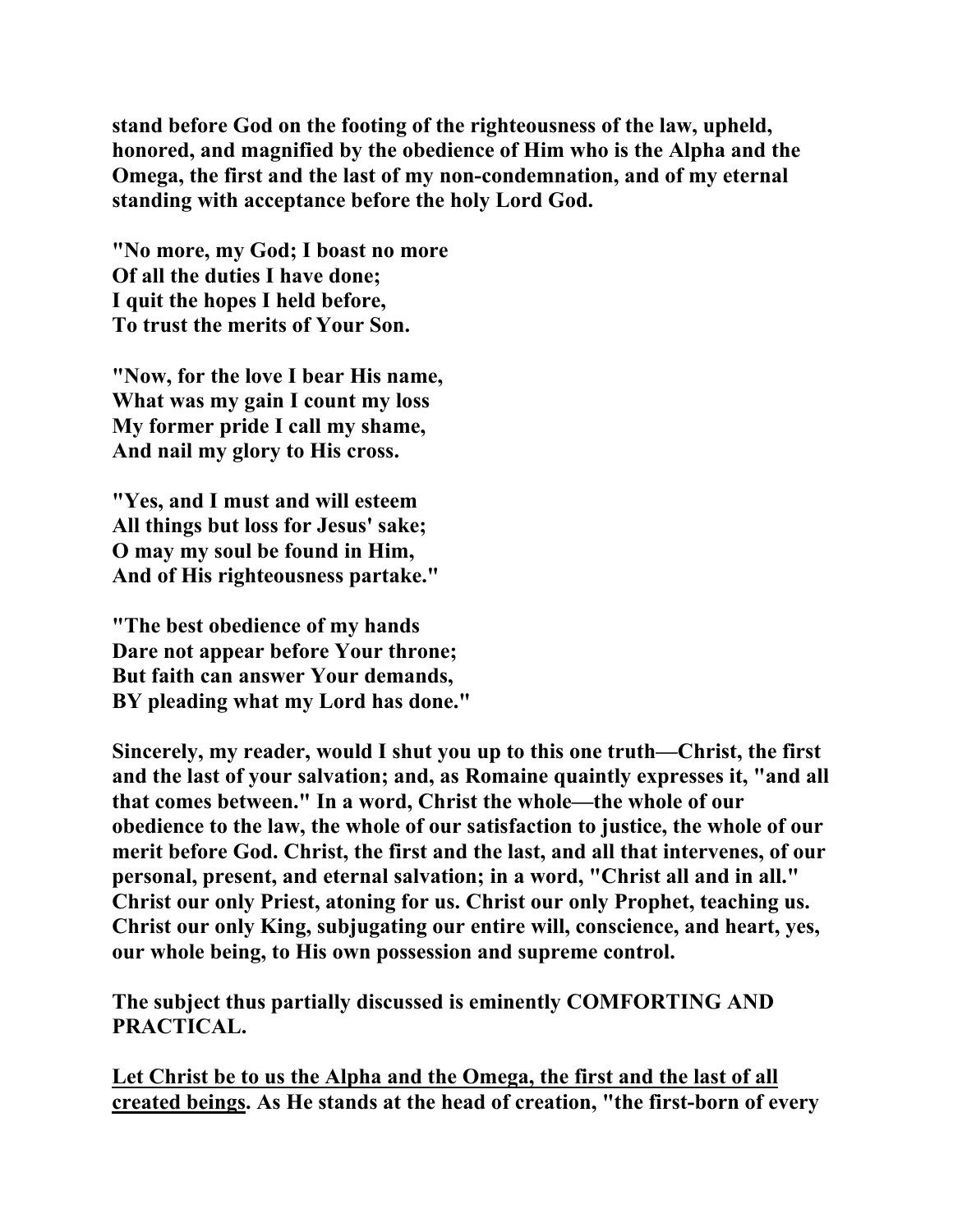**creature," and in His Church "the first-born among many brethren," "that in all things He might have the pre-eminence," so let Him be the first and the last in our love, in our choice, and in our service. We need be jealous and watchful here. There are many beings and objects that compete for our heart. The world struggles for the supremacy; the creature strives for the ascendancy; sin in some of its endless forms would dethrone Him from our affections—but to none of these rivals must we give place, no, not for a moment. These glorious titles of Christ must be engraved by the pen of the Holy Spirit upon our whole being. "I am Alpha and Omega, and must be the first and the last of your whole soul. You are mine by the gift of my Father, by the purchase of my death, by the power of my resurrection, by the conquest of my grace, by the indwelling of my Spirit, by your own voluntary, solemn, and irrevocable surrender and consecration to my glory." Then, Lord, I am, and will be, Yours wholly, Yours only, forever and forever Yours.** 

**"It is done, the great transaction's done, I am my Lord's, and He is mine; He drew me, and I followed on, Charmed to confess the voice divine. "High Heaven, that heard the solemn vow, That vow renewed shall daily hear; Fill in life's latest hour I bow, And bless in death a bond so dear."** 

**In the discipline of trial through which God may lead you, let your eye be intently fixed upon Christ as the first and the last in this part of your spiritual training for heaven. Christ is the Alpha and the Omega of all our afflictions. With Him they begin, with Him, and in Him, and to Him they will end. He begins our discipline of sorrow in infinite wisdom, righteousness, and love; and so great a blessing will His sanctifying grace make it to us, that it shall end in His own eternal glory and praise. Oh to see Jesus in the first gush of our grief, in the first shading of our cloud, in the first taste of the cup our Father gives us to drink. He but designs by the trial our closer acquaintance with Himself, and our more perfect assimilation to His image. Think not, O afflicted one! that some strange and condemning thing has happened to you; that God is angry, that Christ is withdrawn, that you are not a child of God, and that your hope is perished from the Lord. Oh, no! far from this! God is now dealing with you as a Father—considerately, faithfully, lovingly; and He would have you in return deal with Him as a child—trustfully, obediently, submissively. A child you are, though you may have been a foolish, wayward,**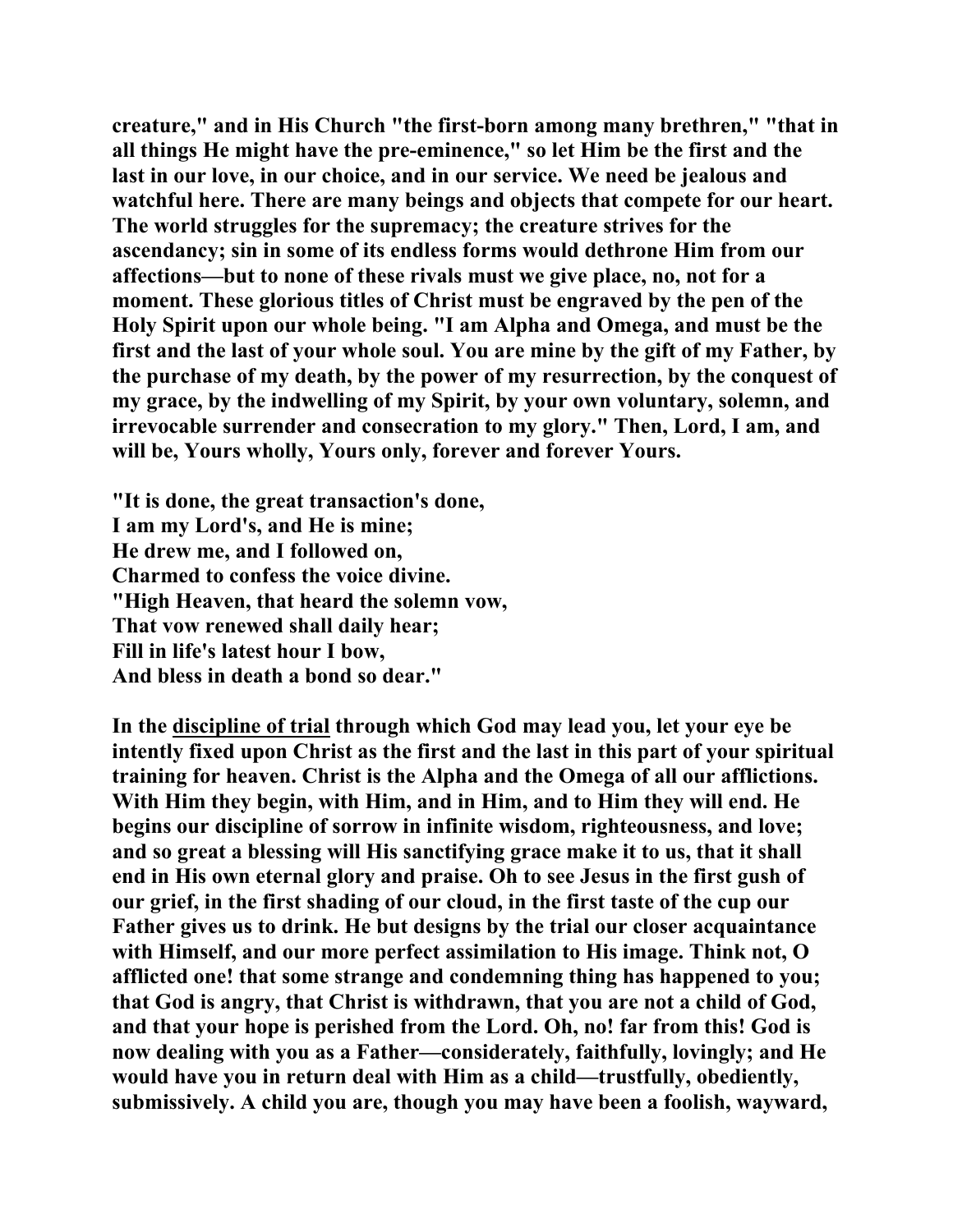**rebellious child, still a child, and God still a Father. As Christ was the Alpha of your affliction, so He will be the** *Omega***; and as He is the first in this adversity that has befallen you, in this blow that crushes you, in this sorrow that wrings your heart, so will He be the last, the guide, the comforter, the sympathizer, all through this dark hour of suffering, of bereavement, and of tribulation, by which so skillfully, gently, and safely He is leading you home to Himself, where His own dear hand will wipe every tear from your eye.** 

**As the Alpha and the Omega, what a pledge have we of the unchangeableness of His love! As we love Him because He first loved us, so we shall continue to love Him, because He will love us unto the end. As Christ is the first of our love, so He will be the last. And since no line can stretch back into the past eternity of His love, so no line can measure its everlasting future. Since the Lord's love to us had no beginning, it can have no ending. "Having loved His own who were in the world, He loved them unto the end." Oh no, His love cannot change! Christ will love us to the end of all our sins, to the end of all our backslidings, to the end of all our base returns, to the end of all our trials, and sorrows, and sufferings, yes, to the end of life, and then on through an eternity of love that shall know no ending. "Jesus Christ, the same yesterday, today, and forever." Take heart, saint of God; for Jesus having loved you first, will love you last, and love you forever!** 

**But, perhaps, we remark in conclusion, the most august and solemn exhibition of these impressive titles of our Lord awaits the period of His Second Coming, to perfect the Church and judge the world. There will then rest no obscurity upon their meaning, and there will then blend not a dissonant sound with the universal acclaim. Foes will then unite with friends, angels with men, the lost with the saved, in doing homage to Christ, as the "Alpha and Omega, the first and the last." At the "Name of Jesus every knee shall bow, and every tongue shall confess that He is Lord, to the glory of God the Father." No part of revelation is clearer, none sublimer, not one more solemn, than that which presents the Lord Jesus Christ as coming in His personal majesty and power, as the last and final end of all things—the world's history and the Church's full redemption. As all things began with Christ, so all will end in Christ. The Lamb slain from the foundation of the world, He will then be the "Lamb standing on the Mount Zion, and with Him a hundred forty and four thousand, having His Father's name written in their foreheads." Then will He be the last, as He was the first, and will appear manifestly and gloriously, the end, as He was eternally and divinely the beginning. All the purposes of God, all the councils of eternity, all the revelations of truth, all the history of the**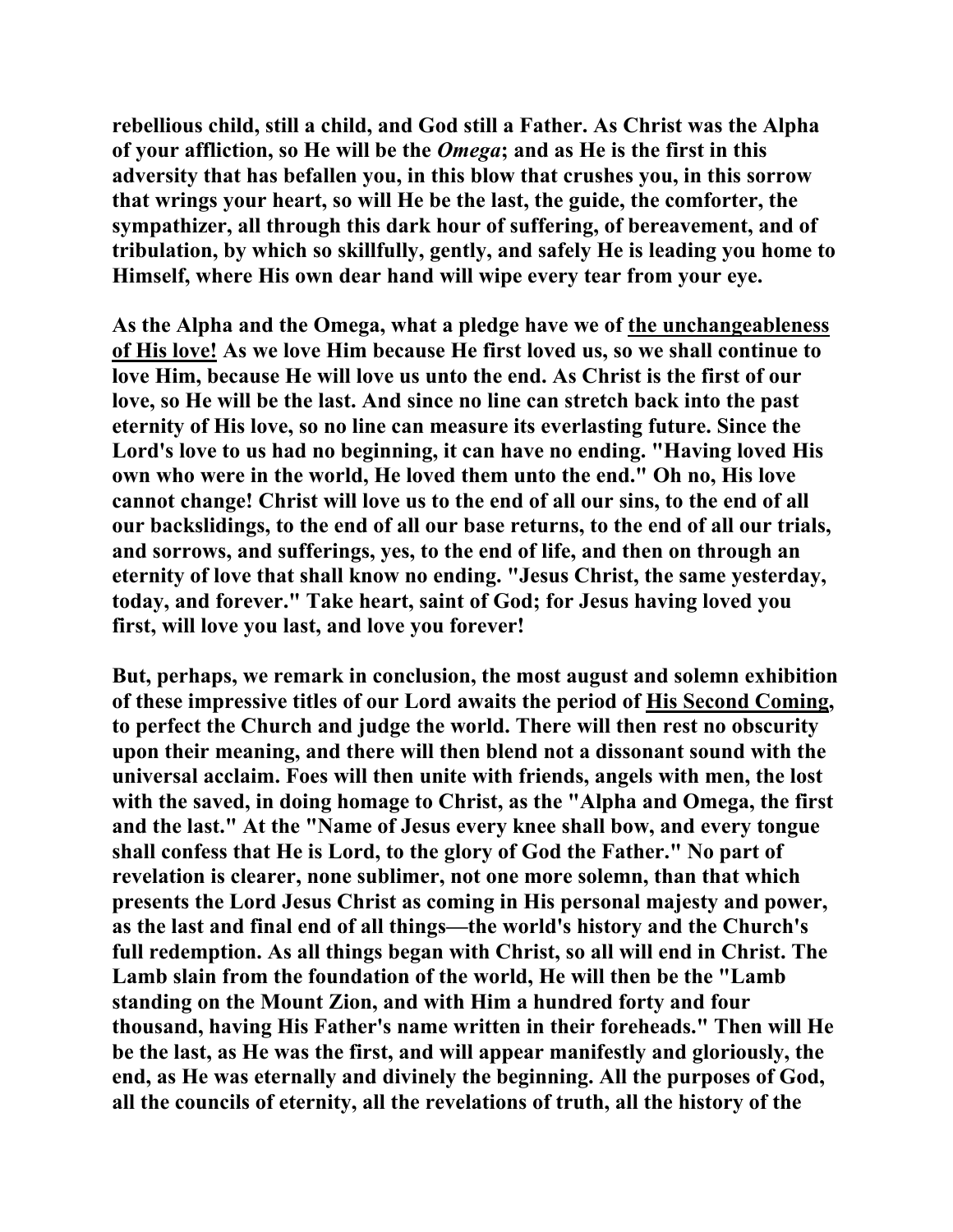**redeemed Church, all the grandeur of redemption, all the honor, praise, and glory of a restored universe, will then find their fullest meaning, their deepest emphasis, their noblest expression, their sweetest, endless song, in Him as the "Alpha and Omega, the first and the last," that God may be all in all.** 

**Oh to be one of that great multitude which no man can number, who shall have washed their robes, and made them white in the blood of the Lamb and though many will doubtless have come out of the great tribulation, yet will they be "purified, and made white, and tried," and all shall appear before the throne of God, and serve Him day and night in His temple; and He that sits on the throne shall dwell among them. "Shall I be there?" you silently ask. Yes, if feeling yourself a poor, lost, helpless sinner, you are trusting believingly, and simply, and only in Jesus; though your faith may be but a touch, and your love but a spark, and your hope but a glimmer, you shall be there; and no tribute of thanksgiving and no song of praise will sound louder or sweeter than yours.** 

**Closing this chapter with a reference to the coming of the Lord, let me remark that, distant as may seem this event—yet perhaps nearer than the most sagacious prophet or the most ardent expectant may imagine—it is one of the most deeply sanctifying truths of the Bible. Hence, when the apostles would urge upon the saints of God personal holiness and unreserved consecration, one of their most powerful and impressive arguments is, "the coming of the Lord." Hence, too, at the very close of the sacred canon, the Coming of the Savior forms the last, as, at the opening of the inspired Scriptures, it formed the first, truth divinely revealed. How impressive the Savior's announcement, how earnest the Church's response! "He who testifies these things with, Surely I come quickly. Amen. Even so, come, Lord Jesus." In view of this glorious fact, let our constant attitude be that of** *watchfulness, prayer, and hope***. The coming of the Lord to purify us from all sin, to release us from all sorrow, and to reunite us in eternal love and fellowship to those who sleep in Him now, and whom He will bring with Him then, should be, and** *must* **be, an inseparable element of our holy religion, and a distinctive feature of our Christian character. Let us separate ourselves from the world, and crucify the flesh; that thus our daily life may be a daily dying to sin, and of holy living to the Lord—preparing for and hastening unto this glorious appearing of the great God our Savior. "Since you have been raised to new life with Christ, set your sights on the realities of heaven, where Christ sits at God's right hand in the place of honor and power. Let heaven fill your thoughts. Do not think only about things down here on earth. For you died when Christ died, and your**